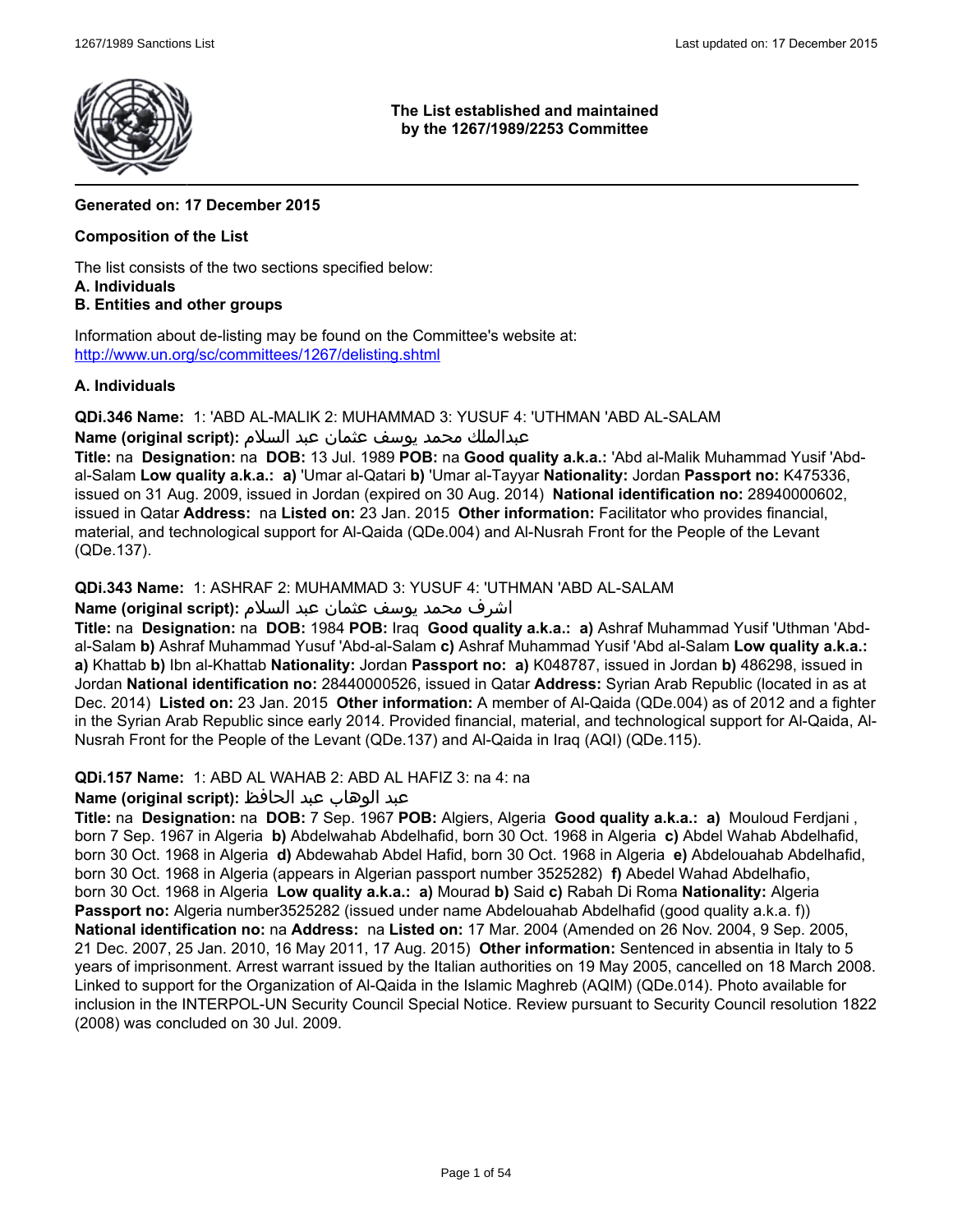### **QDi.012 Name:** 1: NASHWAN 2: ABD AL-RAZZAQ 3: ABD AL-BAQI 4: na

# نشوان عبد الرزاق عبد الباقي **:(script original (Name**

**Title:** na **Designation:** na **DOB:** 1961 **POB:** Mosul, Iraq, Iraq **Good quality a.k.a.: a)** Abdal Al-Hadi Al-Iraqi **b)** Abd Al-Hadi Al-Iraqi **c)** Omar Uthman Mohammed **d)** Abdul Hadi Arif Ali **Low quality a.k.a.: a)** Abu Abdallah **b)** Abdul Hadi al-Taweel **c)** Abd al-Hadi al-Ansari **d)** Abd al-Muhayman **e)** Abu Ayub **Nationality:** Iraq **Passport no:** na **National identification no:** Ration Card no 0094195 **Address:** na **Listed on:** 6 Oct. 2001 (Amended on 14 May 2007, 27 Jul. 2007, 10 Dec. 2015) **Other information:** Joined Al-Qaida in 1996 and was at that time an important liaison to the Taliban in Afghanistan. Received money from Ansar al-Islam (QDe.098) in order to conduct attacks in Kirkuk and Ninveh in Iraq during spring and summer of 2005. Al-Qaida senior official. In custody of the United States of America, as of Aug. 2014. Father's name: Abd al-Razzaq Abd al-Baqi. Mother's name: Nadira Ayoub Asaad. Photo available for inclusion in the INTERPOL-UN Security Council Special Notice. Review pursuant to Security Council resolution 1822 (2008) was concluded on 15 Jun. 2010.

### **QDi.255 Name:** 1: ADIL 2: MUHAMMAD 3: MAHMUD 4: ABD AL-KHALIQ

### عادل محمد محمود عبد الخالق **:(script original (Name**

**Title:** na **Designation:** na **DOB:** 2 Mar. 1984 **POB:** Bahrain **Good quality a.k.a.: a)** Adel Mohamed Mahmoud Abdul Khaliq **b)** Adel Mohamed Mahmood Abdul Khaled **Low quality a.k.a.:** na **Nationality:** Bahrain **Passport no:** Bahrain number1632207 **National identification no:** na **Address:** na **Listed on:** 10 Oct. 2008 (Amended on 24 Jul. 2013, 26 Jun. 2015) **Other information:** Has acted on behalf of and provided financial, material and logistical support to Al-Qaida (QDe.004) and the Libyan Islamic Fighting Group (LIFG) (QDe.011). Arrested in the United Arab Emirates (UAE) in Jan. 2007 on charges of being a member of Al-Qaida and the LIFG. Following his conviction in the UAE in late 2007, he was transferred to Bahrain in early 2008 to serve out the remainder of his sentence. Following his release in 2008, he resumed fundraising activities for Al-Qaida, at least through 2012. He also collected money for the Taliban.

### **QDi.192 Name:** 1: ABD ALLAH 2: MOHAMED 3: RAGAB 4: ABDEL RAHMAN

### عبد الله محمد رجب عبد الرحمن **:(script original (Name**

**Title:** na **Designation:** na **DOB:** 3 Nov. 1957 **POB:** Kafr Al-Shaykh, Egypt **Good quality a.k.a.: a)** Abu Al-Khayr **b)** Ahmad Hasan **c)** Abu Jihad **Low quality a.k.a.:** na **Nationality:** Egypt **Passport no:** na **National identification no:** na **Address:** (Believed to be in Pakistan or Afghanistan) **Listed on:** 29 Sep. 2005 (Amended on 13 Dec. 2011) **Other information:** Member of Egyptian Islamic Jihad (QDe.003). Review pursuant to Security Council resolution 1822 (2008) was concluded on 1 Jun. 2010.

#### **QDi.054 Name:** 1: MAJEED 2: ABDUL CHAUDHRY 3: na 4: na

**Title:** na **Designation:** na **DOB:** 15 Apr. 1939 **POB:** na **Good quality a.k.a.: a)** Majeed, Abdul **b)** Majeed Chaudhry Abdul **c)** Majid, Abdul **Low quality a.k.a.:** na **Nationality:** Pakistan **Passport no:** na **National identification no:** na **Address:** na **Listed on:** 24 Dec. 2001 **Other information:** Review pursuant to Security Council resolution 1822 (2008) was concluded on 1 Jun. 2010.

#### **QDi.109 Name:** 1: ZULKIFLI 2: ABDUL HIR 3: na 4: na

**Title:** na **Designation:** na **DOB:** 5 Jan. 1966 **POB:** Muar Johor, Malaysia **Good quality a.k.a.: a)** Musa Abdul Hir **b)** Muslimin Abdulmotalib **c)** Salim Alombra **d)** Armand Escalante **e)** Normina Hashim **f)** Henri Lawi **g)** Hendri Lawi **h)** Norhana Mohamad **i)** Omar Salem **j)** Ahmad Shobirin **k)** Bin Abdul Hir Zulkifli **Low quality a.k.a.: a)** Abdulhir Bin Hir **b)** Hassan **c)** Hogalu **d)** Hugalu **e)** Lagu **f)** Marwan (prominently known as ) **Nationality:** Malaysia **Passport no:** A 11263265 **National identification no: a)** 660105-01-5297 **b)** Driver's Licence D2161572, issued in California, USA **Address: a)** Seksyen 17, Shah Alam, Selangor, Malaysia (previous location) **b)** Maguindanao, Philippines (as at Jan. 2015) **Listed on:** 9 Sep. 2003 (Amended on 6 Aug. 2015) **Other information:** The Court for the Northern District of California, USA, issued a warrant of arrest for him on 1 Aug. 2007. Confirmed to have died in Maguindanao, the Philippines in January 2015. Mother's name is Minah Binto Aogist Abd Aziz. Review pursuant to Security Council resolution 1822 (2008) was concluded on 19 Jun. 2009.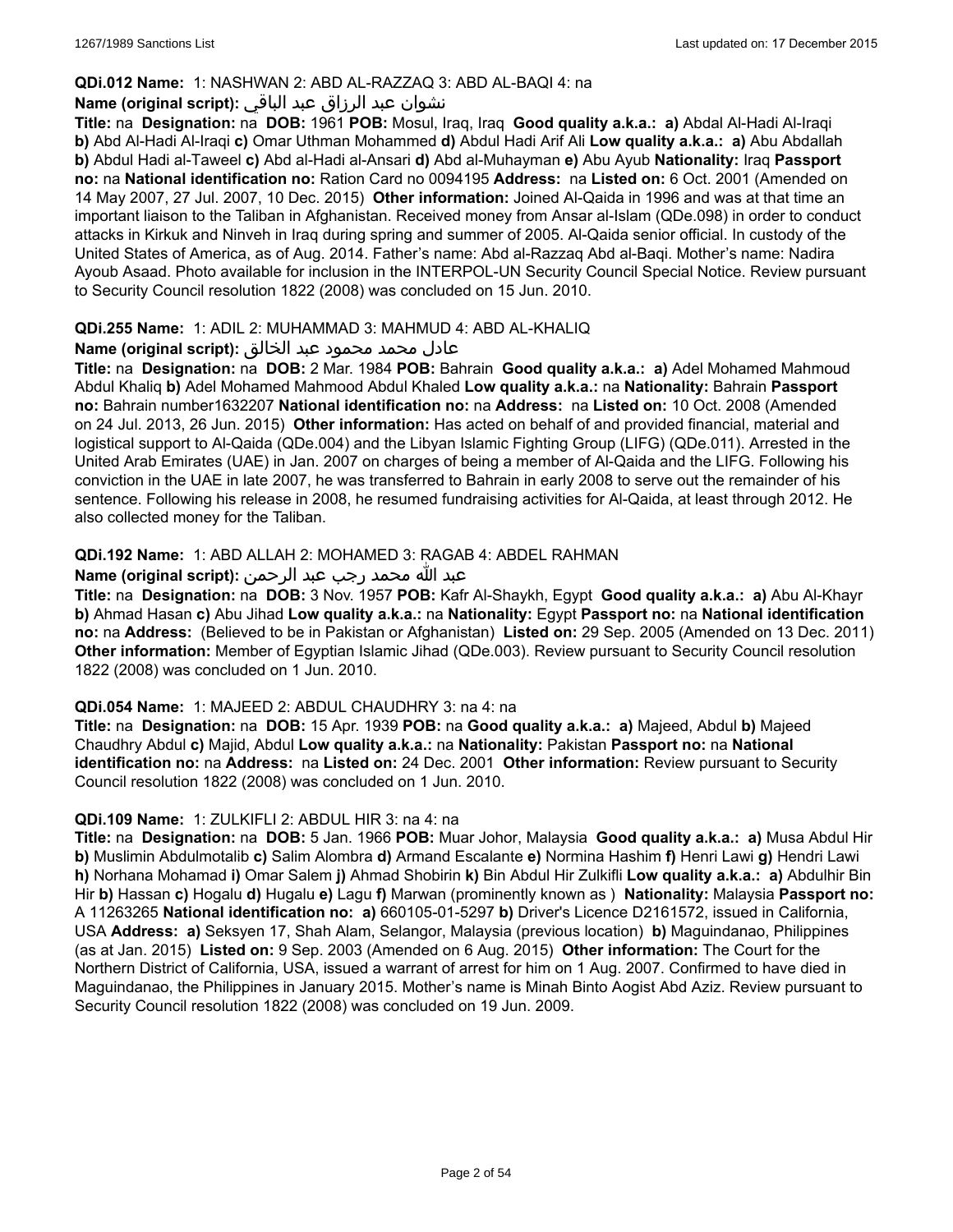# **QDi.018 Name:** 1: ABDUL MANAN AGHA 2: na 3: na 4: na

### عبد المنان آغا **:(script original (Name**

**Title:** Haji **Designation:** na **DOB:** na **POB:** na **Good quality a.k.a.:** Abdul Manan **Low quality a.k.a.: a)** Abdul Man'am Saiyid **b)** Saiyid Abd al-Man (formerly listed as) **Nationality:** na **Passport no:** na **National identification no:** na **Address:** na **Listed on:** 17 Oct. 2001 (Amended on 26 Jun. 2013) **Other information:** Pakistan. Review pursuant to Security Council resolution 1822 (2008) was concluded on 15 Jun. 2010.

### **QDi.295 Name:** 1: MUHAMMAD 2: JIBRIL 3: ABDUL RAHMAN 4: na

# محمد جبريل عبد الرحمن **:Name (original script**)

**Title:** na **Designation:** na **DOB:** 28 May 1984 **POB:** East Lombok, West Nusa Tenggara, Indonesia **Good quality a.k.a.: a)** Mohammad Jibril Abdurrahman **b)** Muhammad Jibriel Abdul Rahman **c)** Mohammad Jibriel Abdurrahman **d)** Muhamad Ricky Ardhan, born 8 Aug. 1980 (appears in false Indonesian passport number S335026) **e)** Muhammad Ricky Ardhan bin Muhammad Iqbal **f)** Muhammad Ricky Ardhan bin Abu Jibril **Low quality a.k.a.: a)** Muhammad Yunus **b)** Heris Syah **Nationality:** Indonesia **Passport no:** na **National identification no: a)** Indonesian national identity card number 3219222002.2181558 **b)** Identification number 2181558 **Address: a)** Jalan M. Saidi RT 010 RW 001 Pesanggrahan, South Petukangan, South Jakarta, Indonesia **b)** Jalan Nakula of Witana Harja Complex Block C, Pamulang, Banten, Indonesia **Listed on:** 12 Aug. 2011 **Other information:** Senior member of Jemaah Islamiyah (QDe.092) directly involved in obtaining funding for terrorist attacks. Sentenced in Indonesia to five years in prison on 29 Jun. 2010. Father's name is Mohamad Iqbal Abdurrahman (QDi.086).

### **QDi.229 Name:** 1: ALY 2: SOLIMAN 3: MASSOUD 4: ABDUL SAYED

**Title:** na **Designation:** na **DOB:** 1969 **POB:** Tripoli, Libya **Good quality a.k.a.: a)** Ibn El Qaim **b)** Mohamed Osman **Low quality a.k.a.:** Adam **Nationality:** Libya **Passport no:** Libya numberNo. 96/184442 **National identification no:** na **Address:** Ghout El Shamal, Tripoli, Libya **Listed on:** 8 Jun. 2007 (Amended on 13 Dec. 2011) **Other information:** Member of Libyan Islamic Fighting Group (QDe.011). Review pursuant to Security Council resolution 1822 (2008) was concluded on 24 Nov. 2009.

### **QDi.200 Name:** 1: DIEMAN 2: ABDULKADIR IZZAT 3: na 4: na

#### ديمان عبد القادر عزت **:(script original (Name**

**Title:** na **Designation:** na **DOB:** 4 Jul. 1965 **POB:** Kirkuk, Iraq **Good quality a.k.a.:** Deiman Alhasenben Ali Aljabbari, born 4 Jul. 1965 **Low quality a.k.a.:** na **Nationality:** Iraq **Passport no:** (German travel document ("Reiseausweis") A 0141062 (revoked as at Sep. 2012)) **National identification no:** na **Address:** Bavaria, Germany **Listed on:** 6 Dec. 2005 (Amended on 25 Jan. 2010, 13 Dec. 2011, 15 Nov. 2012) **Other information:** Review pursuant to Security Council resolution 1822 (2008) was concluded on 30 Jul. 2009.

#### **QDi.309 Name:** 1: ABDUR REHMAN 2: na 3: na 4: na

#### **Name (original script):** الرحمن عبد

**Title:** na **Designation:** na **DOB:** 3 Oct. 1965 **POB:** Mirpur Khas, Pakistan **Good quality a.k.a.: a)** Abdul Rehman; Abd Ur-Rehman; Abdur Rahman **b)** السندي الرحمن عبد) Abdul Rehman Sindhi; Abdul Rehman al-Sindhi; Abdur Rahman al-Sindhi; Abdur Rehman Sindhi; Abdurahman Sindhi) **c)** السندي عبدالله) Abdullah Sindhi) **Low quality a.k.a.:** Abdur Rehman Muhammad Yamin **Nationality:** Pakistan **Passport no:** Pakistan numberCV9157521, issued on 8 Sep. 2008 (expires on 7 Sep. 2013 ) **National identification no:** Pakistan 44103-5251752-5 **Address:** Karachi, Pakistan **Listed on:** 14 Mar. 2012 **Other information:** Has provided facilitation and financial services to Al-Qaida (QDe.004). Associated with Harakatul Jihad Islami (QDe.130), Jaish-I-Mohammed (QDe.019), and Al-Akhtar Trust International (QDe.121).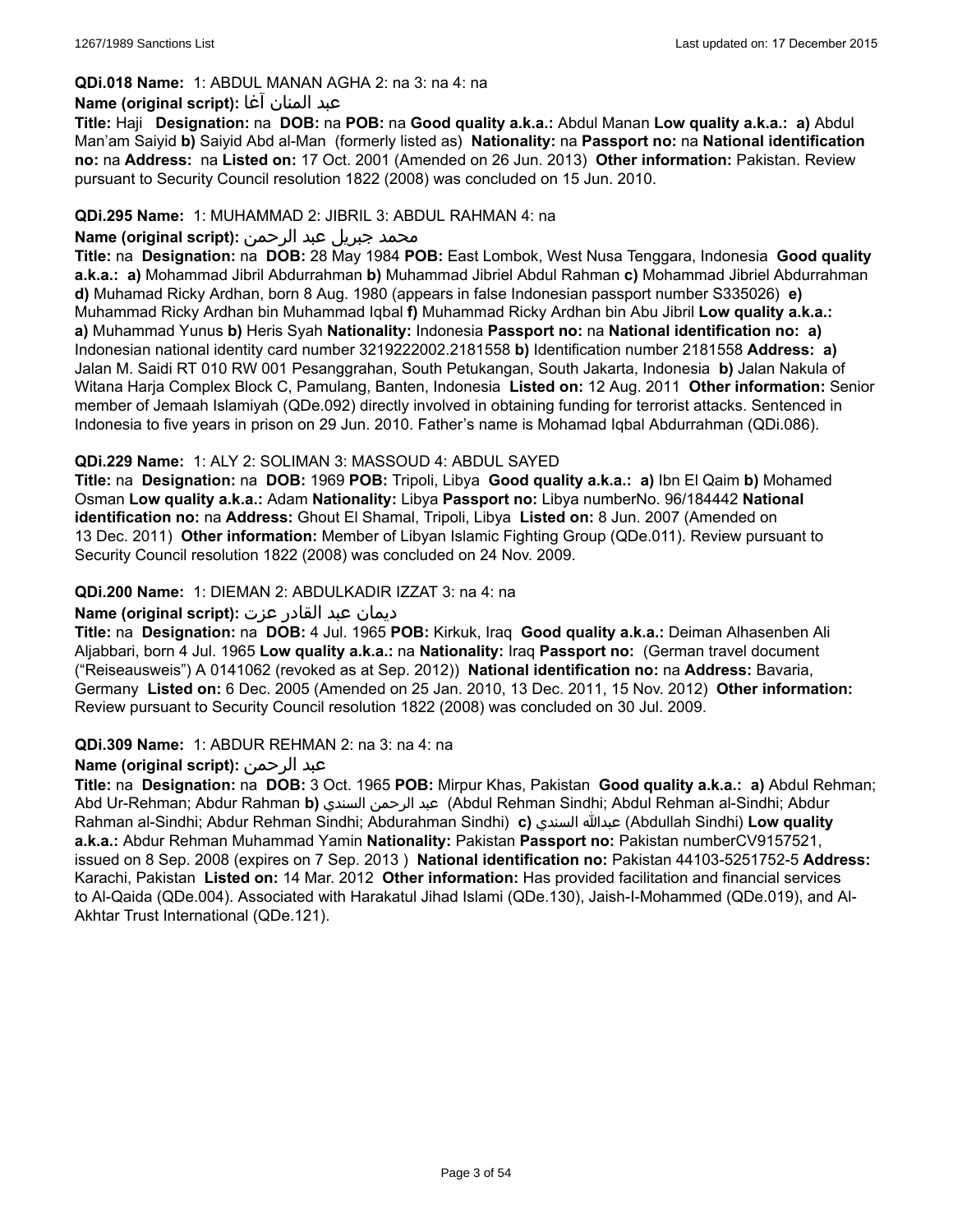# **QDi.363 Name:** 1: MAGHOMED 2: MAGHOMEDZAKIROVICH 3: ABDURAKHMANOV 4: na

### **Name (original script):** Абдурахманов Магомед Магомедзакирович

**Title:** na **Designation:** na **DOB:** 24 Nov. 1974 **POB:** Khadzhalmahi Village, Levashinskiy District, Republic of Dagestan, Russian Federation **Good quality a.k.a.:** na **Low quality a.k.a.: a)** Abu Banat **b)** Abu al Banat **Nationality:** Russian **Passport no:** Russian Federation number515458008 (expires 30 May 2017) **National identification no:** national passport number 8200203535 **Address: a)** Turkey (possible location) **b)** Syrian Arab Republic (previous confirmed location since Sep. 2012) **Listed on:** 2 Oct. 2015 **Other information:** As at Aug. 2015, leader of Jamaat Abu Banat terrorist group, which forms part of the Islamic State in Iraq and the Levant (ISIL), listed as Al-Qaida in Iraq (QDe.115), and operates on the outskirts of Syrian Arab Republic cities Aleppo and Idlib, extorting funds from and carrying out kidnappings and public executions of local Syrians. Physical description: eye colour brown, hair colour: dark, build: strong, straight nose, height: 180-185 cm, speaks Russian, English, Arabic. Wanted by the authorities of the Russian Federation for terrorist crimes committed in its territory. Photo available for inclusion in the INTERPOL-UN Security Council Special Notice.

### **QDi.086 Name:** 1: MOHAMAD 2: IQBAL 3: ABDURRAHMAN 4: na

**Title:** na **Designation:** na **DOB:** 17 Aug. 1957 **POB:** Korleko-Lombok Timur, Indonesia **Good quality a.k.a.: a)** Rahman, Mohamad Iqbal **b)** A Rahman, Mohamad Iqbal **c)** Abu Jibril Abdurrahman **d)** Fikiruddin Muqti **e)** Fihiruddin Muqti **f)** Abdul Rahman, Mohamad Iqbal **Low quality a.k.a.:** na **Nationality:** Indonesia **Passport no:** na **National identification no:** 3603251708570001 **Address:** Jalan Nakula, Komplek Witana Harja III Blok C 106-107, Tangerang, Indonesia **Listed on:** 28 Jan. 2003 (Amended on 26 Nov. 2004, 16 May 2011, 10 Jun. 2011) **Other information:** Review pursuant to Security Council resolution 1822 (2008) was concluded on 8 Jun. 2010.

### **QDi.285 Name:** 1: MUHAMMAD 2: ABDALLAH 3: HASAN 4: ABU-AL-KHAYR

# محمد عبدالله حسن أبو الخير :**(Name (original script**

**Title:** na **Designation:** na **DOB:** 19 Jun. 1975 **POB:** Al-Madinah al-Munawwarah, Saudi Arabia **Good quality a.k.a.: a)** Mohammed Abdullah Hassan Abul-Khair **b)** Muhammad Abdallah Hasan Abu-al-Khayr **c)** Muhammad Bin- 'Abdullah Bin-Hamd Abu-al-Khayr **d)** Abdallah al-Halabi **e)** 'Abdallah al-Halabi al-Madani **f)** Abdallah al-Makki **g)** Abdallah el-Halabi **h)** Abdullah al-Halabi **i)** Abu 'Abdallah al-Halabi **Low quality a.k.a.: a)** Abu Abdallah al-Madani **b)** Muhannad al-Jaddawi **Nationality:** Saudi Arabia **Passport no:** Saudi Arabia numberA741097, issued on 14 Nov. 1995 (and expired on 19 Sep. 2000.) **National identification no:** Saudi Arabia 1006010555 **Address:** na **Listed on:** 24 Aug. 2010 **Other information:** Appears on a 2009 list of 85 persons wanted by the government of Saudi Arabia.

#### **QDi.304 Name:** 1: MOCHAMMAD 2: ACHWAN 3: na 4: na

**Title:** na **Designation:** na **DOB:** 4 May 1948 **POB:** Tulungagung, Indonesia **Good quality a.k.a.: a)** Muhammad Achwan **b)** Muhammad Akhwan **c)** Mochtar Achwan **d)** Mochtar Akhwan **e)** Mochtar Akwan **Low quality a.k.a.:** na **Nationality:** Indonesia **Passport no:** na **National identification no:** Indonesia National Identity Card 3573010405480001 (under name Mochammad Achwan ) **Address:** Jalan Ir. H. Juanda 8/10, RT/RW 002/001, Jodipan, Blimbing, Malang, Indonesia **Listed on:** 12 Mar. 2012 **Other information:** Acting emir of Jemmah Anshorut Tauhid (JAT) (QDe.133). Associated with Abu Bakar Ba'asyir (QDi.217), Abdul Rahim Ba'aysir (QDi.293) and Jemaah Islamiyah (QDe.092).

# **QDi.316 Name:** 1: IYAD 2: AG GHALI 3: na 4: na

# اياد اغ غالي **:(script original (Name**

**Title:** na **Designation:** na **DOB:** 1958 **POB:** Abeibara, Kidal Region, Mali **Good quality a.k.a.:** Sidi Mohamed Arhali, born 1 Jan. 1958 in Bouressa, Mali **Low quality a.k.a.:** na **Nationality:** Mali **Passport no:** Mali numberA1037434, issued on 10 Aug. 2001 (expires on 31 Dec. 2014) **National identification no:** Mali Birth certificate 012546 **Address:** Mali **Listed on:** 25 Feb. 2013 (Amended on 23 Sep. 2014) **Other information:** Founder and leader of Ansar Eddine (QDe.135). Member of the Tuareg Ifogas tribe. Linked to the Organization of Al-Qaida in the Islamic Maghreb (QDe.014) and Mouvement pour l'Unification et le Jihad en Afrique de l'Ouest (MUJAO) (QDe.134). Name of father is Ag Bobacer Arhali, name of mother is Rhiachatou Wallet Sidi.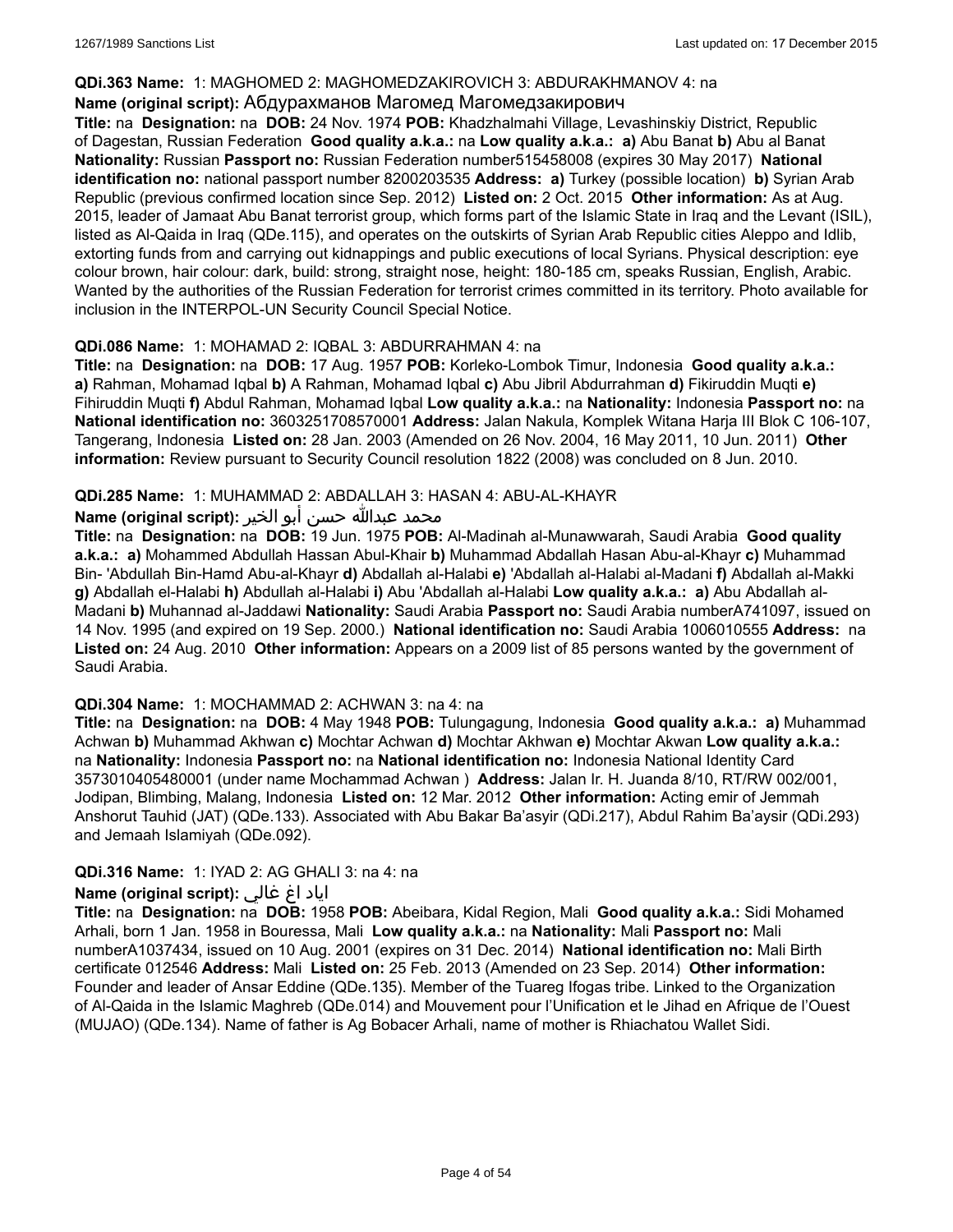# **QDi.203 Name:** 1: FARHAD 2: KANABI 3: AHMAD 4: na

# فرهاد كنابي أحمد **:Name (original script**)

**Title:** na **Designation:** na **DOB:** 1 Jul. 1971 **POB:** Arbil, Iraq **Good quality a.k.a.: a)** Kaua Omar Achmed **b)** Kawa Hamawandi (previously listed as) **c)** Kawa Omar Ahmed **Low quality a.k.a.:** na **Nationality:** Iraq **Passport no:** Germany number A 0139243 (revoked as at Sep. 2012) **National identification no:** na **Address:** Arbil – Qushtuba – house no. SH 11, alley 5380, Iraq **Listed on:** 6 Dec. 2005 (Amended on 31 Jul. 2006, 25 Jan. 2010, 13 Dec. 2011, 15 Nov. 2012) **Other information:** Mother's name: Farida Hussein Khadir. Released from custody in Germany on 10 Dec. 2010 and relocated to Iraq on 6 Dec. 2011. Review pursuant to Security Council resolution 1822 (2008) was concluded on 5 Oct. 2009.

### **QDi.226 Name:** 1: NAJMUDDIN 2: FARAJ 3: AHMAD 4: na

**Title:** na **Designation:** na **DOB:** 7 Jul. 1956 **POB:** Olaqloo Sharbajer, Al-Sulaymaniyah Governorate, Iraq **Good quality a.k.a.: a)** Mullah Krekar **b)** Fateh Najm Eddine Farraj **c)** Faraj Ahmad Najmuddin **Low quality a.k.a.:** na **Nationality:** Iraq **Passport no:** na **National identification no:** Ration card no. 0075258 **Address:** Heimdalsgate 36-V, Oslo, 0578, Norway **Listed on:** 7 Dec. 2006 **Other information:** Mother's name: Masouma Abd al-Rahman. Photo available for inclusion in the INTERPOL-UN Security Council Special Notice. Review pursuant to Security Council resolution 1822 (2008) was concluded on 20 May 2010.

### **QDi.237 Name:** 1: JABER 2: ABDALLAH 3: JABER 4: AHMAD AL-JALAHMAH

# جابر عبد الله جابر أحمد الجلاهمة **:(script original (Name**

**Title:** na **Designation:** na **DOB:** 24 Sep. 1959 **POB:** Al-Khitan area, Kuwait **Good quality a.k.a.: a)** Jaber Al-Jalamah **b)** Abu Muhammad Al-Jalahmah **c)** Jabir Abdallah Jabir Ahmad Jalahmah **d)** Jabir 'Abdallah Jabir Ahmad Al-Jalamah **e)** Jabir Al-Jalhami **Low quality a.k.a.: a)** Abdul-Ghani **b)** Abu Muhammad **Nationality:** Kuwait **Passport no: a)** 101423404 **b)** Kuwait number 2541451 (valid until 16 Feb. 2017) **c)** Kuwait number 002327881 **National identification no:** Kuwait 259092401188 **Address:** Kuwait (residence as at March 2009 and at December 2013) **Listed on:** 3 Jan. 2014 **Other information:** Previously listed between 16 Jan. 2008 and 3 Jan. 2014 (amended on 1 Jul. 2008, 23 Jul. 2008, 25 Jan. 2010). Review pursuant to Security Council resolution 1822 (2008) was concluded on 14 Sep. 2009.

# **QDi.014 Name:** 1: TARIQ 2: ANWAR 3: EL SAYED 4: AHMED

# طاريق أنور السيد احمد **:Name (original script**)

**Title:** na **Designation:** na **DOB:** 15 Mar. 1963 **POB:** Alexandria, Egypt **Good quality a.k.a.: a)** Hamdi Ahmad Farag **b)** Amr Al-Fatih Fathi **c)** Tarek Anwar El Sayed Ahmad **Low quality a.k.a.:** na **Nationality:** Egypt **Passport no:** na **National identification no:** na **Address:** na **Listed on:** 6 Oct. 2001 (Amended on 26 Nov. 2004, 18 Jul. 2007, 16 May 2011) **Other information:** Reportedly deceased in October 2001. Review pursuant to Security Council resolution 1822 (2008) was concluded on 29 Jul. 2010.

#### **QDi.193 Name:** 1: ZAKI 2: EZAT 3: ZAKI 4: AHMED

# زكي عزت زكي احمد **:(script original (Name**

**Title:** na **Designation:** na **DOB:** 21 Apr. 1960 **POB:** Sharqiyah, Egypt **Good quality a.k.a.: a)** Rif'at Salim **b)** Abu Usama **Low quality a.k.a.:** na **Nationality:** Egypt **Passport no:** na **National identification no:** na **Address:** (May be on the Pakistani-Afghan border) **Listed on:** 29 Sep. 2005 (Amended on 13 Dec. 2011) **Other information:** Father's name is Ahmed Ezat Zaki. Member of Egyptian Islamic Jihad (QDe.003). Review pursuant to Security Council resolution 1822 (2008) was concluded on 1 Jun. 2010.

#### **QDi.161 Name:** 1: FARID 2: AIDER 3: na 4: na

#### **Name (original script):** عيدر فريد

**Title:** na **Designation:** na **DOB:** 12 Oct. 1964 **POB:** Algiers, Algeria **Good quality a.k.a.: a)** Achour Ali **b)** Terfi Farid **Low quality a.k.a.:** Abdallah **Nationality:** Algeria **Passport no:** na **National identification no:** na **Address:**  na **Listed on:** 17 Mar. 2004 (Amended on 26 Nov. 2004, 25 Jan. 2010, 16 May 2011) **Other information:** Italian Fiscal Code DRAFRD64R12Z301C. Sentenced in Italy in Mar. 2002 to 8 years of imprisonment. Arrest warrant issued by the Italian authorities on 16 Nov. 2007. Considered a fugitive from justice by the Italian authorities as of 14 Dec. 2007. Review pursuant to Security Council resolution 1822 (2008) was concluded on 30 Jul. 2009.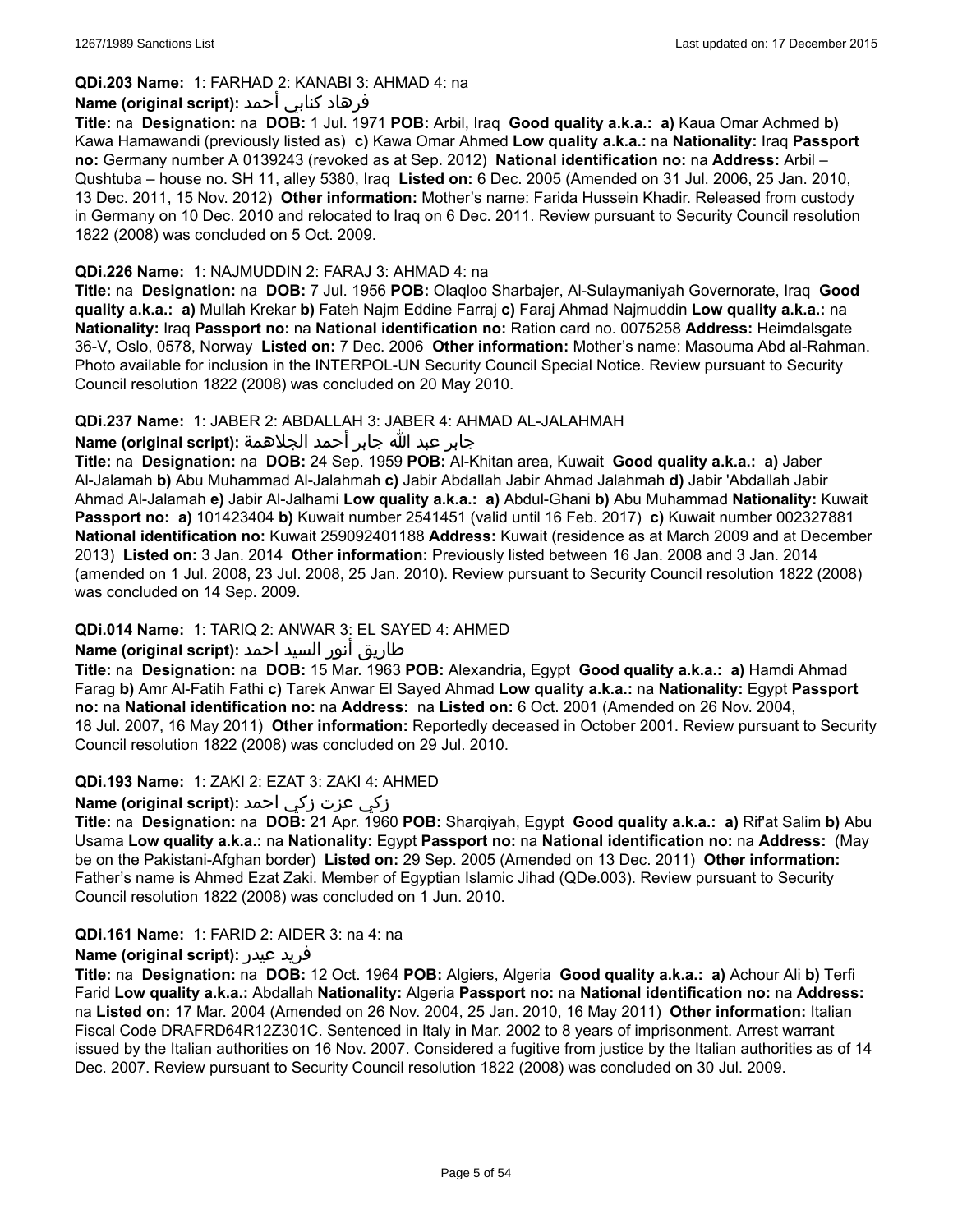#### **QDi.313 Name:** 1: DJAMEL 2: AKKACHA 3: na 4: na

#### **Name (original script):** عكاشة جمال

**Title:** na **Designation:** na **DOB:** 9 May 1978 **POB:** Rouiba, Algiers, Algeria **Good quality a.k.a.: a)** Yahia Abou el Hoummam **b)** Yahia Abou el Hammam **Low quality a.k.a.:** na **Nationality:** Algeria **Passport no:** na **National identification no:** na **Address:** Mali **Listed on:** 5 Feb. 2013 **Other information:** Father's name is Slimane. Mother's name is Akrouf Khadidja. Coordinator of groups associated with The Organisation of Al-Qaida in the Islamic Maghreb (QDe.014) in northern Mali.

### **QDi.325 Name:** 1: ABOU 2: MOHAMED 3: AL ADNANI 4: na

**Title:** na **Designation:** na **DOB:** Approximately 1977 **POB:** Binnish, Syrian Arab Republic **Good quality a.k.a.: a)** Yaser Khalaf Nazzal Alrawi **b)** Jaber Taha Falah **c)** Abou Khattab **d)** Abou Sadeq Alrawi **e)** Tah al Binchi **f)** Abu Mohammed al-Adnani **g)** Taha Sobhi Falaha **h)** Yasser Khalaf Hussein Nazal al-Rawi **i)** Abu Baker al-Khatab **j)** Abu Sadek al-Rawi **k)** Taha al-Banshi **l)** Abu Mohamed al-Adnani **m)** Abu-Mohammad al-Adnani al-Shami **n)** Hajj Ibrahim **Low quality a.k.a.:** na **Nationality:** Iraq **Passport no:** na **National identification no:** na **Address:** na **Listed on:** 15 Aug. 2014 **Other information:** Official spokesman of Islamic State in Iraq and the Levant (ISIL), listed as Al-Qaida in Iraq (QDe.115), and emir of ISIL in Syria, closely associated with Abu Mohammed al-Jawlani (QDi.317) and Abu Bakr al-Baghdadi, listed as Ibrahim Awwad Ibrahim Ali al-Badri al-Samarrai (QDi.299).

### **QDi.328 Name:** 1: HAJJAJ 2: BIN 3: FAHD 4: AL AJMI

**Title:** na **Designation:** na **DOB:** 10 Aug. 1987 **POB:** Kuwait **Good quality a.k.a.: a)** Hijaj Fahid Hijaj Muhammad Sahib al-Ajmi **b)** Hicac Fehid Hicac Muhammed Sebib al-Acmi **c)** Hajjaj bin-Fahad al-Ajmi **d)** Sheikh Hajaj al-Ajami **e)** Hajaj al-Ajami **f)** Ajaj Ajami **Low quality a.k.a.:** na **Nationality:** Kuwait **Passport no:** na **National identification no:** na **Address:** na **Listed on:** 15 Aug. 2014 **Other information:** A Kuwait-based facilitator in charge of the 'committee of zakat' and financier for Al-Nusrah Front for the People of the Levant (QDe.137).

### **QDi.324 Name:** 1: ABDUL MOHSEN 2: ABDALLAH 3: IBRAHIM 4: AL CHAREKH

**Title:** na **Designation:** na **DOB:** 13 Jul. 1985 **POB:** Saqra, Saudi Arabia **Good quality a.k.a.: a)** Abdul Mohsen Abdullah Ibrahim Al-Sharikh **b)** Sanafi al Nasr **Low quality a.k.a.:** na **Nationality:** Saudi Arabia **Passport no:** na **National identification no:** na **Address:** na **Listed on:** 15 Aug. 2014 **Other information:** A long time facilitator and financier for Al-Qaida (QDe.004), appointed as a regional leader of Jabhat al-Nusrah, listed as AlNusrah Front for the People of the Levant (QDe.137).

#### **QDi.228 Name:** 1: MOHAMMED 2: AL GHABRA 3: na 4: na

**Title:** na **Designation:** na **DOB:** 1 Jun. 1980 **POB:** Damascus, Syrian Arab Republic **Good quality a.k.a.: a)** Mohammed El' Ghabra **b)** Danial Adam **Low quality a.k.a.:** na **Nationality:** United Kingdom of Great Britain and Northern Ireland **Passport no:** British number094629366 **National identification no:** na **Address:** East London, United Kingdom **Listed on:** 12 Dec. 2006 (Amended on 13 Dec. 2011, 20 Jul. 2015) **Other information:** Father's name is Mohamed Ayman Ghabra. Mother's name is Dalal. Review pursuant to Security Council resolution 1822 (2008) was concluded on 5 Oct. 2009.

#### **QDi.327 Name:** 1: ABDELRAHMAN 2: MOUHAMAD ZAFIR 3: AL DABIDI 4: AL JAHANI

**Title:** na **Designation:** na **DOB:** 4 Dec. 1971 **POB:** Kharj, Saudi Arabia **Good quality a.k.a.: a)** Abd Al-Rahman Muhammad Zafir Al-Dubaysi Al-Juhni **b)** Abd Al-Rahman Muhammad Zafir al-Dubaysi al-Jahni **c)** Abd Al-Rahman Muhammad Zafir al-Dubaysi al-Jahani **d)** Abd Al-Rahman Muhammad Zafir al-Dubaysi al-Juhani **e)** Abdulrhman Mohammed D. Aljahani **f)** Abu al-Wafa' **g)** Abu Anas **h)** Abd al-Rahman Muhammad Zafir al-Dabisi al-Jahani **i)** Abu Wafa al-Saudi **j)** Abu al-Wafa **k)** Abd al-Rahman Muhammad Thafir al-Jahni **l)** Abd al-Rahman Muhammad al-Juhani **m)** ) Abdelrahman Mouhamad Zafir al Dabissi Juhan **n)** Abdelrahman Mouhamad Zafir al Dabissi Juhani **Low quality a.k.a.:** Abou Wafa al Saoudi **Nationality:** Saudi Arabia **Passport no:** F508591 **National identification no:** Saudi Arabia 1027508157 **Address:** na **Listed on:** 15 Aug. 2014 **Other information:** A member and regional commander of Jabhat al-Nusrah, listed as Al-Nusrah Front for the People of the Levant (QDe.137)and a facilitator of foreign recruits for that group.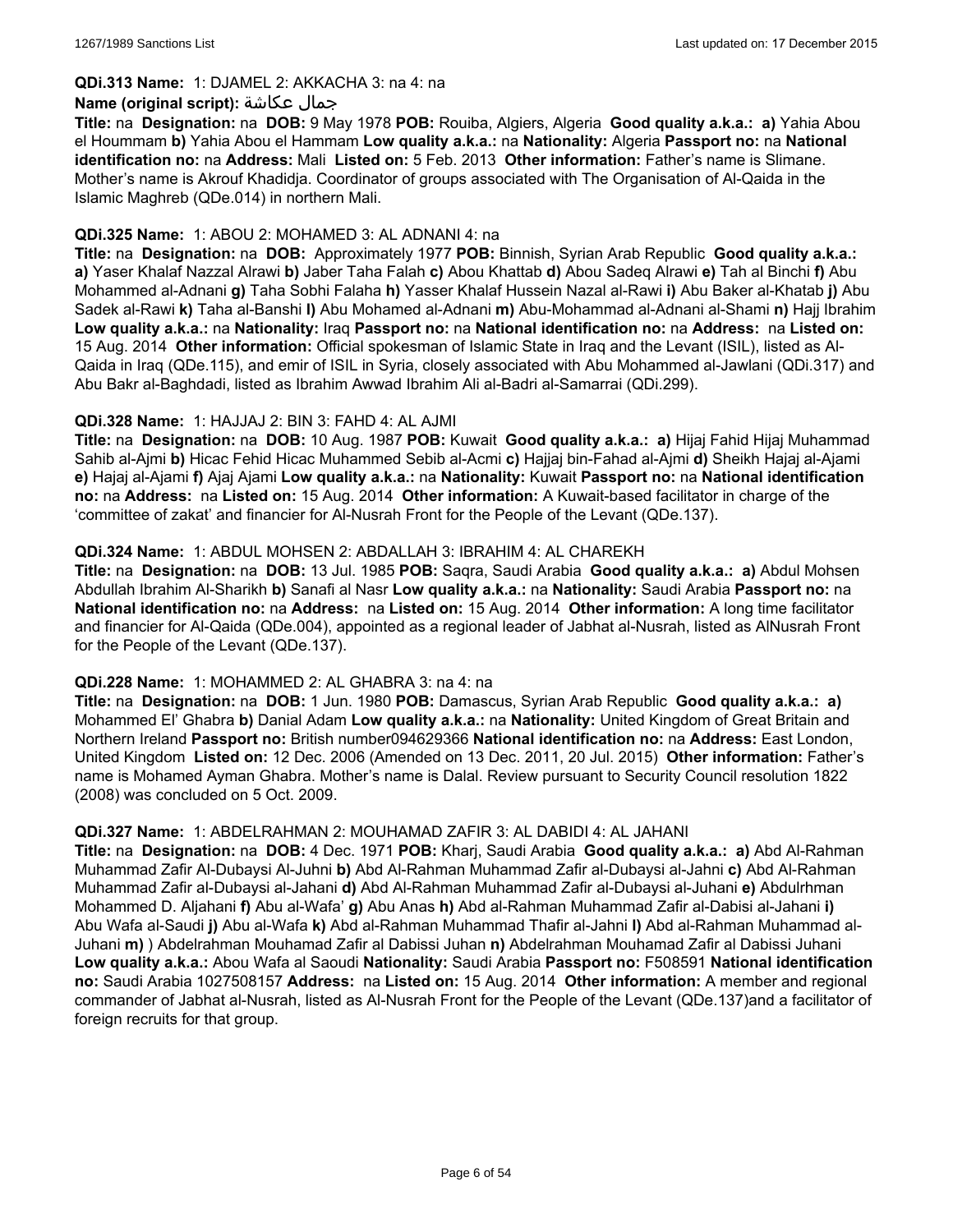### **QDi.338 Name:** 1: SHAFI 2: SULTAN 3: MOHAMMED 4: AL-AJMI

**Title:** Doctor **Designation:** na **DOB:** 1 Jan. 1973 **POB:** Warah, Kuwait **Good quality a.k.a.: a)** Shafi al-Ajmi **b)** Sheikh Shafi al-Ajmi **Low quality a.k.a.:** Shaykh Abu-Sultan **Nationality:** Kuwait **Passport no:** 0216155930 **National identification no:** na **Address:** Area 3, Street 327, Building 41, Al-Uqaylah, Kuwait **Listed on:** 23 Sep. 2014 **Other information:** Fundraiser for Al-Nusrah Front for the People of the Levant (QDe.137).

### **QDi.236 Name:** 1: HAMID 2: ABDALLAH 3: AHMAD 4: AL-ALI

### حامد عبد الله أحمد العلي : Name (original script)

**Title:** na **Designation:** na **DOB:** 20 Jan. 1960 **POB:** Kuwait **Good quality a.k.a.: a)** Dr. Hamed Abdullah Al-Ali **b)** Hamed Al-'Ali **c)** Hamed bin 'Abdallah Al-'Ali **d)** Hamid 'Abdallah Al-'Ali **e)** Hamid 'Abdallah Ahmad Al-'Ali **f)** Hamid bin Abdallah Ahmed Al-Ali **g)** Hamid Abdallah Ahmed Al-Ali **Low quality a.k.a.:** Abu Salim **Nationality:** Kuwait **Passport no:** Kuwait number1739010, issued on 26 May 2003, issued in Kuwait (and expired on 25 May 2008) **National identification no:** na **Address:** Kuwait (residence as at Mar. 2009) **Listed on:** 16 Jan. 2008 (Amended on 1 Jul. 2008, 23 Jul. 2008, 25 Jan. 2010) **Other information:** Review pursuant to Security Council resolution 1822 (2008) was concluded on 14 Sep. 2009.

### **QDi.092 Name:** 1: MEHREZ 2: BEN MAHMOUD 3: BEN SASSI 4: AL-AMDOUNI

### محرز بن محمود بن ساسي العمدوني :Name (original script)

**Title:** na **Designation:** na **DOB:** 18 Dec. 1969 **POB:** Asima-Tunis, Tunisia **Good quality a.k.a.: a)** Fabio Fusco, born 25 May 1968 in Naples, Italy **b)** Fabio Fusco, born 18 Dec. 1968 in Tunisia **c)** Fabio Fusco, born 25 May 1968 in Algeria **d)** Mohamed Hassan **e)** Meherez Hamdouni **f)** Amdouni Mehrez ben Tah, born 14 Jul. 1969 in Tunisia **g)** Meherez ben Ahdoud ben Amdouni **h)** Abu Thale **Low quality a.k.a.:** na **Nationality:** Tunisia **Passport no:** Tunisian numberG737411, issued on 24 Oct. 1990 (expired on 20 Sep. 1997) **National identification no:** na **Address:** Italy **Listed on:** 25 Jun. 2003 (Amended on 26 Nov. 2004, 20 Dec. 2005, 17 Oct. 2007, 16 Sep. 2008, 24 Mar. 2009, 12 Jul. 2010, 16 May 2011) **Other information:** Father's name is Mahmoud ben Sasi. Mother's name is Maryam bint al-Tijani. Inadmissible to the Schengen area. Review pursuant to Security Council resolution 1822 (2008) was concluded on 22 Apr. 2010.

### **QDi.060 Name:** 1: MOHAMED 2: BEN BELGACEM 3: BEN ABDALLAH 4: AL-AOUADI

# محمد بن بلقاسم بن عبد الله العوادي **:Name (original script**)

**Title:** na **Designation:** na **DOB:** 11 Dec. 1974 **POB:** Tunis, Tunisia **Good quality a.k.a.: a)** Mohamed Ben Belkacem Aouadi **b)** Fathi Hannachi **Low quality a.k.a.:** na **Nationality:** Tunisia **Passport no:** (Tunisian passport number L 191609 issued on 28 Feb. 1996, expired on 27 Feb. 2001) **National identification no: a)** (04643632 issued on 18 Jun. 1999) **b)** (Italian Fiscal Code: DAOMMD74T11Z352Z) na **Address:** 50th Street, Number 23, Zehrouni, Tunis, Tunisia **Listed on:** 24 Apr. 2002 (Amended on 10 Apr. 2003, 26 Nov. 2004, 9 Sep. 2005, 20 Dec. 2005, 31 Jul. 2006, 7 Jun. 2007, 23 Dec. 2010, 24 Nov. 2014) **Other information:** Head of security wing of Ansar al-Shari'a in Tunisia (AAS-T) (QDe.143). Mother's name is Ourida Bint Mohamed. Deported from Italy to Tunisia on 1 Dec. 2004. Arrested in Tunisia in Aug. 2013. Review pursuant to Security Council resolution 1822 (2008) was concluded on 22 Apr. 2010.

# **QDi.291 Name:** 1: IBRAHIM 2: HASSAN 3: TALI 4: AL-ASIRI

#### إبراهيم حسن طالع العسيري **:(script original (Name**

**Title:** na **Designation:** na **DOB:** 19 Apr. 1982 **POB:** Riyadh, Saudi Arabia **Good quality a.k.a.: a)** Ibrahim Hassan Tali Asiri (عسيري طالع حسن إبراهيم(**b)** Ibrahim Hasan Talea Aseeri **c)** Ibrahim Hassan al-Asiri **d)** Ibrahim Hasan Tali Asiri **e)** Ibrahim Hassan Tali Assiri **f)** Ibrahim Hasan Tali'A 'Asiri **g)** Ibrahim Hasan Tali al-'Asiri **h)** Ibrahim al-'Asiri **i)** Ibrahim Hassan Al Asiri **Low quality a.k.a.: a)** Abu Saleh **b)** Abosslah **c)** Abu-Salaah **Nationality:** Saudi Arabia **Passport no:** Saudi Arabia numberF654645, issued on 30 Apr. 2005 (expired on 7 Mar. 2010. Issue date in Hijri Calendar 24/06/1426. Expiry date in Hijri Calendar 21/03/1431.) **National identification no:** Saudi Arabia 1028745097 **Address:** Yemen **Listed on:** 24 Mar. 2011 (Amended on 15 Apr. 2014, 15 Jun. 2015) **Other information:** Operative and principal bomb maker of Al-Qaida in the Arabian Peninsula (AQAP) (QDe.129). Believed to be hiding in Yemen as at Mar. 2011. Wanted by Saudi Arabia. Also associated with Nasir 'abd-al-Karim 'Abdullah Al-Wahishi (QDi.274), Qasim Yahya Mahdi al-Rimi (QDi.282), and Anwar Nasser Abdulla Al-Aulaqi (QDi.283).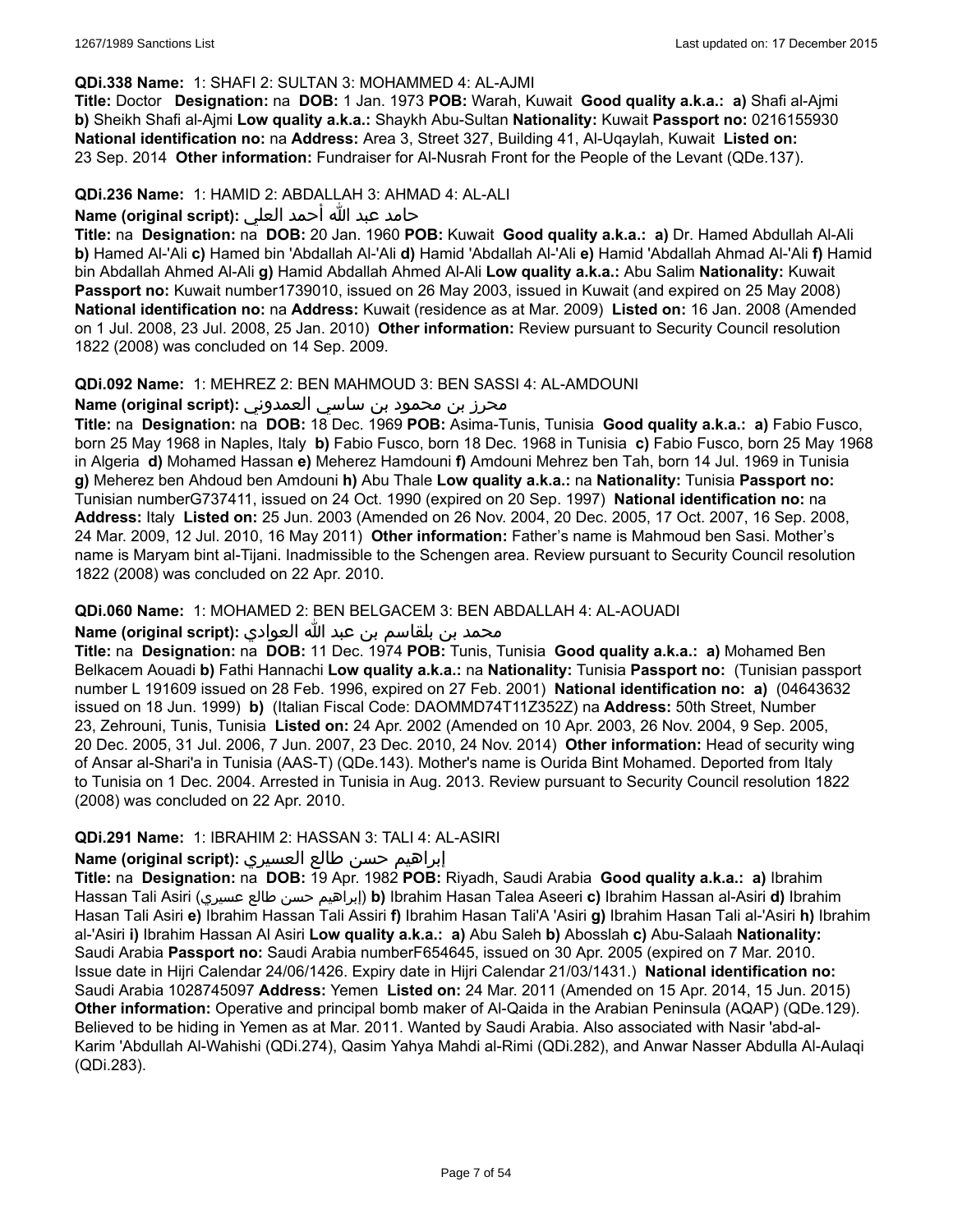# **QDi.283 Name:** 1: ANWAR 2: NASSER 3: ABDULLA 4: AL-AULAQI

# انور ناصر عبدالله العولقي **:(script original (Name**

**Title:** na **Designation:** na **DOB:** 21 Apr. 1971 **POB:** Las Cruces, New Mexico, United States of America **Good quality a.k.a.: a)** Anwar al-Aulaqi **b)** Anwar al-Awlaki **c)** Anwar al-Awlaqi **d)** Anwar Nasser Aulaqi **e)** Anwar Nasser Abdullah Aulaqi **f)** Anwar Nasser Abdulla Aulaqi **Low quality a.k.a.:** na **Nationality: a)** United States of America **b)** Yemeni **Passport no:** na **National identification no:** na **Address:** na **Listed on:** 20 Jul. 2010 (Amended on 30 Nov. 2011) **Other information:** Confirmed to have died on 30 Sep. 2011 in Yemen.

### **QDi.344 Name:** 1: IBRAHIM 2: 'ISA HAJJI 3: MUHAMMAD 4: AL-BAKR

# ابراهیم عیسی حاجي محمد البکر **:(script original (Name**

**Title:** na **Designation:** na **DOB:** 12 Jul. 1977 **POB:** Qatar **Good quality a.k.a.: a)** Ibrahim 'Issa Haji Muhammad al-Bakar **b)** Ibrahim 'Isa Haji al-Bakr **c)** Ibrahim Issa Hijji Mohd Albaker **d)** Ibrahim Issa Hijji Muhammad al-Baker **e)** Ibrahim 'Issa al-Bakar **f)** Ibrahim al-Bakr **Low quality a.k.a.:** Abu-Khalil **Nationality:** Qatar **Passport no:** 01016646, issued in Qatar **National identification no:** na **Address:** na **Listed on:** 23 Jan. 2015 **Other information:** Facilitator who provides financial support for and financial services to and in support of Al-Qaida (QDe.004).

### **QDi.138 Name:** 1: SAID 2: BEN ABDELHAKIM 3: BEN OMAR 4: AL-CHERIF

سعيد بن عبد الحكيم بن عمر الشريف **:(script original (Name**

**Title:** na **Designation:** na **DOB:** 25 Jan. 1970 **POB:** Manzil Tmim, Tunisia **Good quality a.k.a.: a)** Cherif Said, born 25 Jan. 1970 in Tunisia **b)** Binhamoda Hokri, born 25 Jan. 1970 in Sosa, Tunisia **c)** Hcrif Ataf, born 25 Jan. 1971 in Solisse, Tunisia **d)** Bin Homoda Chokri, born 25 Jan. 1970 in Tunis, Tunisia **e)** Atef Cherif, born 12 Dec. 1973 in Algeria **f)** Sherif Ataf, born 12 Dec. 1973 in Aras, Algeria **g)** Ataf Cherif Said, born 12 Dec. 1973 in Tunis, Tunisia **h)** Cherif Said, born 25 Jan. 1970 in Tunis, Tunisia **i)** Cherif Said, born 12 Dec. 1973 in Algeria **Low quality a.k.a.: a)** Djallal **b)** Youcef **c)** Abou Salman **d)** Said Tmimi **Nationality:** Tunisia **Passport no:** Tunisian numberM307968, issued on 8 Sep. 2001 (que caducó el 7 de septiembre de 2006expired on 7 Sep. 2006) **National identification no:** na **Address:** Corso Lodi 59, Milan, Italy **Listed on:** 12 Nov. 2003 (Amended on 20 Dec. 2005, 21 Dec. 2007, 30 Jan. 2009, 16 May 2011) **Other information:** Mother's name is Radhiyah Makki. Sentenced to eight years and ten months of imprisonment for membership of a terrorist association by the Appeal Court of Milan, Italy, on 7 Feb. 2008. Sentence confirmed by the Italian Supreme Court on 15 Jan. 2009, which became definitive as of Feb. 2008. Subject to expulsion from Italy to Tunisia after serving the sentence. Review pursuant to Security Council resolution 1822 (2008) was concluded on 6 May 2010.

# **QDi.231 Name:** 1: SALEM 2: NOR ELDIN 3: AMOHAMED 4: AL-DABSKI

# سالم نور الدين امحمد الدبيسكي **:(script original (Name**

**Title:** na **Designation:** na **DOB:** 1963 **POB:** Tripoli, Libya **Good quality a.k.a.: a)** Abu Al-Ward **b)** Abdullah Ragab **Low quality a.k.a.: a)** Abu Naim **b)** Abdallah al- Masri **Nationality:** Libya **Passport no: a)** Libya number 1990/345751 **b)** Libya number 345751 **National identification no:** Libya national identification 220334 **Address:** Bab Ben Ghasheer, Tripoli, Libyan Arab Jamahiriya **Listed on:** 8 Jun. 2007 (Amended on 13 Dec. 2011) **Other information:** Mother's name is Kalthoum Abdul Salam al-Shaftari. Senior member of Libyan Islamic Fighting Group (QDe.011) and member of Al-Qaida (QDe.004). Review pursuant to Security Council resolution 1822 (2008) was concluded on 24 Nov. 2009.

#### **QDi.132 Name:** 1: ASCHRAF 2: AL-DAGMA 3: na 4: na

#### **Name (original script):** الدغمة اشرف

**Title:** na **Designation:** na **DOB:** 28 Apr. 1969 **POB:** Abasan, Gaza Strip, Palestinian Territories **Good quality a.k.a.:** Aschraf Al-Dagma, born 28 Apr. 1969 in Kannyouiz, Palestinian Territories **Low quality a.k.a.:** na **Nationality:** Unresolved/Palestinian origin **Passport no:** , issued on 30 Apr. 2000, issued in Landratsamt Altenburger Land (Altenburg County Administration Office), Germany **National identification no:** na **Address:** Germany **Listed on:** 23 Sep. 2003 (Amended on 23 Dec. 2008, 11 Mar. 2010, 10 Jun. 2011) **Other information:** Associated with Ismail Abdallah Sbaitan Shalabi (QDi.128), Djamel Moustfa (QDi.129) and Mohamed Ghassan Ali Abu Dhess (QDi.130). Review pursuant to Security Council resolution 1822 (2008) was concluded on 19 Jan. 2010.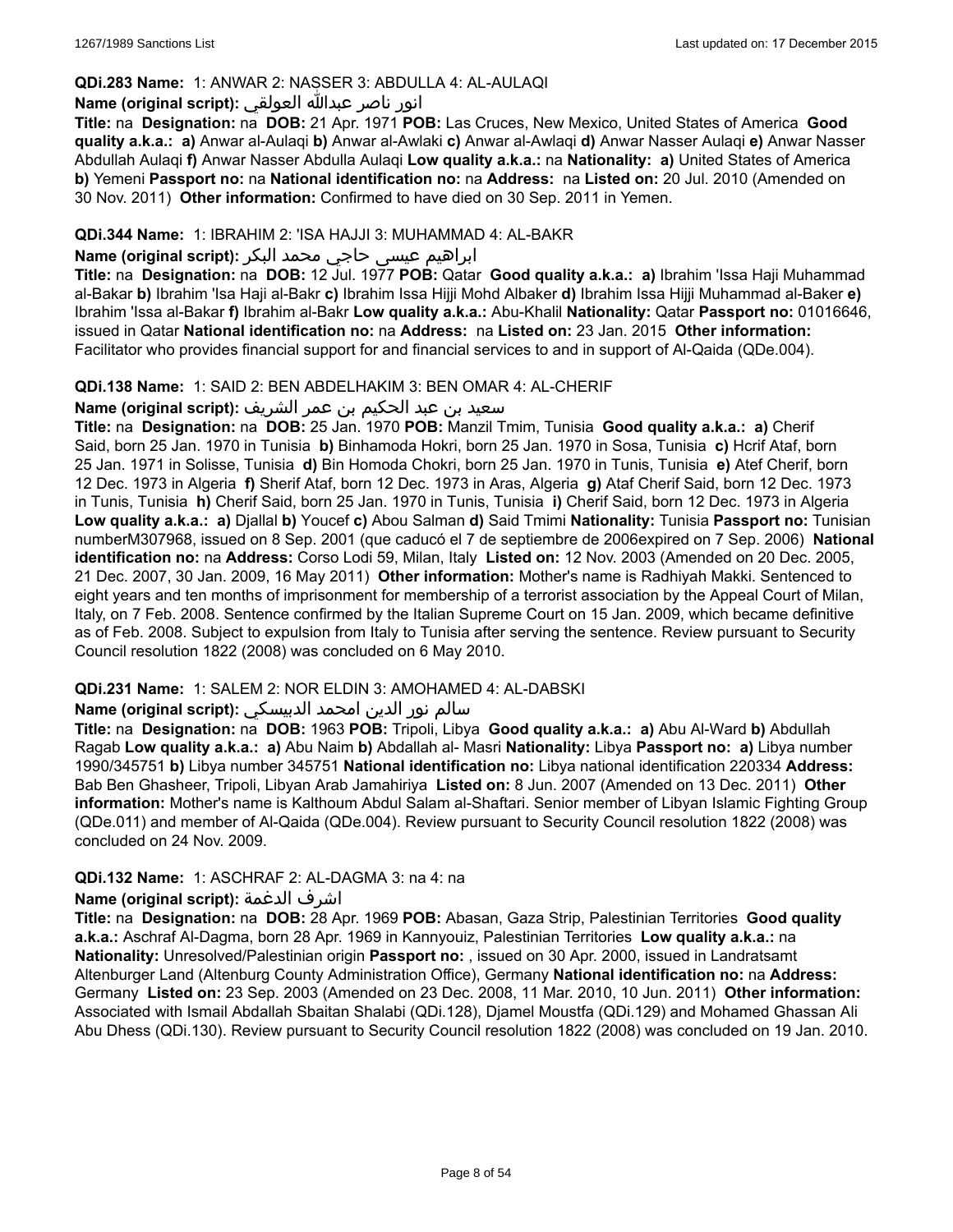# **QDi.278 Name:** 1: MUTHANNA 2: HARITH 3: AL-DARI 4: na

# مثنى حارث الضاري **:Name (original script**)

**Title:** Doctor **Designation:** na **DOB:** 16 Jun. 1969 **POB:** Iraq **Good quality a.k.a.: a)** Dr. Muthanna Al Dari **b)** Muthana Harith Al Dari **c)** Muthanna Harith Sulayman Al-Dari **d)** Muthanna Harith Sulayman Al-Dhari **e)** Muthanna Hareth Al-Dhari **f)** Muthana Haris Al-Dhari **g)** Doctor Muthanna Harith Sulayman Al Dari Al-Zawba' **h)** Muthanna Harith Sulayman Al-Dari Al-Zobai **i)** Muthanna Harith Sulayman Al-Dari al-Zawba'i **j)** Muthanna Hareth al-Dari **k)** Muthana Haris al-Dari **l)** Doctor Muthanna al-Dari **m)** Dr. Muthanna Harith al-Dari al-Zowbai **Low quality a.k.a.:** na **Nationality:** Iraq **Passport no:** na **National identification no:** Ration card number: 1729765 **Address: a)** Amman, Jordan **b)** Khan Dari, Iraq (previous) **c)** Asas Village, Abu Ghurayb, Iraq (previous) **d)** Egypt (previous) **Listed on:** 25 Mar. 2010 **Other information:** Mother's name: Heba Khamis Dari. Provided operational guidance financial support and other services to or in support of Islamic State in Iraq and the Levant, listed as Al-Qaida in Iraq (AQI) (QDe.115). Involved in oil smuggling. Wanted by the Iraqi security forces. Photo available for inclusion in the INTERPOL-UN Security Council Special Notice.

# **QDi.149 Name:** 1: NOUREDDINE 2: BEN ALI 3: BEN BELKASSEM 4: AL-DRISSI

نور الدين بن علي بن بلقاسم الدريسي :(Name (original script

**Title:** na **Designation:** na **DOB:** 30 Apr. 1964 **POB:** Tunis, Tunisia **Good quality a.k.a.:** Drissi Noureddine **Low quality a.k.a.: a)** Abou Ali **b)** Faycal **Nationality:** Tunisia **Passport no:** Tunisian numberL851940, issued on 9 Sep. 1998 (expired on 8 Sep. 2003) **National identification no:** na **Address:** Via Plebiscito 3, Cermona, Italy **Listed on:** 12 Nov. 2003 (Amended on 20 Dec. 2005, 31 Jul. 2006, 21 Dec. 2007, 16 May 2011) **Other information:** Under administrative control measure in Italy until 5 May 2010. Inadmissible to the Schengen area. Mother's name is Khadijah al-Drissi. Review pursuant to Security Council resolution 1822 (2008) was concluded on 22 Apr. 2010.

# **QDi.379 Name:** 1: ABD AL-AZIZ 2: ADAY 3: ZIMIN 4: AL-FADHIL

# عبدالعزیز عدي زمین الفضیل **:(script original (Name**

**Title:** na **Designation:** na **DOB:** 27 Aug. 1981 **POB:** Kuwait **Good quality a.k.a.: a)** Abd al-Aziz Udai Samin al-Fadhli **b)** Abd al-Aziz Udai Samin al-Fadhl **c)** Abd al-Aziz Adhay Zimin al-Fadhli **d)** Abdalaziz Ad'ai Samin Fadhli al-Fadhali **Low quality a.k.a.:** na **Nationality:** na **Passport no:** na **National identification no:** 281082701081 **Address:** na **Listed on:** 21 Sep. 2015 **Other information:** Kuwait-based facilitator who provides financial services to, or in support of, Al-Nusrah Front for the People of the Levant (QDe.137) and Al-Qaida in the Arabian Peninsula (AQAP) (QDe.129).

# **QDi.059 Name:** 1: KHALID 2: ABD AL-RAHMAN 3: HAMD 4: AL-FAWAZ

# خالد عبد الرحمن حمد الفواز **:(script original (Name**

**Title:** na **Designation:** na **DOB:** 24 Aug. 1962 **POB:** Kuwait **Good quality a.k.a.: a)** Khaled Al-Fauwaz **b)** Khaled A. Al-Fauwaz **c)** Khalid Al-Fawwaz **d)** Khalik Al Fawwaz **e)** Khaled Al-Fawwaz **f)** Khaled Al Fawwaz **g)** Khalid Abdulrahman H. Al Fawaz **Low quality a.k.a.:** na **Nationality:** Saudi Arabia **Passport no:** 456682, issued on 6 Nov. 1990 (expired on 13 Sep. 1995) **National identification no:** na **Address:** United States of America **Listed on:** 24 Apr. 2002 (Amended on 26 Nov. 2004, 23 Apr. 2007, 21 Oct. 2010, 4 Aug. 2014) **Other information:** Extradited from the United Kingdom to the United States of America on 5 Oct. 2012. Review pursuant to Security Council resolution 1822 (2008) was concluded on 22 Apr. 2010..

# **QDi.292 Name:** 1: OTHMAN 2: AHMED 3: OTHMAN 4: AL-GHAMDI

# عثمان أحمد عثمان الغامدي **:(script original (Name**

**Title:** na **Designation:** na **DOB:** 27 May 1979 **POB:** Saudi Arabia **Good quality a.k.a.: a)** Othman al-Ghamdi, born 27 May 1979 in Saudi Arabia **b)** Uthman al-Ghamdi, born 27 May 1979 in Saudi Arabia **c)** Uthman al-Ghamidi, born 27 May 1979 in Saudi Arabia **d)** Othman bin Ahmed bin Othman Alghamdi **e)** Othman Ahmed Othman Al Omairah (born in 1973 in Shabwa, Yemen, nationality: Yemeni) **f)** Uthman Ahmad Uthman al-Ghamdi **g)** Othman Ahmed Othman al-Omirah **Low quality a.k.a.: a)** Al Umairah al-Ghamdi **b)** Othman Bin Ahmed Bin Othman **Nationality:** Saudi Arabia **Passport no:** na **National identification no:** Saudi Arabia National Identification Number 1089516791 **Address:** Yemen **Listed on:** 16 Jun. 2011 (Amended on 15 Apr. 2014) **Other information:** Operational commander of Al-Qaida in the Arabian Peninsula (AQAP) (QDe.129). Has been involved in raising funds and stockpiling arms for AQAP operations and activities in Yemen. Known associate of Qasim Yahya Mahdi al-Rimi (QDi.282) and Fahd Mohammed Ahmed al-Quso (deceased). Father's name is Ahmed Othman Al Omirah.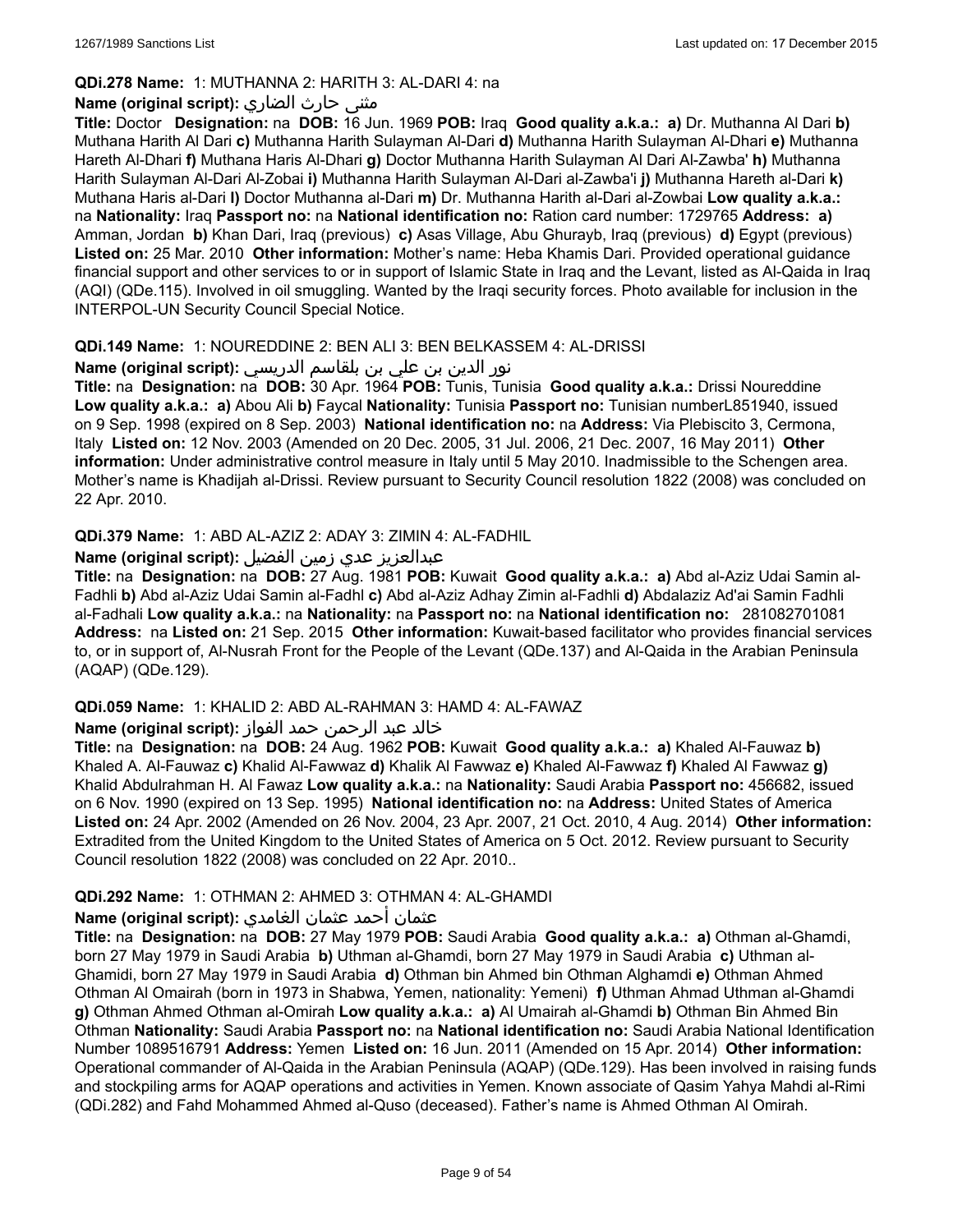### **QDi.332 Name:** 1: IBRAHIM 2: SULEIMAN 3: HAMAD 4: AL-HABLAIN

**Title:** na **Designation:** na **DOB:** 17 Dec. 1984 **POB:** Buraidah, Saudi Arabia **Good quality a.k.a.:** Barahim Suliman H. al Hblian **Low quality a.k.a.: a)** Abu Jabal **b)** Abu-Jabal **Nationality:** Saudi Arabia **Passport no:** Saudi Arabia numberF800691 **National identification no:** na **Address:** na **Listed on:** 23 Sep. 2014 **Other information:** Explosives expert and operative for the Abdallah Azzam Brigades (AAB) (QDe.144). Wanted by the Saudi Arabian Government for terrorism. Physical description: eye colour: dark; hair colour: dark; complexion: olive. Speaks Arabic. Photo available for inclusion in the INTERPOL-UN Security Council Special Notice.

### **QDi.160 Name:** 1: FETHI 2: BEN HASSEN 3: BEN SALEM 4: AL-HADDAD

### فتحي بن حسن بن سالم الحداد **:(script original (Name**

**Title:** na **Designation:** na **DOB:** 28 Jun. 1963 **POB:** Tataouene, Tunisia **Good quality a.k.a.: a)** Fethi ben Assen Haddad **b)** Fathy Hassan al Haddad **Low quality a.k.a.:** na **Nationality:** Tunisia **Passport no:** Tunisian numberL183017, issued on 14 Feb. 1996 (expired on 13 Feb. 2001) **National identification no:** na **Address: a)** Number 184 Via Fulvio Testi – Cinisello Balsamo (MI), Italy **b)** Number 1 Via Porte Giove – Mortara (PV), Italy (Domicile) **Listed on:** 17 Mar. 2004 (Amended on 26 Nov. 2004, 20 Dec. 2005, 21 Dec. 2007, 25 Jan. 2010, 16 May 2011) **Other information:** Italian Fiscal Code: HDDFTH63H28Z352V. Review pursuant to Security Council resolution 1822 (2008) was concluded on 30 Jul. 2009.

# **QDi.140 Name:** 1: KAMAL 2: BEN MAOELDI 3: BEN HASSAN 4: AL-HAMRAOUI

# كمال بن المولدي بن حسن الحمراوي :**Name (original script**)

**Title:** na **Designation:** na **DOB:** 21 Oct. 1977 **POB:** Beja, Tunisia **Good quality a.k.a.: a)** Hamroui Kamel ben Mouldi **b)** Hamraoui Kamel, born 21 Nov. 1977 in Morocco **c)** Hamraoui Kamel, born 21 Nov. 1977 in Tunisia **d)** Hamraoui Kamel, born 21 Oct. 1977 in Tunisia **Low quality a.k.a.: a)** Kamel **b)** Kimo **Nationality:** Tunisia **Passport no:** Tunisian numberP229856, issued on 1 Nov. 2002 (expires on 31 Oct. 2007) **National identification no:** na **Address: a)** Via Bertesi Number 27, Cremona, Italy **b)** Via Plebiscito Number 3, Cremona, Italy **Listed on:** 12 Nov. 2003 (Amended on 20 Dec. 2005, 31 Jul. 2006, 21 Dec. 2007, 16 May 2011) **Other information:** Mother's name is Khamisah al-Kathiri. Subject to a decree of expulsion, suspended on 17 Apr. 2007 by the European Court of Human Rights. Re-arrested in Italy on 20 May 2008. Inadmissible to the Schengen area. Review pursuant to Security Council resolution 1822 (2008) was concluded on 6 May 2010.

# **QDi.176 Name:** 1: IMAD 2: BEN BECHIR 3: BEN HAMDA 4: AL-JAMMALI

# عماد بن البشير بن حمدا الجمالي **:(script original (Name**

**Title:** na **Designation:** na **DOB:** 25 Jan. 1968 **POB:** Manzal Tmim, Nabul, Tunisia **Good quality a.k.a.:** na **Low quality a.k.a.:** na **Nationality:** Tunisia **Passport no:** Tunisian numberK693812, issued on 23 Apr. 1999 (expired on 22 Apr. 2004) **National identification no:** na **Address:** 4 Qistantiniyah Street, Manzal Tmim, Nabul, Tunisia (home address) **Listed on:** 23 Jun. 2004 (Amended on 20 Dec. 2005, 31 Jul. 2006, 17 Oct. 2007, 13 Dec. 2011) **Other information:** Italian Fiscal Code: JMM MDI 68A25 Z352D. In detention in Tunis (Tunisia) as at Dec. 2009. Mother's name is Jamilah. Italian Judicial Authorities have issued a warrant of arrest against him, which had not been executed as of Sep. 2007. Review pursuant to Security Council resolution 1822 (2008) was concluded on 9 Apr. 2010.

# **QDi.317 Name:** 1: ABU MOHAMMED 2: AL-JAWLANI 3: na 4: na

# أبو محمد الجولاني **:(script original (Name**

**Title:** na **Designation:** na **DOB:** Between 1975 and 1979 **POB:** Syrian Arab Republic **Good quality a.k.a.: a)** Abu Mohamed al-Jawlani (Abu Muhammad al-Jawlani, Abu Mohammed al-Julani, Abu Mohammed al-Golani, Abu Muhammad al-Golani, Abu Muhammad Aljawlani, Muhammad al-Jawlani (transliterations of original script name)) **b)** Amjad Muzaffar Hussein Ali al-Naimi, born 18 Dec. 1980 in Syrian Arab Republic **Low quality a.k.a.: a)** ، الفاتح شيخ الفاتح) transliterations: Shaykh al-Fatih; Al Fatih ) (Translation: The Conqueror) (Nom de guerre) **b)** Abu Ashraf **Nationality:** na **Passport no:** na **National identification no:** na **Address:** (Active in Syria as at Jun. 2013) **Listed on:** 24 Jul. 2013 (Amended on 2 Jun. 2014) **Other information:** Description: Dark complexion. Height: 1.70 m. Since Jan. 2012, he is the Leader of Al-Nusrah Front for the People of the Levant (QDe.137), a Syria-based group listed in May 2014, and previously listed as an alias of Al-Qaida in Iraq (AQI) (QDe.115) between 30 May 2013 and 13 May 2014. Associated with Aiman Muhammed Rabi al-Zawahiri (QDi.006). Wanted by the Iraqi security forces. Photo available for inclusion in the INTERPOL-UN Security Council Special Notice.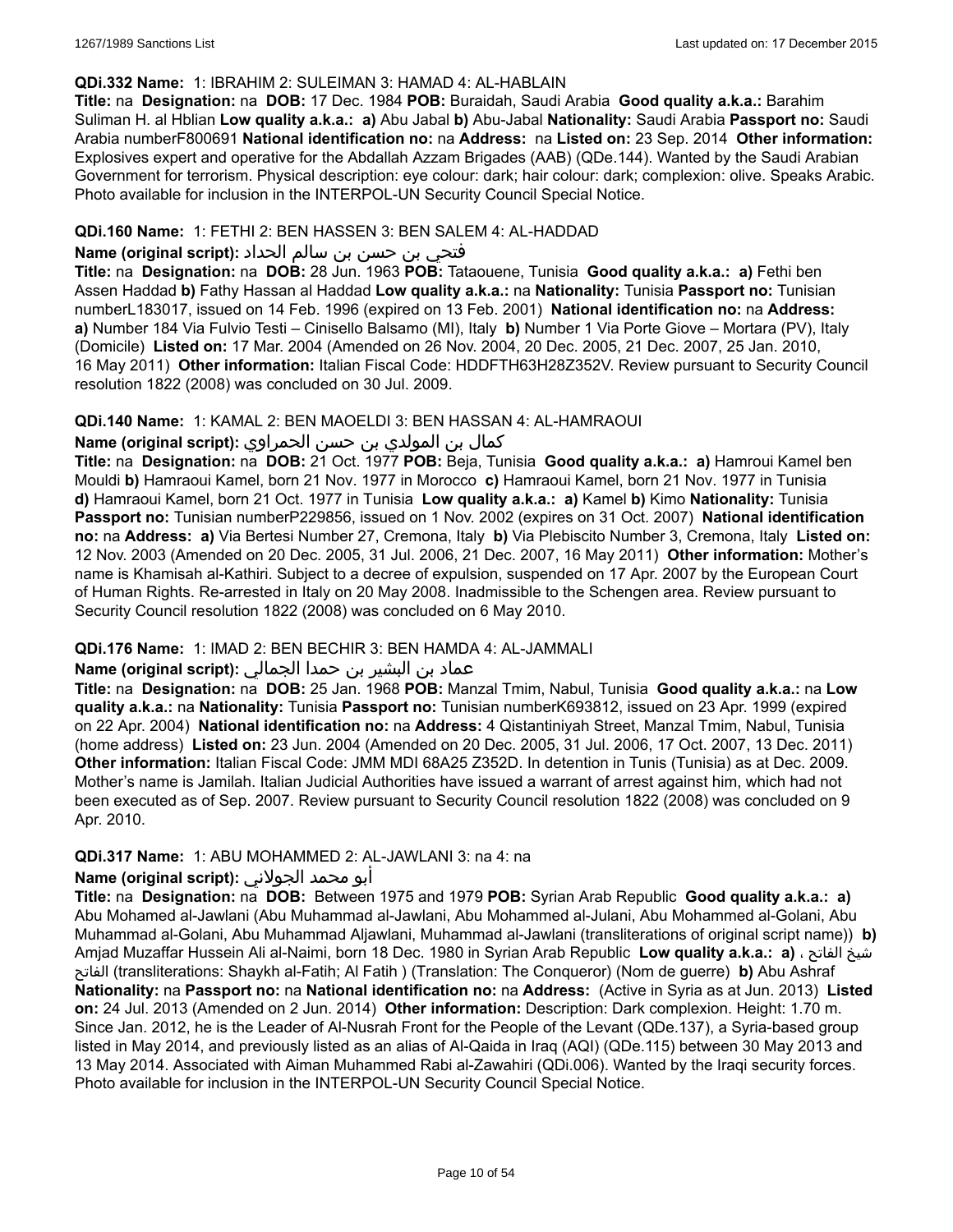# **QDi.058 Name:** 1: ABU BAKR 2: AL-JAZIRI 3: na 4: na

# **Name (original script):** الجزائري أبوبكر

**Title:** na **Designation:** na **DOB:** na **POB:** na **Good quality a.k.a.:** Yasir Al-Jazari **Low quality a.k.a.:** na **Nationality: a)** Algeria **b)** Palestinian **Passport no:** na **National identification no:** na **Address:** na **Listed on:** 11 Jan. 2002 (Amended on 18 Jul. 2007, 1 Feb. 2008, 16 May 2011) **Other information:** Finance chief of the Afghan Support Committee (ASC) (QDe.069). Al-Qaida (QDe.004) facilitator and communication expert. Believed to be in Algeria as at Apr. 2010. Review pursuant to Security Council resolution 1822 (2008) was concluded on 21 Jun. 2010.

# **QDi.337 Name:** 1: MAYSAR ALI 2: MUSA 3: ABDALLAH 4: AL-JUBURI

**Title:** Amir **Designation:** na **DOB:** 1 Jun. 1976 **POB:** Harara, Ninawa Province, Iraq **Good quality a.k.a.: a)** Muyassir al-Jiburi **b)** Muyassir Harara **c)** Muyassir al-Shammari **d)** Muhammad Khalid Hassan **Low quality a.k.a.: a)** Al-Shammari **b)** Mus'ab al-Qahtani **c)** Abu Maria al-Qatani **Nationality:** Iraq **Passport no:** na **National identification no:** na **Address:** na **Listed on:** 23 Sep. 2014 **Other information:** Sharia amir of Al-Nusrah Front for the People of the Levant (QDe.137) as of early 2014.

### **QDi.318 Name:** 1: MUHAMMAD 2: JAMAL 3: ABD-AL RAHIM AHMAD 4: AL-KASHIF

محمد جمال عبدالرحيم أحمد الكاشف **:Name (original script**)

**Title:** na **Designation:** na **DOB:** 1 Jan. 1964 **POB:** Cairo, Egypt **Good quality a.k.a.: a)** Muhammad Jamal Abdo Al-Kashif **b)** Muhammad Jamal Abdo Al Kashef **c)** Muhammad Jamal Abd-Al Rahim Ahmad Al-Kashif **d)** Muhammad Jamal Abd-Al Rahim Al-Kashif **e)** Muhammad Jamal Abdu **f)** Muhammad Jamal **Low quality a.k.a.: a)** Muhammad Jamal Abu Ahmad (nom de guerre) **b)** Abu Ahmad (nom de guerre) **c)** Abu Jamal (nom de guerre) **d)** Muhammad Gamal Abu Ahmed **e)** Mohammad Jamal Abdo Ahmed (nom de guerre) **f)** Muhammad Jamal Abduh (nom de guerre) **g)** Muhammad Jamal Ahmad Abdu (nom de guerre) **h)** Riyadh (nom de guerre) **Nationality:** Egypt **Passport no: a)** Egypt number 6487, issued on 30 Jan. 1986 (issued under name Muhammad Jamal Abdu) **b)** Egypt (issued in 1993, under name Muhammad Jamal Abd-Al Rahim Ahmad Al-Kashif) **c)** Yemen number 388181 (issued under name Muhammad Jamal Abd-Al Rahim Al-Kashif) **National identification no:** na **Address:** Egypt **Listed on:** 21 Oct. 2013 **Other information:** Trained in Afghanistan in the late 1980s with Al-Qaida (QDe.004) to make bombs. Former top military commander of the Egyptian Islamic Jihad (QDe.003). Since 2011, established Muhammad Jamal Network (MJN) (QDe.136) and terrorist training camps in Egypt and Libya. Conducted MJN's terrorist activities with support from Al-Qaida in the Arabian Peninsula (AQAP) (QDe.129). Reported to be involved in the attack on the United States Mission in Benghazi, Libya, on 11 Sep. 2012. Headed Nasr City terrorist cell in Egypt in 2012. Linked to Aiman al-Zawahiri (QDi.006) and the leadership of AQAP and the Organization of Al-Qaida in the Islamic Maghreb (AQIM) (QDe.014). Arrested and imprisoned multiple times by Egyptian authorities since ca. 2000. Released in 2011 but re-arrested by Egyptian authorities in Nov. 2012. Imprisoned in Egypt pending trial as of Sep. 2013. Wife's name is Samah 'Ali Al-Dahabani (Yemeni national).

**QDi.380 Name:** 1: ABD AL-LATIF 2: BIN ABDALLAH 3: SALIH MUHAMMAD 4: AL-KAWARI

# عبداللطیف بن عبدلله صالح محمد الكواري **:(script original (Name**

**Title:** na **Designation:** na **DOB:** 28 Sep. 1973 **POB:** na **Good quality a.k.a.: a)** Abd-al-Latif Abdallah Salih al-Kawari **b)** Abd-al-Latif Abdallah Salih al-Kuwari **c)** Abd-al-Latif Abdallah al-Kawwari **d)** Abd-al-Latif Abdallah al-Kawari **e)** Abu Ali al-Kawari **Low quality a.k.a.:** na **Nationality:** Qatar **Passport no: a)** Qatar number 01020802 **b)** Qatar number 00754833, issued on 20 May 2007 **c)** Qatar number 00490327, issued on 28 Jul. 2001 **National identification no:** Qatar 27363400684 **Address:** Al-Laqtah, Qatar **Listed on:** 21 Sep. 2015 **Other information:** Qatar-based facilitator who provides financial services to, or in support of, Al-Qaida (QDe.004).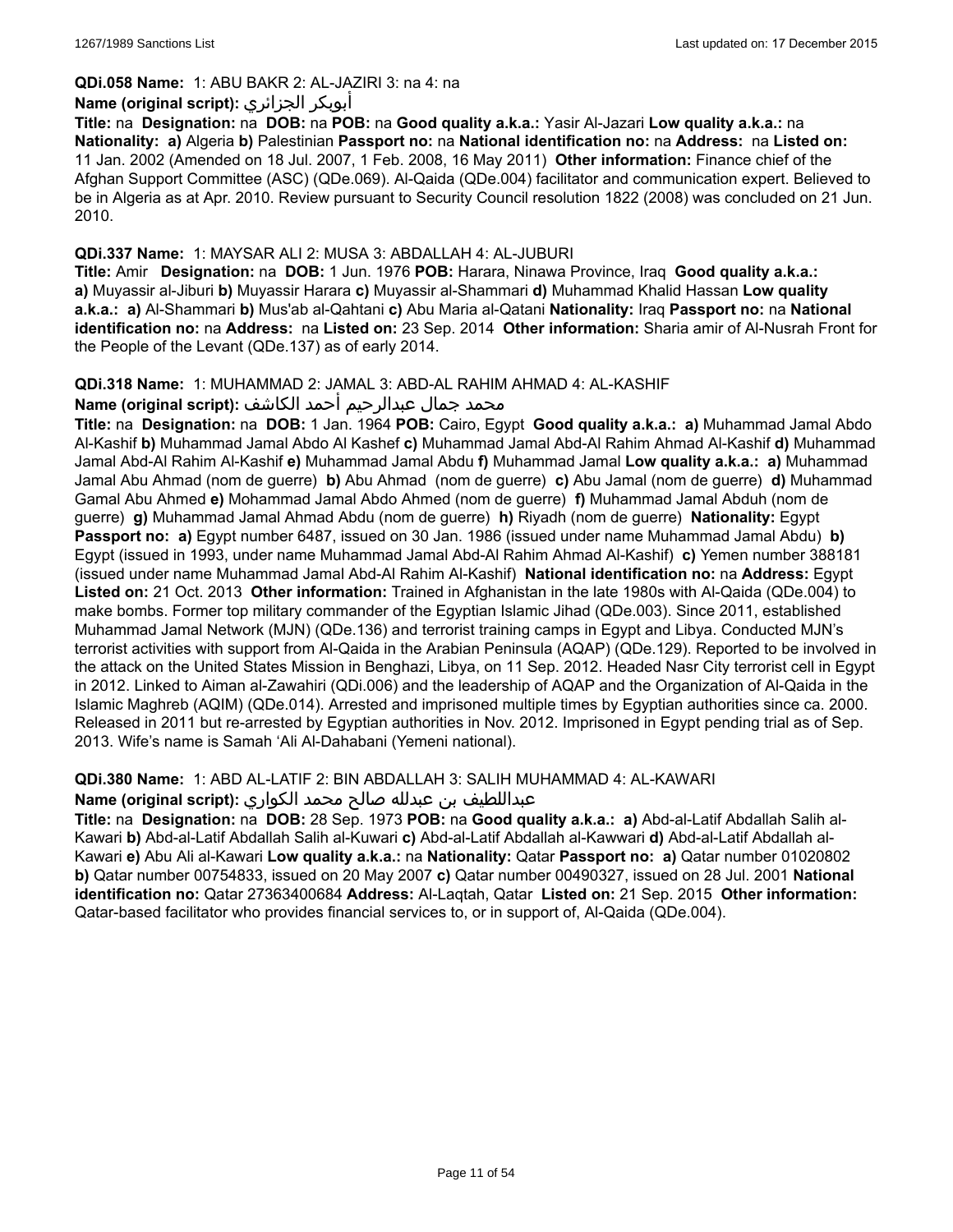### **QDi.233 Name:** 1: FAHD 2: MUHAMMAD 3: 'ABD AL-'AZIZ 4: AL-KHASHIBAN

### فهد محمد عبد العزيز الخشيبان **:(script original (Name**

**Title:** na **Designation:** na **DOB:** 16 Oct. 1966 **POB:** Oneiza, Saudi Arabia **Good quality a.k.a.: a)** Fahad H. A. Khashayban **b)** Fahad H. A. Kheshaiban **c)** Fahad Mohammad Abdulaziz Alkhoshiban **d)** Fahad H. A. al-Khashiban **e)** Fahad H. A. Kheshayban **f)** Fahad H. A. al-Khosiban **g)** Fahad H. A. Khasiban **h)** Fahd Muhammad 'Abd Al-'Aziz al-Khashayban **i)** Fahd Muhammad'Abd al-'Aziz al-Khushayban **j)** Fahad al-Khashiban **k)** Fahd Khushaiban **l)** Fahad Muhammad A. al-Khoshiban **m)** Fahad Mohammad A. al-Khoshiban **Low quality a.k.a.: a)** Shaykh Abu Thabit **b)** Abu Thabit **c)** Shaykh Thabet **d)** Abdur Abu Rahman **e)** Abu Abdur Rahman **Nationality:** Saudi Arabia **Passport no:** Saudi Arabia numberG477835, issued on 26 Jun. 2006 (expired on 3 May 2011) **National identification no:** na **Address:** Saudi Arabia **Listed on:** 9 Oct. 2007 (Amended on 20 Feb. 2008, 13 Dec. 2011) **Other information:** Involved in the financing of and otherwise provided assistance to the Abu Sayyaf Group (QDe.001). Review pursuant to Security Council resolution 1822 (2008) was concluded on 14 Sep. 2009.

### **QDi.177 Name:** 1: HABIB 2: BEN 3: AHMED 4: AL-LOUBIRI

### حبيب بن احمد اللوبيري **:(script original (Name**

**Title:** na **Designation:** na **DOB:** 17 Nov. 1961 **POB:** Manzal Tmim, Nabul, Tunisia **Good quality a.k.a.:** Al-Habib ben Ahmad ben al-Tayib al-Lubiri **Low quality a.k.a.:** na **Nationality:** Tunisia **Passport no:** Tunisian numberM788439, issued on 20 Oct. 2001 (expires on 19 Oct. 2006) **National identification no:** na **Address:** Al-Damus, Manzal Tmim, Nabul, Tunisia (habitual residence) **Listed on:** 23 Jun. 2004 (Amended on 20 Dec. 2005, 17 Oct. 2007, 10 Aug. 2009, 13 Dec. 2011) **Other information:** Italian Fiscal Code: LBR HBB 61S17 Z352F. In detention in Tunisia as at Dec. 2009. Mother's name is Fatima bint al-Mukhtar. Review pursuant to Security Council resolution 1822 (2008) was concluded on 9 Apr. 2010.

### **QDi.074 Name:** 1: TAREK 2: BEN HABIB 3: BEN AL-TOUMI 4: AL-MAAROUFI

طارق بن الحبيب بن التومي المعروفي **:(script original (Name**

**Title:** na **Designation:** na **DOB:** 23 Nov. 1965 **POB:** Ghardimaou, Tunisia **Good quality a.k.a.: a)** Abu Ismail **b)** Abou Ismail el Jendoubi **c)** Abou Ismail Al Djoundoubi **Low quality a.k.a.:** na **Nationality:** Tunisia **Passport no:** Tunisian numberE590976, issued on 19 Jun. 1987 (expired on 18 Jun. 1992) **National identification no:** na **Address:** Rue Léon Théodore Number 107/1, 1090 Jette, Brussels, Belgium **Listed on:** 3 Sep. 2002 (Amended on 26 Nov. 2004, 20 Dec. 2005, 31 Jul. 2006, 3 Jul. 2007, 10 Aug. 2009, 25 Jan. 2010, 23 Dec. 2010) **Other information:** Belgian nationality withdrawn on 26 Jan. 2009. In detention in Nivelles, Belgium, as of Oct. 2010. Review pursuant to Security Council resolution 1822 (2008) was concluded on 8 Jun. 2010.

#### **QDi.320 Name:** 1: ABD-AL-HAMID 2: AL-MASLI 3: na 4: na

#### **Name (original script):** المصلي عبدالحميد

**Title:** na **Designation:** na **DOB:** 1976 **POB:** Darnah, Libya **Good quality a.k.a.: a)** Abd-al-Hamid Muhammad Abd-al-Hamid Al-Masli **b)** Abd-al-Hamid Musalli **c)** Hamid Masli **Low quality a.k.a.: a)** Hamza al-Darnawi **b)** Hamzah al-Darnawi **c)** Hamza Darnawi **d)** Hamzah Darnawi **e)** Hamzah Dirnawi **f)** Hamza Darnavi **g)** Hamza al-Darnavi **h)** Abdullah Darnawi **i)** Abu-Hamzah al-Darnawi **Nationality:** Libya **Passport no:** na **National identification no:** na **Address:** (Reportedly located in Waziristan, Federally Administered Tribal Areas, Pakistan) **Listed on:** 26 Nov. 2013 **Other information:** Leader and trainer of an Al-Qaida electronics and explosives workshop producing improvised explosive device components.

#### **QDi.330 Name:** 1: AZZAM 2: ABDULLAH 3: ZUREIK 4: AL-MAULID AL-SUBHI

**Title:** na **Designation:** na **DOB:** 12 Apr. 1976 **POB:** Al Baraka, Saudi Arabia **Good quality a.k.a.: a)** Mansur al-Harbi **b)** Azzam al-Subhi **c)** Azam Abdallah Razeeq al Mouled Alsbhua **d)** Abu Muslem al-Maky **e)** Abu Suliman al-Harbi **f)** Abu Abdalla al-Harbi **g)** Azam A.R. Alsbhua **Low quality a.k.a.:** na **Nationality:** Saudi Arabia **Passport no:** Saudi Arabia numberC389664, issued on 15 Sep. 2000 **National identification no:** na **Address:** na **Listed on:** 23 Sep. 2014 **Other information:** Has ties to numerous senior Al-Qaida (QDe.004) leaders. Wanted by the Saudi Arabian Government for terrorism. Father's name is Abdullah Razeeq al Mouled al Sbhua. Physical description: eye colour: dark; hair colour: dark; complexion: dark. Speaks Arabic. Photo available for inclusion in the INTERPOL-UN Security Council Special Notice.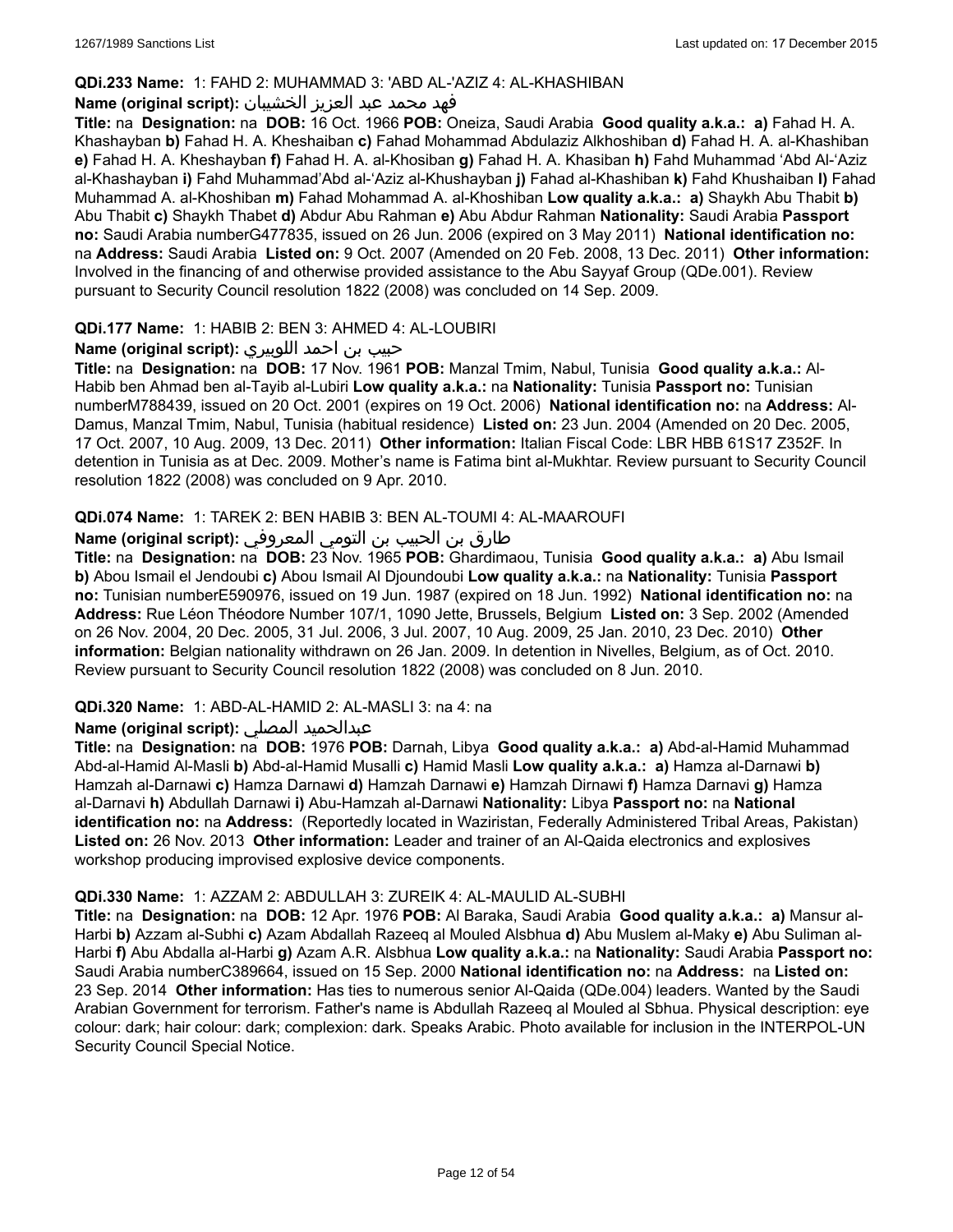# **QDi.276 Name:** 1: AKRAM 2: TURKI 3: HISHAN 4: AL-MAZIDIH

# أكرم تركي هاشم المزيده **:(script original (Name**

**Title:** na **Designation:** na **DOB:** 1974 **POB:** na **Good quality a.k.a.:** Akram Turki Al-Hishan **Low quality a.k.a.: a)** Abu Jarrah **b)** Abu Akram **Nationality:** na **Passport no:** na **National identification no:** na **Address: a)** Deir ez-Zor Governorate, Syrian Arab Republic **b)** Iraq **c)** Jordan **Listed on:** 11 Mar. 2010 **Other information:** Other possible date of birth: 1979. He is a cousin of Ghazy Fezza Hishan Al Mazidih (QDi.277). Financial facilitator of the Islamic State in Iraq and the Levant, listed as Al-Qaida in Iraq (AQI) (QDe.115) as of 2015.

# **QDi.277 Name:** 1: GHAZY 2: FEZZA 3: HISHAN 4: AL-MAZIDIH

# غازي فيزا هاشم المزيده **:Name (original script**)

**Title:** na **Designation:** na **DOB:** 1974 **POB:** na **Good quality a.k.a.: a)** Ghazy Fezzaa Hishan **b)** Mushari Abd Aziz Saleh Shlash **Low quality a.k.a.: a)** Abu Faysal **b)** Abu Ghazzy **Nationality:** na **Passport no:** na **National identification no:** na **Address: a)** Syrian Arab Republic **b)** Iraq **Listed on:** 11 Mar. 2010 **Other information:** He is a cousin of Akram Turki Hishan Al Mazidih (QDi.276). Terrorist attack organizer for the Islamic State in Iraq and the Levant, listed as Al-Qaida in Iraq (AQI) (QDe.115) as of 2015.

# **QDi.334 Name:** 1: 'ABD AL-RAHMAN 2: BIN 'UMAYR 3: AL-NU'AYMI 4: na

**Title:** na **Designation:** na **DOB:** 1954 **POB:** na **Good quality a.k.a.: a)** Abd al-Rahman bin 'Amir al-Na'imi **b)** 'Abd al-Rahman al-Nu'aimi **c)** 'Abd al-Rahman bin 'Amir al-Nu'imi **d)** 'Abd al-Rahman bin 'Amir al-Nu'aymi **e)** 'Abdallah Muhammad al-Nu'aymi **f)** 'Abd al-Rahman al-Nua'ymi **g)** A. Rahman al-Naimi **h)** Abdelrahman Imer al Jaber al Naimeh **i)** A. Rahman Omair J Alnaimi **j)** Abdulrahman Omair al Neaimi **Low quality a.k.a.:** na **Nationality:** na **Passport no:** Qatari passport number 00868774 (expired on 27 Apr. 2014) **National identification no:** Qatari identification number 25463401784 (expires on 6 Dec. 2019) **Address:** na **Listed on:** 23 Sep. 2014 **Other information:** Financier and facilitator for Al-Qaida (QDe.004) and Al-Qaida in Iraq (QDe.115).

# **QDi.273 Name:** 1: FAZEEL-A-TUL 2: SHAYKH ABU MOHAMMED 3: AMEEN 4: AL-PESHAWARI

**Title:** na **Designation:** na **DOB:** Approximately 1967 **POB:** Shunkrai village, Sarkani District, Konar Province, Afghanistan **Good quality a.k.a.: a)** Shaykh Aminullah **b)** Sheik Aminullah **c)** Abu Mohammad Aminullah Peshawari **d)** Abu Mohammad Amin Bishawri **e)** Abu Mohammad Shaykh Aminullah Al-Bishauri **f)** Shaykh Abu Mohammed Ameen al-Peshawari **g)** Shaykh Aminullah Al-Peshawari **Low quality a.k.a.:** na **Nationality:** Afghan **Passport no:** na **National identification no:** na **Address:** Ganj District, Peshawar, Pakistan **Listed on:** 29 Jun. 2009 (Amended on 24 Jul. 2013) **Other information:** Associated with Al-Qaida (QDe.004). Head of Ganj madrasa, a.k.a. Madrasa Jamia Taleemul Quran wal Hadith, a.k.a. Madrasa Taleemul Quran wal Sunnah, located at the Ganj Gate, Phandu Road, Peshawar, Pakistan.

# **QDi.339 Name:** 1: 'ABD AL-RAHMAN 2: MUHAMMAD 3: MUSTAFA 4: AL-QADULI

**Title:** na **Designation:** na **DOB:** 1959 **POB:** Mosul, Ninawa Province, Iraq **Good quality a.k.a.: a)** 'Abd al-Rahman Muhammad Mustafa Shaykhlari **b)** Umar Muhammad Khalil Mustafa **c)** Abdul Rahman Muhammad al-Bayati **d)** Tahir Muhammad Khalil Mustafa al-Bayati **e)** Aliazra Ra'ad Ahmad **Low quality a.k.a.: a)** Abu-Shuayb **b)** Hajji Iman **c)** Abu Iman **d)** Abu Ala **e)** Abu Hasan **f)** Abu Muhammad **g)** Abu Zayna **Nationality:** Iraq **Passport no:** na **National identification no:** na **Address:** na **Listed on:** 23 Sep. 2014 **Other information:** Senior Islamic State in Iraq and the Levant (ISIL), listed as Al-Qaida in Iraq (AQI) (QDe.115), official. Previously served as a representative of AQI to Al-Qaida (QDe.004) senior leadership in Pakistan.

# **QDi.282 Name:** 1: QASIM 2: YAHYA 3: MAHDI 4: AL-RIMI

# قاسم يحيى مهدي الريمي **:(script original (Name**

**Title:** na **Designation:** na **DOB:** 5 Jun. 1978 **POB:** Sanaa, Yemen **Good quality a.k.a.: a)** Qasim Al-Rimi **b)** Qasim al-Raymi **c)** Qassim al-Raymi **d)** Qasim al-Rami **Low quality a.k.a.: a)** Qasim Yahya Mahdi 'Abd al-Rimi **b)** Abu Hurayah al-Sana'ai **c)** Abu 'Ammar **Nationality:** Yemen **Passport no:** Yemeni number00344994, issued on 3 Jul. 1999 **National identification no:** na **Address:** Yemen **Listed on:** 11 May 2010 (Amended on 15 Apr. 2014) **Other information:**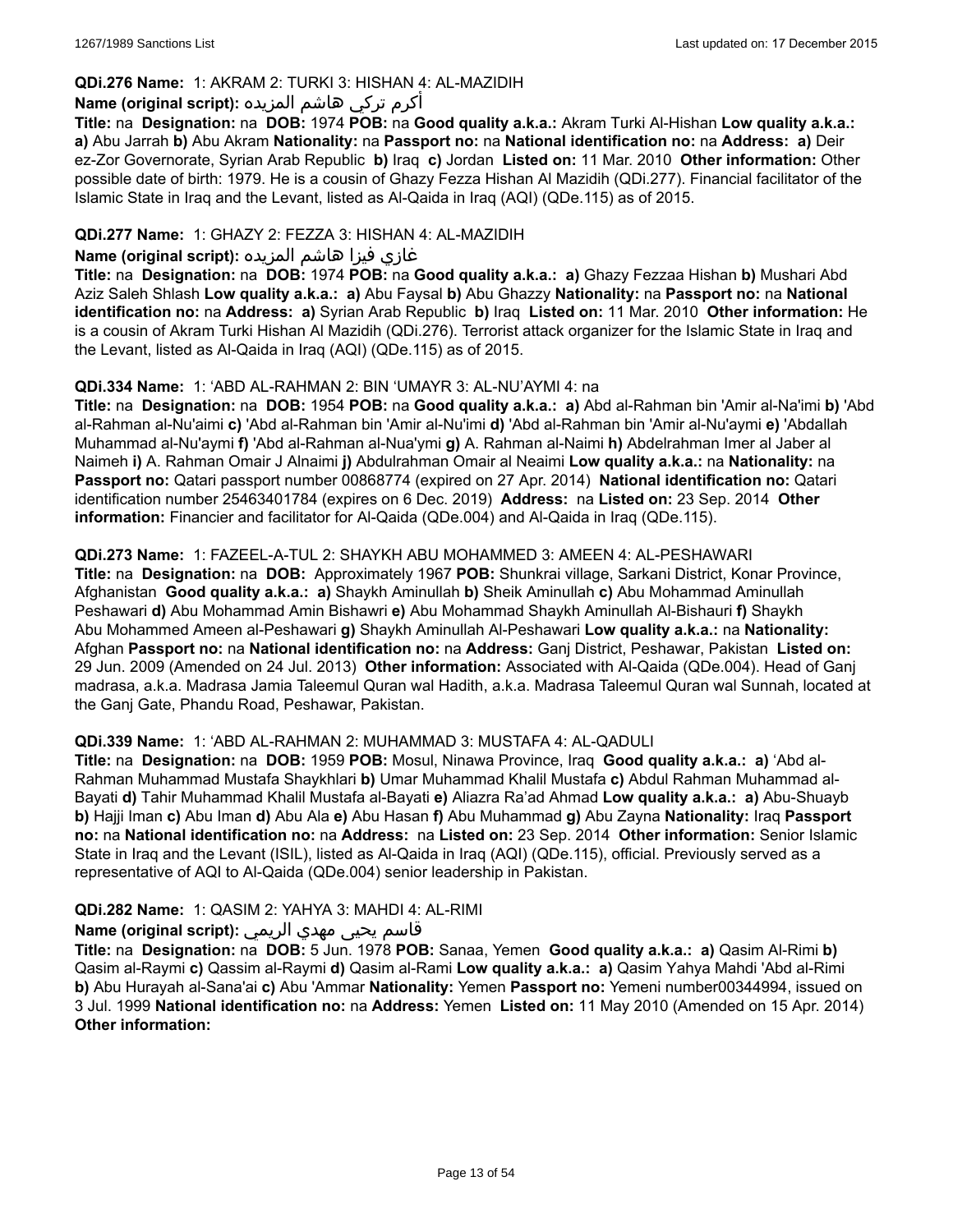### **QDi.381 Name:** 1: HAMAD 2: AWAD 3: DAHI SARHAN 4: AL-SHAMMARI

# حمد عوض ضاحي سرحان الشمري **:(script original (Name**

**Title:** na **Designation:** na **DOB:** 31 Jan. 1984 **POB:** na **Good quality a.k.a.:** na **Low quality a.k.a.:** Abu Uqlah al-Kuwaiti **Nationality:** Kuwait **Passport no:** Kuwait number155454275 **National identification no:** Kuwait identity card 284013101406 **Address:** na **Listed on:** 21 Sep. 2015 **Other information:** Kuwait-based facilitator who provides financial services to, or in support of, Al-Qaida (QDe.004) and Al-Nusrah Front for the People of the Levant (QDe.137).

# **QDi.253 Name:** 1: KHALIFA 2: MUHAMMAD 3: TURKI 4: AL-SUBAIY

# خليفة محمد تركي السبيعي **:(script original (Name**

**Title:** na **Designation:** na **DOB:** 1 Jan. 1965 **POB:** Doha, Qatar **Good quality a.k.a.: a)** Khalifa Mohd Turki Alsubaie **b)** Khalifa Mohd Turki al-Subaie **c)** Khalifa Al-Subayi **d)** Khalifa Turki bin Muhammad bin al-Suaiy **Low quality a.k.a.: a)** Abu Mohammed al-Qatari **b)** Katrina **Nationality:** Qatar **Passport no:** Qatar number00685868, issued on 5 Feb. 2006, issued in Doha (expiring on 4 Feb. 2011) **National identification no:** Qatar 26563400140 **Address:** Doha, Qatar **Listed on:** 10 Oct. 2008 (Amended on 25 Jan. 2010, 15 Nov. 2012, 19 Feb. 2015) **Other information:** Qatar-based terrorist financier and facilitator who has provided financial support to, and acted on behalf of, the senior leadership of Al-Qaida (QDe.004), including moving recruits to Al-Qaida training camps in South Asia. In Jan. 2008, convicted in absentia by the Bahraini High Criminal Court for financing terrorism, undergoing terrorist training, facilitating the travel of others to receive terrorist training abroad, and for membership in a terrorist organization. Arrested in Qatar in Mar. 2008. Served his sentence in Qatar and has been released from detention. Mother's name is Hamdah Ahmad Haidoos.

### **QDi.151 Name:** 1: MOURAD 2: BEN ALI 3: BEN AL-BASHEER 4: AL-TRABELSI

# مراد بن علي بن البشير الطرابلسي **:Name (original script**)

**Title:** na **Designation:** na **DOB:** 20 May 1969 **POB:** Manzil Tmim, Tunisia **Good quality a.k.a.: a)** Aboue Chiba Brahim, born 2 Sep. 1966 in Libya **b)** Arouri Taoufik, born 2 Sep. 1964 in Tunisia **c)** Ben Salah Adnan, born 2 Apr. 1966 in Tunisia **d)** Sassi Adel, born 2 Sep. 1966 in Tunisia **e)** Salam Kamel, born 2 Feb. 1963 in Tunisia **f)** Salah Adnan, born 4 Feb. 1965 in Algeria **g)** Arouri Faisel, born 2 Mar. 1965 in Tunisia **h)** Bentaib Amour, born 9 Feb. 1965 in Morocco **i)** Adnan Salah, born 1 Apr. 1966 in Tunisia **j)** Hasnaoui Mellit (born in 1972 in Morocco) **k)** Arouri Taoufik ben Taieb, born 9 Feb. 1964 in Tunisia **l)** Abouechiba Brahim, born 2 Sep. 1966 in Lebanon **m)** Farid Arouri, born 2 Jun. 1964 in Tunisia **n)** Ben Magid, born 2 Jun. 1966 in Lebanon **o)** Maci Ssassi, born 2 Jun. 1972 in Libya **p)** Salah ben Anan, born 2 Apr. 1966 in Tunisia **q)** Hasnaui Mellit (born in 1972 in Morocco) **r)** Abou Djarrah **Low quality a.k.a.:** na **Nationality:** Tunisia **Passport no:** Tunisia numberG827238, issued on 1 Jun. 1996 (expired on 31 May 2001) **National identification no:** na **Address:** Libya Street Number 9, Manzil Tmim, Nabeul, Tunisia **Listed on:** 12 Nov. 2003 (Amended on 20 Dec. 2005, 10 Aug. 2009, 16 May 2011) **Other information:** Extradited from Italy to Tunisia on 13 Dec. 2008. Inadmissible to the Schengen area. Mother's name is Mabrukah al-Yazidi. Review pursuant to Security Council resolution 1822 (2008) was concluded on 22 Apr. 2010.

# **QDi.172 Name:** 1: HASSAN 2: ABDULLAH 3: HERSI 4: AL-TURKI

# حسن عبد الله حرسي التركي **:(script original (Name**

**Title: a)** Sheikh **b)** Colonel **Designation:** na **DOB:** Approximately 1944 **POB:** Region V (the Ogaden Region in eastern Ethiopia), Ethiopia **Good quality a.k.a.: a)** Hassan Turki **b)** Hassen Abdelle Fihiye **c)** Sheikh Hassan Abdullah Fahaih **d)** Hassan Al-Turki **e)** Hassan Abdillahi Hersi Turki **f)** Sheikh Hassan Turki **g)** Xasan Cabdilaahi Xirsi **h)** Xasan Cabdulle Xirsi **Low quality a.k.a.:** na **Nationality:** Somalia **Passport no:** na **National identification no:** na **Address:** (Reported to be active in Southern Somalia, lower Juba near Kismayo, mainly in Jilibe and Burgabo as of Nov. 2012) **Listed on:** 6 Jul. 2004 (Amended on 25 Jul. 2006, 21 Dec. 2007, 12 Apr. 2010, 11 May 2010, 13 Dec. 2011, 18 Mar. 2013) **Other information:** Family Background: From the Ogaden clan, Reer - Abdille subclan. Part of the Al-Itihaad Al-Islamiya (AIAI) (QDe.002) leadership. Believed to have been involved in the attacks on the United States embassies in Nairobi and Dar es Salaam in August 1998. Also subject to the sanctions measures set out in Security Council resolution 1844 (2008) concerning Somalia and Eritrea (see www.un.org/sc/ committees/751/index.shtml). Review pursuant to Security Council resolution 1822 (2008) was concluded on 13 May 2010.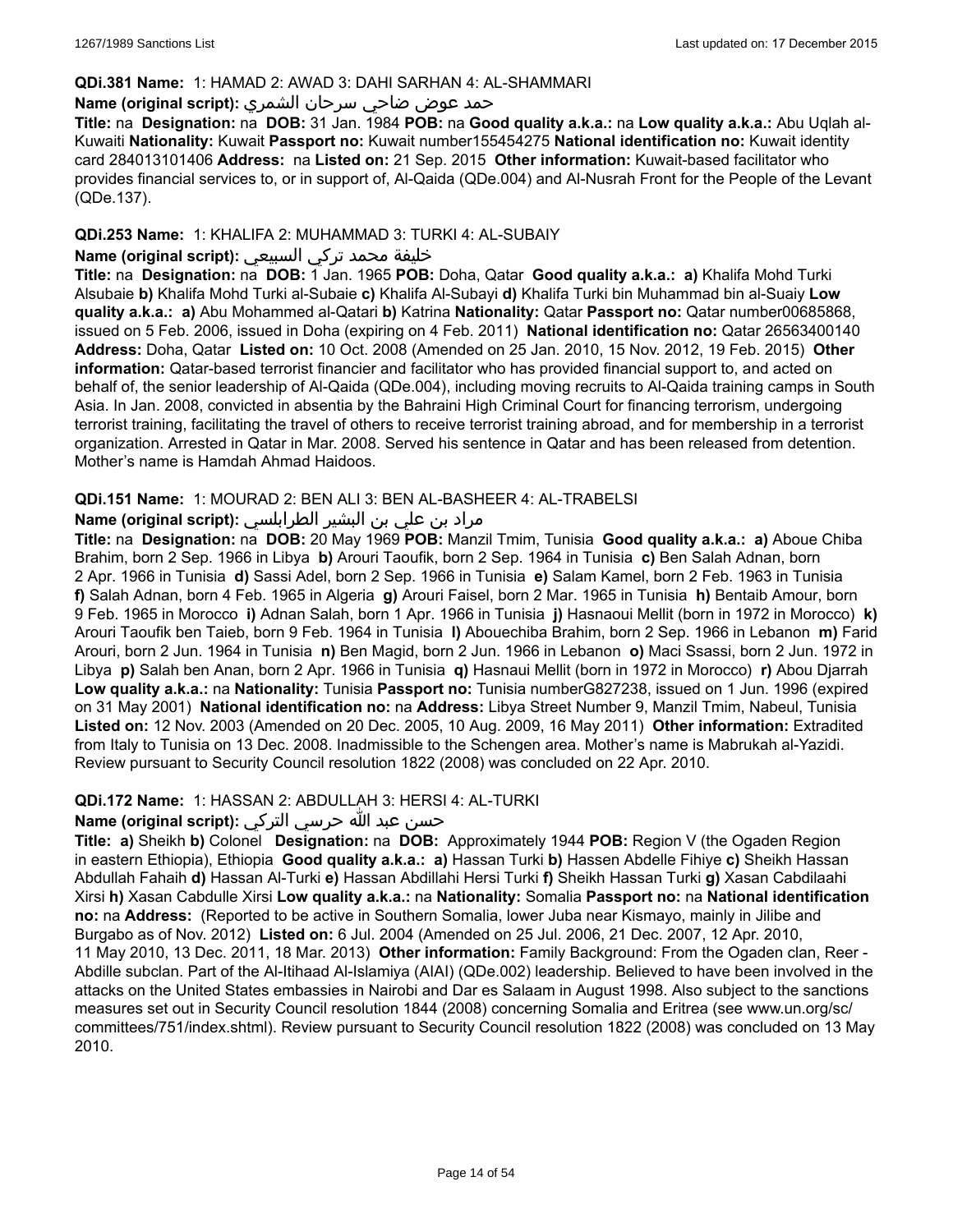### **QDi.274 Name:** 1: NASIR 2: 'ABD-AL-KARIM 3: 'ABDULLAH 4: AL-WAHISHI

# ناصر عبدالكريم عبدالله الوحيشي **:(script original (Name**

**Title:** na **Designation:** na **DOB:** 1 Oct. 1976 **POB:** Yemen **Good quality a.k.a.: a)** Nasir al-Wahishi **b)** Abu Basir Nasir al-Wahishi **c)** Naser Abdel Karim al-Wahishi **d)** Nasir Abd al-Karim al-Wuhayshi **e)** Abu Basir Nasir Al-Wuhayshi **f)** Nasser Abdul-karim Abdullah al-Wouhichi **g)** Abu Baseer al-Wehaishi **h)** Abu Basir Nasser al-Wuhishi **i)** Abdul Kareem Abdullah Al-Woohaishi **j)** Nasser Abdelkarim Saleh Al Wahichi **Low quality a.k.a.: a)** Abu Basir **b)** Abu Bashir **Nationality:** Yemen **Passport no:** Yemeni number40483, issued on 5 Jan. 1997 **National identification no:** na **Address:** na **Listed on:** 19 Jan. 2010 (Amended on 15 Apr. 2014, 15 Jun. 2015) **Other information:** Since 2007, leader of Al-Qaida in Yemen (AQY). Since Jan. 2009, leader of Al-Qaida in the Arabian Peninsula (QDe.129) operating in Yemen and Saudi Arabia. Associated with senior Al-Qaida (QDe.004) leadership, claims he was secretary to Usama Bin Laden (deceased) prior to 2003. Arrested in Iran and extradited to Yemen in 2003, where he escaped from prison in 2006 and remains fugitive as at Jan. 2010.

# **QDi.015 Name:** 1: MAHFOUZ 2: OULD 3: AL-WALID 4: na

### محفوظ ولد الوليد **:(script original (Name**

**Title:** na **Designation:** na **DOB:** 1 Jan. 1975 **POB:** Mauritania **Good quality a.k.a.: a)** Abu Hafs the Mauritanian **b)** Khalid Al-Shanqiti **c)** Mafouz Walad Al-Walid **Low quality a.k.a.:** na **Nationality:** Mauritania **Passport no:** na **National identification no:** na **Address:** na **Listed on:** 6 Oct. 2001 (Amended on 1 Jun. 2007, 10 Jun. 2011) **Other information:** Review pursuant to Security Council resolution 1822 (2008) was concluded on 15 Jun. 2010.

#### **QDi.329 Name:** 1: AHMED 2: ABDULLAH 3: SALEH AL-KHAZMARI 4: AL-ZAHRANI

**Title:** na **Designation:** na **DOB:** 15 Sep. 1978 **POB:** Dammam, Saudi Arabia **Good quality a.k.a.: a)** Abu Maryam al-Zahrani **b)** Abu Maryam al-Saudi **c)** Ahmed Abdullah S al-Zahrani **d)** Ahmad Abdullah Salih al-Zahrani **e)** Abu Maryam al-Azadi **f)** Ahmed bin Abdullah Saleh bin al-Zahrani **g)** Ahmed Abdullah Saleh al-Zahrani al-Khozmri **Low quality a.k.a.:** na **Nationality:** Saudi Arabia **Passport no:** Saudi Arabia numberE126785, issued on 27 May 2002 (expired on 3 Apr. 2007) **National identification no:** na **Address:** (Located in Syria) **Listed on:** 23 Sep. 2014 **Other information:** Senior member of Al-Qaida (QDe.004). Wanted by the Saudi Arabian Government for terrorism. Father's name is Abdullah Saleh al Zahrani. Physical description: eye colour: dark; hair colour: dark; complexion: olive. Speaks Arabic. Photo available for inclusion in the INTERPOL-UN Security Council Special Notice.

#### **QDi.006 Name:** 1: AIMAN 2: MUHAMMED 3: RABI 4: AL-ZAWAHIRI

# أيمن محمد ربيع الظواهري **:(script original (Name**

**Title: a)** Doctor **b)** Dr. **Designation:** na **DOB:** 19 Jun. 1951 **POB:** Giza, Egypt **Good quality a.k.a.: a)** Ayman Al-Zawahari **b)** Ahmed Fuad Salim **c)** Al Zawahry Aiman Mohamed Rabi Abdel Muaz **d)** Al Zawahiri Ayman **e)** Abdul Qader Abdul Aziz Abdul Moez Al Doctor **f)** Al Zawahry Aiman Mohamed Rabi **g)** Al Zawahry Aiman Mohamed Rabie **h)** Al Zawahry Aiman Mohamed Robi **i)** Dhawahri Ayman **j)** Eddaouahiri Ayman **k)** Nur Al Deen Abu Mohammed **l)** Ayman Al Zawahari **m)** Ahmad Fuad Salim **Low quality a.k.a.: a)** Abu Fatma **b)** Abu Mohammed **Nationality:** Egypt **Passport no: a)** Egypt number 1084010 **b)** 19820215 **National identification no:** na **Address:** na **Listed on:** 25 Jan. 2001 (Amended on 2 Jul. 2007, 18 Jul. 2007, 13 Aug. 2007, 16 Dec. 2010, 22 May 2015) **Other information:** Leader of Al-Qaida (QDe.004). Former operational and military leader of Egyptian Islamic Jihad (QDe.003), was a close associate of Usama Bin Laden (deceased). Believed to be in the Afghanistan/Pakistan border area. Review pursuant to Security Council resolution 1822 (2008) was concluded on 21 Jun. 2010.

# **QDi.156 Name:** 1: ABD-AL-MAJID 2: AZIZ 3: AL-ZINDANI 4: na

# عبد المجيد عزيز الزنداني **:(script original (Name**

**Title:** Sheikh **Designation:** na **DOB:** 1950 **POB:** Yemen **Good quality a.k.a.: a)** Abdelmajid Al-Zindani **b)** Shaykh 'Abd Al-Majid Al-Zindani **c)** Sheikh Abd Al-Meguid Al-Zandani **Low quality a.k.a.:** na **Nationality:** Yemen **Passport no:** Yemen numberA005487, issued on 13 Aug. 1995 **National identification no:** na **Address:** P.O. Box 8096, Sana'a, Yemen **Listed on:** 27 Feb. 2004 (Amended on 25 Jul. 2006, 10 Jun. 2011) **Other information:** Review pursuant to Security Council resolution 1822 (2008) was concluded on 2 Jun. 2010.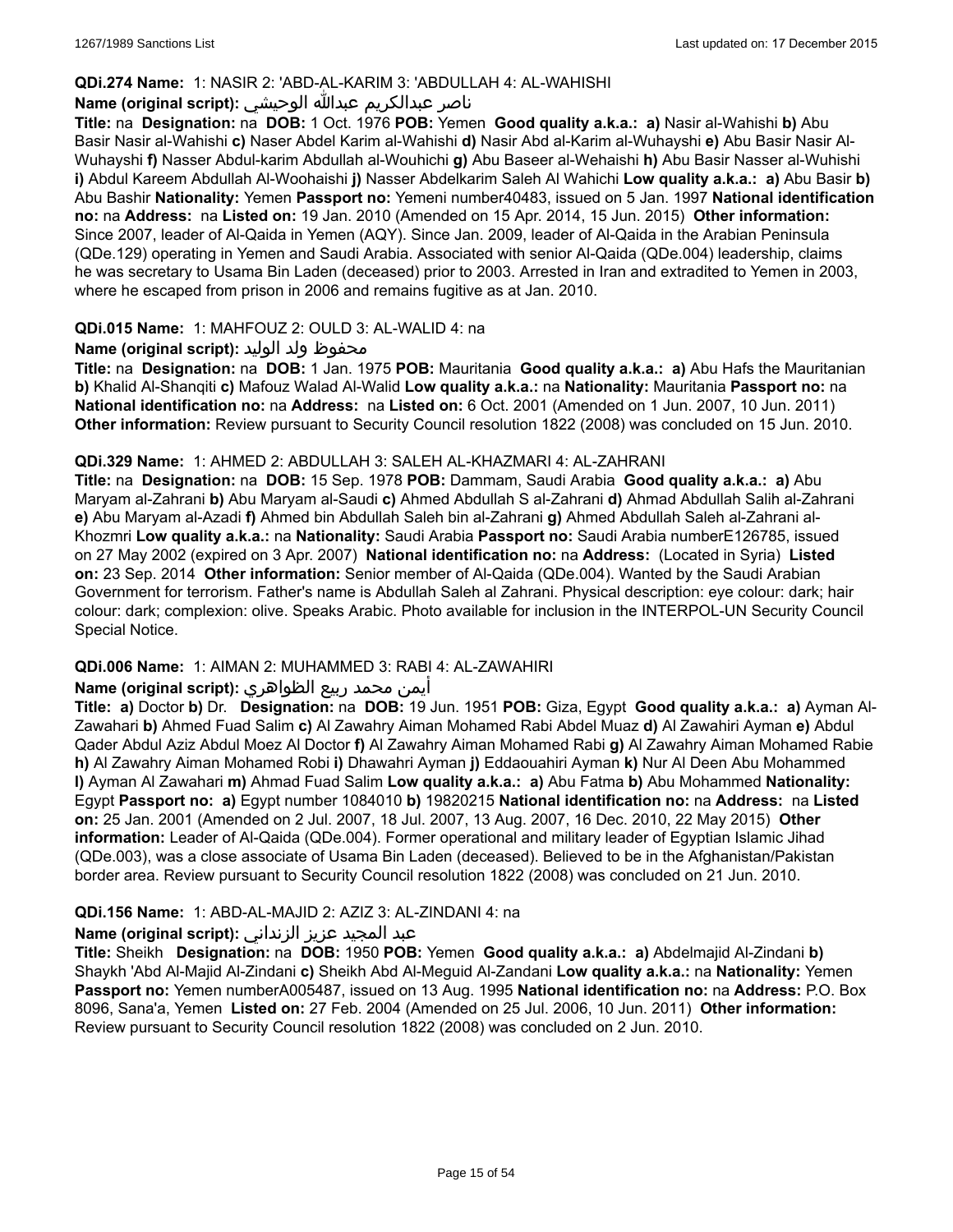### **QDi.326 Name:** 1: HAMID 2: HAMAD 3: HAMID 4: AL-'ALI

**Title:** na **Designation:** na **DOB:** 17 Nov. 1960 **POB:** Kuwait **Good quality a.k.a.:** na **Low quality a.k.a.:** na **Nationality:** Kuwait **Passport no: a)** Kuwait number 001714467 **b)** Kuwait number 101505554 **National identification no:** na **Address:** na **Listed on:** 15 Aug. 2014 **Other information:** A Kuwait-based financier, recruiter and facilitator for Islamic State in Iraq and the Levant, listed as Al-Qaida in Iraq (QDe.115), and Jabhat al-Nusrah, listed as Al-Nusrah Front for the People of the Levant (QDe.137). Associated with Ibrahim Awwad Ibrahim Ali al-Badri al-Samarrai (QDi.299) and Abu Mohammed al-Jawlani (QDi.317).

### **QDi.335 Name:** 1: 'ABD AL-RAHMAN 2: KHALAF 3: 'UBAYD JUDAY' 4: AL-'ANIZI

**Title:** na **Designation:** na **DOB:** Approximately 1973 **POB:** na **Good quality a.k.a.: a)** 'Abd al-Rahman Khalaf al-Anizi **b)** 'Abd al-Rahman Khalaf al-'Anzi **Low quality a.k.a.: a)** Abu Usamah al-Rahman **b)** Abu Shaima' Kuwaiti **c)** Abu Usamah al-Kuwaiti **d)** Abu Usama **e)** Yusuf **Nationality:** Kuwait **Passport no:** na **National identification no:** na **Address:** Syrian Arab Republic (located in since 2013) **Listed on:** 23 Sep. 2014 **Other information:** Provides support to Al-Qaida (QDe.004) and Islamic State in Iraq and the Levant, listed as Al-Qaida in Iraq (AQI) (QDe.115), in Syria and Iraq.

# **QDi.154 Name:** 1: SULAIMAN 2: JASSEM 3: SULAIMAN 4: ALI ABO GHAITH

# سليمان جاسم سليمان علي أبوغيث **:(script original (Name**

**Title:** na **Designation:** na **DOB:** 14 Dec. 1965 **POB:** Kuwait **Good quality a.k.a.:** na **Low quality a.k.a.:** Abo Ghaith **Nationality:** Kuwaiti citizenship withdrawn in 2002 **Passport no:** Kuwaiti number849594, issued on 27 Nov. 1998, issued in Kuwait (and expired on 24 Jun. 2003) **National identification no:** na **Address:** na **Listed on:** 16 Jan. 2004 (Amended on 23 Jul. 2008, 10 Jun. 2011) **Other information:** Left Kuwait for Pakistan in June 2001. Review pursuant to Security Council resolution 1822 (2008) was concluded on 21 Jun. 2010.

### **QDi.299 Name:** 1: IBRAHIM 2: AWWAD 3: IBRAHIM 4: ALI AL-BADRI AL-SAMARRAI

### إبراهيم عواد إبراهيم علي البدري السامرائي :(Name (original script

**Title:** Dr. **Designation:** na **DOB:** 1971 **POB:** Iraq **Good quality a.k.a.:** Dr. Ibrahim 'Awwad Ibrahim 'Ali al-Badri al-Samarrai' (born in 1971 in Samarra, Iraq (Ibrahim 'Awad Ibrahim al-Badri al-Samarrai; Ibrahim 'Awad Ibrahim al-Samarra'i; Dr. Ibrahim Awwad Ibrahim al-Samarra'i)) **Low quality a.k.a.: a)** دعاء أبو) Abu Du'a; Abu Duaa') (prominently known by this nom de guerre) **b)** Dr. Ibrahim **c)** القريشي الحسيني البغدادي بكر أبو) Abu Bakr al-Baghdadi al-Husayni al-Quraishi; Abu Bakr al-Baghdadi **Nationality:** Iraq **Passport no:** na **National identification no:** Ration card number: 0134852 **Address: a)** Iraq **b)** Syrian Arab Republic **Listed on:** 5 Oct. 2011 (Amended on 20 Jul. 2012) **Other information:** Description: Height: 1.65 m. Weight: 85 kg. Black hair and eyes. White skin. Leader of Islamic State in Iraq and the Levant, listed as Al-Qaida in Iraq (AQI) (QDe.115). Currently based in Iraq and Syria. Declared himself "caliph" in Mosul in 2014. Responsible for managing and directing AQI large scale operations. Wife's name: Saja Hamid al-Dulaimi. Wife's name: Asma Fawzi Mohammed al-Kubaissi. Wanted by the Iraqi security forces. Photo available for inclusion in the INTERPOL-UN Security Council Special Notice.

#### **QDi.296 Name:** 1: MATI UR-REHMAN 2: ALI MUHAMMAD 3: na 4: na

# مطیع الرحمن علی محمد **:Name (original script**)

**Title:** na **Designation:** na **DOB:** Approximately 1977 **POB:** Chak number 36/DNB, Rajkan, Madina Colony, Bahawalpur District, Punjab Province, Pakistan **Good quality a.k.a.: a)** Mati-ur Rehman **b)** Mati ur Rehman **c)** Matiur Rahman **d)** Matiur Rehman **e)** Matti al-Rehman **f)** Abdul Samad **g)** Samad Sial **h)** Abdul Samad Sial **i)** Ustad Talha **j)** Qari Mushtaq **Low quality a.k.a.: a)** Tariq **b)** Hussain **Nationality:** Pakistan **Passport no:** na **National identification no:** na **Address:** na **Listed on:** 22 Aug. 2011 (Amended on 10 May 2012, 17 Oct. 2013) **Other information:** Physical description: 5 feet 2 inches; 157,4 cm. Name of father: Ali Muhammad. Mati ur-Rehman is the chief operational commander of Lashkar i Jhangvi (LJ) (QDe.096). Associated with Harakat-ul Jihad Islami (QDe.130).

# **QDi.170 Name:** 1: HACENE 2: ALLANE 3: na 4: na

# **Name (original script):** علاني حسن

**Title:** na **Designation:** na **DOB:** 17 Jan. 1941 **POB:** Médéa, Algeria **Good quality a.k.a.: a)** Hassan the Old **b)** Al Sheikh Abdelhay **c)** Boulahia **d)** Abu al-Foutouh **e)** Cheib Ahcéne **Low quality a.k.a.:** na **Nationality:** Algeria **Passport no:** na **National identification no:** na **Address:** na **Listed on:** 3 May 2004 (Amended on 12 Apr. 2006, 7 Apr. 2008, 13 Dec. 2011) **Other information:** Confirmed to have died on 16 Apr. 2004 in northern Niger. Review pursuant to Security Council resolution 1822 (2008) was concluded on 27 Jul. 2010.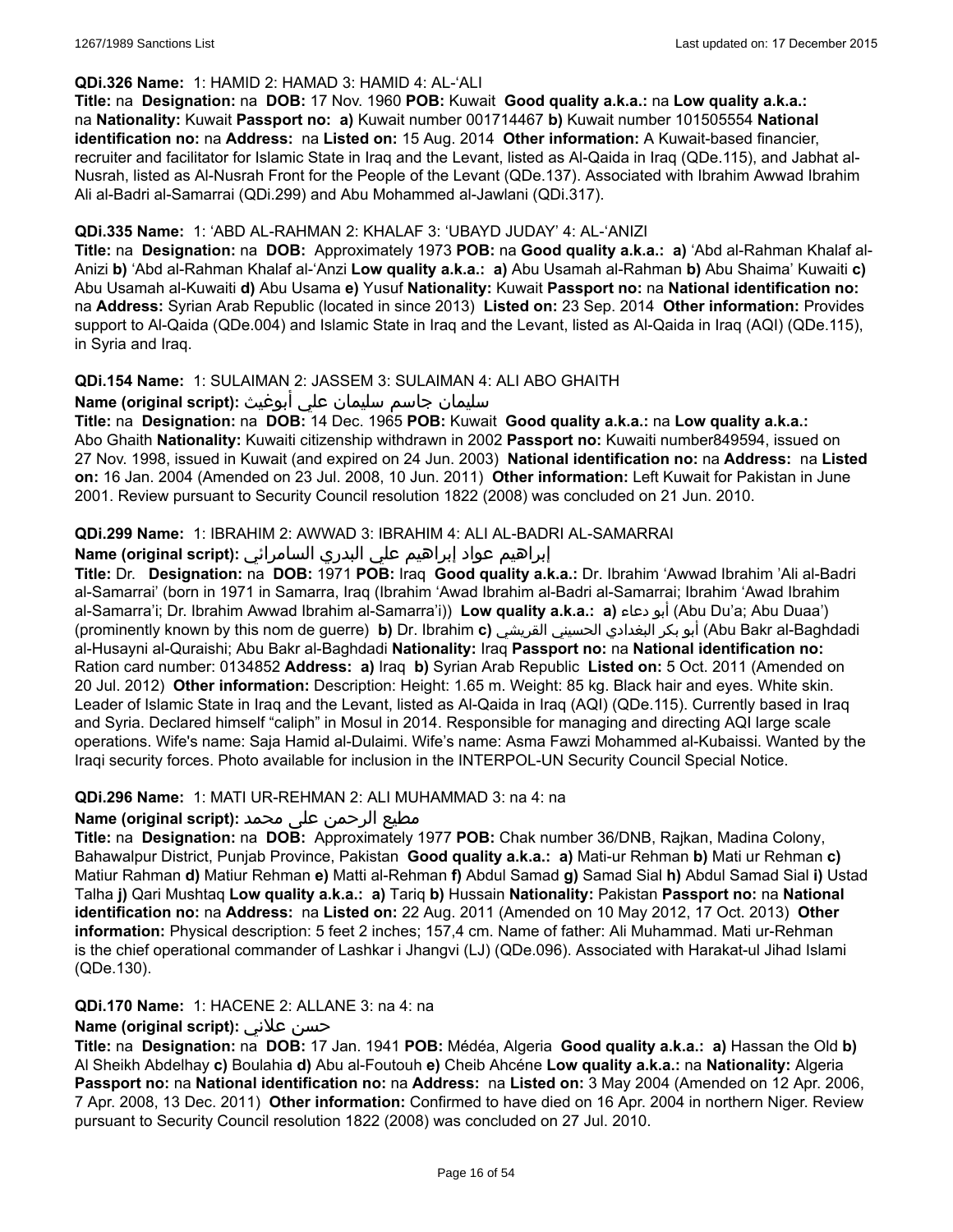### **QDi.076 Name:** 1: ISAM 2: ALI 3: MOHAMED 4: ALOUCHE

### عصام علي محمد علوش **:(script original (Name**

**Title:** na **Designation:** na **DOB:** 1972 **POB:** Baghdad, Iraq **Good quality a.k.a.:** Mansour Thaer, born 21 Mar. 197421 Mar. 1974 in Baghdad, Iraq **Low quality a.k.a.:** na **Nationality:** Jordan **Passport no:** na **National identification no:** na **Address:** na **Listed on:** 3 Sep. 2002 (Amended on 18 Aug. 2006, 30 Jan. 2009) **Other information:** Was deported from Germany to Jordan in Feb. 2005. Review pursuant to Security Council resolution 1822 (2008) was concluded on 21 Jun. 2010.

### **QDi.152 Name:** 1: SAIFI 2: AMMARI 3: na 4: na

**Title:** na **Designation:** na **DOB:** 1 Jan. 1968 **POB:** Kef Rih, Algeria **Good quality a.k.a.: a)** Abdalarak **b)** El Para (combat name) **c)** Abderrezak Le Para **d)** Abou Haidara **e)** El Ourassi **f)** Abderrezak Zaimeche **g)** Abdul Rasak ammane Abu Haidra **Low quality a.k.a.:** na **Nationality:** Algeria **Passport no:** na **National identification no:** na **Address:** Algeria **Listed on:** 4 Dec. 2003 (Amended on 7 Apr. 2008, 16 May 2011) **Other information:** In detention in Algeria since Oct. 2004. Former member of the GSPC listed as The Organization of Al-Qaida in the Islamic Maghreb (QDe.014). Review pursuant to Security Council resolution 1822 (2008) was concluded on 27 Jul. 2010.

### **QDi.216 Name:** 1: ABDULLAH 2: ANSHORI 3: na 4: na

# عبد الله أنشوري **:(script original (Name**

**Title:** na **Designation:** na **DOB:** 1958 **POB:** Pacitan, East Java, Indonesia **Good quality a.k.a.: a)** Abu Fatih **b)** Thoyib, Ibnu **c)** Toyib, Ibnu **d)** Abu Fathi **Low quality a.k.a.:** na **Nationality:** Indonesia **Passport no:** na **National identification no:** na **Address:** na **Listed on:** 21 Apr. 2006 **Other information:** Review pursuant to Security Council resolution 1822 (2008) was concluded on 8 Jun. 2010.

### **QDi.323 Name:** 1: SAID 2: ARIF 3: na 4: na

**Title:** na **Designation:** na **DOB:** 25 Jun. 1964 **POB:** Oran, Algeria **Good quality a.k.a.: a)** Said Mohamed Arif **b)** Omar Gharib **c)** Abderahmane **d)** Abdallah al-Jazairi **e)** Slimane Chabani **f)** Souleiman **Low quality a.k.a.:** na **Nationality:** Algeria **Passport no:** na **National identification no:** na **Address:** na **Listed on:** 15 Aug. 2014 **Other information:** A veteran member of the 'Chechen Network' (not listed) and other terrorist groups. He was convicted of his role and membership in the 'Chechen Network' in France in 2006. Joined Jabhat al-Nusrah, listed as Al-Nusrah Front for the People of the Levant (QDe.137) in October 2013.

#### **QDi.184 Name:** 1: MUHSIN 2: FADHIL 3: AYED 4: ASHOUR AL-FADHLI

# محسن فاضل عايد عاشور الفضلي :**Name (original script**)

**Title:** na **Designation:** na **DOB:** 24 Apr. 1981 **POB:** Kuwait **Good quality a.k.a.: a)** Muhsin Fadhil 'Ayyid al Fadhli **b)** Muhsin Fadil Ayid Ashur al Fadhli **c)** Abu Majid Samiyah **d)** Abu Samia **Low quality a.k.a.:** na **Nationality:** Kuwait **Passport no: a)** Kuwait number 106261543 **b)** Kuwait number 1420529, issued in Kuwait (and expired on 31 Mar. 2006) **National identification no:** na **Address:** Block Four, Street 13, House #179 , Kuwait City, Al-Riqqa area, Kuwait **Listed on:** 17 Feb. 2005 (Amended on 23 Jul. 2008) **Other information:** Wanted by the Kuwaiti Security Authorities. Wanted by the Saudi security forces. Fugitive as of Jul. 2008. Review pursuant to Security Council resolution 1822 (2008) was concluded on 1 Jun. 2010.

#### **QDi.265 Name:** 1: HAJI 2: MUHAMMAD 3: ASHRAF 4: na

**Title:** na **Designation:** na **DOB:** 1 Mar. 1965 **POB:** Faisalabad, Pakistan **Good quality a.k.a.: a)** Haji M. Ashraf **b)** Muhammad Ashraf Manshah **c)** Muhammad Ashraf Munsha **Low quality a.k.a.:** na **Nationality:** Pakistan **Passport no: a)** Pakistani number AT0712501, issued on 12 Mar. 2008 (expired 11 Mar 2013) **b)** Pakistani number A-374184 **National identification no: a)** Pakistani 6110125312507 **b)** Pakistani 24492025390 **Address:** na **Listed on:** 10 Dec. 2008 (Amended on 17 Jul. 2009, 24 Jul. 2013) **Other information:** Chief of finance of Lashkar-e-Tayyiba (QDe.118). His father's name is Noor Muhammad.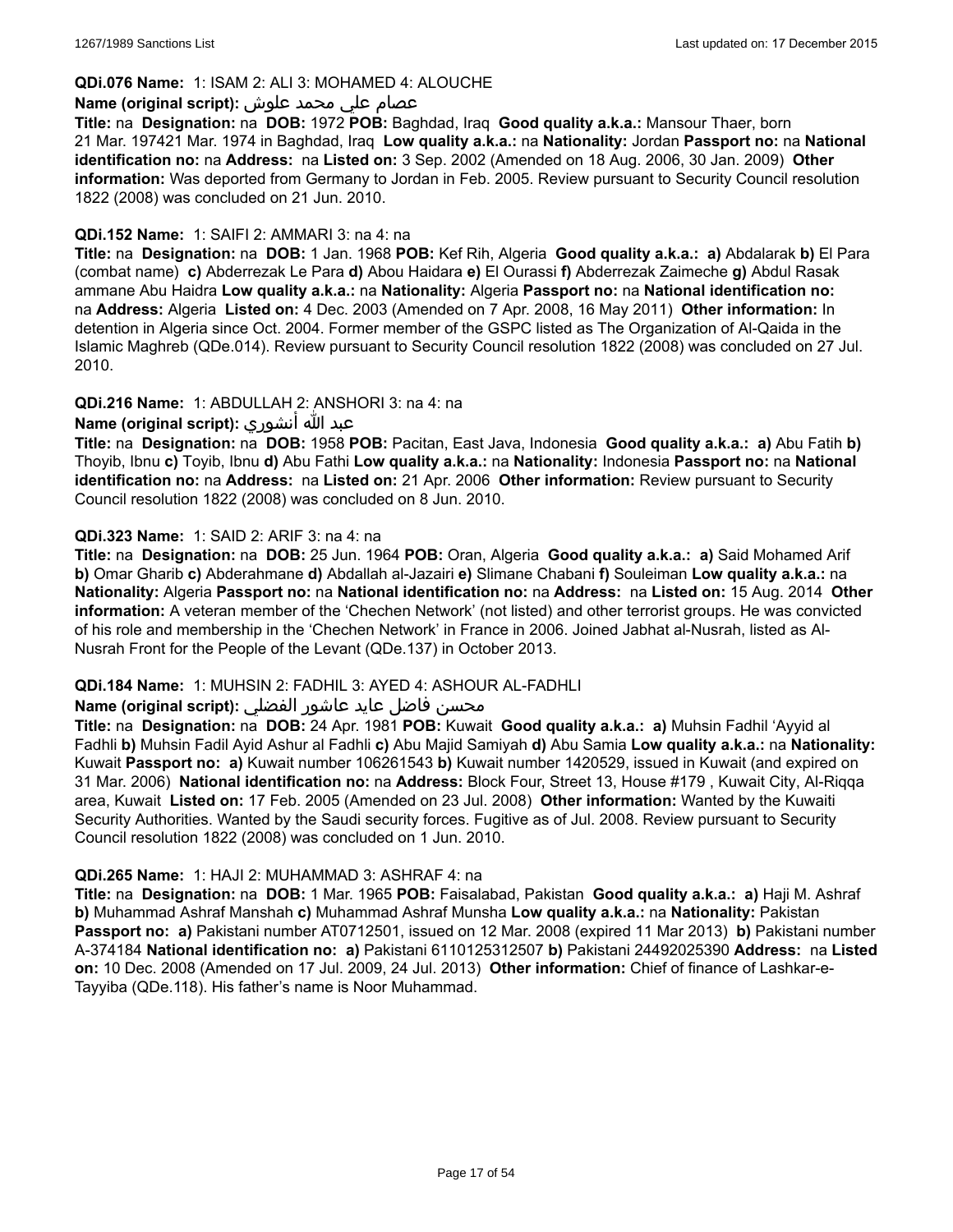# **QDi.364 Name:** 1: ISLAM 2: SEIT-UMAROVICH 3: ATABIEV 4: na

# **Name (original script):** Ислам Сеит-Умарович Атабиев

**Title:** na **Designation:** na **DOB:** 29 Sep. 1983 **POB:** Ust-Dzheguta, Republic of Karachayevo- Cherkessia **Good quality a.k.a.:** na **Low quality a.k.a.:** Abu Jihad **Nationality:** Russian Federation **Passport no:** Russian Federation number620169661 **National identification no:** Russian Federation national passport 9103314932, issued on 15 Aug. 2003 (issued by Department of the Federal Migration Service of the Russian Federation for the Republic Karachayevo-Cherkessia) **Address: a)** Moscovskiy Microrayon 6, App. 96, Ust- Dzheguta, Republic of Karachayevo-Cherkessia, Russian Federation **b)** Syrian Arab Republic (located in as at Aug. 2015) **c)** Iraq (possible alternative location as at Aug. 2015) **Listed on:** 2 Oct. 2015 **Other information:** As at Aug. 2015, emir of Russian-speaking militants of the Islamic State of Iraq and the Levant (ISIL), listed as Al-Qaida in Iraq (QDe.115). Controls the Syrian Arab Republic cities of Al Dana and Idlib as an ISIL chief. Wanted by the authorities of the Russian Federation for terrorist crimes committed in its territory. Photo available for inclusion in the INTERPOL-UN Security Council Special Notice.

### **QDi.042 Name:** 1: HASSAN 2: DAHIR 3: AWEYS 4: na

# **Name (original script):** ظاهرعويس حسن

**Title: a)** Sheikh **b)** Colonel **Designation:** na **DOB:** 1935 **POB:** Somalia **Good quality a.k.a.: a)** Ali, Sheikh Hassan Dahir Aweys **b)** Awes, Shaykh Hassan Dahir **c)** Hassen Dahir Aweyes **d)** Ahmed Dahir Aweys **e)** Mohammed Hassan Ibrahim **f)** Aweys Hassan Dahir **g)** Hassan Tahir Oais **h)** Hassan Tahir Uways **i)** Hassan Dahir Awes **Low quality a.k.a.: a)** Sheikh Aweys **b)** Sheikh Hassan **c)** Sheikh Hassan Dahir Aweys **Nationality:** Somalia **Passport no:** na **National identification no:** na **Address: a)** (Active in Southern Somalia as of Nov. 2012.) **b)**  (Also reported to be in Eritrea as of Nov. 2007.) **Listed on:** 9 Nov. 2001 (Amended on 21 Dec. 2007, 11 May 2010, 16 May 2011, 18 Mar. 2013) **Other information:** Family background: from the Hawiye's Habergidir, Ayr clan. Senior leader of Al-Itihaad Al-Islamiya (AIAI) (QDe.002) and Hizbul Islam in Somalia. Since 12 April 2010, also subject to the sanctions measures set out in Security Council resolution 1844 (2008) concerning Somalia and Eritrea (see www.un.org/sc/committees/751/index.shtml). Review pursuant to Security Council resolution 1822 (2008) was concluded on 22 Jun. 2010.

#### **QDi.248 Name:** 1: RICARDO 2: PEREZ 3: AYERAS 4: na

**Title:** na **Designation:** na **DOB:** 15 Sep. 1973 **POB:** Barangay Poblacion, Mandaluyong City, Philippines **Good quality a.k.a.: a)** Abdul Kareem Ayeras **b)** Abdul Karim Ayeras **Low quality a.k.a.: a)** Ricky Ayeras **b)** Jimboy **c)** Isaac Jay Galang Perez **d)** Abdul Mujib **Nationality:** Philippines **Passport no:** na **National identification no:** na **Address: a)** Barangay Mangayao, Tagkawayan, Quezon, Philippines **b)** Barangay Tigib, Ayungon, Negros Oriental, Philippines **Listed on:** 4 Jun. 2008 (Amended on 13 Dec. 2011) **Other information:** Member of the Rajah Solaiman Movement (QDe.128). Arrested by the Philippines authorities on 14 Mar. 2011. Review pursuant to Security Council resolution 1822 (2008) was concluded on 13 May 2010.

#### **QDi.217 Name:** 1: ABU BAKAR 2: BA'ASYIR 3: na 4: na

**Title:** na **Designation:** na **DOB:** 17 Aug. 1938 **POB:** Jombang, East Java, Indonesia **Good quality a.k.a.: a)** Abu Bakar Baasyir, born 17 Aug. 1938 in Jombang, Indonesia **b)** Abu Bakar Bashir, born 17 Aug. 1938 in Jombang, Indonesia **c)** Abdus Samad **d)** Abdus Somad **Low quality a.k.a.:** na **Nationality:** Indonesia **Passport no:** na **National identification no:** na **Address:** Indonesia (in prison) **Listed on:** 21 Apr. 2006 (Amended on 14 Oct. 2015) **Other information:** Formed Jemmah Anshorut Tauhid (JAT) (QDe.133) in 2008. In 2010, arrested for incitement to commit terrorism and fundraising with respect to a training camp in Aceh, Indonesia and sentenced to 15 years in 2011. Review pursuant to Security Council resolution 1822 (2008) was concluded on 8 Jun. 2010.

#### **QDi.293 Name:** 1: ABDUL RAHIM 2: BA'AYSIR 3: na 4: na

**Title:** na **Designation:** na **DOB:** 16 Nov. 1977 **POB:** Solo, Indonesia **Good quality a.k.a.: a)** Abdul Rahim Bashir **b)** 'Abd Al-Rahim Ba'asyir **c)** 'Abd Al-Rahim Bashir **d)** Abdurrahim Ba'asyir **e)** Abdurrahim Bashir **f)** Abdul Rachim Ba'asyir **g)** Abdul Rachim Bashir **h)** Abdul Rochim Ba'asyir **i)** Abdul Rochim Bashir **j)** Abdurochim Ba'asyir **k)** Abdurochim Bashir **l)** Abdurrochim Ba'asyir **m)** Abdurrochim Bashir **n)** Abdurrahman Ba'asyir **o)** Abdurrahman Bashir **Low quality a.k.a.:** na **Nationality:** Indonesia **Passport no:** na **National identification no:** na **Address:** Indonesia **Listed on:** 19 Jul. 2011 **Other information:** Senior Jemaah Islamiyah (QDe.092.) leader. Father's name is Abu Bakar Ba'asyir (QDi.217).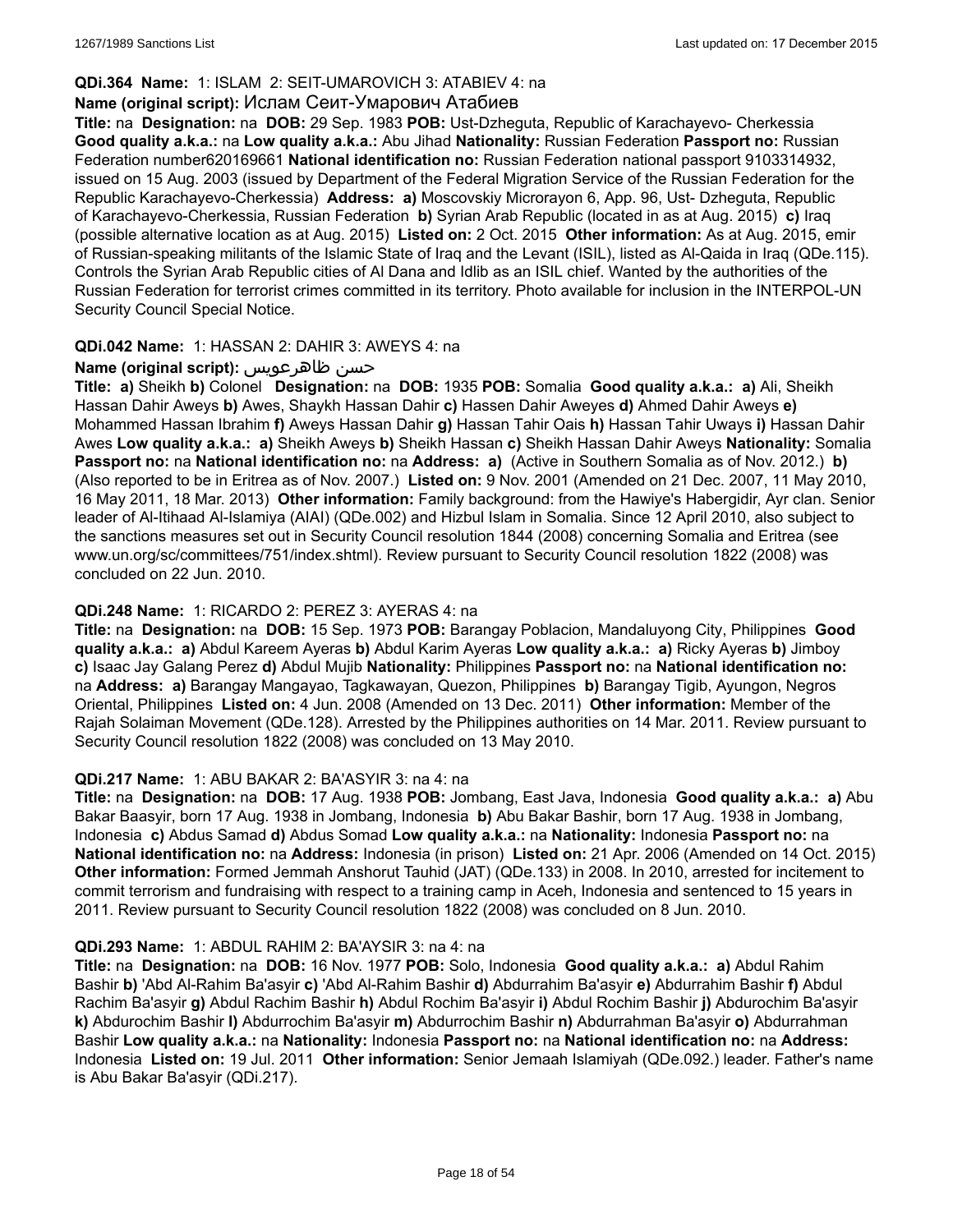### **QDi.080 Name:** 1: SAID 2: BAHAJI 3: na 4: na

#### **Name (original script):** باهاجى سعيد

**Title:** na **Designation:** na **DOB:** 15 Jul. 1975 **POB:** Haselünne, Lower Saxony, Germany **Good quality a.k.a.:** Zouheir Al Maghribi **Low quality a.k.a.: a)** Mohamed Abbattay **b)** Abderrahmane Al Maghribi **Nationality: a)** Germany **b)** Morocco **Passport no: a)** Germany number 28642163, issued in Hamburg **b)** Morocco number 954242, issued on 28 Jun. 1995, issued in Meknas, Morocco (expired) **National identification no:** Germany Identity document ("Bundespersonalausweis") 1336597587 **Address:** Bunatwiete 23, Hamburg, 21073, Germany (formerly resident at) **Listed on:** 30 Sep. 2002 (Amended on 26 Nov. 2004, 9 Sep. 2005, 2 Jul. 2007, 23 Dec. 2010, 9 Sep. 2014) **Other information:** Deputy head of the media committee of Al-Qaida (QE.A.4.01) as at Apr. 2010. German authorities issued an arrest warrant for him on 21 Sep. 2001. Review pursuant to Security Council resolution 1822 (2008) was concluded on 20 May 2010. Reportedly deceased in September 2013 in the Afghanistan/Pakistan border area.

### **QDi.266 Name:** 1: MAHMOUD 2: MOHAMMAD 3: AHMED 4: BAHAZIQ

**Title:** na **Designation:** na **DOB:** 17 Aug. 2015 **POB:** India **Good quality a.k.a.: a)** Bahaziq Mahmoud **b)** Abu Abd al-'Aziz **c)** Abu Abdul Aziz **d)** Shaykh Sahib **Low quality a.k.a.:** na **Nationality:** Saudi Arabia **Passport no:** na **National identification no:** Saudi Arabian 4-6032-0048-1 **Address:** na **Listed on:** 10 Dec. 2008 **Other information:** Financier of Lashkar-e-Tayyiba (listed under permanent reference number QDe.118). Has served as the leader of Lashkar-e-Tayyiba in Saudi Arabia.

### **QDi.311 Name:** 1: AYYUB 2: BASHIR 3: na 4: na

# **Name (original script):** بشیر ایوب

**Title: a)** Qari **b)** Alhaj **Designation:** na **DOB:** 1966 **POB:** na **Good quality a.k.a.: a)** Alhaj Qari Ayub Bashar **b)** Qari Muhammad Ayub **Low quality a.k.a.:** na **Nationality: a)** Uzbekistan **b)** Afghanistan **Passport no:** na **National identification no:** na **Address:** Mir Ali, North Waziristan Agency, Federal Administered Tribal Area, Pakistan **Listed on:** 18 Oct. 2012 **Other information:** Member of leadership council as of early 2010 and head of finance for the Islamic Movement of Uzbekistan (QDe.010). Coordinated financial and logistical support for the Islamic Movement of Uzbekistan in Afghanistan and Pakistan between 2009-2012. Transferred and delivered funds to Fazal Rahim (QDi.303).

# **QDi.055 Name:** 1: MAHMOOD 2: SULTAN 3: BASHIR-UD-DIN 4: na

**Title:** na **Designation:** na **DOB:** 1937 **POB:** na **Good quality a.k.a.: a)** Mahmood, Sultan Bashiruddin **b)** Mehmood, Dr. Bashir Uddin **c)** Mekmud, Sultan Baishiruddin **Low quality a.k.a.:** na **Nationality:** Pakistan **Passport no:** na **National identification no:** na **Address:** Street 13, Wazir Akbar Khan, Kabul, Afghanistan **Listed on:** 24 Dec. 2001 **Other information:** Review pursuant to Security Council resolution 1822 (2008) was concluded on 1 Jun. 2010.

# **QDi.345 Name:** 1: TARKHAN 2: TAYUMURAZOVICH 3: BATIRASHVILI 4: na

**Title:** na **Designation:** na **DOB:** 11 Jan. 1986 **POB:** Akhmeta, Village Birkiani, Georgia **Good quality a.k.a.: a)** Tarkhan Tayumurazovich Batyrashvili **b)** Tarkhan Batirashvili **Low quality a.k.a.: a)** Omar Shishani **b)** Umar Shishani **c)** Abu Umar al-Shishani **d)** Omar al-Shishani **e)** Chechen Omar **f)** Omar the Chechen **g)** Omer the Chechen **h)** Umar the Chechen **i)** Abu Umar **j)** Abu Hudhayfah **Nationality:** Georgia **Passport no:** 09AL14455, issued in Georgia (expires on 26 Jun. 2019) **National identification no:** 08001007864, issued in Georgia **Address:** Syrian Arab Republic (located in as at Dec. 2014) **Listed on:** 23 Jan. 2015 **Other information:** As of mid-2014, Syria-based senior military commander and shura council member of Islamic State in Iraq and the Levant, listed as Al-Qaida in Iraq (AQI) (QDe.115). Led approximately 1,000 foreign fighters for ISIL and committed a number of attacks in northern Syria.

# **QDi.305 Name:** 1: ABDUL 2: ROSYID 3: RIDHO 4: BA'ASYIR

**Title:** na **Designation:** na **DOB:** 31 Jan. 1974 **POB:** Sukoharjo, Indonesia **Good quality a.k.a.: a)** Abdul Rosyid Ridho Bashir **b)** Rashid Rida Ba'aysir **c)** Rashid Rida Bashir **Low quality a.k.a.:** na **Nationality:** Indonesia **Passport no:** na **National identification no:** (Indonesian National Identity Card number 1127083101740003 under name Abdul Rosyid Ridho Ba'asyir) na **Address:** Podok Pesantren AL Wayain Ngrandu, Sumber Agung Magetan, East Java, Indonesia **Listed on:** 12 Mar. 2012 **Other information:** Father's name is Abu Bakar Ba'asyir (QDi.217). Brother of Abdul Rahim Ba'aysir (QDi.293). Belongs to the leadership of and is involved in recruitment and fundraising for Jemmah Anshorut Tauhid (JAT) (QDe.133) Associated with Jemaah Islamiyah (QDe.092).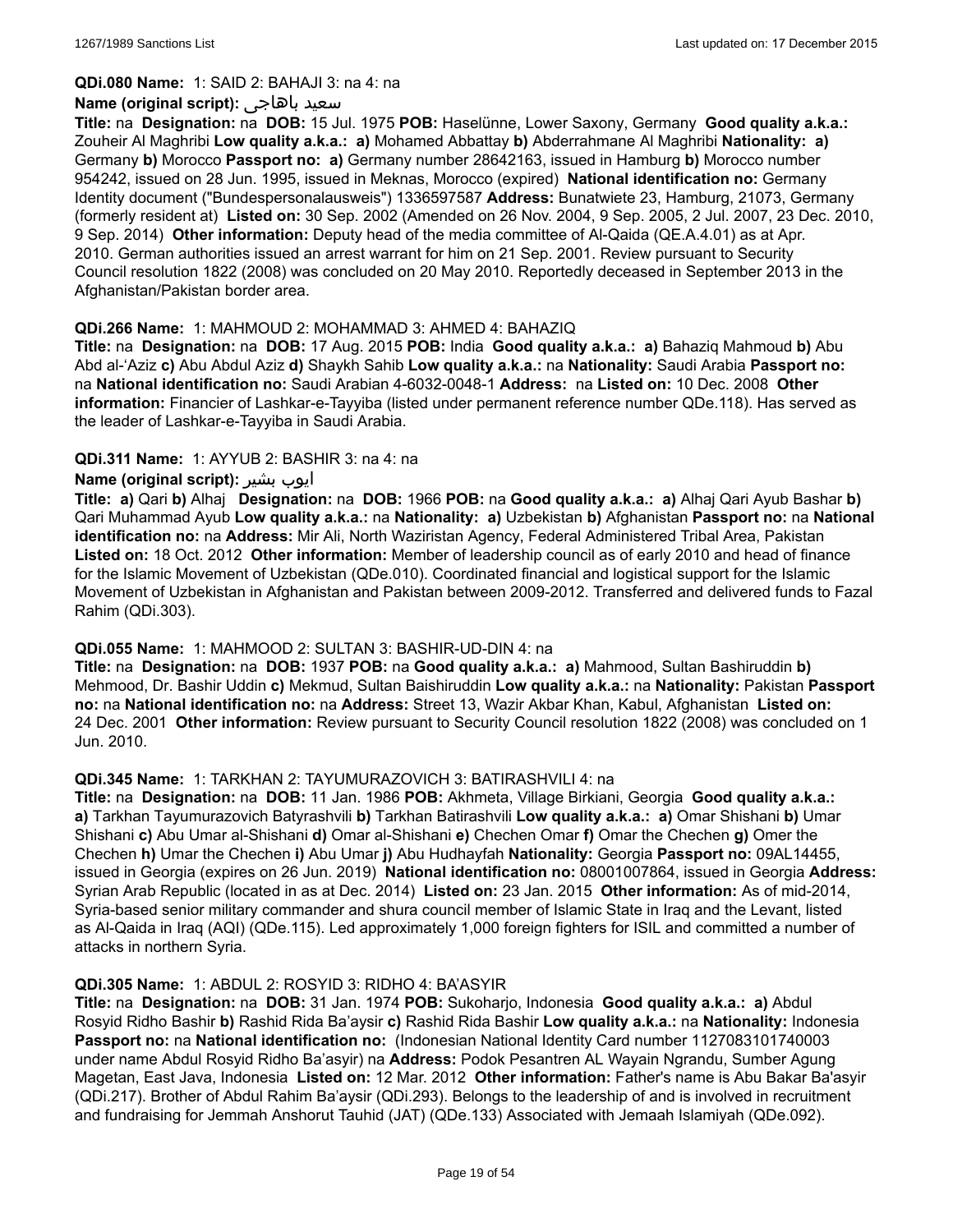#### **QDi.279 Name:** 1: MOHAMED 2: BELKALEM 3: na 4: na

### **Name (original script):** بلكلام محمد

**Title:** na **Designation:** na **DOB:** 19 Dec. 1969 **POB:** Hussein Dey, Algiers, Algeria **Good quality a.k.a.:** na **Low quality a.k.a.: a)** Abdelali Abou Dher (ذر ابو العالي عبد(**b)** El Harrachi (الحراشي(**Nationality:** Algerian **Passport no:** na **National identification no:** na **Address:** Mali **Listed on:** 22 Apr. 2010 (Amended on 15 Apr. 2014) **Other information:** Convicted in absentia by Algerian tribunal on 28 Mar. 1996. Algerian international arrest warrant number 03/09 of 6 Jun. 2009 issued by the Tribunal of Sidi Mhamed, Algiers, Algeria. Algerian extradition request number 2307/09 of 3 Sep. 2009, presented to Malian authorities. Father's name is Ali Belkalem. Mother's name is Fatma Saadoudi. Member of The Organization of Al-Qaida in the Islamic Maghreb (QDe.014)

### **QDi.136 Name:** 1: MOKHTAR 2: BELMOKHTAR 3: na 4: na

### **Name (original script):** بلمختار مختار

**Title:** na **Designation:** na **DOB:** 1 Jun. 1972 **POB:** Ghardaia, Algeria **Good quality a.k.a.: a)** Abou Abbes Khaled **b)** Belaouar Khaled Abou El Abass **c)** Belaouer Khaled Abou El Abass **d)** Belmokhtar Khaled Abou El Abes **e)** Khaled Abou El Abass **f)** Khaled Abou El Abbes **g)** Khaled Abou El Abes **h)** Khaled Abulabbas Na Oor **i)** Mukhtar Belmukhtar **Low quality a.k.a.: a)** Belaoua **b)** Belaour **Nationality:** Algeria **Passport no:** na **National identification no:** na **Address:** na **Listed on:** 11 Nov. 2003 (Amended on 12 Apr. 2006, 2 Jul. 2007, 7 Apr. 2008, 25 Jan. 2010, 16 May 2011, 9 Sep. 2014) **Other information:** Father's name is Mohamed. Mother's name is Zohra Chemkha. Member of the Council of the Organization of Al-Qaida in the Islamic Maghreb (QDe.014) (AQIM). Head of Al Mouakaoune Biddam (QDe.139), Al Moulathamoun (QDe.140) and Al Mourabitoun (QDe.141). Review pursuant to Security Council resolution 1822 (2008) was concluded on 30 Jul. 2009.

### **QDi.333 Name:** 1: SEIFALLAH 2: BEN HASSINE 3: na 4: na

**Title:** na **Designation:** na **DOB:** 8 Nov. 1965 **POB:** na **Good quality a.k.a.: a)** Seif Allah ben Hocine **b)** Saifallah ben Hassine **c)** Sayf Allah 'Umar bin Hassayn **d)** Sayf Allah bin Hussayn **Low quality a.k.a.: a)** Abou Aayadh **b)** Abou Iyadh **c)** Abu Ayyad al-Tunisi **d)** Abu Iyyadh al-Tunisi **e)** Abou Iyadh el-Tounsi **Nationality:** Tunisia **Passport no:** na **National identification no:** na **Address:** na **Listed on:** 23 Sep. 2014 **Other information:** Founder of the Tunisian Combatant Group (QDe.090) and leader of Ansar al-Shari'a in Tunisia (QDe.143). Arrest warrant issued by Tunisian Court of First Instance on 23 Aug. 2013.

#### **QDi.307 Name:** 1: HAFIZ 2: ABDUL SALAM 3: BHUTTAVI 4: na

**Title: a)** Maulavi **b)** Mullah **Designation:** na **DOB:** 1940 **POB:** Gujranwala, Punjab Province, Pakistan **Good quality a.k.a.: a)** Hafiz Abdul Salam Bhattvi **b)** Hafiz Abdusalam Budvi **c)** Hafiz Abdussalaam Bhutvi **d)** Abdul Salam Budvi **e)** Abdul Salam Bhattwi **f)** Abdul Salam Bhutvi **g)** Mullah Abdul Salaam Bhattvi **h)** Molvi Abdursalam Bhattvi **Low quality a.k.a.:** na **Nationality:** Pakistan **Passport no:** na **National identification no:** na **Address:**  na **Listed on:** 14 Mar. 2012 **Other information:** Founding member of Lashkar-e-Tayyiba (QDe.118) and deputy to Lashkar-e-Tayyiba leader Hafiz Muhammad Saeed (QDi.263).

#### **QDi.009 Name:** 1: BILAL 2: BIN MARWAN 3: na 4: na

بلال بن مروان **:(script original (Name**

**Title:** na **Designation:** na **DOB:** 1947 **POB:** na **Good quality a.k.a.:** na **Low quality a.k.a.:** na **Nationality:** na **Passport no:** na **National identification no:** na **Address:** na **Listed on:** 25 Jan. 2001 **Other information:** Senior lieutenant of UBL. Review pursuant to Security Council resolution 1822 (2008) was concluded on 21 Jun. 2010.

# **QDi.081 Name:** 1: RAMZI 2: MOHAMED 3: ABDULLAH 4: BINALSHIBH

### رمزي محمد عبد الله بن الشيبة **:(script original (Name**

**Title:** na **Designation:** na **DOB:** 1 May 1972 **POB:** Gheil Bawazir, Hadramawt, Yemen **Good quality a.k.a.: a)** Binalsheidah, Ramzi Mohamed Abdullah **b)** Bin Al Shibh, Ramzi **c)** Omar, Ramzi Mohamed Abdellah **d)** Mohamed Ali Abdullah Bawazir **e)** Binalshibh Ramzi Mohammed Abdullah **f)** Ramzi Binalshib **g)** Ramzi Mohamed Abdellah Omar Hassan Alassiri **h)** Binalshibh Ramsi Mohamed Abdullah **i)** Abu Ubaydah **j)** 'Umar Muhammad 'Abdallah Ba' Amar **Low quality a.k.a.:** Ramzi Omar **Nationality:** Yemen **Passport no:** 00085243, issued on 17 Nov. 1997, issued in Sanaa, Yemen **National identification no:** na **Address:** na **Listed on:** 30 Sep. 2002 (Amended on 26 Nov. 2004, 25 Jul. 2006, 2 Jul. 2007, 27 Jul. 2007, 23 Dec. 2010) **Other information:** Arrested in Karachi, Pakistan, 30 Sep. 2002. In custody of the United States of America, as of May 2010. Review pursuant to Security Council resolution 1822 (2008) was concluded on 25 May 2010.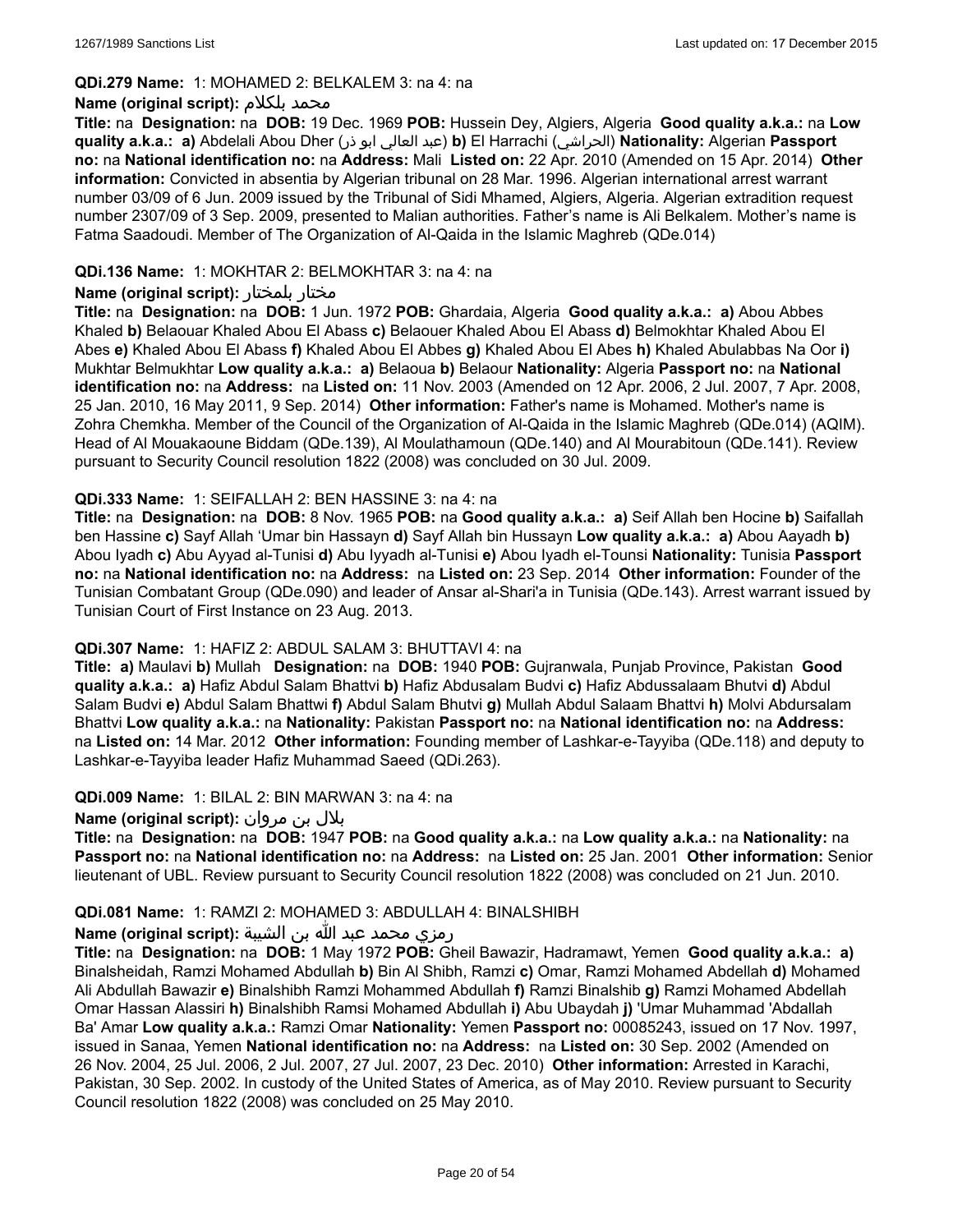### **QDi.063 Name:** 1: AL-MOKHTAR 2: BEN MOHAMED 3: BEN AL-MOKHTAR 4: BOUCHOUCHA

# المختار بن محمد بن المختار بوشوشة **:(script original (Name**

**Title:** na **Designation:** na **DOB:** 13 Oct. 1969 **POB:** Tunis, Tunisia **Good quality a.k.a.:** Bushusha, Mokhtar **Low quality a.k.a.:** na **Nationality:** Tunisia **Passport no:** Tunisian numberK754050, issued on 26 May 1999 (expired on 25 May 2004) **National identification no:** 04756904, issued on 14 Sep. 1984 **Address:** Via Milano Number 38, Spinadesco, (CR), Italy **Listed on:** 24 Apr. 2002 (Amended on 10 Apr. 2003, 26 Nov. 2004, 20 Dec. 2005, 7 Jun. 2007, 23 Dec. 2010) **Other information:** Italian Fiscal Code: BCHMHT69R13Z352T. Mother's name is Hedia Bannour. Review pursuant to Security Council resolution 1822 (2008) was concluded on 22 Apr. 2010.

# **QDi.188 Name:** 1: FAYCAL 2: BOUGHANEMI 3: na 4: na

### **Name (original script):** بوغانمي فيصل

**Title:** na **Designation:** na **DOB:** 28 Oct. 1966 **POB:** Tunis, Tunisia **Good quality a.k.a.: a)** Faical Boughanmi **b)** Faysal al-Bughanimi **Low quality a.k.a.:** na **Nationality:** Tunisia **Passport no:** na **National identification no:** na **Address:** Number 5/B viale Cambonino, Cremona, Italy **Listed on:** 29 Jul. 2005 (Amended on 7 Jun. 2007, 10 Aug. 2009, 1 Sep. 2009, 13 Dec. 2011) **Other information:** Italian Fiscal code: BGHFCL66R28Z352G. Sentenced to 7 years imprisonment in Italy on 29 Jun. 2007 by the Brescia Second Appeals Court. In detention in Italy as at Jun. 2009. Review pursuant to Security Council resolution 1822 (2008) was concluded on 20 Jul. 2009.

### **QDi.143 Name:** 1: HAMADI 2: BEN ABDUL AZIZ 3: BEN ALI 4: BOUYEHIA

# حمّادي بن عبد العزيز بن على بو يحيى **:(script original (Name**

**Title:** na **Designation:** na **DOB:** 29 May 1966 **POB:** Tunis, Tunisia **Good quality a.k.a.: a)** Gamel Mohamed, born 25 May 1966 in Morocco **b)** Abd el Wanis Abd Gawwad Abd el Latif Bahaa, born 9 May 1986 in Egypt **c)** Mahmoud Hamid **Low quality a.k.a.:** na **Nationality:** Tunisia **Passport no:** (Tunisian passport number L723315, issued on 5 May 1998, expired on 4 May 2003) **National identification no:** na **Address:** Corso XXII Marzo Number 39, Milan, Italy **Listed on:** 12 Nov. 2003 (Amended on 20 Dec. 2005, 31 Jul. 2006, 30 Jan. 2009, 16 May 2011) **Other information:** In prison in Italy until 28 Jul. 2011. Review pursuant to Security Council resolution 1822 (2008) was concluded on 21 Jun. 2010.

#### **QDi.365 Name:** 1: AKHMED 2: RAJAPOVICH 3: CHATAEV 4: na

#### **Name (original script):** Ахмед Ражапович Чатаев

**Title:** na **Designation:** na **DOB:** 14 Jul. 1980 **POB:** Vedeno Village, Vedenskiy District, Republic of Chechnya, Russian Federation **Good quality a.k.a.: a)** Akhmad Shishani **b)** David Mayer **c)** Elmir Sene **Low quality a.k.a.:** Odnorukiy **Nationality:** na **Passport no:** na **National identification no:** Russian Federation national passport 9600133195, issued in Vedensiky District, Republic of Chechnya, Russian Federation (issued by Department of Internal Affairs) **Address: a)** Syrian Arab Republic (located in as at Aug. 2015) **b)** Iraq (possible alternative location as at Aug. 2015) **Listed on:** 2 Oct. 2015 **Other information:** As at Aug. 2015, one of the leaders of the Islamic State in Iraq and the Levant (ISIL), listed as Al-Qaida in Iraq (QDe.115), commanding directly 130 militants. Physical description: eye colour: brown, hair colour: black, build: solid; distinguishing marks: oval face, beard, missing a right hand and left leg, speaks Russian, Chechen and possibly German and Arabic. Wanted by the authorities of the Russian Federation for terrorist crimes committed in its territory. Photo available for inclusion in the INTERPOL-UN Security Council Special Notice.

# **QDi.312 Name:** 1: AAMIR 2: ALI 3: CHAUDHRY 4: na

# عامر علی چوہدری **:(script original (Name**

**Title:** na **Designation:** na **DOB:** 3 Aug. 1986 **POB:** na **Good quality a.k.a.: a)** Aamir Ali Chaudary **b)** Aamir Ali Choudry **c)** Amir Ali Chaudry **Low quality a.k.a.:** Huzaifa **Nationality:** Pakistan **Passport no:** Pakistani numberBN 4196361, issued on 28 Oct. 2008 (expiring 27 Oct. 2013) **National identification no:** Pakistani 33202-7126636-9 **Address:** na **Listed on:** 18 Oct. 2012 **Other information:** Electronics and explosives expert for Tehrik-e Taliban Pakistan (TTP) (QDe.132). Involved in attack planning for TTP. Provided financial and logistical support for TTP and participated in TTP-sponsored militant training.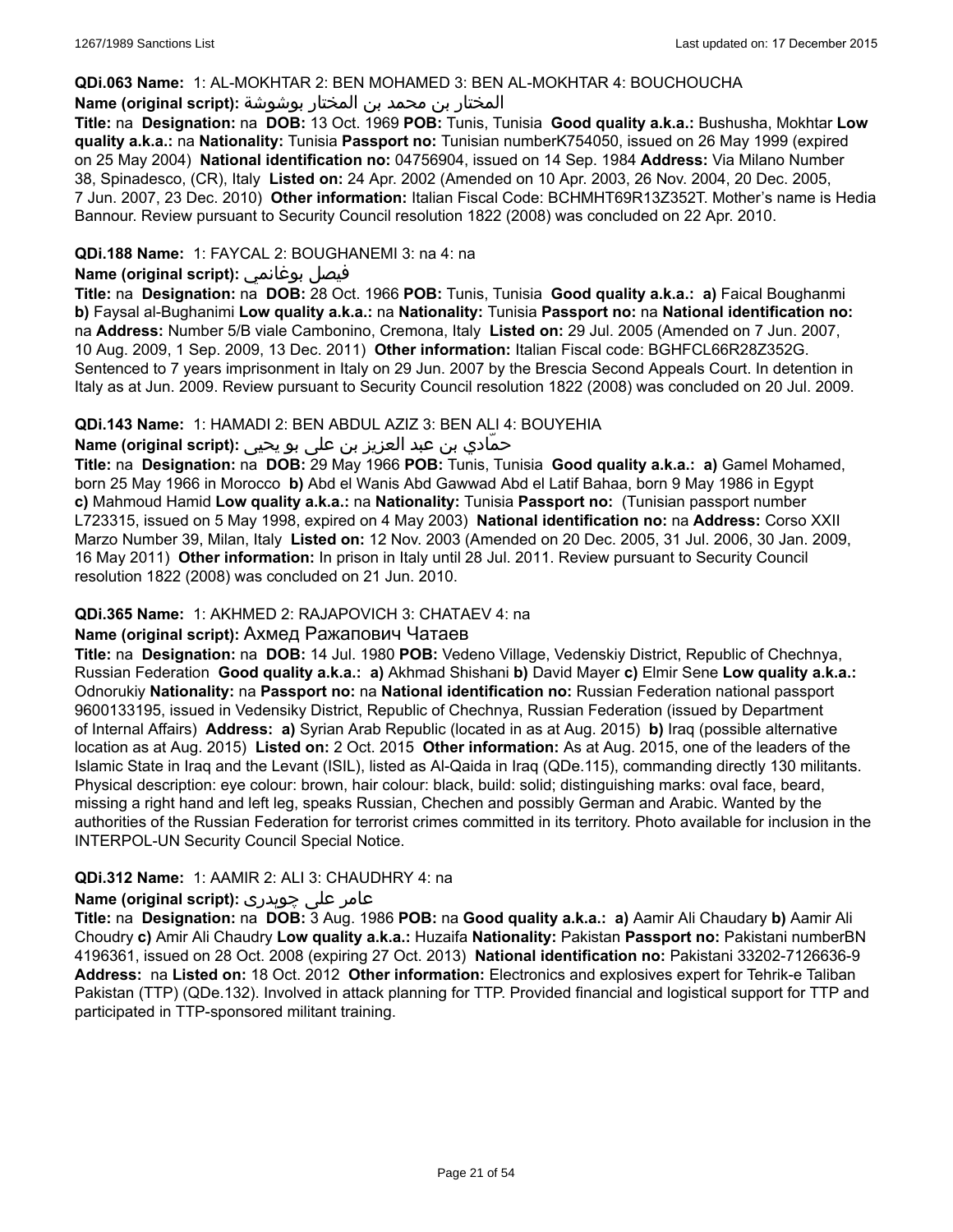#### **QDi.070 Name:** 1: YASSINE 2: CHEKKOURI 3: na 4: na

#### **Name (original script):** شكوري ياسين

**Title:** na **Designation:** na **DOB:** 6 Oct. 1966 **POB:** Safi, Morocco **Good quality a.k.a.:** na **Low quality a.k.a.:** na **Nationality:** Morocco **Passport no:** Moroccan numberF46947 **National identification no:** Morocco H-135467 **Address:** 7th Street, Number 7, Hay Anas Safi, Morocco **Listed on:** 3 Sep. 2002 (Amended on 7 Jun. 2007, 23 Dec. 2010) **Other information:** Mother's name is Feue Hlima Bent Barka and father's name is Abderrahmane Mohammed Ben Azzouz. Deported from Italy to Morocco on 26 Feb. 2004. Review pursuant to Security Council resolution 1822 (2008) was concluded on 21 Jun. 2010.

#### **QDi.300 Name:** 1: MONIR 2: CHOUKA 3: na 4: na

**Title:** na **Designation:** na **DOB:** 30 Jul. 1981 **POB:** Bonn, Germany **Good quality a.k.a.:** na **Low quality a.k.a.:** Abu Adam **Nationality: a)** Germany **b)** Morocco **Passport no:** Germany number5208323009, issued on 2 Feb. 2007, issued in Stadt Bonn, Germany (expires on 1 Feb. 2012) **National identification no:** Germany National Identification Number 5209530116, issued on 21 Jun. 2006, issued in Stadt Bonn, Germany (expired on 20 Jun. 2011) **Address:** Ungartenstraße 6, Bonn, 53229, Germany (previous) **Listed on:** 25 Jan. 2012 **Other information:** Associated with Islamic Movement of Uzbekistan (QDe.010). Brother of Yassin Chouka (QDi.301) Arrest warrant issued by the investigating judge of the German Federal Court of Justice on 5 Oct. 2010.

### **QDi.301 Name:** 1: YASSIN 2: CHOUKA 3: na 4: na

**Title:** na **Designation:** na **DOB:** 11 Dec. 1984 **POB:** Bonn, Germany **Good quality a.k.a.:** na **Low quality a.k.a.:** Abu Ibraheem **Nationality: a)** Germany **b)** Morocco **Passport no:** Germany number5204893014, issued on 5 Oct. 2000, issued in Stadt Bonn, Germany (expired on 5 Oct. 2005) **National identification no:** Germany National Identification Number 5209445304, issued on 5 Sep. 2005, issued in Stadt Bonn, Germany (expired on 4 Sep. 2010) **Address:** Karl-Barth-Straße 14, Bonn, 53129, Germany (previous) **Listed on:** 25 Jan. 2012 **Other information:** Associated with Islamic Movement of Uzbekistan (QDe.010). Brother of Monir Chouka (QDi.300). Arrest warrant issued by the investigating judge of the German Federal Court of Justice on 5 Oct. 2010.

### **QDi.141 Name:** 1: MAXAMED 2: CABDULLAAH 3: CIISE 4: na

**Title:** na **Designation:** na **DOB:** 8 Oct. 1974 **POB:** Kismaayo, Somalia **Good quality a.k.a.: a)** Maxamed Cabdullaahi Ciise **b)** Maxammed Cabdullaahi **c)** Cabdullah Mayamed Ciise **Low quality a.k.a.:** na **Nationality:** Somalia **Passport no:** na **National identification no:** na **Address:** Somalia **Listed on:** 12 Nov. 2003 (Amended on 9 Sep. 2005, 30 Jan. 2009, 20 Apr. 2009, 21 Oct. 2010, 17 Aug. 2015) **Other information:** Present in Somalia as of Apr. 2009 following transfer from United Kingdom. Review pursuant to Security Council resolution 1822 (2008) was concluded on 21 Jun. 2010.

#### **QDi.347 Name:** 1: DENIS 2: MAMADOU 3: GERHARD 4: CUSPERT

**Title:** na **Designation:** na **DOB:** 18 Oct. 1975 **POB:** Berlin, Germany **Good quality a.k.a.:** na **Low quality a.k.a.:** Abu Talha al-Almani **Nationality:** Germany **Passport no:** na **National identification no:** 2550439611, issued in District Friedrichshain-Kreuzberg of Berlin, Germany (issued on 22 Apr. 2010, expires on 21 Apr. 2020) **Address: a)** (Syria/Turkey border area (as at Jan. 2015)) **b)** Karl-Marx-Str. 210, Berlin, 12055, Germany (primary address) **Listed on:** 11 Feb. 2015 **Other information:** Physical description: eye colour: brown; hair colour: black; height: 178cm; Tattoos: BROKEN DREAMS in letters (on back) and landscape of Africa (on right upper arm). Father's name: Richard Luc-Giffard; Mother's name: Sigrid Cuspert. European arrest warrant issued by investigating judge at the Federal Court of Justice of Germany, dated 14 May 2014 and 5 Dec. 2014.

#### **QDi.331 Name:** 1: ANDERS 2: CAMEROON 3: OSTENSVIG 4: DALE

**Title:** na **Designation:** na **DOB:** 19 Oct. 1978 **POB:** Oslo, Norway **Good quality a.k.a.:** na **Low quality a.k.a.: a)** Muslim Abu Abdurrahman **b)** Abu Abdurrahman the Norwegian **c)** Abu Abdurrahman the Moroccan **Nationality:** Norway **Passport no:** na **National identification no:** na **Address:** na **Listed on:** 23 Sep. 2014 **Other information:** Member of Al-Qaida in the Arabian Peninsula (AQAP) (QE.A.129.10). Physical description: eye colour: brown; hair colour: brown; height: 185 cm.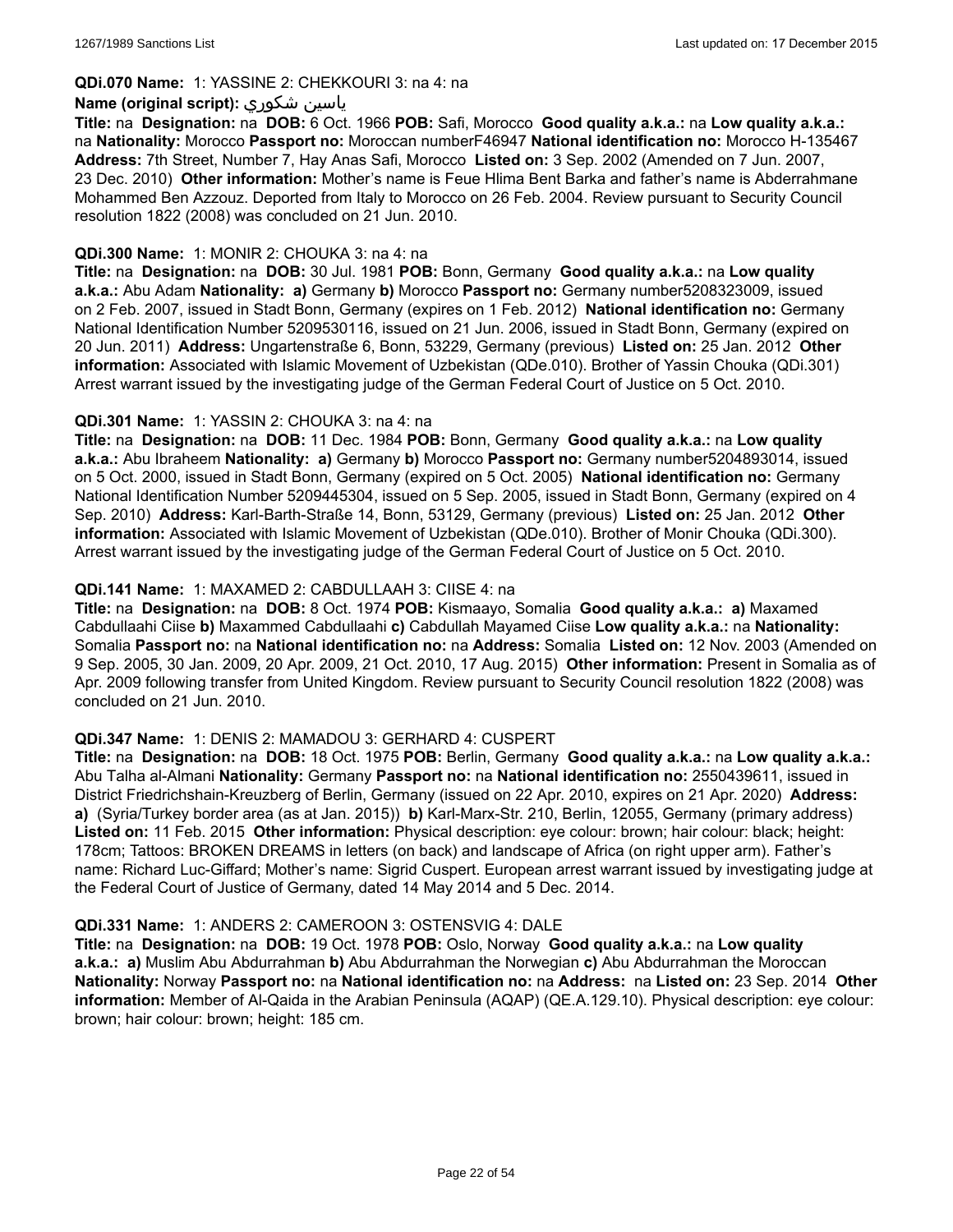### **QDi.245 Name:** 1: PIO 2: ABOGNE 3: DE VERA 4: na

**Title:** na **Designation:** na **DOB:** 19 Dec. 1969 **POB:** Bagac, Bagamanok, Catanduanes, Philippines **Good quality a.k.a.:** Ismael De Vera **Low quality a.k.a.: a)** Khalid **b)** Ismael **c)** Ismail **d)** Manex **e)** Tito Art **f)** Dave **g)** Leo **Nationality:** Philippines **Passport no:** na **National identification no:** na **Address:** Concepcion, Zaragosa, Nueva Ecija, Philippines **Listed on:** 4 Jun. 2008 (Amended on 3 Jun. 2009, 13 Dec. 2011) **Other information:** Member of the Rajah Solaiman Movement (QDe.128), Abu Sayyaf Group (Qde.001) and Jemaah Islamiyah (Qde.092). Father's name is Honorio Devera. Mother's name is Fausta Abogne. In detention in the Philippines as of May 2011. Review pursuant to Security Council resolution 1822 (2008) was concluded on 13 May 2010.

### **QDi.252 Name:** 1: AHMED 2: DEGHDEGH 3: na 4: na

### **Name (original script):** دغداغ أحمد

**Title:** na **Designation:** na **DOB:** 17 Jan. 1967 **POB:** Anser, Wilaya (province) of Jijel, Algeria **Good quality a.k.a.: a)** Abd El Illah **b)** Abdellillah dit Abdellah Ahmed dit Said **Low quality a.k.a.:** na **Nationality:** Algeria **Passport no:** na **National identification no:** na **Address:** Algeria **Listed on:** 3 Jul. 2008 (Amended on 24 Mar. 2009, 15 Nov. 2012) **Other information:** Belongs to the leadership and is the finance chief of the Organization of Al-Qaida in the Islamic Maghreb (QDe.014). Mother's name is Zakia Chebira. Father's name is Lakhdar.

### **QDi.246 Name:** 1: REDENDO 2: CAIN 3: DELLOSA 4: na

**Title:** na **Designation:** na **DOB:** 15 May 1972 **POB:** Punta, Santa Ana, Manila, Philippines **Good quality a.k.a.: a)** Abu Ilonggo **b)** Brandon Berusa **c)** Abu Muadz **d)** Arnulfo Alvarado **e)** Habil Ahmad Dellosa **Low quality a.k.a.: a)** Dodong **b)** Troy **c)** Uthman **Nationality:** Philippines **Passport no:** na **National identification no:** na **Address:** 3111, Ma. Bautista, Punta, Santa Ana, Manila, Philippines **Listed on:** 4 Jun. 2008 (Amended on 3 Jun. 2009, 13 Dec. 2011) **Other information:** Member of the Rajah Solaiman Movement (QDe.128) and linked to the Abu Sayyaf Group (QDe.001). Father's name is Fernando Rafael Dellosa. Mother's name is Editha Parado Cain. In detention in the Philippines as of Jan. 2010. Review pursuant to Security Council resolution 1822 (2008) was concluded on 13 May 2010.

### **QDi.243 Name:** 1: FELICIANO 2: SEMBORIO 3: DELOS REYES JR. 4: na

### فلسيانو سمبوريو ديلوس رييس الإبن **:(script original (Name**

**Title:** Ustadz **Designation:** na **DOB:** 4 Nov. 1963 **POB:** Arco, Lamitan, Basilan, Philippines **Good quality a.k.a.: a)** Abubakar Abdillah **b)** Abdul Abdillah **Low quality a.k.a.:** na **Nationality:** Philippines **Passport no:** na **National identification no:** na **Address:** Philippines **Listed on:** 4 Jun. 2008 (Amended on 3 Jun. 2009, 13 Dec. 2011) **Other information:** Member of the Rajah Solaiman Movement (QDe.128). Father's name is Feliciano Delos Reyes Sr. Mother's name is Aurea Semborio. In detention in the Philippines as of May 2011. Review pursuant to Security Council resolution 1822 (2008) was concluded on 13 May 2010.

#### **QDi.164 Name:** 1: OTHMAN 2: DERAMCHI 3: na 4: na

# **Name (original script):** درمشي عثمان

**Title:** na **Designation:** na **DOB:** 7 Jun. 1954 **POB:** Tighennif, Algeria **Good quality a.k.a.:** na **Low quality a.k.a.:** Abou Youssef **Nationality:** Algeria **Passport no:** na **National identification no:** na **Address:** Algeria **Listed on:** 17 Mar. 2004 (Amended on 26 Nov. 2004, 21 Dec. 2007, 2 Dec. 2008, 3 Jun. 2009, 25 Jan. 2010, 16 May 2011) **Other information:** Italian Fiscal Code DRMTMN54H07Z301T. Deported from Italy to Algeria on 22 Aug. 2008. Father in law of Djamel Lounici (QDi.155). Review pursuant to Security Council resolution 1822 (2008) was concluded on 28 Sep. 2009.

#### **QDi.342 Name:** 1: OUMAR 2: DIABY 3: na 4: na

**Title:** na **Designation:** na **DOB:** 5 Aug. 1975 **POB:** Dakar, Senegal **Good quality a.k.a.:** na **Low quality a.k.a.: a)** Omsen **b)** Oumar Omsen **Nationality:** Senegal **Passport no:** na **National identification no:** na **Address:** Syrian Arab Republic (located in) **Listed on:** 23 Sep. 2014 **Other information:** A leader of an armed group linked to Al-Nusrah Front for the People of the Levant (QDe.137) and a key facilitator for a Syrian foreign terrorist fighter network. Active in terrorist propaganda through the Internet.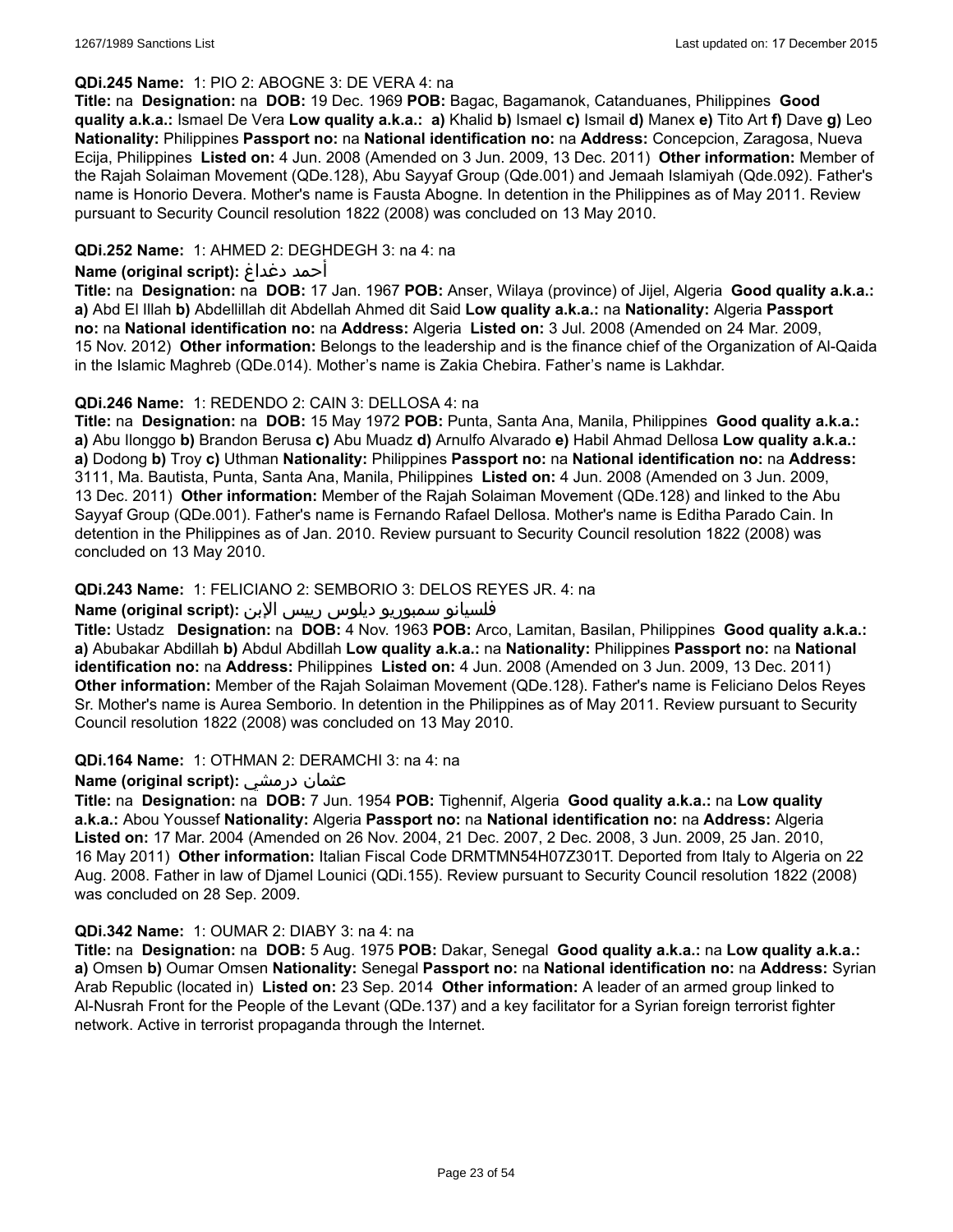### **QDi.167 Name:** 1: KAMEL 2: DJERMANE 3: na 4: na

### **Name (original script):** جرمان كمال

**Title:** na **Designation:** na **DOB:** 12 Oct. 1965 **POB:** Oum el Bouaghi, Algeria **Good quality a.k.a.: a)** Bilal **b)** Adel **c)** Fodhil **d)** Abou Abdeljalil **Low quality a.k.a.:** na **Nationality:** Algeria **Passport no:** na **National identification no:** na **Address:** Algeria **Listed on:** 3 May 2004 (Amended on 7 Apr. 2008, 13 Dec. 2011) **Other information:** In detention in Algeria as at April 2010. Arrest warrant issued by the German authorities on 9 Oct. 2003 for involvement in kidnapping. Former member of the Katibat Tarek Ibn Ziad of The Organization of Al-Qaida in the Islamic Maghreb (QDe.014). Review pursuant to Security Council resolution 1822 (2008) was concluded on 27 Jul. 2010.

### **QDi.249 Name:** 1: YAHIA 2: DJOUADI 3: na 4: na

### **Name (original script):** جوادي يحيى

**Title:** na **Designation:** na **DOB:** 1 Jan. 1967 **POB:** M'Hamid, Wilaya (province) of Sidi Bel Abbes, Algeria **Good quality a.k.a.: a)** Yahia Abou Ammar **b)** Abou Ala **Low quality a.k.a.:** na **Nationality:** Algeria **Passport no:** na **National identification no:** na **Address:** na **Listed on:** 3 Jul. 2008 (Amended on 15 Nov. 2012) **Other information:** Belongs to the leadership of the Organization of Al-Qaida in the Islamic Maghreb (listed under permanent reference number QDe.014). Located in Northern Mali as of Jun. 2008. Mother's name is Zohra Fares. Father's name is Mohamed.

### **QDi.232 Name:** 1: ABDELMALEK 2: DROUKDEL 3: na 4: na

# عبد المالك دروكدال **:(script original (Name**

**Title:** na **Designation:** na **DOB:** 20 Apr. 1970 **POB:** Meftah, Wilaya of Blida, Algeria **Good quality a.k.a.:** Abou Mossaab Abdelouadoud **Low quality a.k.a.:** na **Nationality:** Algeria **Passport no:** na **National identification no:** na **Address:** Algeria **Listed on:** 27 Aug. 2007 (Amended on 7 Apr. 2008, 13 Dec. 2011) **Other information:** Head of The Organization of Al-Qaida in the Islamic Maghreb (QDe.014). Sentenced in absentia to life imprisonment in Algeria on 21 March 2007. Father's name is Rabah Droukdel. Mother's name is Z'hour Zdigha. Review pursuant to Security Council resolution 1822 (2008) was concluded on 4 May 2009.

#### **QDi.095 Name:** 1: LIONEL 2: DUMONT 3: na 4: na

**Title:** na **Designation:** na **DOB:** 21 Jan. 1971 **POB:** Roubaix, France **Good quality a.k.a.: a)** Jacques Brougere **b)** Abu Hamza **c)** Di Karlo Antonio **d)** Merlin Oliver Christian Rene **e)** Arfauni Imad Ben Yousset Hamza **f)** Imam Ben Yussuf Arfaj **g)** Abou Hamza **h)** Arfauni Imad **Low quality a.k.a.: a)** Bilal **b)** Hamza **c)** Koumkal **d)** Kumkal **e)** Merlin **f)** Tinet **g)** Brugere **h)** Dimon **Nationality:** France **Passport no:** na **National identification no:** na **Address:** France **Listed on:** 25 Jun. 2003 (Amended on 22 Nov. 2004, 26 Nov. 2004, 2 Jul. 2007, 17 Oct. 2007, 24 Mar. 2009, 6 Aug. 2010) **Other information:** In custody in France as of May 2004. Sentenced to 25 years imprisonment in France in 2007. Review pursuant to Security Council resolution 1822 (2008) was concluded on 15 Jun. 2010.

#### **QDi.111 Name:** 1: AGUS 2: DWIKARNA 3: na 4: na

**Title:** na **Designation:** na **DOB:** 11 Aug. 1964 **POB:** Makassar, South Sulawesi, Indonesia **Good quality a.k.a.:** na **Low quality a.k.a.:** na **Nationality:** Indonesia **Passport no:** Indonesia numberXD253038 **National identification no:** na **Address:** Indonesia **Listed on:** 9 Sep. 2003 (Amended on 26 Nov. 2004, 14 May 2014) **Other information:** Arrested 13 Mar. 2002, sentenced 12 July 2002 in the Philippines. Released from custody in the Philippines on 1 Jan. 2014 and subsequently deported to Indonesia. Physical description: height 165 cm. Photo available for inclusion in the INTERPOL-UN Security Council Special Notice. Review pursuant to Security Council resolution 1822 (2008) was concluded on 25 May 2010.

# **QDi.019 Name:** 1: ABDULLAH 2: AHMED 3: ABDULLAH 4: EL ALFI

# عبد الله احمد عبدالله الالفي **:(script original (Name**

**Title:** na **Designation:** na **DOB:** 6 Jun. 1963 **POB:** Gharbia, Egypt **Good quality a.k.a.:** na **Low quality a.k.a.: a)** Abu Mariam **b)** Al-Masri, Abu Mohamed **c)** Saleh **Nationality:** Egypt **Passport no:** na **National identification no:** na **Address:** na **Listed on:** 17 Oct. 2001 (Amended on 26 Nov. 2004) **Other information:** Afghanistan. Review pursuant to Security Council resolution 1822 (2008) was concluded on 21 Jun. 2010.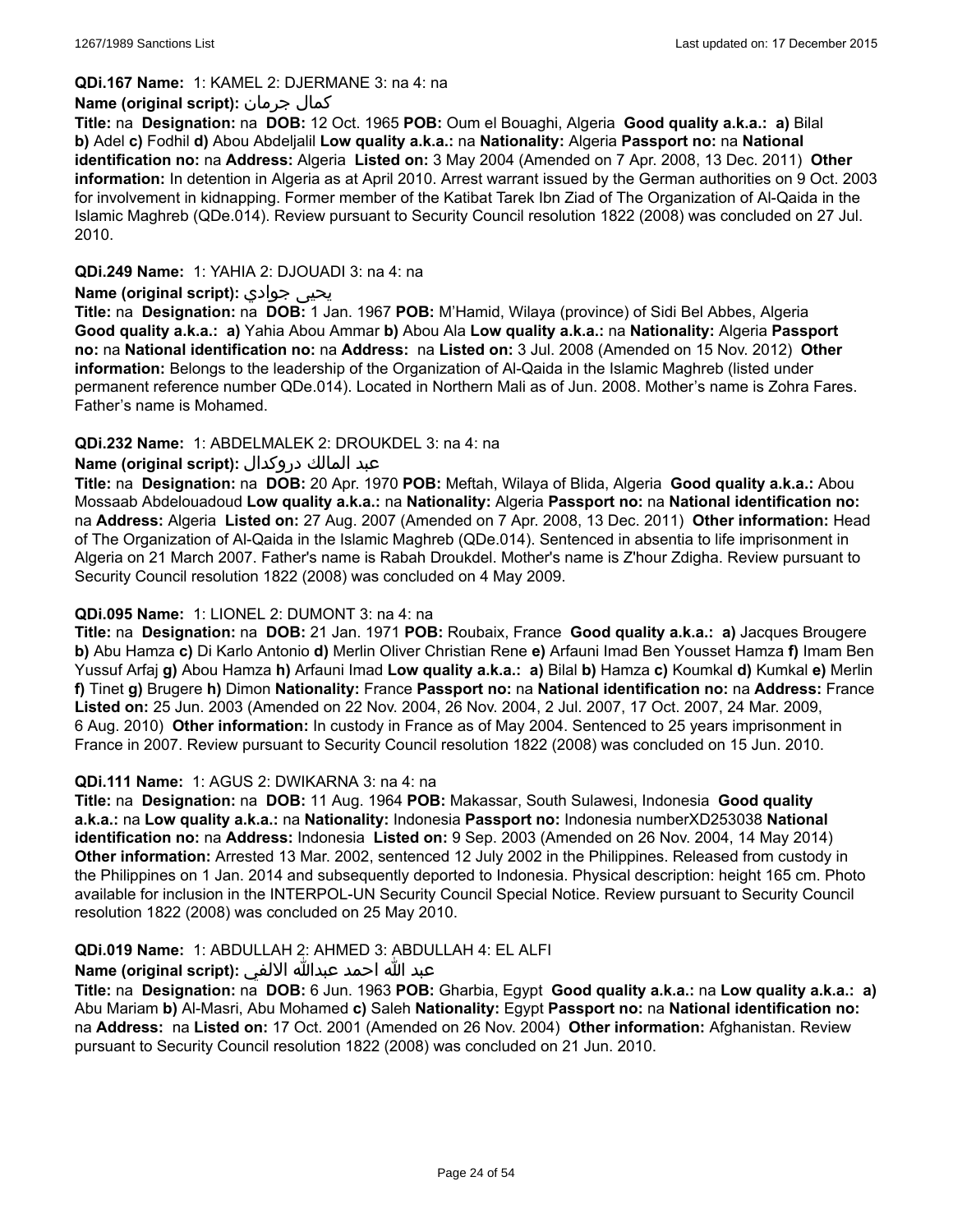### **QDi.142 Name:** 1: RADI 2: ABD EL SAMIE 3: ABOU EL YAZID 4: EL AYASHI

# راضي عبد السميع أبواليزيد العياشي **:(script original (Name**

**Title:** na **Designation:** na **DOB:** 2 Jan. 1972 **POB:** El Gharbia, Egypt **Good quality a.k.a.:** na **Low quality a.k.a.:** Mera'i **Nationality:** na **Passport no:** na **National identification no:** na **Address:** Via Cilea 40, Milan, Italy (Domicile) **Listed on:** 12 Nov. 2003 (Amended on 9 Sep. 2005, 21 Dec. 2007, 16 May 2011) **Other information:** Sentenced to ten years of imprisonment by the Court of first instance of Milan on 21 Sep. 2006. In custody in Italy. Due for release on 6 Jan. 2012. Subject to expulsion from Italy after serving the sentence. Review pursuant to Security Council resolution 1822 (2008) was concluded on 21 Jun. 2010.

#### **QDi.262 Name:** 1: REDOUANE 2: EL HABHAB 3: na 4: na

**Title:** na **Designation:** na **DOB:** 20 Dec. 1969 **POB:** Casablanca, Morocco **Good quality a.k.a.:** Abdelrahman **Low quality a.k.a.:** na **Nationality: a)** Germany **b)** Morocco **Passport no:** German number1005552350, issued on 27 Mar. 2001, issued in Municipality of Kiel, Germany (expired on 26 Mar. 2011) **National identification no:** Germany federal identity card number 1007850441, issued on 27 Mar. 2001, issued in Municipality of Kiel, Germany (expired on 26 Mar. 2011) **Address:** lltisstrasse 58, 24143 Kiel, Germany (previous address) **Listed on:** 12 Nov. 2008 (Amended on 30 Jan. 2009, 24 Mar. 2009, 15 Nov. 2012) **Other information:** Released from custody in Germany in Apr. 2012.

### **QDi.082 Name:** 1: MOUNIR 2: EL MOTASSADEQ 3: na 4: na

### **Name (original script):** المتصدق منير

**Title:** na **Designation:** na **DOB:** 3 Apr. 1974 **POB:** Marrakesh, Morocco **Good quality a.k.a.:** Mounir el Moutassadeq **Low quality a.k.a.:** na **Nationality:** Monaco **Passport no:** Morocco numberH 236483 **National identification no:** Morocco E-491591 **Address:** (In prison in Germany) **Listed on:** 30 Sep. 2002 (Amended on 26 Nov. 2004, 7 Sep. 2007, 23 Dec. 2010) **Other information:** Arrested on 28 Nov. 2001 and found guilty in Germany of being an accessory to murder and of membership in a terrorist organization and sentenced to 15 years of imprisonment on 8 Jan. 2007. Father's name is Brahim Brik. Mother's name is Habiba Abbes. Review pursuant to Security Council resolution 1822 (2008) was concluded on 20 May 2010.

#### **QDi.065 Name:** 1: ABD EL KADER 2: MAHMOUD 3: MOHAMED 4: EL SAYED

#### عبد القادر محمود محمد السيد **:(script original (Name**

**Title:** na **Designation:** na **DOB:** 26 Dec. 1962 **POB:** Egypt **Good quality a.k.a.: a)** Es Sayed, Kader **b)** Abdel Khader Mahmoud Mohamed el Sayed **Low quality a.k.a.:** na **Nationality:** Egypt **Passport no:** na **National identification no:** na **Address:** na **Listed on:** 24 Apr. 2002 (Amended on 26 Nov. 2004, 7 Jun. 2007, 16 May 2011) **Other information:** Italian Fiscal Code: SSYBLK62T26Z336L. Sentenced to 8 years imprisonment in Italy on 2 February 2004. Considered a fugitive from justice by the Italian authorities. Review pursuant to Security Council resolution 1822 (2008) was concluded on 22 Apr. 2010.

#### **QDi.169 Name:** 1: DHOU 2: EL-AICH 3: na 4: na

#### **Name (original script):** العيش ذو

**Title:** na **Designation:** na **DOB:** 5 Aug. 1964 **POB:** Blida, Algeria **Good quality a.k.a.:** Abdel Hak **Low quality a.k.a.:** na **Nationality:** Algeria **Passport no:** na **National identification no:** na **Address:** na **Listed on:** 3 May 2004 (Amended on 12 Apr. 2006, 7 Apr. 2008, 13 Dec. 2011) **Other information:** Confirmed to have died in Chad on 8 Mar. 2004. Review pursuant to Security Council resolution 1822 (2008) was concluded on 27 Jul. 2010.

# **QDi.064 Name:** 1: SAMI 2: BEN KHAMIS 3: BEN SALEH 4: ELSSEID

# سامي بن خميس بن صالح الصيد **:(script original (Name**

**Title:** na **Designation:** na **DOB:** 10 Feb. 1968 **POB:** Menzel Jemil, Bizerte, Tunisia **Good quality a.k.a.:** Omar El Mouhajer **Low quality a.k.a.:** Saber **Nationality:** Tunisia **Passport no:** Tunisia numberK929139, issued on 14 Feb. 1995 (expired on 13 Feb. 2000) **National identification no: a)** 00319547, issued on 8 Dec. 1994 **b)** ITALY SSDSBN68B10Z352F (Fiscal Code ) **Address:** Ibn Al-Haythman Street, Number 6, Manubah, Tunis, Tunisia **Listed on:** 24 Apr. 2002 (Amended on 10 Apr. 2003, 26 Nov. 2004, 9 Sep. 2005, 20 Dec. 2005, 7 Jun. 2007, 21 Dec. 2007, 10 Aug. 2009, 23 Dec. 2010, 24 Nov. 2014) **Other information:** Mother's name is Beya Al-Saidani. Deported from Italy to Tunisia on 2 Jun. 2008. Imprisoned in Tunisia in Aug. 2014. Review pursuant to Security Council resolution 1822 (2008) was concluded on 22 Apr. 2010.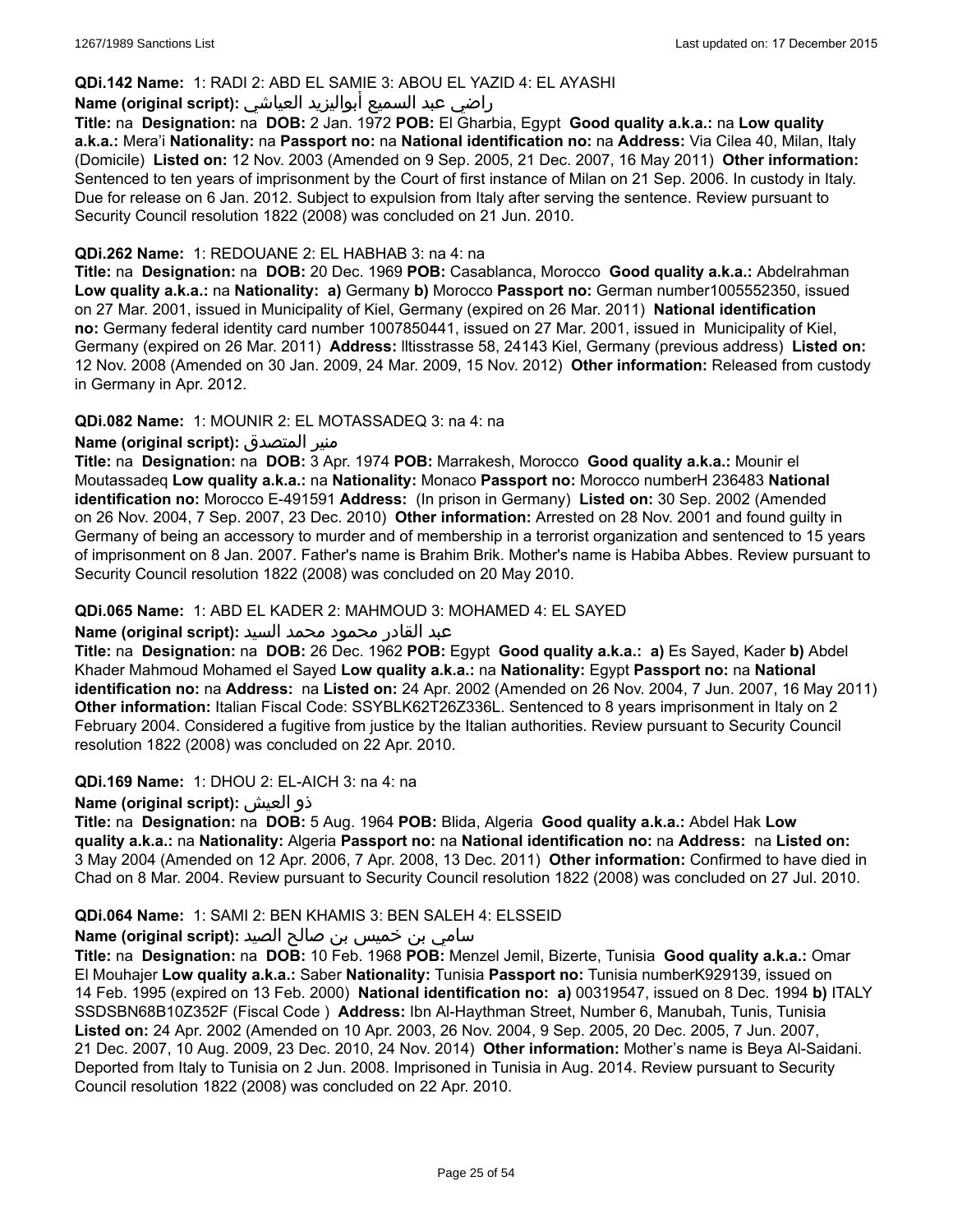### **QDi.096 Name:** 1: MOUSSA 2: BEN OMAR 3: BEN ALI 4: ESSAADI

# موسى بن عمر بن علي السعدي **:Name (original script**

**Title:** na **Designation:** na **DOB:** 4 Dec. 1964 **POB:** Tabarka, Tunisia **Good quality a.k.a.:** na **Low quality a.k.a.: a)** Dah Dah **b)** Abdelrahmman **c)** Bechir **Nationality:** Tunisia **Passport no:** Tunisia numberL335915, issued on 8 Nov. 1996, issued in Milan, Italy (expired on 7 Nov. 2001) **National identification no:** na **Address:** Tunisia **Listed on:** 25 Jun. 2003 (Amended on 20 Dec. 2005, 17 Oct. 2007, 10 Aug. 2009, 16 May 2011, 20 Jul. 2012) **Other information:** Considered a fugitive from justice by the Italian authorities (as of Nov. 2009). Left Sudan to Tunisia in 2011. Review pursuant to Security Council resolution 1822 (2008) was concluded on 15 Jun. 2010.

# **QDi.083 Name:** 1: ZAKARYA 2: ESSABAR 3: na 4: na

### **Name (original script):** الصبار زكريا

**Title:** na **Designation:** na **DOB:** 3 Apr. 1977 **POB:** Essaouria, Morocco **Good quality a.k.a.:** Zakariya Essabar **Low quality a.k.a.:** na **Nationality:** Morocco **Passport no: a)** Morocco number M 271351, issued on 24 Oct. 2000, issued in Berlin **b)** Morocco number K-348486 **National identification no: a)** Morocco National Identity number E-189935 **b)** Morocco National Identity Card number G-0343089 **Address:** na **Listed on:** 30 Sep. 2002 (Amended on 26 Nov. 2004, 10 Jun. 2011) **Other information:** Father's name is Mohamed ben Ahmed. Mother's name is Sfia bent Toubali. Review pursuant to Security Council resolution 1822 (2008) was concluded on 20 May 2010.

### **QDi.352 Name:** 1: MAULANA 2: FAZLULLAH 3: na 4: na

**Title:** na **Designation:** na **DOB:** 1974 **POB:** Kuza Bandai village, Swat Valley, Khyber Pakhtunkhawa Province, Pakistan **Good quality a.k.a.: a)** Mullah Fazlullah **b)** Fazal Hayat **Low quality a.k.a.:** Mullah Radio **Nationality:** na **Passport no:** na **National identification no:** na **Address:** (Afghanistan / Pakistan border region) **Listed on:** 7 Apr. 2015 **Other information:** Commander of Tehrik-e Taliban Pakistan (TTP) (QDe.132) since 7 Nov. 2013. Led the local TTP in Pakistan's northwest valley of Swat from 2007 to 2009.

### **QDi.251 Name:** 1: SALAH EDDINE 2: GASMI 3: na 4: na

### **Name (original script):** قاسمي صالح

**Title:** na **Designation:** na **DOB:** 13 Apr. 1971 **POB:** Zeribet El Oued, Wilaya (province) of Biskra, Algeria **Good quality a.k.a.:** Abou Mohamed Salah **Low quality a.k.a.:** Bounouadher **Nationality:** Algeria **Passport no:** na **National identification no:** na **Address:** Algeria **Listed on:** 3 Jul. 2008 (Amended on 24 Mar. 2009, 15 Nov. 2012, 14 Mar. 2013) **Other information:** Belongs to the leadership and is in charge of information committee of the Organization of Al-Qaida in the Islamic Maghreb (QDe.014). Mother's name is Yamina Soltane. Father's name is Abdelaziz. Associated with Abdelmalek Droukdel (QDi.232). Arrested in Algeria on 16 Dec. 2012.

#### **QDi.259 Name:** 1: FRITZ 2: MARTIN 3: GELOWICZ 4: na

**Title:** na **Designation:** na **DOB:** 1 Sep. 1979 **POB:** Munich, Germany **Good quality a.k.a.: a)** Robert Konars, born 10 Apr. 1979 in Liege, Belgium **b)** Markus Gebert **Low quality a.k.a.: a)** Malik **b)** Benzl **c)** Bentley **Nationality:** Germany **Passport no:** German number7020069907, issued in Ulm, Germany (expired on 11 May 2010.) **National identification no:** German Federal Identity Card number 7020783883, issued in Ulm, Germany (expired on 10 Jun. 2008.) **Address: a)** (In prison in Germany (since Sep. 2007).) **b)** Böfinger Weg 20, Ulm, 89075, Germany (previous address) **Listed on:** 27 Oct. 2008 (Amended on 13 Dec. 2011) **Other information:** Associated with the Islamic Jihad Union (IJU), also known as the Islamic Jihad Group (QDe.119). Associated with Daniel Martin Schneider (QDi.260) and Adem Yilmaz (QDi.261). In detention in Germany as of Jun. 2010.

#### **QDi.028 Name:** 1: AHMED 2: KHALFAN 3: GHAILANI 4: na

**Title:** na **Designation:** na **DOB:** 14 Mar. 1974 **POB:** Zanzibar, United Republic of Tanzania **Good quality a.k.a.: a)** Ahmad, Abu Bakr **b)** Ahmed, Abubakar **c)** Ahmed, Abubakar K. **d)** Ahmed, Abubakar Khalfan **e)** Ahmed, Abubakary K. **f)** Ahmed, Ahmed Khalfan **g)** Ali, Ahmed Khalfan **h)** Ghailani, Abubakary Khalfan Ahmed **i)** Ghailani, Ahmed **j)** Ghilani, Ahmad Khalafan **k)** Hussein, Mahafudh Abubakar Ahmed Abdallah **l)** Khalfan, Ahmed **m)** Mohammed, Shariff Omar **n)** Haythem al-Kini **Low quality a.k.a.: a)** Ahmed The Tanzanian **b)** Foopie **c)** Fupi **d)** Ahmed, A **e)** Al Tanzani, Ahmad **f)** Bakr, Abu **g)** Khabar, Abu **Nationality:** United Republic of Tanzania **Passport no:** na **National identification no:** na **Address:** United States of America **Listed on:** 17 Oct. 2001 (Amended on 27 Jul. 2007, 21 Oct. 2010) **Other information:** Apprehended in July 2004 and in custody for trial in the United States of America, as at October 2010. Review pursuant to Security Council resolution 1822 (2008) was concluded on 21 Jun. 2010.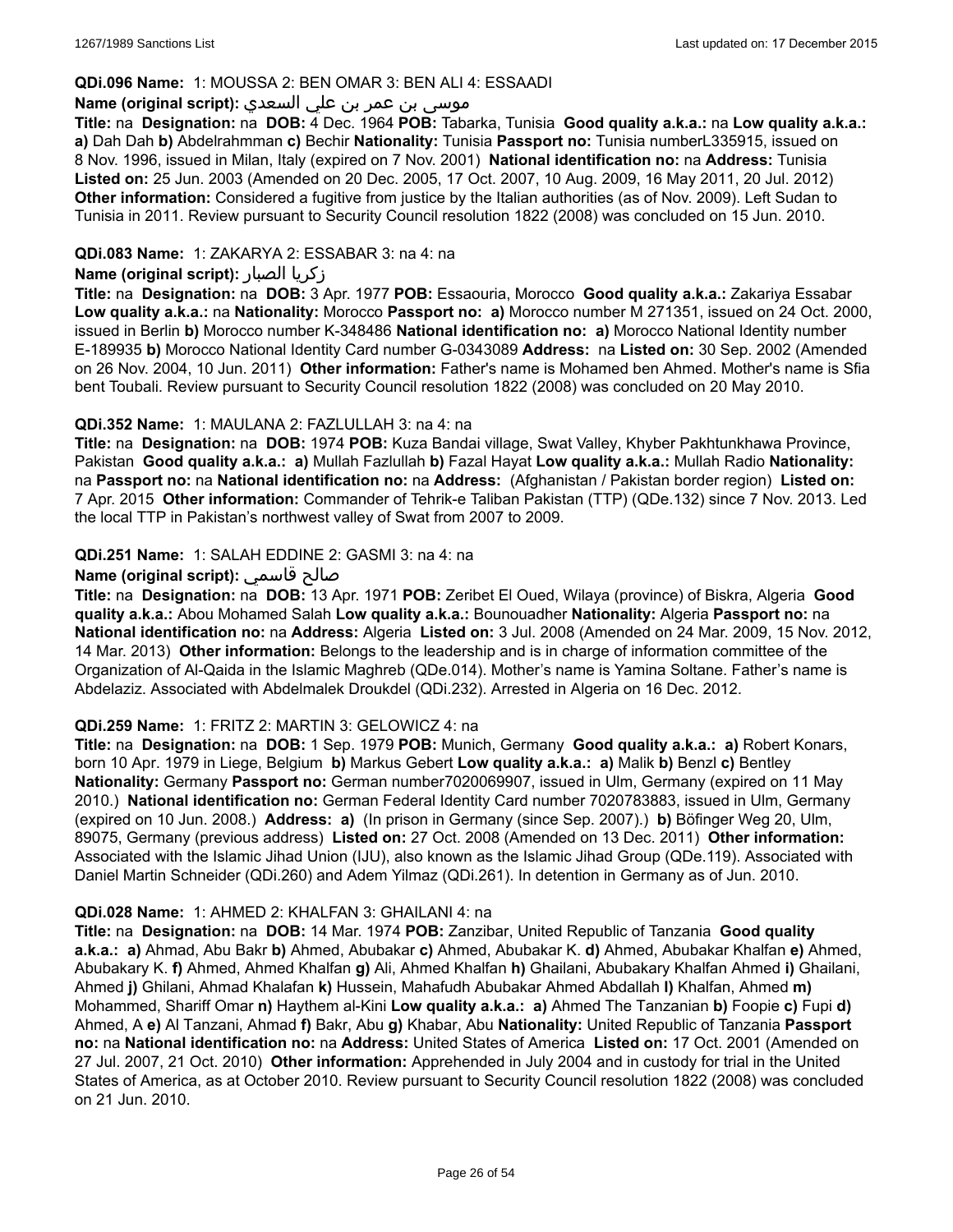### **QDi.250 Name:** 1: AMOR 2: MOHAMED 3: GHEDEIR 4: na

### عمر محمد قدير **:(script original (Name**

**Title:** na **Designation:** na **DOB:** Approximately 1958 **POB:** Deb-Deb, Amenas, Wilaya (province) of Illizi, Algeria **Good quality a.k.a.: a)** Abdelhamid Abou Zeid **b)** Youcef Adel **c)** Abou Abdellah **d)** Abid Hammadou, born 12 Dec. 1965 in Touggourt, Wilaya (province) of Ouargla, Algeria (previously listed as) **Low quality a.k.a.:** na **Nationality:** Algeria **Passport no:** na **National identification no:** na **Address:** na **Listed on:** 3 Jul. 2008 (Amended on 10 May 2012, 15 Nov. 2012) **Other information:** Associated with the Organization of Al-Qaida in the Islamic Maghreb (QDe.014). Located in Northern Mali as of Jun. 2008. Mother's name is Benarouba Bachira. Father's name is Mabrouk. He usurped the identity of Abid Hammadou, who allegedly died in Chad in 2004.

# **QDi.367 Name:** 1: ZAURBEK 2: SALIMOVICH 3: GUCHAEV 4: na

### **Name (original script):** Заурбек Салимович Гучаев

**Title:** na **Designation:** na **DOB:** 7 Sep. 1975 **POB:** Chegem-1 Village, Chegemskiy District, Republic of Kabardino-Balkaria, Russian Federation **Good quality a.k.a.:** na **Low quality a.k.a.: a)** Bach **b)** Fackih **c)** Vostochniy **d)** Muslim **e)** Aziz **Nationality:** Russian Federation **Passport no:** Russian Federation number622641887 **National identification no:** Russian Federation national passport 8304661431 **Address: a)** Syrian Arab Republic (located in as at Aug. 2015) **b)** Iraq (possible alternative location as at Aug. 2015) **Listed on:** 2 Oct. 2015 **Other information:** As at Aug. 2015, one of the leaders of the Army of Emigrants and Supporters (QDe.148). Wanted by the authorities of the Russian Federation for terrorist crimes committed in its territory. Photo available for inclusion in the INTERPOL-UN Security Council Special Notice.

### **QDi.341 Name:** 1: KEVIN 2: GUIAVARCH 3: na 4: na

**Title:** na **Designation:** na **DOB:** 12 Mar. 1993 **POB:** Paris, France **Good quality a.k.a.:** na **Low quality a.k.a.:** na **Nationality:** na **Passport no:** na **National identification no:** na **Address:** Syrian Arab Republic (located in since 2012) **Listed on:** 23 Sep. 2014 **Other information:** French terrorist fighter who travelled to Syria and joined Al-Nusrah Front for the People of the Levant (QDe.137). Facilitator of foreign terrorist fighters from France to Syria. Activist in violent propaganda through the Internet.

### **QDi.218 Name:** 1: GUN GUN 2: RUSMAN 3: GUNAWAN 4: na

**Title:** na **Designation:** na **DOB:** 6 Jul. 1977 **POB:** Cianjur, West Java, Indonesia **Good quality a.k.a.: a)** Gunawan, Rusman **b)** Abd Al-Hadi **c)** Abdul Hadi **d)** Abdul Karim **e)** Bukhori **f)** Bukhory **Low quality a.k.a.:** na **Nationality:** Indonesia **Passport no:** na **National identification no:** na **Address:** na **Listed on:** 21 Apr. 2006 (Amended on 13 Dec. 2011) **Other information:** Brother of Nurjaman Riduan Isamuddin (QDi.087). Review pursuant to Security Council resolution 1822 (2008) was concluded on 8 Jun. 2010.

#### **QDi.003 Name:** 1: SALIM 2: AHMAD 3: SALIM 4: HAMDAN

### سالم أحمد سالم حمدان **:(script original (Name**

**Title:** na **Designation:** na **DOB:** 1965 **POB:** Al-Mukalla, Yemen **Good quality a.k.a.: a)** Saqr Al-Jaddawi (الجداوي صقر الكنية(**b)** Saqar Al Jadawi **c)** Saqar Aljawadi **d)** Salem Ahmed Salem Hamdan **Low quality a.k.a.:** na **Nationality:** Yemen **Passport no:** Yemeni number00385937 **National identification no:** na **Address: a)** Shari Tunis, Sana'a, Yemen (previous address) **b)** (Located in Yemen since Nov. 2008) **Listed on:** 25 Jan. 2001 (Amended on 25 Jul. 2006, 23 Apr. 2007, 30 Jan. 2009, 17 Jul. 2009, 25 Jan. 2010) **Other information:** Driver and private bodyguard to Usama bin Laden (deceased) from 1996 until 2001. Transferred from United States custody to Yemen in Nov. 2008. Review pursuant to Security Council resolution 1822 (2008) was concluded on 8 Jul. 2010.

#### **QDi.068 Name:** 1: ADEL 2: BEN AL-AZHAR 3: BEN YOUSSEF 4: HAMDI

# عادل بن الأزهر بن يوسف حمدي **:(script original (Name**

**Title:** na **Designation:** na **DOB:** 14 Jul. 1970 **POB:** Tunis, Tunisia **Good quality a.k.a.:** Adel ben al- Azhar ben Youssef ben Soltane, born 14 Jul. 1970 in Tunis, Tunisia (formerly listed as) **Low quality a.k.a.:** Zakariya **Nationality:** Tunisia **Passport no:** Tunisia numberM408665, issued on 4 Oct. 2000 (expired 3 Oct. 2005) **National identification no: a)** Tunisia W334061, issued on 9 Mar. 2011 **b)** ITALY BNSDLA70L14Z352B (Fiscal Code) **Address:** Tunisia **Listed on:** 3 Sep. 2002 (Amended on 20 Dec. 2005, 7 Jun. 2007, 23 Dec. 2010, 24 Nov. 2014) **Other information:** Deported from Italy to Tunisia on 28 February 2004. Serving a 12-year prison sentence in Tunisia for membership in a terrorist organization abroad as at Jan. 2010. Arrested in Tunisia in 2013. Legally changed family name from Ben Soltane to Hamdi in 2014. Review pursuant to Security Council resolution 1822 (2008) was concluded on 21 Jun. 2010.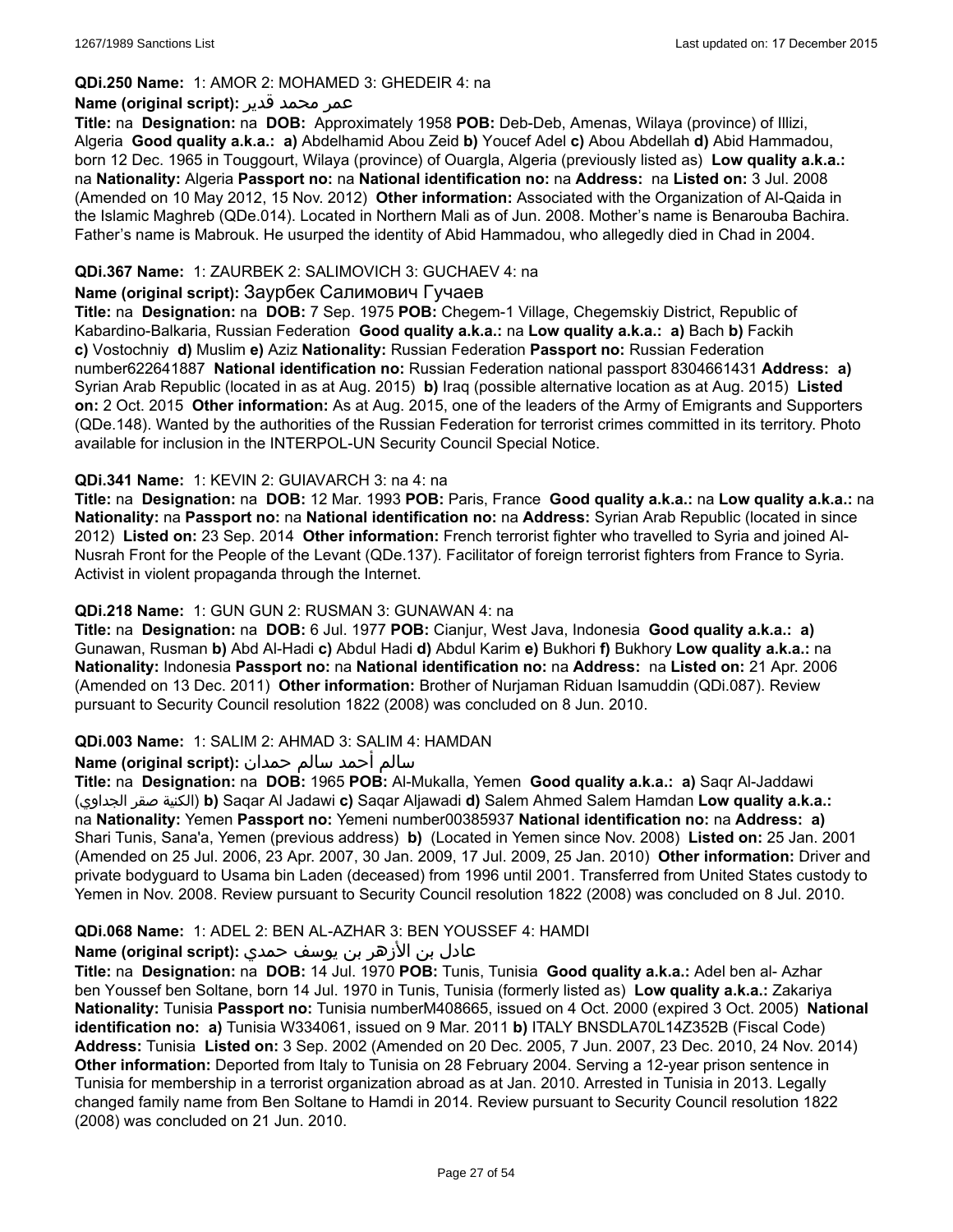#### **QDi.204 Name:** 1: ISNILON 2: TOTONI 3: HAPILON 4: na

**Title:** na **Designation:** na **DOB:** 18 Mar. 1966 **POB:** Bulanza, Lantawan, Basilan, Philippines **Good quality a.k.a.: a)** Isnilon Hapilun **b)** Isnilun Hapilun **c)** Abu Musab **d)** Salahudin **e)** Tuan Isnilon **Low quality a.k.a.:** na **Nationality:** Philippines **Passport no:** na **National identification no:** na **Address:** na **Listed on:** 6 Dec. 2005 **Other information:** Review pursuant to Security Council resolution 1822 (2008) was concluded on 8 Jun. 2010.

### **QDi.268 Name:** 1: ABDUL 2: HAQ 3: na 4: na

**Title:** na **Designation:** na **DOB:** 10 Oct. 1971 **POB:** Chele County, Khuttan Area, Xinjiang Uighur Autonomous Region, China **Good quality a.k.a.: a)** Maimaitiming Maimaiti **b)** Abdul Heq **c)** Abuduhake **d)** Abdulheq Jundullah **e)** 'Abd Al-Haq **f)** Memetiming Memeti **g)** Memetiming Aximu **h)** Memetiming Qekeman **i)** Maiumaitimin Maimaiti **j)** Abdul Saimaiti **k)** Muhammad Ahmed Khaliq **Low quality a.k.a.: a)** Maimaiti Iman **b)** Muhelisi **c)** Qerman **d)** Saifuding **Nationality:** China **Passport no:** na **National identification no:** China 653225197110100533 (Chinese national identity card number) **Address:** na **Listed on:** 15 Apr. 2009 (Amended on 13 Dec. 2011) **Other information:** Location (as at Apr. 2009): Pakistan. Overall leader and commander of the Eastern Turkistan Islamic Movement (QDe.088). Involved in fundraising and recruitment for this organization. Reportedly deceased in Pakistan in February 2010.

### **QDi.088 Name:** 1: GULBUDDIN 2: HEKMATYAR 3: na 4: na

### قلب الدين حكمتيار **:(script original (Name**

**Title:** na **Designation:** na **DOB:** 1 Aug. 1949 **POB:** Kunduz Province, Afghanistan **Good quality a.k.a.: a)** Gulabudin Hekmatyar **b)** Golboddin Hikmetyar **c)** Gulbuddin Khekmatiyar **d)** Gulbuddin Hekmatiar **e)** Gulbuddin Hekhmartyar **f)** Gulbudin Hekmetyar **Low quality a.k.a.:** na **Nationality:** Afghanistan **Passport no:** na **National identification no:** na **Address:** na **Listed on:** 20 Feb. 2003 (Amended on 16 May 2011) **Other information:** Belongs to the Kharoti tribe. Believed to be in the Afghanistan/Pakistan border area as at Jan. 2011. Father's name is Ghulam Qader. Review pursuant to Security Council resolution 1822 (2008) was concluded on 8 Jun. 2010.

### **QDi.029 Name:** 1: RI'AD 2: MUHAMMAD HASAN 3: MUHAMMAD 4: HIJAZI

# رياض محمد حسن محمد الحجازي **:(script original (Name**

**Title:** na **Designation:** na **DOB:** 30 Dec. 1968 **POB:** California, United States of America **Good quality a.k.a.: a)** Hijazi, Raed M. **b)** Al-Hawen, Abu-Ahmad **c)** Al-Shahid, Abu-Ahmad **d)** Raed Muhammad Hasan Muhammad Hijazi **Low quality a.k.a.: a)** Al-Maghribi, Rashid (The Moroccan) **b)** Al-Amriki, Abu-Ahmad (The American) **Nationality:** Jordan **Passport no:** na **National identification no:** (a) United States Social Security Number: 548-91-5411 b) National number 9681029476) na **Address:** na **Listed on:** 17 Oct. 2001 (Amended on 10 Apr. 2003, 16 May 2011) **Other information:** In custody in Jordan as at Mar. 2010. Father's name is Mohammad Hijazi. Mother's name is Sakina. Review pursuant to Security Council resolution 1822 (2008) was concluded on 21 Jun. 2010.

# **QDi.221 Name:** 1: JAMAL 2: HOUSNI 3: na 4: na

# **Name (original script):** حسني جمال

**Title:** na **Designation:** na **DOB:** 22 Feb. 1983 **POB:** Morocco **Good quality a.k.a.: a)** Djamel Il marocchino **b)** Jamal Al Maghrebi **c)** Hicham **Low quality a.k.a.:** na **Nationality:** na **Passport no:** na **National identification no:** na **Address: a)** Via Uccelli di Nemi n. 33, Milan, **b)** via F. De Lemene n. 50, Milan, **Listed on:** 2 Aug. 2006 (Amended on 1 Sep. 2009) **Other information:** He is subject to Tribunale de Milano Custody Order n. 5236/02 R.G.N.R of 25 Nov. 2003 1511/02 R.G.GIP. Convicted and sentenced on 21 Sep. 2006 to seven years of detention by the Milan Assizes Court, Italy, for belonging to a criminal association with terrorist aims and receiving stolen goods. The sentence was confirmed on 17 Jul. 2007 by the Milan Assizes Appeal Court. In custody as at 16 Jun. 2009. Review pursuant to Security Council resolution 1822 (2008) was concluded on 20 Jul. 2009.

#### **QDi.359 Name:** 1: OMAR 2: ALI 3: HUSSAIN 4: na

**Title:** na **Designation:** na **DOB:** na **POB:** High Wycombe, Buckinghamshire, United Kingdom of Great Britain and Northern Ireland **Good quality a.k.a.:** na **Low quality a.k.a.:** Abu-Sa'id Al Britani **Nationality:** United Kingdom of Great Britain and Northern Ireland **Passport no:** United Kingdom of Great Britain and Northern Ireland number205939411, issued on 21 Jul. 2004 (expired on 21 Apr. 2015) **National identification no:** na **Address: a)** Syrian Arab Republic (as at Jan. 2014) **b)** United Kingdom of Great Britain and Northern Ireland (previous address until Jan. 2014) **Listed on:** 28 Sep. 2015 **Other information:** Foreign terrorist fighter with Islamic State in Iraq and the Levant (ISIL), listed as Al-Qaida in Iraq (QDe.115), in the Syrian Arab Republic. Physical description: eye colour: brown; hair colour: brown/black. Photo available for inclusion in the INTERPOL-UN Security Council Special Notice.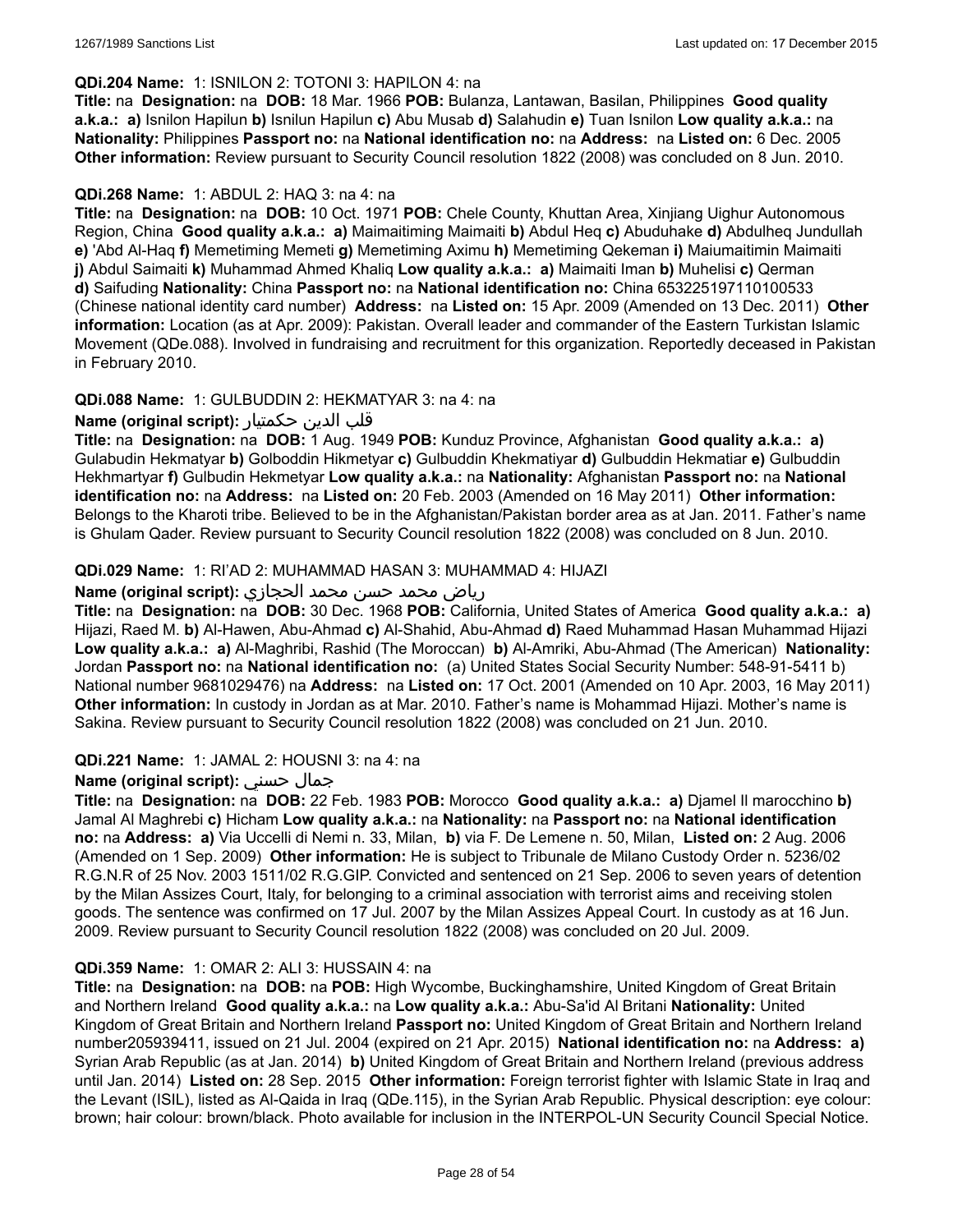### **QDi.144 Name:** 1: MOHAMMAD 2: TAHIR 3: HAMMID 4: HUSSEIN

#### **محمد طاهر حامد :(Name (original script**

**Title:** Imam **Designation:** na **DOB:** 1 Nov. 1975 **POB:** Poshok, Iraq **Good quality a.k.a.:** Abdelhamid Al Kurdi **Low quality a.k.a.:** na **Nationality:** Iraq **Passport no:** na **National identification no:** na **Address:** Sulaymaniya, Iraq **Listed on:** 12 Nov. 2003 (Amended on 9 Sep. 2005, 21 Dec. 2007, 16 May 2011, 10 Dec. 2015) **Other information:** Mother's name: Attia Mohiuddin Taha. A deportation order was issued by the Italian authorities on 18 Oct. 2004. Considered a fugitive from justice by the Italian authorities as of Sep. 2007. Review pursuant to Security Council resolution 1822 (2008) was concluded on 8 Jun. 2010.

#### **QDi.010 Name:** 1: ZAYN 2: AL-ABIDIN 3: MUHAMMAD 4: HUSSEIN

# زين العابدين محمد حسين **:(script original (Name**

**Title:** na **Designation:** na **DOB:** 12 Mar. 1971 **POB:** Riyadh, Saudi Arabia **Good quality a.k.a.: a)** Abd Al-Hadi Al-Wahab **b)** Zain Al-Abidin Muhammad Husain **c)** Zayn Al-Abidin Muhammad Husayn **d)** Zeinulabideen Muhammed Husein Abu Zubeidah **Low quality a.k.a.: a)** Abu Zubaydah **b)** Abu Zubaida **c)** Tariq Hani **Nationality:** Palestinian **Passport no:** na **National identification no:** na **Address:** na **Listed on:** 25 Jan. 2001 (Amended on 10 Apr. 2003, 25 Jul. 2006, 23 Apr. 2007, 18 Jul. 2007, 27 Jul. 2007, 17 Jul. 2009, 16 Dec. 2010) **Other information:** Close associate of Usama bin Laden (deceased) and facilitator of terrorist travel. In custody of the United States of America as at Jul. 2007. Review pursuant to Security Council resolution 1822 (2008) was concluded on 21 Jun. 2010.

# **QDi.067 Name:** 1: MOSTAFA 2: KAMEL 3: MOSTAFA 4: IBRAHIM

### مصطفى كمال مصطفى ابراهيم **:Name (original script**)

**Title:** na **Designation:** na **DOB:** 15 Apr. 1958 **POB:** Alexandria, Egypt **Good quality a.k.a.: a)** Mustafa Kamel Mustafa **b)** Adam Ramsey Eaman **c)** Kamel Mustapha Mustapha **d)** Mustapha Kamel Mustapha **e)** Abu Hamza **f)** Mostafa Kamel Mostafa **Low quality a.k.a.: a)** Abu Hamza Al-Masri **b)** Abu Hamza **c)** Abu Hamza Al-Misri **Nationality:** United Kingdom of Great Britain and Northern Ireland **Passport no:** na **National identification no:** na **Address:** United States of America **Listed on:** 24 Apr. 2002 (Amended on 26 Nov. 2004, 25 Jul. 2006, 14 Mar. 2008, 21 Oct. 2010, 4 Aug. 2014) **Other information:** Extradited from the United Kingdom to the United States of America on 5 Oct. 2012. Convicted on terrorism charges by a court in the United States of America in May 2014. Review pursuant to Security Council resolution 1822 (2008) was concluded on 22 Apr. 2010.

#### **QDi.308 Name:** 1: ZAFAR 2: IQBAL 3: na 4: na

**Title:** na **Designation:** na **DOB:** 4 Oct. 1953 **POB:** na **Good quality a.k.a.: a)** Zaffer Iqbal **b)** Malik Zafar Iqbal Shehbaz **c)** Malik Zafar Iqbal Shahbaz **d)** Malik Zafar Iqbal **Low quality a.k.a.: a)** Zafar Iqbal Chaudhry **b)** Muhammad Zafar Iqbal **Nationality:** Pakistan **Passport no:** DG5149481, issued on 22 Aug. 2006 (expired on 21 Aug. 2011, passport booklet number A2815665) **National identification no: a)** 35202- 4135948-7 **b)** Alternate national identification number 29553654234 **Address:** Masjid al-Qadesia, 4 Lake Road, Lahore, Pakistan **Listed on:** 14 Mar. 2012 **Other information:** Senior leader and co-founder of Lashkar-e-Tayyiba (QDi.118) (LeT) who has held various senior leader positions in LeT and its front organization, Jamaat-ud-Dawa (JUD) (listed as an alias of LeT). As of 2010, in charge of LeT/JUD finance department, director of its education department and president of its medical wing. Other title: Professor.

#### **QDi.087 Name:** 1: NURJAMAN 2: RIDUAN 3: ISAMUDDIN 4: na

**Title:** na **Designation:** na **DOB:** 4 Apr. 1964 **POB:** Cianjur, West Java, Indonesia **Good quality a.k.a.: a)** Hambali **b)** Nurjaman **c)** Isomuddin, Nurjaman Riduan **d)** Hambali Bin Ending **e)** Encep Nurjaman (birth name) **f)** Hambali Ending Hambali **g)** Isamuddin Riduan **h)** Isamudin Ridwan **Low quality a.k.a.:** na **Nationality:** Indonesia **Passport no:** na **National identification no:** na **Address:** na **Listed on:** 28 Jan. 2003 (Amended on 2 Jul. 2007, 27 Jul. 2007, 16 May 2011) **Other information:** Senior leader of Jemaah Islamiyah (QDe.092). Brother of Gun Gun Rusman Gunawan (QDi.218). In custody of the United States of America, as of July 2007. Review pursuant to Security Council resolution 1822 (2008) was concluded on 13 Apr. 2010.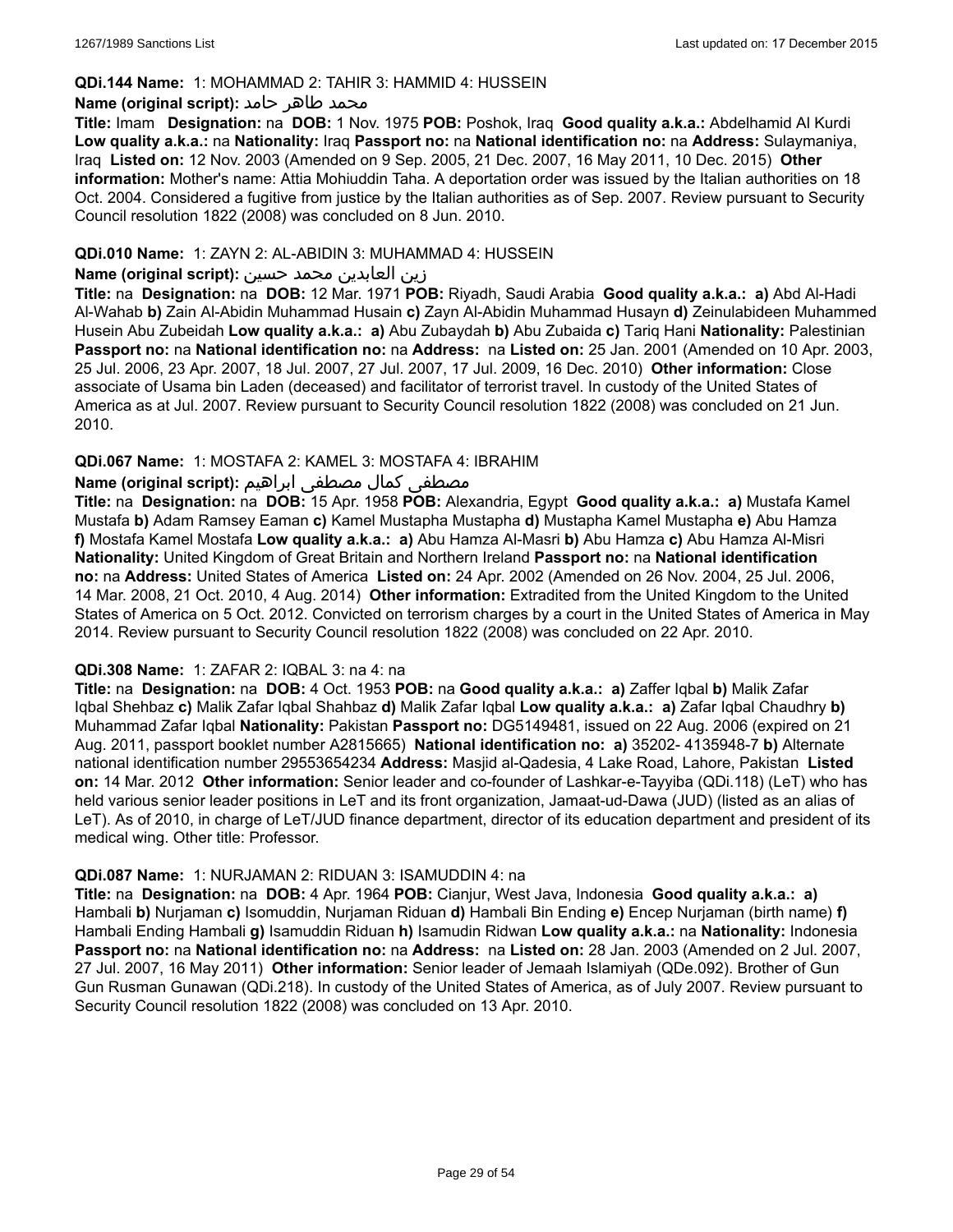# **QDi.321 Name:** 1: MALIK 2: MUHAMMAD 3: ISHAQ 4: na

### مالک محمد اسحاق :**Name (original script**)

**Title:** na **Designation:** na **DOB:** Approximately 1959 **POB:** Rahim Yar Khan, Punjab Province, Pakistan **Good quality a.k.a.:** Malik Ishaq **Low quality a.k.a.:** na **Nationality:** Pakistan **Passport no:** na **National identification no:** na **Address:** Pakistan **Listed on:** 14 Mar. 2014 **Other information:** One of the founders and a current leader of Lashkar i Jhangvi (LJ) (QDe.096). Physical description: heavy build with black eye colour, black hair colour and medium brown complexion with a heavy black beard. Photo available for inclusion in the INTERPOL-UN Security Council Special Notice.

### **QDi.368 Name:** 1: SHAMIL 2: MAGOMEDOVICH 3: ISMAILOV 4: na

# **Name (original script):** Шамиль Магомедович Измайлов

**Title:** na **Designation:** na **DOB:** na **POB:** Astrakhan, Russian Federation **Good quality a.k.a.:** Shamil Magomedovich Aliev **Low quality a.k.a.:** Abu Hanifa **Nationality:** Russian Federation **Passport no:** Russian Federation number514448632, issued on 8 Sep. 2010, issued in Alexandria, Egypt (issued by Consulate General of the Russian Federation) **National identification no:** Russian Federation national passport 1200075689, issued on 15 Dec. 2000 (issued by Russian Federation) **Address: a)** Syrian Arab Republic (located in as at Aug. 2015) **b)** Iraq (possible alternative location as at Aug. 2015) **Listed on:** 2 Oct. 2015 **Other information:** As at Aug. 2015, leader of Jamaat Abu Hanifa, a terrorist group that is part of the Al-Nusrah Front for the People of the Levant (QDe.137). Physical description: eye colour: brown, hair colour: black, build: slim, height 175-180 cm. Distinguishing marks: long face, speech defect. Wanted by the authorities of the Russian Federation for terrorist crimes committed in its territory. Photo available for inclusion in the INTERPOL-UN Security Council Special Notice.

### **QDi.180 Name:** 1: KHADAFI 2: ABUBAKAR 3: JANJALANI 4: na

**Title:** na **Designation:** na **DOB:** 3 Mar. 1975 **POB:** Isabela, Basilan, Philippines **Good quality a.k.a.: a)** Khadafy Janjalani **b)** Khaddafy Abubakar Janjalani **c)** Abu Muktar **Low quality a.k.a.:** na **Nationality:** Philippines **Passport no:** na **National identification no:** na **Address:** na **Listed on:** 22 Dec. 2004 (Amended on 23 Feb. 2009) **Other information:** Reportedly deceased in 2006. Review pursuant to Security Council resolution 1822 (2008) was concluded on 29 Jul. 2010.

# **QDi.099 Name:** 1: KHALIL 2: BEN AHMED 3: BEN MOHAMED 4: JARRAYA

# خليل بن احمد بن محمد جراية **:(script original (Name**

**Title:** na **Designation:** na **DOB:** 8 Feb. 1969 **POB:** Sfax, Tunisia **Good quality a.k.a.: a)** Khalil Yarraya **b)** Ben Narvan Abdel Aziz, born 15 Aug. 1970 in Sereka (former Yugoslavia) **c)** Abdel Aziz Ben Narvan, born 15 Aug. 1970 in Sereka (former Yugoslavia) **Low quality a.k.a.: a)** Amro **b)** Omar **c)** Amrou **d)** Amr **Nationality:** Tunisia **Passport no:** Tunisian numberK989895, issued on 26 Jul. 1995, issued in Genoa, Italy (expired on 25 Jul. 2000) **National identification no:** na **Address:** Nuoro, Italy **Listed on:** 25 Jun. 2003 (Amended on 26 Nov. 2004, 20 Dec. 2005, 17 Oct. 2007, 16 Sep. 2008, 24 Mar. 2009, 10 Aug. 2009, 6 Aug. 2010) **Other information:** Detained in Italy since 9 Aug. 2008 for his implication in a case related to terrorism. Review pursuant to Security Council resolution 1822 (2008) was concluded on 15 Jun. 2010.

#### **QDi.360 Name:** 1: SALLY-ANNE 2: FranceS 3: JONES 4: na

**Title:** na **Designation:** na **DOB:** 17 Nov. 1968 **POB:** Greenwich, Greater London, United Kingdom of Great Britain and Northern Ireland **Good quality a.k.a.:** na **Low quality a.k.a.: a)** Umm Hussain al-Britani **b)** Sakinah Hussain **Nationality:** United Kingdom of Great Britain and Northern Ireland **Passport no:** 519408086, issued on 23 Sep. 2013, issued in United Kingdom of Great Britain and Northern Ireland (expires on 23 Sep. 2023) **National identification no:** na **Address: a)** Syrian Arab Republic (as at 2013) **b)** United Kingdom of Great Britain and Northern Ireland (previous location until 2013) **Listed on:** 28 Sep. 2015 **Other information:** Recruiter for Islamic State in Iraq and the Levant (ISIL), listed as Al-Qaida in Iraq (QDe.115), in the Syrian Arab Republic. Sex: female. Husband's name is: Junaid Hussain. Photo available for inclusion in the INTERPOL-UN Security Council Special Notice.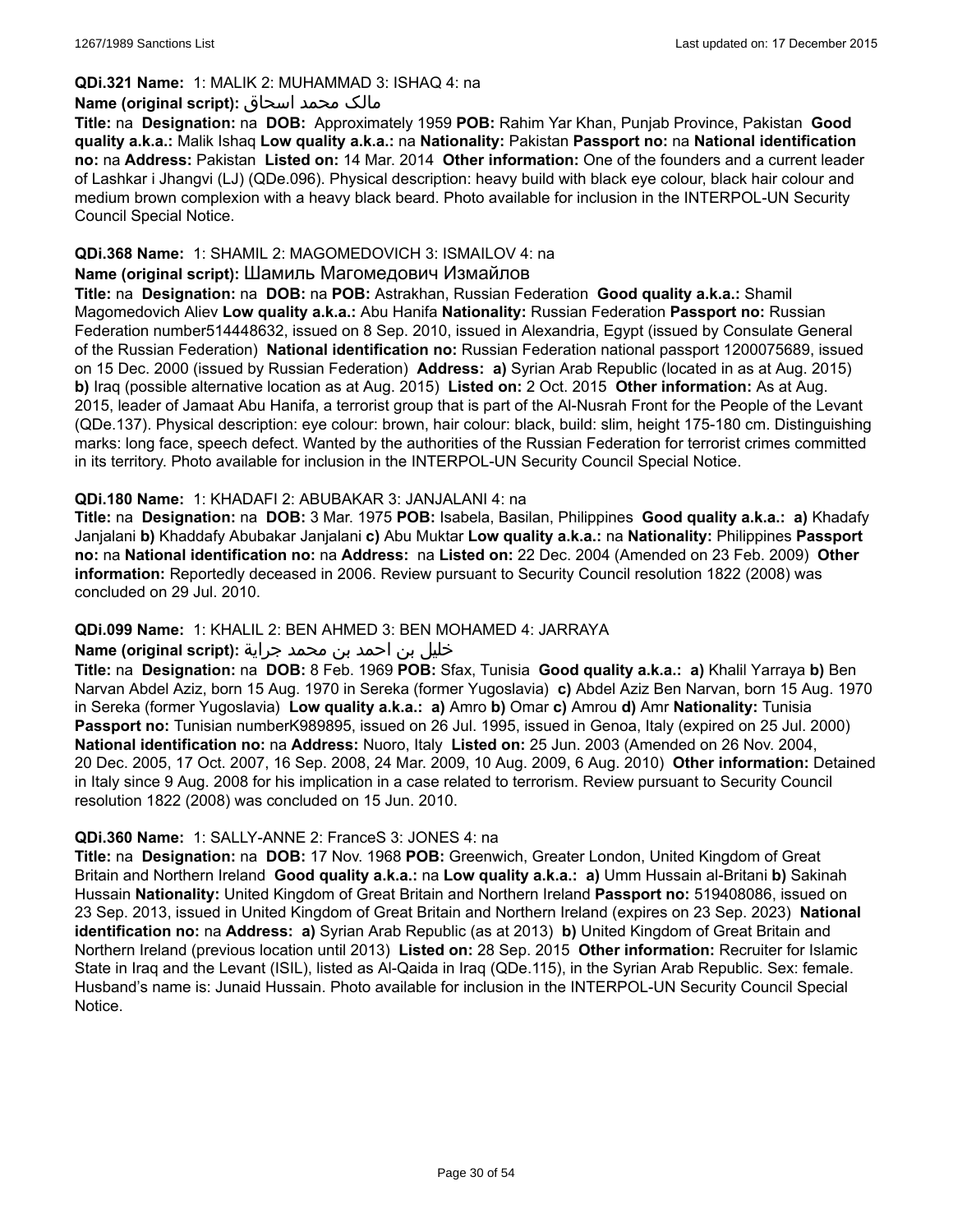### **QDi.114 Name:** 1: SALIM Y SALAMUDDIN 2: JULKIPLI 3: na 4: na

**Title:** na **Designation:** na **DOB:** 20 Jun. 1967 **POB:** Tulay, Jolo Sulu, Philippines **Good quality a.k.a.: a)** Kipli Sali **b)** Julkipli Salim **Low quality a.k.a.:** na **Nationality:** Philippines **Passport no:** na **National identification no:** na **Address:** na **Listed on:** 9 Sep. 2003 (Amended on 23 Feb. 2009, 13 Dec. 2011) **Other information:** In detention in the Philippines as at May 2011. Review pursuant to Security Council resolution 1822 (2008) was concluded on 25 May 2010.

### **QDi.072 Name:** 1: MEHDI 2: BEN MOHAMED 3: BEN MOHAMED 4: KAMMOUN

### المهدي بن محمد بن محمد كمون **:(script original (Name**

**Title:** na **Designation:** na **DOB:** 3 Apr. 1968 **POB:** Tunis, Tunisia **Good quality a.k.a.:** na **Low quality a.k.a.:** سلماني **Nationality:** Tunisia **Passport no:** Tunisia numberM307707, issued on 12 Apr. 2000 (expired on 11 Apr. 2005) **National identification no:** na **Address:** Via Masina Number 7, Milan, Italy **Listed on:** 3 Sep. 2002 (Amended on 20 Dec. 2005, 7 Jun. 2007, 23 Dec. 2010) **Other information:** Italian Fiscal Code: KMMMHD68D03Z352N. Deported from Italy to Tunisia on 22 July 2005. Serving an eight-year prison term in Tunisia for membership of a terrorist organization abroad as at Jan. 2010. Review pursuant to Security Council resolution 1822 (2008) was concluded on 21 Jun. 2010.

### **QDi.302 Name:** 1: MEVLÜT 2: KAR 3: na 4: na

**Title:** na **Designation:** na **DOB:** 25 Dec. 1978 **POB:** Ludwigshafen, Germany **Good quality a.k.a.:** Mevluet Kar **Low quality a.k.a.: a)** Abu Obaidah **b)** Obeidah Al Turki **c)** Al-Turki **d)** Al Turki Kyosev **e)** Yanal Yusov **f)** Abu Udejf el-Turki **g)** Abu Obejd el-Turki **h)** Abdurrahman Almanci **Nationality:** Turkey **Passport no:** Turkey numberTR-M842033, issued on 2 May 2002, issued in Mainz, Germany (by the Turkish Consulate General, expired on 24 Jul. 2007) **National identification no:** na **Address:** Güngören Merkez Mahallesi Toros Sokak 6/5, Istanbul, Turkey (previous as at Aug. 2009) **Listed on:** 25 Jan. 2012 **Other information:** Associated with Islamic Jihad Group (QDe.119). Arrest warrant issued by the investigating judge of the German Federal Court of Justice on 17 Aug. 2009.

### **QDi.135 Name:** 1: DAWOOD 2: IBRAHIM 3: KASKAR 4: na

**Title:** Sheikh **Designation:** na **DOB:** 26 Dec. 1955 **POB:** Bombai **Good quality a.k.a.: a)** Dawood Ebrahim **b)** Sheikh Dawood Hassan **c)** Abdul Hamid Abdul Aziz **d)** Anis Ibrahim **e)** Aziz Dilip **f)** Daud Hasan Shaikh Ibrahim Kaskar **g)** Daud Ibrahim Memon Kaskar **h)** Dawood Hasan Ibrahim Kaskar **i)** Dawood Ibrahim Memon **j)** Dawood Sabri **k)** Kaskar Dawood Hasan **l)** Shaikh Mohd Ismail Abdul Rehman **m)** Dowood Hassan Shaikh Ibrahim **Low quality a.k.a.: a)** Ibrahim Shaikh Mohd Anis **b)** Shaikh Ismail Abdul **c)** Hizrat **Nationality:** India **Passport no: a)** India number A-333602, issued on 4 Jun. 1985, issued in Bombay, India (passport subsequently revoked by the Government of India) **b)** India number M110522, issued on 13 Nov. 1978, issued in Bombay, India **c)** India number R841697, issued on 26 Nov. 1981, issued in Bombay **d)** India number F823692 , issued on 2 Sep. 1989 ((JEDDAH) issued by CGI in Jeddah) **e)** India number A501801 , issued on 26 Jul. 1985, issued in BOMBAY **f)** India number K560098, issued on 30 Jul. 1975, issued in BOMBAY **g)** V57865, issued on 3 Oct. 1983, issued in BOMBAY **h)** India number P537849 , issued on 30 Jul. 1979, issued in BOMBAY **i)** A717288 , issued on 18 Aug. 1985, issued in Dubai (MISUSE) **j)** Pakistan number G866537 , issued on 12 Aug. 1991, issued in Rawalpindi (MISUSE) **k)** C-267185 (issued in Karachi in Jul.1996) **l)** H-123259 (issued in Rawalpindi in Jul. 2001) **m)** G-869537 (issued in Rawalpindi) **n)** KC-285901 **National identification no:** na **Address: a)** Karachi, Pakistan (White House, Near Saudi Mosque, Clifton) **b)** (House Nu 37 - 30th Street - defence, Housing Authority Karachi Pakistan) **c)** (Palatial bungalow in the hilly area of Noorabad in Karachi) **d)** (Property at Margalla Raod F 6/2 Street no. 22, House number 29 in Karachi) **Listed on:** 3 Nov. 2003 (Amended on 21 Mar. 2006, 25 Jul. 2006, 2 Jul. 2007, 11 Mar. 2010) **Other information:** International arrest warrant issued by the Government of India. Review pursuant to Security Council resolution 1822 (2008) was concluded on 20 May 2010.

#### **QDi.306 Name:** 1: MUSTAFA 2: HAJJI 3: MUHAMMAD 4: KHAN

# مصطفى حجي محمد خان: **Name (original script):**

**Title:** na **Designation:** na **DOB:** (Between Aug. and Sep. 1977) **POB:** Al-Madinah, Saudi Arabia **Good quality a.k.a.: a)** غول حسن) Hassan Ghul; Hassan Gul; Hasan Gul) **b)** Khalid Mahmud **Low quality a.k.a.: a)** Ahmad Shahji **b)** Mustafa Muhammad **c)** Abu Gharib al-Madani **d)** شيماء أبو) Abu-Shaima; Abu- Shayma) **Nationality: a)** Pakistan **b)** Saudi Arabian **Passport no:** na **National identification no:** na **Address:** na **Listed on:** 14 Mar. 2012 **Other information:** Al-Qaida (QDe.004) facilitator, courier and operative. As of 2010, facilitated activities for senior Pakistan-based Al-Qaida operatives.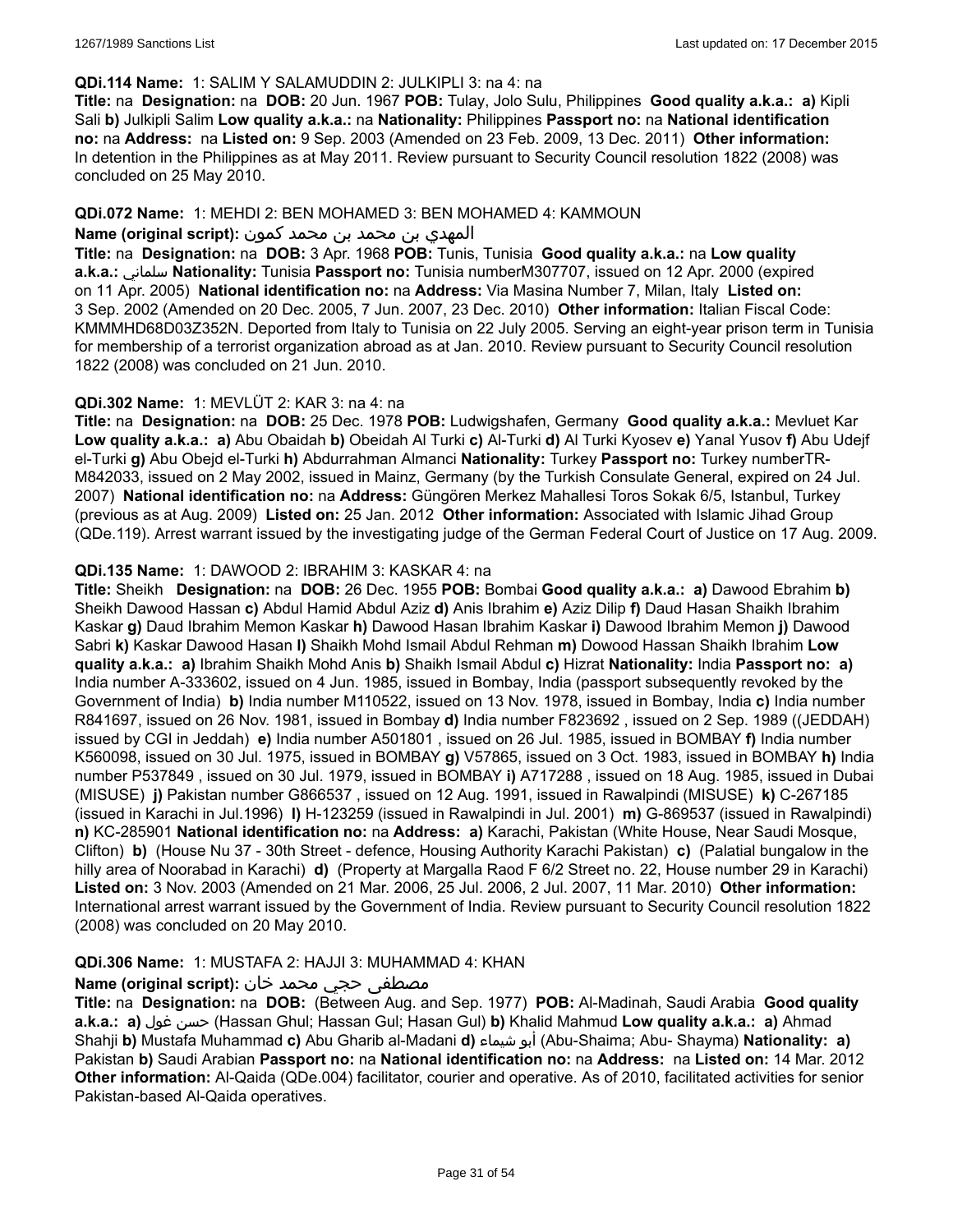#### **QDi.336 Name:** 1: ANAS 2: HASAN 3: KHATTAB 4: na

**Title:** na **Designation:** na **DOB:** 7 Apr. 1986 **POB:** Damascus, Syrian Arab Republic **Good quality a.k.a.:** Samir Ahmed al-Khayat **Low quality a.k.a.: a)** Hani **b)** Abu Hamzah **c)** Abu-Ahmad Hadud **Nationality:** na **Passport no:** na **National identification no:** na **Address:** na **Listed on:** 23 Sep. 2014 **Other information:** Administrative amir of Al-Nusrah Front for the People of the Levant (QDe.137).

#### **QDi.340 Name:** 1: EMILIE 2: KONIG 3: na 4: na

**Title:** na **Designation:** na **DOB:** 9 Dec. 1984 **POB:** Ploemeur, France **Good quality a.k.a.:** na **Low quality a.k.a.:** na **Nationality:** France **Passport no:** na **National identification no:** na **Address:** Syrian Arab Republic (located in since 2013) **Listed on:** 23 Sep. 2014 **Other information:** French terrorist fighter who travelled to Syria and joined Islamic State in Iraq and the Levant, listed as Al-Qaida in Iraq (AQI) (QDe.115). Active in radicalizing and propagating Al-Qaida's (QDe.004) ideology through the Internet. Incites violent activities against France.

**QDi.190 Name:** 1: ABDELKADER 2: LAAGOUB 3: na 4: na

### عبد القادر لاغوب **:(script original (Name**

**Title:** na **Designation:** na **DOB:** 23 Apr. 1966 **POB:** Casablanca, Morocco **Good quality a.k.a.:** na **Low quality a.k.a.:** Rachid **Nationality:** Morocco **Passport no:** Morocco numberD-379312 **National identification no:** Morocco DE- 473900 **Address: a) b)** Number 4, Via Europa, Paderno Ponchielli, Cremona, Italy na **Listed on:** 29 Jul. 2005 (Amended on 21 Dec. 2007, 13 Dec. 2011) **Other information:** Italian Fiscal code: LGBBLK66D23Z330U. Father's name is Mamoune Mohamed. Mother's name is Fatna Ahmed. Review pursuant to Security Council resolution 1822 (2008) was concluded on 8 Jun. 2010.

**QDi.319 Name:** 1: MOHAMED 2: LAHBOUS 3: na 4: na

### **Name (original script):** لحبوس محمد

**Title:** na **Designation:** na **DOB:** 1978 **POB:** Mali **Good quality a.k.a.: a)** Mohamed Ennouini **b)** Hassan **c)** Hocine **Low quality a.k.a.:** na **Nationality:** Mali **Passport no:** na **National identification no:** na **Address:** Mali **Listed on:** 24 Oct. 2013 **Other information:** Member of the Mouvement pour l'Unification et le Jihad en Afrique de l'Ouest (MUJAO) (QDe.134).

#### **QDi.062 Name:** 1: MOHAMED 2: LAKHAL 3: na 4: na

#### **Name (original script):** عواني محمد

**Title:** na **Designation:** na **DOB:** 5 Feb. 1970 **POB:** Tunis, Tunisia **Good quality a.k.a.: a)** Lased Ben Heni, born 5 Feb. 1969 in Tripoli, Libya **b)** Al-As'ad Ben Hani, born 5 Feb. 1969 in Tripoli, Libya **c)** Mohamed Ben Belgacem Awani **d)** Mohamed Aouani, born 5 Feb. 1970 in Tunis, Tunisia (formerly listed as) **Low quality a.k.a.: a)** Mohamed Abu Abda **b)** Abu Obeida **Nationality:** Tunisia **Passport no:** na **National identification no:** Tunisia W374031, issued on 11 Apr. 2011 **Address:** na **Listed on:** 24 Apr. 2002 (Amended on 26 Nov. 2004, 9 Sep. 2005, 31 Jul. 2006, 23 Dec. 2010, 24 Nov. 2014) **Other information:** Professor of Chemistry. Deported from Italy to Tunisia on 27 Aug. 2006. Legally changed family name from Aouani to Lakhal in 2014. Review pursuant to Security Council resolution 1822 (2008) was concluded on 22 Apr. 2010.

#### **QDi.264 Name:** 1: ZAKI-UR-REHMAN 2: LAKHVI 3: na 4: na

**Title:** na **Designation:** na **DOB:** 30 Dec. 1960 **POB:** Okara, Pakistan **Good quality a.k.a.: a)** Zakir Rehman Lakvi **b)** Zaki Ur-Rehman Lakvi **c)** Kaki Ur-Rehman **d)** Zakir Rehman **e)** Abu Waheed Irshad Ahmad Arshad **Low quality a.k.a.:** Chachajee **Nationality:** Pakistan **Passport no:** na **National identification no:** Pakistani 61101-9618232-1 **Address: a)** Barahkoh, P.O. DO, Tehsil and District Islamabad, Pakistan (location as at May 2008) **b)** Chak No. 18/IL, Rinala Khurd, Tehsil Rinala Khurd, District Okara, Pakistan (previous location) **Listed on:** 10 Dec. 2008 **Other information:** Chief of operations of Lashkar-e-Tayyiba (listed under permanent reference number QDe.118).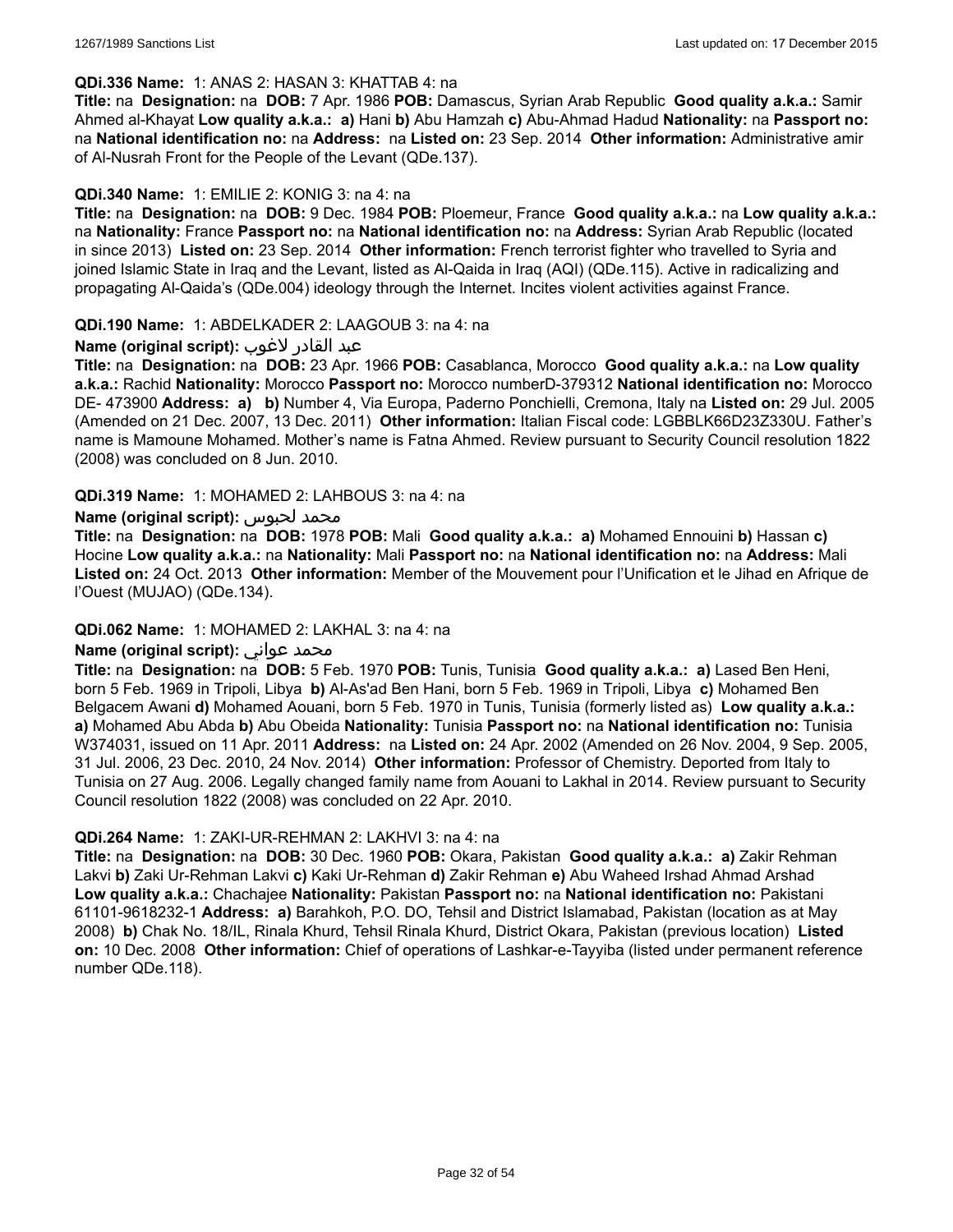### **QDi.247 Name:** 1: RUBEN 2: PESTANO 3: LAVILLA, JR 4: na

**Title:** Sheik **Designation:** na **DOB:** 4 Oct. 1972 **POB:** Sitio Banga Maiti, Barangay Tranghawan, Lambunao, Iloilo, Philippines **Good quality a.k.a.: a)** Reuben Lavilla **b)** Sheik Omar **c)** Mile D Lavilla **d)** Reymund Lavilla **e)** Ramo Lavilla **f)** Mike de Lavilla **g)** Abdullah Muddaris **h)** Ali Omar **i)** Omar Lavilla **j)** Omar Labella **Low quality a.k.a.: a)** So **b)** Eso **c)** Junjun **Nationality:** Philippines **Passport no: a)** Filipino number MM611523 (2004) **b)** EE947317 (2000-2001) **c)** Filipino number P421967 (1995-1997) **National identification no:** na **Address:** 10th Avenue, Caloocan City, Philippines **Listed on:** 4 Jun. 2008 (Amended on 16 Sep. 2008, 13 Dec. 2011) **Other information:** Spiritual leader of the Rajah Solaiman Movement (QDe.128). Associated with Khadafi Abubakar Janjalani (QDi.180). In detention in the Philippines as of May 2011. Review pursuant to Security Council resolution 1822 (2008) was concluded on 13 May 2010.

### **QDi.155 Name:** 1: DJAMEL 2: LOUNICI 3: na 4: na

### **Name (original script):** لونيسي جمال

**Title:** na **Designation:** na **DOB:** 1 Feb. 1962 **POB:** Algiers, Algeria **Good quality a.k.a.:** Jamal Lounici **Low quality a.k.a.:** na **Nationality:** Algeria **Passport no:** na **National identification no:** na **Address:** Algeria **Listed on:** 16 Jan. 2004 (Amended on 7 Apr. 2008, 2 Dec. 2008, 30 Jan. 2009, 16 May 2011) **Other information:** Father's name is Abdelkader. Mother's name is Johra Birouh. Returned from Italy to Algeria where he resides since Nov. 2008. Son in law of Othman Deramchi (QDi.164). Review pursuant to Security Council resolution 1822 (2008) was concluded on 27 Jul. 2010.

### **QDi.206 Name:** 1: IBRAHIM 2: MOHAMED KHALIL 3: na 4: na

# ابراهيم محمد خليل **:(script original (Name**

**Title:** na **Designation:** na **DOB:** 2 Jul. 1975 **POB:** Dayr Az-Zawr, Syrian Arab Republic **Good quality a.k.a.: a)** Khalil Ibrahim Jassem, born 2 May 1972 in Baghdad, Iraq **b)** Khalil Ibrahim Mohammad, born 3 Jul. 1975 in Mosul, Iraq **c)** Khalil Ibrahim Al Zafiri (born 1972) **d)** Khalil, born 2 May 1975 **e)** Khalil Ibrahim al-Zahiri, born 2 Jul. 1975 in Mosul **Low quality a.k.a.:** na **Nationality:** Syrian Arab Republicn Arab Republic **Passport no:** T04338017 (issued by Alien's Office of the City of Mainz, expired on 8 May 2013) **National identification no:** na **Address:** Refugee shelter Alte Ziegelei, Mainz, 55128, Germany **Listed on:** 6 Dec. 2005 (Amended on 25 Jan. 2010, 13 Dec. 2011, 6 Aug. 2013) **Other information:** Sentenced to 7 years of imprisonment in Germany on 6 Dec. 2007. Released on 30 December 2012. Photo and fingerprints available for inclusion in the INTERPOL-UN Security Council Special Notice. Review pursuant to Security Council resolution 1822 (2008) was concluded on 5 Oct. 2009.

#### **QDi.202 Name:** 1: MAZEN 2: SALAH 3: MOHAMMED 4: na

# مازن صلاح محمد **:**(Name (original script

**Title:** na **Designation:** na **DOB:** 18 May 1981 **POB:** Arbil, Iraq **Good quality a.k.a.: a)** Mazen Ali Hussein, born 1 Jan. 1982 in Baghdad, Iraq **b)** Issa Salah Muhamad, born 1 Jan. 1980 **Low quality a.k.a.:** na **Nationality:** Iraq **Passport no:** Germany (revoked as at Sep. 2012) **National identification no:** na **Address: a) b)** 94051 Hauzenberg, Germany na **Listed on:** 6 Dec. 2005 (Amended on 21 Oct. 2008, 13 Dec. 2011, 15 Nov. 2012) **Other information:** Member of Ansar Al-Islam (QDe.098). Released from custody in Germany on 18 May 2012. Review pursuant to Security Council resolution 1822 (2008) was concluded on 30 Jul. 2009.

#### **QDi.126 Name:** 1: YUNOS 2: UMPARA 3: MOKLIS 4: na

**Title:** na **Designation:** na **DOB:** 7 Jul. 1966 **POB:** Lanao del Sur, Philippines **Good quality a.k.a.: a)** Muklis Yunos **b)** Mukhlis Yunos (previously listed as) **c)** Saifullah Mukhlis Yunos **d)** Saifulla Moklis Yunos **Low quality a.k.a.:** Hadji Onos **Nationality:** Philippines **Passport no:** na **National identification no:** na **Address:** Philippines **Listed on:** 9 Sep. 2003 (Amended on 9 Sep. 2005, 23 Feb. 2009, 3 Jun. 2009, 16 May 2011) **Other information:** Sentenced to life without parole in the Philippines on 23 Jan. 2009 for his involvement in the bombings of 30 Dec. 2000 in Manila, the Philippines. Review pursuant to Security Council resolution 1822 (2008) was concluded on 25 May 2010.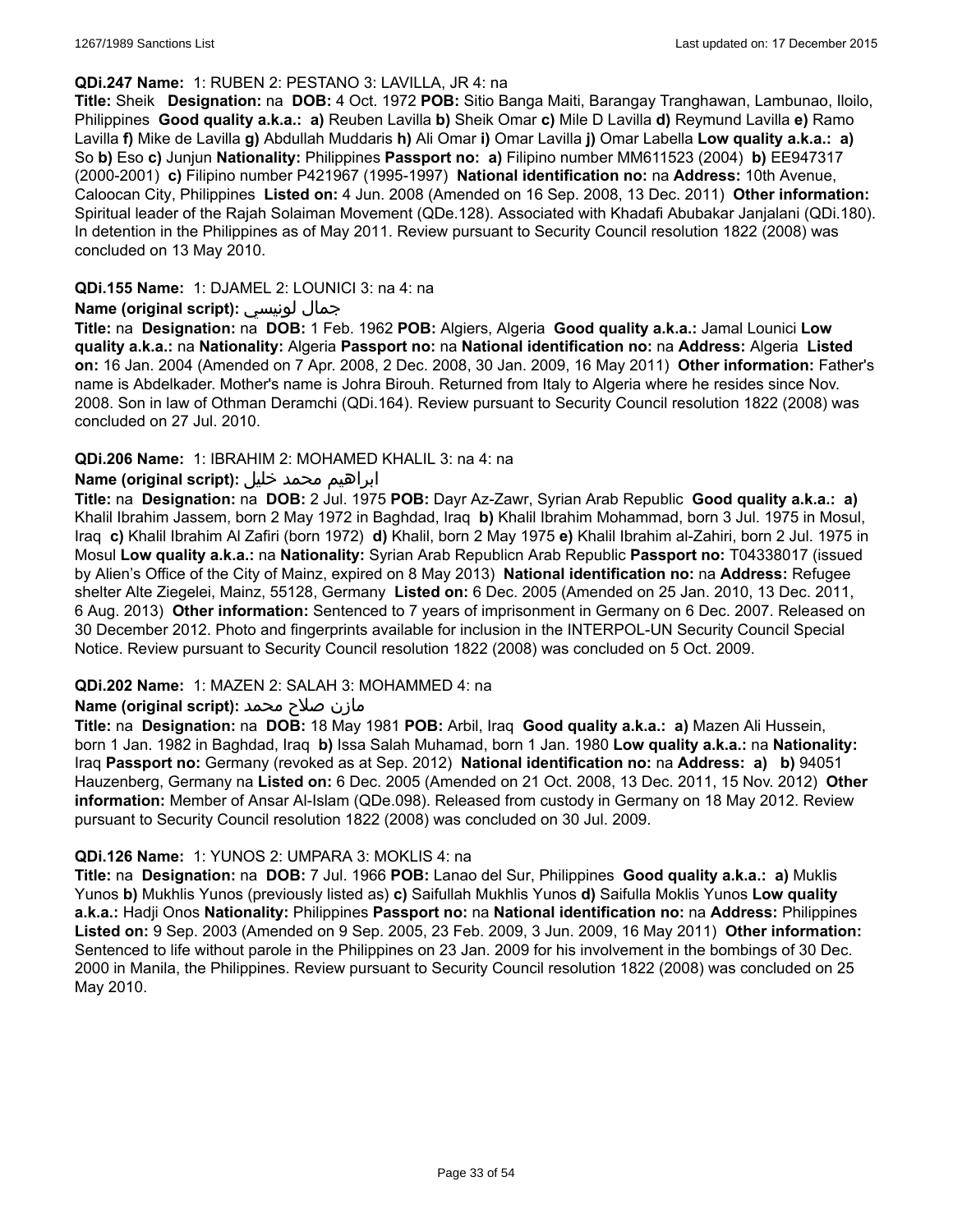### **QDi.147 Name:** 1: MOHAMED 2: AMIN 3: MOSTAFA 4: na

### محمد أمين مصطفى :**Name (original script**)

**Title:** na **Designation:** na **DOB:** 11 Oct. 1975 **POB:** Kirkuk, Iraq **Good quality a.k.a.:** na **Low quality a.k.a.:** na **Nationality:** na **Passport no:** na **National identification no:** na **Address:** Via della Martinella 132, Parma, Italy (Domicile) **Listed on:** 12 Nov. 2003 (Amended on 9 Sep. 2005, 7 Jun. 2007, 16 May 2011) **Other information:** Under administrative control measure in Italy scheduled to expire on 15 Jan. 2012. Review pursuant to Security Council resolution 1822 (2008) was concluded on 21 Jun. 2010.

### **QDi.129 Name:** 1: DJAMEL 2: MOUSTFA 3: na 4: na

#### **Name (original script):** مصطفى جمال

**Title:** na **Designation:** na **DOB:** 28 Sep. 1973 **POB:** Tiaret, Algeria **Good quality a.k.a.: a)** Kalad Belkasam, born 31 Dec. 1979 **b)** Mostafa Djamel, born 31 Dec. 1979 in Maskara, Algeria **c)** Mostefa Djamel, born 26 Sep. 1973 in Mahdia, Algeria **d)** Mustafa Djamel, born 31 Dec. 1979 in Mascara, Algeria **e)** Balkasam Kalad, born 26 Aug. 1973 in Algiers, Algeria **f)** Bekasam Kalad, born 26 Aug. 1973 in Algiers, Algeria **g)** Belkasam Kalad, born 26 Aug. 1973 in Algiers, Algeria **h)** Damel Mostafa, born 31 Dec. 1979 in Algiers, Algeria **i)** Djamal Mostafa, born 31 Dec. 1979 in Maskara, Algeria **j)** Djamal Mostafa, born 10 Jun. 1982 **k)** Djamel Mostafa, born 31 Dec. 1979 in Maskara, Algeria **l)** Djamel Mostafa, born 31 Dec. 1979 in Algiers, Algeria **m)** Fjamel Moustfa, born 28 Sep. 1973 in Tiaret, Algeria **n)** Djamel Mustafa, born 31 Dec. 1979 **o)** Ali Barkani, born 22 Aug. 1973 in Morocco **p)** Djamel Mustafa, born 31 Dec. 1979 in Mascara, Algeria **q)** Mustafa **Low quality a.k.a.:** na **Nationality:** Algeria **Passport no: a)** 20645897 ( made out to Ali Barkani, born on 22 Aug. 1973 in Morocco) **b)** , issued in Algeria (issued for Djamel Mostefa, born on 25 Sep. 1973 in Mehdia, Tiaret province, Algeria) **National identification no:** na **Address:** Algeria **Listed on:** 23 Sep. 2003 (Amended on 7 Sep. 2007, 7 Apr. 2008, 25 Jan. 2010, 16 May 2011) **Other information:** Father's name is Djelalli Moustfa. Mother's name is Kadeja Mansore. Associated with Ismail Abdallah Sbaitan Shalabi (QDi.128), Mohamed Ghassan Ali Abu Dhess (QDi.130) and Aschraf Al-Dagma (QDi.132). Deported from Germany to Algeria in Sep. 2007. Review pursuant to Security Council resolution 1822 (2008) was concluded on 19 Oct. 2009.

### **QDi.238 Name:** 1: MUBARAK 2: MUSHAKHAS 3: SANAD 4: MUBARAK AL-BATHALI

#### مبارك مشخص سند مبارك البذالي :**Name (original script)**

**Title:** na **Designation:** na **DOB:** 1 Oct. 1961 **POB:** Kuwait **Good quality a.k.a.: a)** Mubarak Mishkhis Sanad Al-Bathali **b)** Mubarak Mishkhis Sanad Al-Badhali **c)** Mubarak Al-Bathali **d)** Mubarak Mishkhas Sanad Al-Bathali **e)** Mubarak Mishkhas Sanad Al-Bazali **f)** Mobarak Meshkhas Sanad Al-Bthaly **Low quality a.k.a.:** Abu Abdulrahman **Nationality:** Kuwait **Passport no: a)** Kuwait number 101856740, issued on 12 May 2005 (and expired on 11 May 2007) **b)** Kuwait number 002955916 **National identification no:** Kuwait 261122400761 **Address:** Al-Salibekhat area, Kuwait (residence as at Mar. 2009) **Listed on:** 16 Jan. 2008 (Amended on 1 Jul. 2008, 23 Jul. 2008, 25 Jan. 2010) **Other information:** Review pursuant to Security Council resolution 1822 (2008) was concluded on 14 Sep. 2009.

#### **QDi.272 Name:** 1: MOHAMMED 2: YAHYA 3: MUJAHID 4: na

**Title:** na **Designation:** na **DOB:** 12 Mar. 1961 **POB:** Lahore, Punjab Province, Pakistan **Good quality a.k.a.:** Mohammad Yahya Aziz **Low quality a.k.a.:** na **Nationality:** Pakistan **Passport no:** na **National identification no:** Pakistani 35404-1577309-9 **Address:** na **Listed on:** 29 Jun. 2009 **Other information:** Associated with Lashkar-e-Tayyiba (QDe.118). In detention as at June 2009.

#### **QDi.119 Name:** 1: ARIS 2: MUNANDAR 3: na 4: na

**Title:** na **Designation:** na **DOB:** 1 Jan. 1971 **POB:** Sambi, Boyolali, Java, Indonesia **Good quality a.k.a.:** na **Low quality a.k.a.:** na **Nationality:** na **Passport no:** na **National identification no:** na **Address:** na **Listed on:** 9 Sep. 2003 (Amended on 9 Sep. 2005, 4 Oct. 2006) **Other information:** Review pursuant to Security Council resolution 1822 (2008) was concluded on 25 May 2010.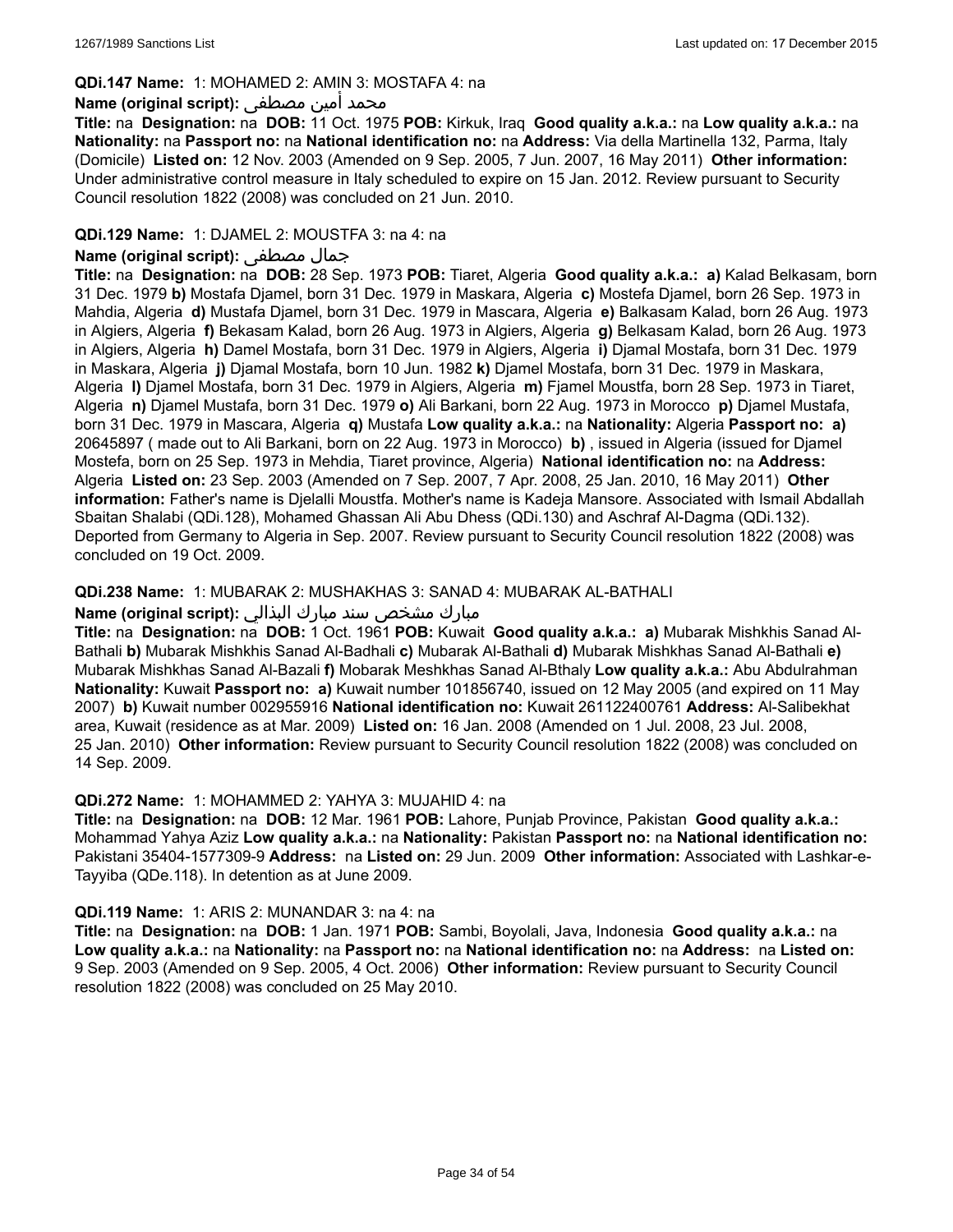# **QDi.120 Name:** 1: ABDUL HAKIM 2: MURAD 3: na 4: na

# عبد الحكيم مراد **:(script original (Name**

**Title:** na **Designation:** na **DOB:** 11 Apr. 1968 **POB:** Kuwait **Good quality a.k.a.: a)** Murad, Abdul Hakim Hasim **b)** Murad, Abdul Hakim Ali Hashim **c)** Murad, Abdul Hakim al Hashim **d)** Saeed Akman **e)** Saeed Ahmed **f)** Abdul Hakim Ali al-Hashem Murad **Low quality a.k.a.:** na **Nationality:** Pakistan **Passport no: a)** Pakistan number 665334, issued in Kuwait **b)** Pakistan number 917739, issued on 8 Aug. 1991 (expired on 7 Aug. 1996) **National identification no:** na **Address:** na **Listed on:** 9 Sep. 2003 (Amended on 16 May 2011) **Other information:** Mother's name is Aminah Ahmad Sher al-Baloushi. In custody of the United States. Review pursuant to Security Council resolution 1822 (2008) was concluded on 25 May 2010.

# **QDi.196 Name:** 1: ALI 2: SAYYID 3: MUHAMED 4: MUSTAFA BAKRI

# على السيد محمد مصطفى بكري **:(script original (Name**

**Title:** na **Designation:** na **DOB:** 18 Apr. 1966 **POB:** Beni-Suef, Egypt **Good quality a.k.a.: a)** Ali Salim **b)** Abd Al-Aziz al-Masri **Low quality a.k.a.:** na **Nationality:** Egypt **Passport no:** na **National identification no:** na **Address:**  na **Listed on:** 29 Sep. 2005 (Amended on 13 Dec. 2011) **Other information:** Member of the Shura Council of Al-Qaida (QDe.004) and Egyptian Islamic Jihad (QDe.003). Review pursuant to Security Council resolution 1822 (2008) was concluded on 1 Jun. 2010.

### **QDi.280 Name:** 1: TAYEB 2: NAIL 3: na 4: na

# **Name (original script):** نايل الطيب

**Title:** na **Designation:** na **DOB:** Approximately 1972 **POB:** Faidh El Batma, Djelfa, Algeria **Good quality a.k.a.: a)** Djaafar Abou Mohamed (محمد ابو جعفر(**b)** Abou Mouhadjir (مهاجر ابو(**c)** Mohamed Ould Ahmed Ould Ali (born in 1976) **Low quality a.k.a.:** na **Nationality:** Algeria **Passport no:** na **National identification no:** na **Address:** Mali **Listed on:** 22 Apr. 2010 (Amended on 15 Apr. 2014) **Other information:** Convicted in absentia by Algerian tribunal on 28 Mar. 1996. Algerian international arrest warrant number 04/09 of 6 Jun. 2009 issued by the Tribunal of Sidi Mhamed, Algiers, Algeria. Algerian extradition request number 2307/09 of 3 Sep. 2009, presented to Malian authorities. Father's name was Benazouz Nail. Mother's name is Belkheiri Oum El Kheir. Member of The Organization of Al-Qaida in the Islamic Maghreb (QDe.014)

# **QDi.314 Name:** 1: ABDERRAHMANE 2: OULD EL AMAR 3: na 4: na

# عبد الرحمن ولد العامر **:(script original (Name**

**Title:** na **Designation:** na **DOB:** Between 1977 and 1982 **POB:** Tabankort, Mali **Good quality a.k.a.: a)** Ahmed el Tilemsi **b)** Abderrahmane Ould el Amar Ould Sidahmed Loukbeiti **c)** Ahmad Ould Amar **Low quality a.k.a.:** na **Nationality:** Mali **Passport no:** na **National identification no:** na **Address: a)** Gao, Mali **b)** #### Tabankort, Mali **c)** In Khalil, Mali **d)** Al Moustarat, Mali **Listed on:** 22 Feb. 2013 **Other information:** Leader of the Mouvement pour l'Unification et le Jihad en Afrique de l'Ouest (MUJAO) (QDe.134). Member of The Organization of Al-Qaida in the Islamic Maghreb (QDe.014). Arrested in April 2005 in Mauritania, escaped from Nouakchott jail on 26 Apr. 2006. Re-arrested in Sep. 2008 in Mali and released on 15 Apr. 2009. Associated with Mokhtar Belmokhtar (QDi.136). Father's name is Leewemere.

#### **QDi.315 Name:** 1: HAMADA 2: OULD MOHAMED EL KHAIRY 3: na 4: na

# حماده ولد محمد الخيري **:(script original (Name**

**Title:** na **Designation:** na **DOB:** 1970 **POB:** Nouakchott, Mauritania **Good quality a.k.a.: a)** Hamada Ould Mohamed Lemine Ould Mohamed el Khairy **b)** Ould Kheirou **c)** Hamad el Khairy **Low quality a.k.a.:** Abou QumQum **Nationality: a)** Mauritania **b)** MALI **Passport no:** Mali numberA1447120 (expired on 19 Oct. 2011) **National identification no:** na **Address:** Gao, Mali **Listed on:** 22 Feb. 2013 **Other information:** Leader of the Mouvement pour l'Unification et le Jihad en Afrique de l'Ouest (MUJAO) (QDe.134). Has provided logistical support to the Sahelian group Al Moulathamine, linked with the Organization of Al-Qaida in the Islamic Maghreb (QDe.014). International arrest warrant issued by Mauritania. Mother's name is Tijal Bint Mohamed Dadda.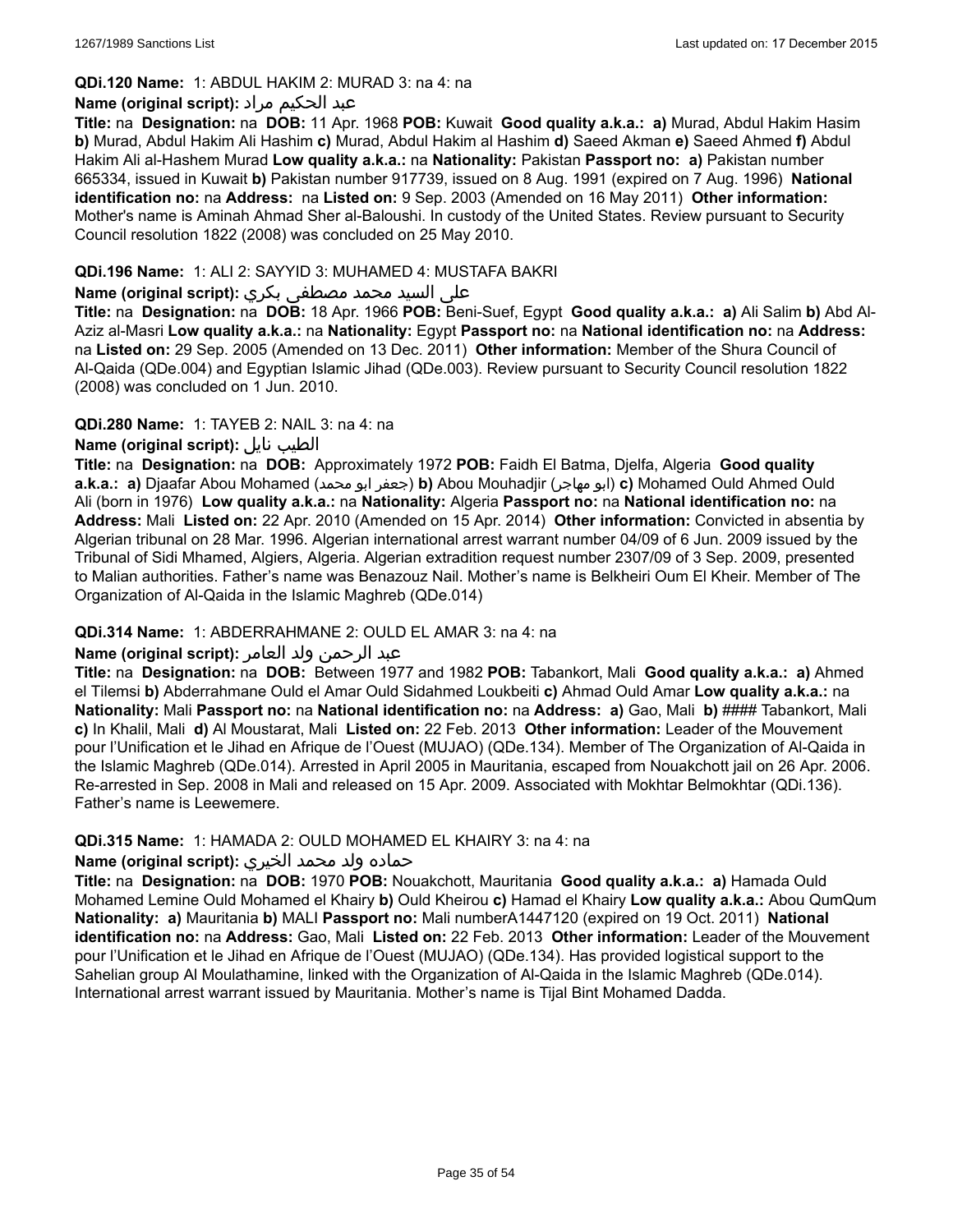### **QDi.298 Name:** 1: ABD AL-RAHMAN 2: OULD MUHAMMAD AL-HUSAYN 3: OULD MUHAMMAD SALIM 4: na

# عبد الرحمن ولد محمد الحسين ولد محمد سليم **:(script original (Name**

**Title:** na **Designation:** na **DOB:** Approximately 1981 **POB:** Saudi Arabia **Good quality a.k.a.: a)** Abdarrahmane ould Mohamed el Houcein ould Mohamed Salem **b)** Sheikh Younes el Mouritani (Yunis al-Mauritani; Younis al-Mauritani; Sheikh Yunis al-Mauritani; Shaykh Yunis the Mauritanian) **Low quality a.k.a.: a)** Salih the Mauritanian **b)** Mohamed Salem **c)** Youssef Ould Abdel Jelil **d)** El Hadj Ould Abdel Ghader **e)** Abdel Khader **f)** Abou Souleimane **g)** Chingheity **Nationality:** Mauritania **Passport no:** na **National identification no:** na **Address:** na **Listed on:** 15 Sep. 2011 **Other information:** Pakistan-based senior Al-Qaida (QDe.004) leader also associated with The Organization of Al-Qaida in the Islamic Maghreb (QDe.014). Wanted by Mauritanian authorities.

# **QDi.353 Name:** 1: ALI 2: BEN TAHER 3: BEN FALEH 4: OUNI HARZI

علي بن الطاھر بن الفالح العوني الحرزي **:(script original (Name**

**Title:** na **Designation:** na **DOB:** 9 Mar. 1986 **POB:** Ariana, Tunisia **Good quality a.k.a.:** na **Low quality a.k.a.:** Abou Zoubair **Nationality:** Tunisia **Passport no:** Tunisian passport numberW342058, issued on 14 Mar. 2011 (expires on 13 Mar. 2016 issued under name الحرزي العوني الفالح بن الطاھر بن علي) Ali ben Taher ben Faleh Ouni Harzi)) **National identification no:** Tunisian National Identity Card number 08705184, issued on 24 Feb. 2011 **Address: a)** 18 Mediterranean Street, Ariana, Tunisia **b)** Syrian Arab Republic (located in as at Mar. 2015) **c)** Iraq (possible alternative location as at Mar. 2015) **d)** Libya (previously located in) **Listed on:** 10 Apr. 2015 **Other information:** Physical description: eye colour: brown; height: 171cm. Photo available for inclusion in the INTERPOL-UN Security Council Special Notice. Previous occupation: trading agent. A member of Ansar al-Shari'a in Tunisia (QDe.143), active in recruitment of foreign terrorist fighters and arms smuggling. Detained and sentenced to 30 months imprisonment for planning terrorist acts in 2005 in Tunisia. Planned and perpetrated the attack against the Consulate of the United States in Benghazi, Libya on 11 Sep. 2012. Arrest warrant issued by the Tunisian National Guard (as at Mar. 2015). Father's name is Taher Ouni Harzi, mother's name is Borkana Bedairia.

# **QDi.354 Name:** 1: TARAK 2: BEN TAHER 3: BEN FALEH 4: OUNI HARZI

# طارق بن الطاھر بن الفالح العوني الحرزي **:(script original (Name**

**Title:** na **Designation:** na **DOB:** 3 May 1982 **POB:** Tunis, Tunisia **Good quality a.k.a.:** na **Low quality a.k.a.:** Abou Omar Al Tounisi **Nationality:** Tunisia **Passport no:** Tunisia numberZ050399, issued on 9 Dec. 2003 (ت **National** ) طارق بن الطاھر بن الفالح العوني الحرزي (Harzi Ouni Faleh ben Taher ben Tarak(في 8 دیسمبر ،2008 تصدر باسم **identification no:** Tunisia National Identification Number 04711809, issued on 13 Nov. 2003 **Address: a)** 18 Mediterranean Street, Ariana, Tunisia **b)** Syrian Arab Republic (located in as at Mar. 2015) **c)** Iraq (possible alternative location as at Mar. 2015) **d)** Libya (previously located in) **Listed on:** 10 Apr. 2015 **Other information:** Physical description: eye colour: brown; height: 172cm. Photo available for inclusion in the INTERPOL-UN Security Council Special Notice. Previous occupation: worker. A dangerous and active member of Al Qaida in Iraq (QDe.115) in 2004, also active in facilitating and hosting members of Ansar al-Shari'a in Tunisia (QDe.143) in Syria. Sentenced, in absentia, on 30 October 2007, to 24 years imprisonment for terrorist activities by the Appeals Court of Tunis. Father's name is Taher Ouni Harzi, mother's name is Borkana Bedairia.

# **QDi.242 Name:** 1: DINNO AMOR 2: ROSALEJOS 3: PAREJA 4: na

**Title:** na **Designation:** na **DOB:** 19 Jul. 1981 **POB:** Cebu City, Philippines **Good quality a.k.a.: a)** Johnny Pareja **b)** Khalil Pareja **Low quality a.k.a.: a)** Mohammad **b)** Akmad **c)** Mighty **d)** Rash **Nationality:** Philippines **Passport no:** na **National identification no:** na **Address:** Atimonana, Quezon Province, Philippines **Listed on:** 4 Jun. 2008 (Amended on 3 Jun. 2009, 13 Dec. 2011) **Other information:** Member of the Rajah Solaiman Movement (QDe.128). Father's name is Amorsolo Jarabata Pareja. Mother's name is Leonila Cambaya Rosalejos. Review pursuant to Security Council resolution 1822 (2008) was concluded on 13 May 2010.

# **QDi.294 Name:** 1: UMAR 2: PATEK 3: na 4: na

**Title:** na **Designation:** na **DOB:** 20 Jul. 1966 **POB:** Central Java, Indonesia **Good quality a.k.a.: a)** Omar Patek **b)** Mike Arsalan **c)** Hisyam Bin Zein **d)** Anis Alawi Jafar **Low quality a.k.a.: a)** Pa'tek **b)** Pak Taek **c)** Umar Kecil **d)** Al Abu Syekh Al Zacky **e)** Umangis Mike **Nationality:** Indonesia **Passport no:** na **National identification no:** na **Address:** Indonesia **Listed on:** 19 Jul. 2011 (Amended on 23 Feb. 2012) **Other information:** Senior member of Jemaah Islamiyah (QDe.092) involved in planning and funding multiple terrorist attacks in the Philippines and Indonesia. Provided training to Abu Sayyaf Group (QDe.001). In custody in Indonesia as at Feb. 2012.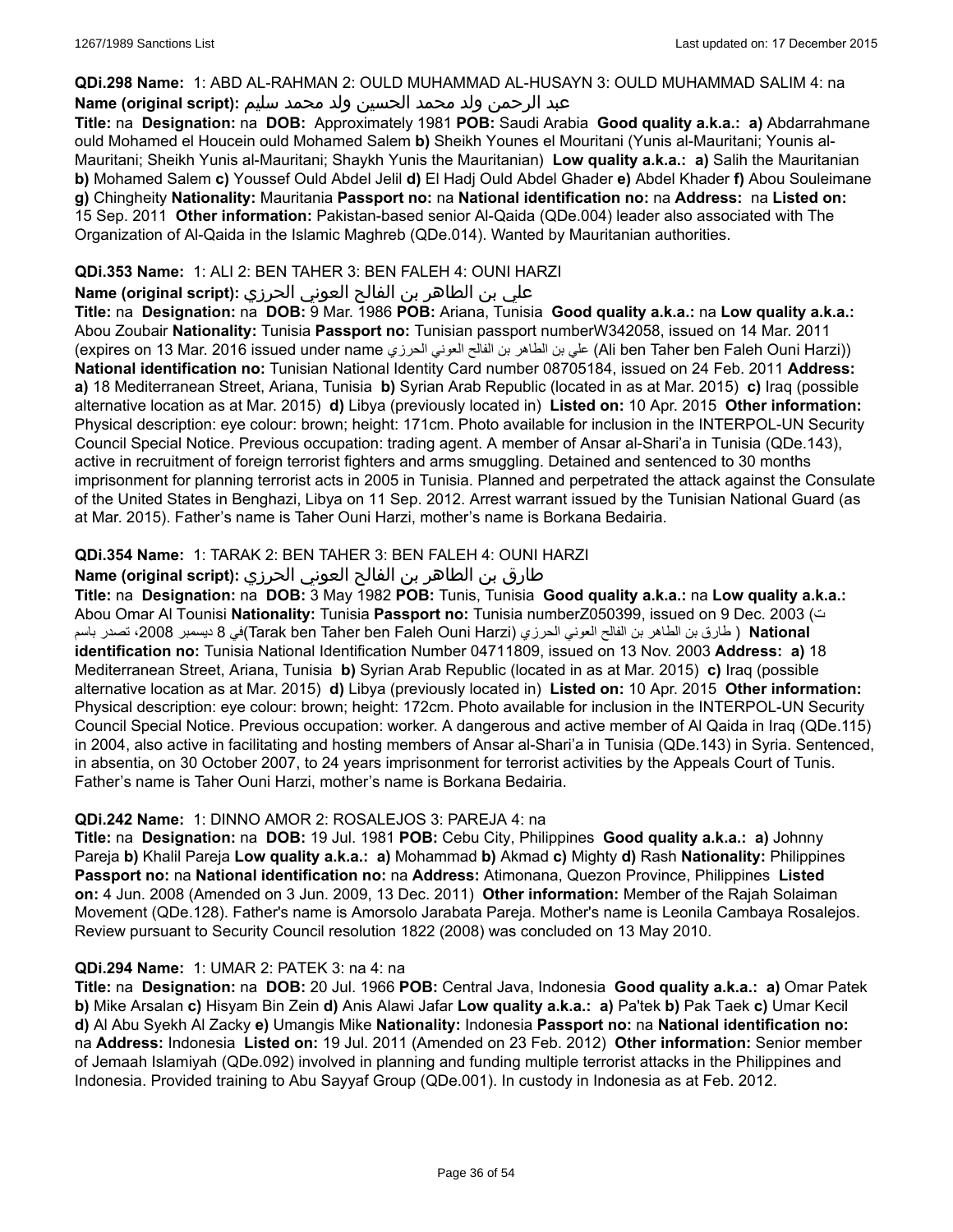#### **QDi.348 Name:** 1: ANGGA 2: DIMAS 3: PERSHADA 4: na

**Title:** Secretary General (as at mid-2014) **Designation:** na **DOB:** 4 Mar. 1985 **POB:** Jakarta, Indonesia **Good quality a.k.a.: a)** Angga Dimas Persada, born 4 Mar. 1985 in Jakarta, Indonesia **b)** Angga Dimas Persadha, born 4 Mar. 1985 in Jakarta, Indonesia **c)** Angga Dimas Prasondha, born 4 Mar. 1985 in Jakarta, Indonesia **Low quality a.k.a.:** na **Nationality:** Indonesia **Passport no:** Indonesian passport numberW344982 (issued under name Angga Dimas Peshada, born 4 Mar.1985 in Jakarta, Indonesia) **National identification no:** na **Address:** na **Listed on:** 13 Mar. 2015 **Other information:** Member of Jemaah Islamiyah (QDe.092) and leader of Hilal Ahmar Society Indonesia (HASI) (QDe.147).

### **QDi.271 Name:** 1: ARIF 2: QASMANI 3: na 4: na

**Title:** na **Designation:** na **DOB:** Approximately 1944 **POB:** Pakistan **Good quality a.k.a.: a)** Muhammad Arif Qasmani **b)** Muhammad 'Arif Qasmani **c)** Mohammad Arif Qasmani **d)** Arif Umer **e)** Qasmani Baba **f)** Memon Baba **g)** Baba Ji **Low quality a.k.a.:** na **Nationality:** Pakistan **Passport no:** na **National identification no:** na **Address:** House Number 136, KDA Scheme No. 1, Tipu Sultan Road, Karachi, Pakistan **Listed on:** 29 Jun. 2009 **Other information:** Associated with Lashkar-e-Tayyiba (QDe.118) and Al-Qaida (QDe.004). In detention as at June 2009.

### **QDi.297 Name:** 1: HASSAN 2: MUHAMMAD 3: ABU BAKR 4: QAYED

حسن محمد أبو بكر قايد **:(script original (Name**

**Title:** na **Designation:** na **DOB:** 1963 **POB:** Marzaq, Libya **Good quality a.k.a.: a)** Hasan Muhammad Abu Bakr Qa'id **b)** قايد بكر أبو محمد الحسين) Al-Husain Muhammad Abu Bakr Qayid) **c)** Muhammad Hassan Qayed **d)** Mohammad Hassan Abu Bakar **e)** Hasan Qa'id **f)** Muhammad Hasan al-Libi **Low quality a.k.a.: a)** Abu Yahya al-Libi (الليبي يحيى أبو) (prominently known by this nom de guerre) **b)** Abu Yahya **c)** Sheikh Yahya **d)** Abu Yahya Yunis al Sahrawi **e)** Abu Yunus Rashid **f)** al-Rashid **g)** Abu al-Widdan **h)** الصحراوي يونس) Younes Al-Sahrawi; Younes Al-Sahraoui) **Nationality:** Libya **Passport no:** Libya number681819/88 **National identification no:** Libya 5617/87 **Address:** Wadi 'Ataba, Libya (previous location in 2004) **Listed on:** 15 Sep. 2011 **Other information:** Senior Al-Qaida (QDe.004) leader who, as of late 2010, was responsible for the supervision of other senior Al-Qaida officials. As of 2010, Al-Qaida commander in Pakistan and provider of financial assistance to Al-Qaida fighters in Afghanistan. Has also been a top Al-Qaida strategist and field commander in Afghanistan, and instructor at Al-Qaida training camp. Mother's name is Al-Zahra Amr Al-Khouri (a.k.a. al Zahra' 'Umar).

# **QDi.303 Name:** 1: FAZAL 2: RAHIM 3: na 4: na

# **Name (original script):** رحيم فضل

**Title:** na **Designation:** na **DOB:** 5 Jan. 1974 **POB:** Kabul, Afghanistan **Good quality a.k.a.: a)** Fazel Rahim; Fazil Rahim **b)** Fazil Rahman **Low quality a.k.a.:** na **Nationality:** Afghanistan **Passport no:** Afghanistan numberR512768 **National identification no:** na **Address: a)** (Afghanistan/Pakistan border region (previous address)) **b)** (A2, City Computer Plaza, Shar-e-Now, Kabul, Afghanistan (previous address)) **c)** Microrayan 3rd, Apt. 45, block 21, Kabul, Afghanistan (previous address) **Listed on:** 6 Mar. 2012 **Other information:** Was a financial facilitator for the Islamic Movement of Uzbekistan (QDe.010) and Al-Qaida (QDe.004). Was associated with Tohir Abdulkhalilovich Yuldashev. As of late 2010, in custody of Pakistani authorities. Father's name is Fazal Ahmad.

#### **QDi.199 Name:** 1: ATA 2: ABDOULAZIZ 3: RASHID 4: na

# عطا عبد العزيز رشيد **:(script original (Name**

**Title:** na **Designation:** na **DOB:** 1 Dec. 1973 **POB:** Sulaimaniya, Iraq **Good quality a.k.a.: a)** Abdoulaziz Ata Rashid, born 1 Dec. 1973 **b)** Ata Abdoul Aziz Barzingy **Low quality a.k.a.:** na **Nationality:** Iraq **Passport no:** (None) **National identification no:** Ration card no 6110922 **Address:** (In prison in Germany) **Listed on:** 6 Dec. 2005 (Amended on 21 Oct. 2008, 13 Dec. 2011, 6 Aug. 2013, 10 Dec. 2015) **Other information:** Mother's name: Khadija Majid Mohammed. Member of Ansar Al-Islam (QDe.098). Sentenced on 15 Jul. 2008 to 10 years imprisonment in Germany. Review pursuant to Security Council resolution 1822 (2008) was concluded on 30 Jul. 2009.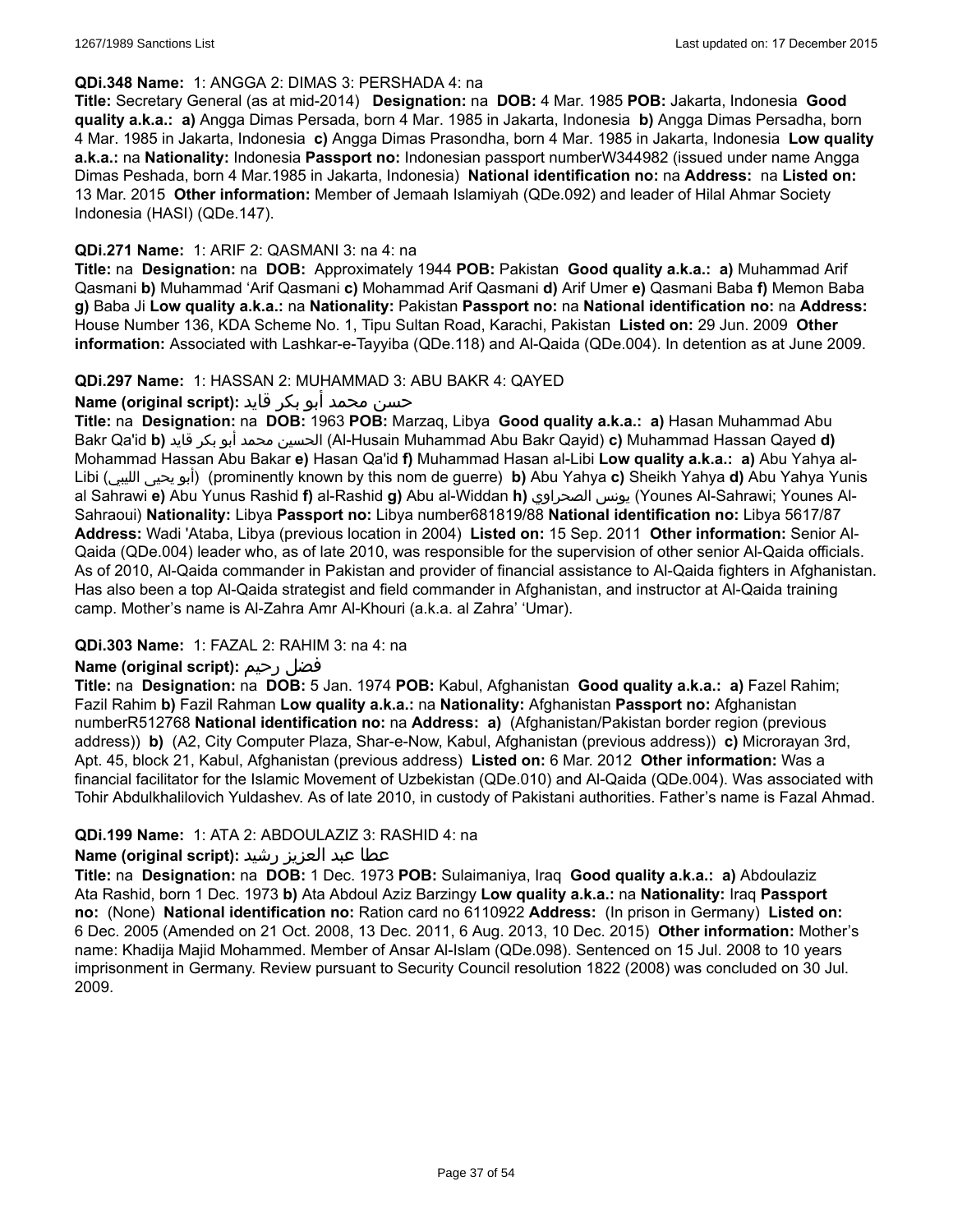### **QDi.075 Name:** 1: ABDELHALIM 2: HAFED 3: ABDELFATTAH 4: REMADNA

#### عبدالحليم حافظ عبدالفتاح رمادنا **:(script original (Name**

**Title:** na **Designation:** na **DOB:** 2 Apr. 1966 **POB:** Biskra, Algeria **Good quality a.k.a.:** Abdelhalim Remadna **Low quality a.k.a.:** Jalloul **Nationality:** Algeria **Passport no:** na **National identification no:** na **Address:** Algeria **Listed on:** 3 Sep. 2002 (Amended on 12 Apr. 2006, 7 Apr. 2008, 3 Jun. 2009, 25 Jan. 2010, 23 Dec. 2010) **Other information:** Deported from Italy to Algeria on 12 Aug. 2006. Review pursuant to Security Council resolution 1822 (2008) was concluded on 8 Dec. 2009.

### **QDi.219 Name:** 1: TAUFIK 2: RIFKI 3: na 4: na

**Title:** na **Designation:** na **DOB:** 19 Aug. 1974 **POB:** Dacusuman Surakarta, Central Java, Indonesia **Good quality a.k.a.: a)** Refke, Taufek **b)** Rifqi, Taufik **c)** Rifqi, Tawfiq **d)** Ami Iraq **e)** Ami Irza **f)** Amy Erja **g)** Ammy Erza **h)** Ammy Izza **i)** Ami Kusoman **j)** Abu Obaida **k)** Abu Obaidah **l)** Abu Obeida **m)** Abu Ubaidah **n)** Obaidah **o)** Abu Obayda **p)** Izza Kusoman **q)** Yacub, Eric **Low quality a.k.a.:** na **Nationality:** Indonesia **Passport no:** na **National identification no:** na **Address:** Philippines **Listed on:** 21 Apr. 2006 (Amended on 13 Dec. 2011) **Other information:** In detention in the Philippines as at May 2011. Review pursuant to Security Council resolution 1822 (2008) was concluded on 8 Jun. 2010.

### **QDi.150 Name:** 1: AL-AZHAR 2: BEN KHALIFA 3: BEN AHMED 4: ROUINE

الأزهر بن خليفة بن احمد روين **:(script original (Name**

**Title:** na **Designation:** na **DOB:** 20 Nov. 1975 **POB:** Sfax, Tunisia **Good quality a.k.a.:** na **Low quality a.k.a.: a)** Salmane **b)** Lazhar **Nationality:** Tunisia **Passport no:** Tunisia numberP182583, issued on 13 Sep. 2003 (expired on 12 Sep. 2007) **National identification no:** na **Address:** Tunisia **Listed on:** 12 Nov. 2003 (Amended on 20 Dec. 2005, 21 Dec. 2007, 30 Jan. 2009, 16 May 2011) **Other information:** Sentenced to six years and ten months of imprisonment for membership of a terrorist association by the Appeal Court of Milan, Italy, on 7 Feb. 2008. Considered a fugitive from justice by the Italian authorities as at Jul. 2008. Under administrative control measure in Tunisia as at 2010. Review pursuant to Security Council resolution 1822 (2008) was concluded on 21 Jun. 2010.

### **QDi.186 Name:** 1: ABU 2: RUSDAN 3: na 4: na

**Title:** na **Designation:** na **DOB:** 16 Aug. 1960 **POB:** Kudus, Central Java, Indonesia **Good quality a.k.a.:** na **Low quality a.k.a.: a)** Abu Thoriq **b)** Rusdjan **c)** Rusjan **d)** Rusydan **e)** Thoriquddin **f)** Thoriquiddin **g)** Thoriquidin **h)** Toriquddin **Nationality:** na **Passport no:** na **National identification no:** na **Address:** na **Listed on:** 16 May 2005 (Amended on 12 Dec. 2014) **Other information:** Review pursuant to Security Council resolution 1822 (2008) was concluded on 8 Jun. 2010.

# **QDi.002 Name:** 1: AMIN 2: MUHAMMAD 3: UL HAQ 4: SAAM KHAN

**Title:** na **Designation:** na **DOB:** 1960 **POB:** Nangarhar Province, Afghanistan **Good quality a.k.a.: a)** Al-Haq, Amin **b)** Amin, Muhammad **Low quality a.k.a.: a)** Dr. Amin **b)** Ul-Haq, Dr. Amin **Nationality:** Afghanistan **Passport no:** na **National identification no:** na **Address:** na **Listed on:** 25 Jan. 2001 (Amended on 18 Jul. 2007, 16 Dec. 2010) **Other information:** Security coordinator for Usama bin Laden (deceased). Repatriated to Afghanistan in February 2006. Review pursuant to Security Council resolution 1822 (2008) was concluded on 15 Jun. 2010.

# **QDi.020 Name:** 1: MOHAMMAD 2: HAMDI 3: MOHAMMAD 4: SADIQ AL-AHDAL

# محمد حمدي محمد صادق الأهدل **:Name (original script**)

**Title:** na **Designation:** na **DOB:** 19 Nov. 1971 **POB:** Medina, Saudi Arabia **Good quality a.k.a.: a)** Al-Hamati, Muhammad **b)** Muhammad Muhammad Abdullah Al-Ahdal **c)** Mohamed Mohamed Abdullah Al-Ahdal **Low quality a.k.a.: a)** Abu Asim Al-Makki **b)** Ahmed **Nationality:** Yemen **Passport no:** Yemen number541939, issued on 31 Jul. 2000, issued in Al-Hudaydah, Yemen (in the name of Muhammad Muhammad Abdullah Al-Ahdal) **National identification no:** Yemeni identity card number 216040 **Address:** Jamal street, Al-Dahima alley, Al-Hudaydah, Yemen **Listed on:** 17 Oct. 2001 (Amended on 30 Jan. 2009, 25 Jan. 2010) **Other information:** Responsible for the finances of Al-Qa'ida (QDe.004) in Yemen. Accused of involvement in the attack on the USS Cole in 2000. Arrested in Yemen in Nov. 2003. Sentenced to three years and one month of imprisonment by the specialized criminal court of first instance in Yemen. Released on 25 Dec. 2006 after the completion of his sentence. Review pursuant to Security Council resolution 1822 (2008) was concluded on 8 Jul. 2010.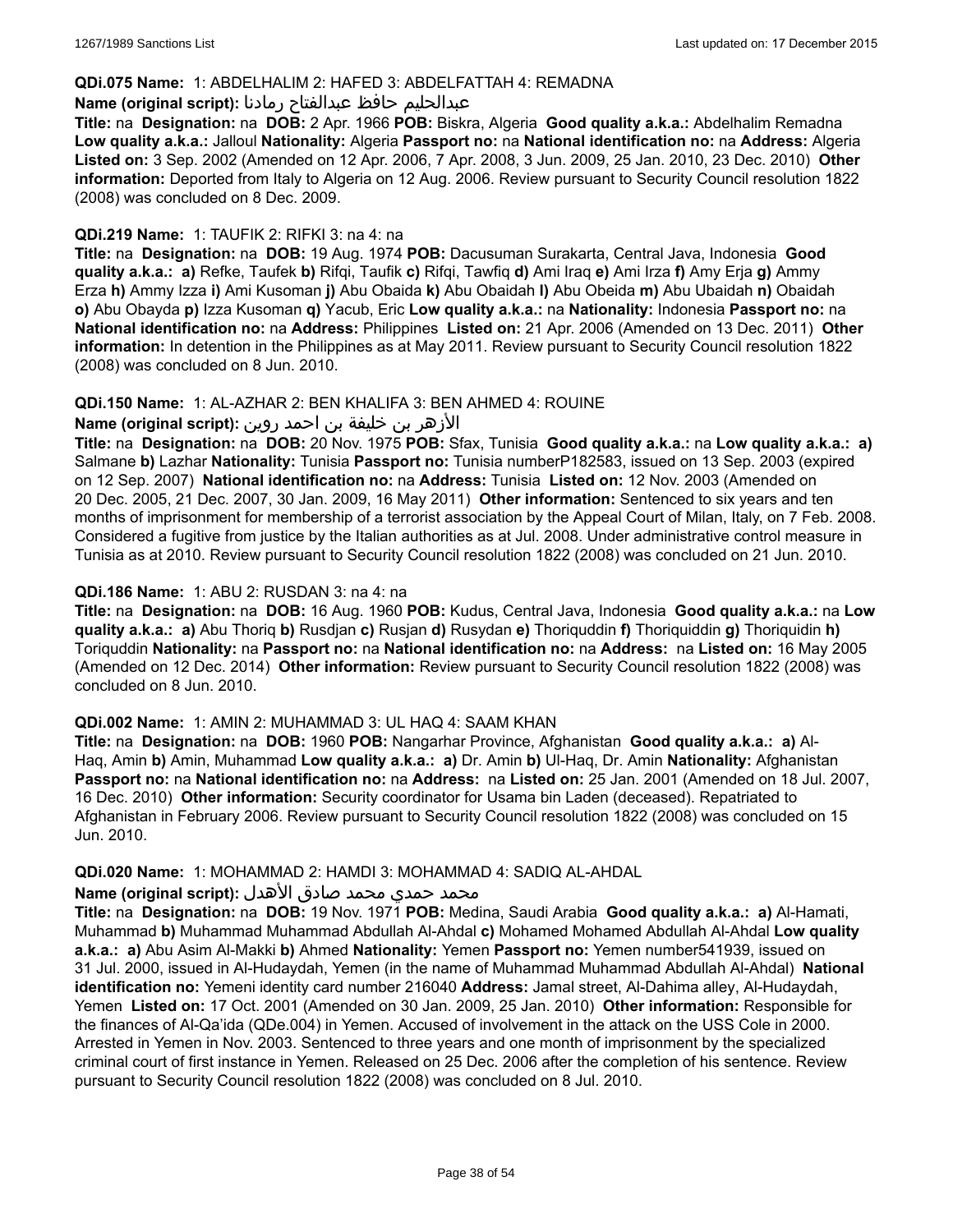#### **QDi.263 Name:** 1: HAFIZ 2: MUHAMMAD 3: SAEED 4: na

**Title:** na **Designation:** na **DOB:** 5 Jun. 1950 **POB:** Sargodha, Punjab, Pakistan **Good quality a.k.a.: a)** Hafiz Mohammad Sahib **b)** Hafiz Mohammad Sayid **c)** Hafiz Muhammad **d)** Hafiz Saeed **e)** Hafez Mohammad Saeed **f)** Hafiz Mohammad Sayeed **g)** Tata Mohammad Syeed **h)** Mohammad Sayed **i)** Muhammad Saeed **Low quality a.k.a.:** Hafiz Ji **Nationality:** Pakistan **Passport no:** na **National identification no:** Pakistan 3520025509842-7 **Address:** House No. 116E, Mohalla Johar, Lahore, Tehsil, Lahore City, Lahore District, Pakistan (location as at May 2008) **Listed on:** 10 Dec. 2008 (Amended on 17 Jul. 2009) **Other information:** Muhammad Saeed is the leader of Lashkar-e-Tayyiba (QDe.118).

#### **QDi.208 Name:** 1: RADULAN 2: SAHIRON 3: na 4: na

**Title:** na **Designation:** na **DOB:** 1955 **POB:** Kaunayan, Patikul, Jolo Island, Philippines **Good quality a.k.a.: a)** Radullan Sahiron **b)** Radulan Sahirun **c)** Radulan Sajirun **d)** Commander Putol **Low quality a.k.a.:** na **Nationality:** Philippines **Passport no:** na **National identification no:** na **Address:** na **Listed on:** 6 Dec. 2005 **Other information:** Review pursuant to Security Council resolution 1822 (2008) was concluded on 8 Jun. 2010.

#### **QDi.222 Name:** 1: NESSIM 2: BEN ROMDHANE 3: SAHRAOUI 4: na

نسيم بن رمضان صحراوي **:(script original (Name**

**Title:** na **Designation:** na **DOB:** 3 Aug. 1973 **POB:** Bizerta, Tunisia **Good quality a.k.a.: a)** Dass **b)** Nasim al-Sahrawi **Low quality a.k.a.:** na **Nationality:** Tunisia **Passport no:** na **National identification no:** na **Address:** Tunisia **Listed on:** 2 Aug. 2006 (Amended on 1 Sep. 2009, 25 Jan. 2010, 13 Dec. 2011) **Other information:** Considered a fugitive from justice by the Italian authorities and sentenced in absentia to 6 years detention on 20 Nov. 2008. Sentenced in Tunisia to 4 years imprisonment for terrorist activity and in detention in Tunisia as at Jun. 2009. Review pursuant to Security Council resolution 1822 (2008) was concluded on 20 Jul. 2009.

#### **QDi.148 Name:** 1: NESSIM 2: BEN MOHAMED 3: AL-CHERIF BEN MOHAMED 4: SALEH AL-SAADI

### نسيم بن محمد الشريف بن محمد صالح السعدي **:(script original (Name**

**Title:** na **Designation:** na **DOB:** 30 Nov. 1974 **POB:** Haidra Al-Qasreen, Tunisia **Good quality a.k.a.: a)** Nassim Saadi **b)** Dia el Haak George, born 20 Nov. 1974 in Lebanon **c)** Diael Haak George, born 30 Nov. 1974 in Lebanon **d)** El Dia Haak George, born 30 Nov. 1974 in Algeria **Low quality a.k.a.: a)** Abou Anis **b)** Abu Anis **Nationality:** Tunisia **Passport no:** Tunisia numberM788331, issued on 28 Sep. 2001 (expired 27 Sep. 2006) **National identification no:** na **Address: a)** Via Monte Grappa 15, Arluno (Milan), Italy **b)** Via Cefalonia 11, Milan, Italy (Domicile, last known address) **Listed on:** 12 Nov. 2003 (Amended on 20 Dec. 2005, 31 Jul. 2006, 21 Dec. 2007, 3 Jun. 2009, 16 May 2011) **Other information:** Arrested on 9 Oct. 2002. In detention in Italy until 27 Apr. 2012. Sentenced in absentia to 20 years of imprisonment by the Tunis Military Court on 11 May 2005 for membership of a terrorist organization. Father's name is Mohamed Sharif. Mother's name is Fatima. Review pursuant to Security Council resolution 1822 (2008) was concluded on 21 Jun. 2010.

#### **QDi.244 Name:** 1: HILARION 2: DEL ROSARIO 3: SANTOS III 4: na

**Title:** Amir **Designation:** na **DOB:** 12 Mar. 1966 **POB:** 686 A. Mabini Street, Sangandaan, Caloocan City, Philippines **Good quality a.k.a.: a)** Akmad Santos **b)** Ahmed Islam **c)** Ahmad Islam Santos **d)** Abu Hamsa **e)** Hilarion Santos III **f)** Abu Abdullah Santos **g)** Faisal Santos **Low quality a.k.a.: a)** Lakay **b)** Aki **c)** Aqi **Nationality:** na **Passport no:** Philippines numberAA780554 **National identification no:** na **Address:** 50, Purdue Street, Cubao, Quezon City, Philippines **Listed on:** 4 Jun. 2008 (Amended on 13 Dec. 2011) **Other information:** Founder and leader of the Rajah Solaiman Movement (QDe.128) and linked to the Abu Sayyaf Group (QDe.001). In detention in the Philippines as of May 2011. Review pursuant to Security Council resolution 1822 (2008) was concluded on 13 May 2010.

#### **QDi.350 Name:** 1: WIJI 2: JOKO 3: SANTOSO 4: na

**Title:** na **Designation:** na **DOB:** na **POB:** Rembang, Jawa Tengah, Indonesia **Good quality a.k.a.:** Wijijoko Santoso, born 14 Jul. 1975 in Rembang, Jawa Tengah, Indonesia **Low quality a.k.a.: a)** Abu Seif al-Jawi **b)** Abu Seif **Nationality:** Indonesia **Passport no:** Indonesia numberA2823222, issued on 28 May 2012 (expires 28 May 2017, issued under name Wiji Joko Santoso, born 14 Jul. 1975 in Rembang, Jawa Tengah, Indonesia) **National identification no:** na **Address:** na **Listed on:** 13 Mar. 2015 **Other information:** Head of the foreign affairs division and key outreach player of Jemaah Islamiyah (QDe.092). Associated with Hilal Ahmar Society Indonesia (HASI) (QDe.147).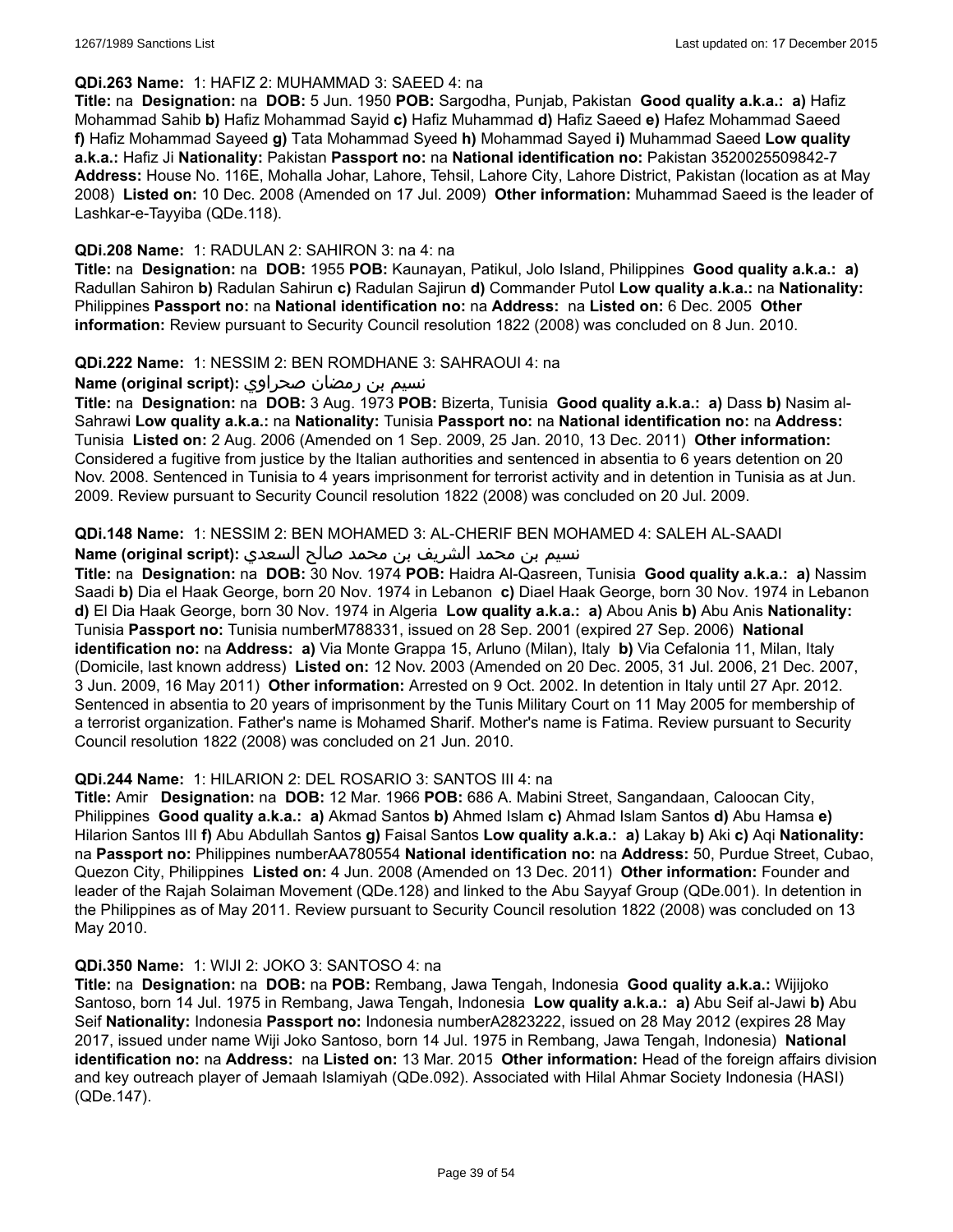#### **QDi.001 Name:** 1: SAYF-AL ADL 2: na 3: na 4: na

#### **Name (original script):** العدل سيف

**Title:** na **Designation:** na **DOB:** 1963 **POB:** Egypt **Good quality a.k.a.: a)** Saif Al-'Adil **b)** Seif al Adel **c)** Muhamad Ibrahim Makkawi **Low quality a.k.a.:** Ibrahim al-Madani **Nationality:** Egypt **Passport no:** na **National identification no:** na **Address:** na **Listed on:** 25 Jan. 2001 (Amended on 16 Dec. 2010, 24 Jul. 2013) **Other information:** Responsible for Usama bin Laden's (deceased) security. Review pursuant to Security Council resolution 1822 (2008) was concluded on 15 Jun. 2010.

### **QDi.260 Name:** 1: DANIEL 2: MARTIN 3: SCHNEIDER 4: na

**Title:** na **Designation:** na **DOB:** 9 Sep. 1985 **POB:** Neunkirchen (Saar), Germany **Good quality a.k.a.:** na **Low quality a.k.a.:** Abdullah **Nationality:** Germany **Passport no:** German number2318047793, issued on 17 May 2006, issued in Friedrichsthal, Germany (expired on 16 May 2011.) **National identification no:** German Federal Identity Card number 2318229333, issued on 17 May 2006, issued in Friedrichsthal, Germany (expired on 16 May 2011 (reported lost)) **Address: a)** (In prison in Germany (since Sep. 2007)) **b)** Petrusstrasse 32, 66125 Herrensohr, Dudweiler, Saarbrücken, Germany (previous address) **Listed on:** 27 Oct. 2008 (Amended on 13 Dec. 2011) **Other information:** Associated with the Islamic Jihad Union (IJU), also known as the Islamic Jihad Group (QDe.119). Associated with Fritz Martin Gelowicz (QDi.259) and Adem Yilmaz (QDi.261). In detention in Germany as of Jun. 2010.

# **QDi.322 Name:** 1: ABUBAKAR 2: MOHAMMED 3: SHEKAU 4: na

# أبو بكر محمد الشكوى **:(script original (Name**

**Title:** na **Designation:** na **DOB:** 1969 **POB:** Shekau Village, Yobe State, Nigeria **Good quality a.k.a.:** Abubakar Shekau **Low quality a.k.a.: a)** Abu Mohammed Abubakar bin Mohammed **b)** Abu Muhammed Abubakar bi Mohammed **c)** Shekau **d)** Shehu **e)** Shayku **f)** Imam Darul Tauhid **g)** Imam Darul Tawheed **Nationality:** Nigeria **Passport no:** na **National identification no:** na **Address:** Nigeria **Listed on:** 26 Jun. 2014 **Other information:** Member of the Kanuri tribe. Physical description: eye colour: black; hair colour: black. Photo available for inclusion in the INTERPOL-UN Security Council Special Notice. Leader of Jama'atu Ahlis Sunna Lidda'Awati Wal-Jihad (Boko Haram) (QDe.138). Under Shekau's leadership, Boko Haram has been responsible for a series of major terrorist attacks.

# **QDi.017 Name:** 1: THARWAT 2: SALAH 3: SHIHATA 4: na

# ثروت صالح شحاته **:(script original (Name**

**Title:** na **Designation:** na **DOB:** 29 Jun. 1960 **POB:** Egypt **Good quality a.k.a.: a)** Tarwat Salah Abdallah **b)** Salah Shihata Thirwat **c)** Shahata Thirwat **d)** Tharwat Salah Shihata Ali (previously listed as) **Low quality a.k.a.:** na **Nationality:** Egypt **Passport no:** na **National identification no:** na **Address:** na **Listed on:** 6 Oct. 2001 (Amended on 26 Nov. 2004, 16 Dec. 2010) **Other information:** Review pursuant to Security Council resolution 1822 (2008) was concluded on 15 Jun. 2010.

#### **QDi.122 Name:** 1: PARLINDUNGAN 2: SIREGAR 3: na 4: na

**Title:** na **Designation:** na **DOB:** 25 Apr. 1957 **POB:** Indonesia **Good quality a.k.a.: a)** Siregar, Parlin **b)** Siregar, Saleh Parlindungan **Low quality a.k.a.:** na **Nationality:** Indonesia **Passport no:** na **National identification no:** na **Address:** na **Listed on:** 9 Sep. 2003 **Other information:** Review pursuant to Security Council resolution 1822 (2008) was concluded on 25 May 2010.

#### **QDi.124 Name:** 1: YAZID 2: SUFAAT 3: na 4: na

**Title:** na **Designation:** na **DOB:** 20 Jan. 1964 **POB:** Johor, Malaysia **Good quality a.k.a.:** na **Low quality a.k.a.: a)** Joe **b)** Abu Zufar **Nationality:** Malaysia **Passport no:** A 10472263 **National identification no:** 640120-01-5529 **Address:** Taman Bukit Ampang, State of Selangor, Malaysia (as at April 2009) **Listed on:** 9 Sep. 2003 (Amended on 3 May 2004, 1 Feb. 2008, 10 Aug. 2009, 25 Jan. 2010, 16 May 2011) **Other information:** Review pursuant to Security Council resolution 1822 (2008) was concluded on 19 Jun. 2009.

#### **QDi.349 Name:** 1: BAMBANG 2: SUKIRNO 3: na 4: na

**Title:** na **Designation:** na **DOB:** 5 Apr. 1975 **POB:** Indonesia **Good quality a.k.a.:** na **Low quality a.k.a.: a)** Pak Zahra **b)** Abu Zahra **Nationality:** Indonesia **Passport no:** Indonesia numberA2062513 **National identification no:** na **Address:** na **Listed on:** 13 Mar. 2015 **Other information:** A senior leader of Jemaah Islamiyah (QDe.092) who has held leadership positions in Hilal Ahmar Society Indonesia (HASI) (QDe.147).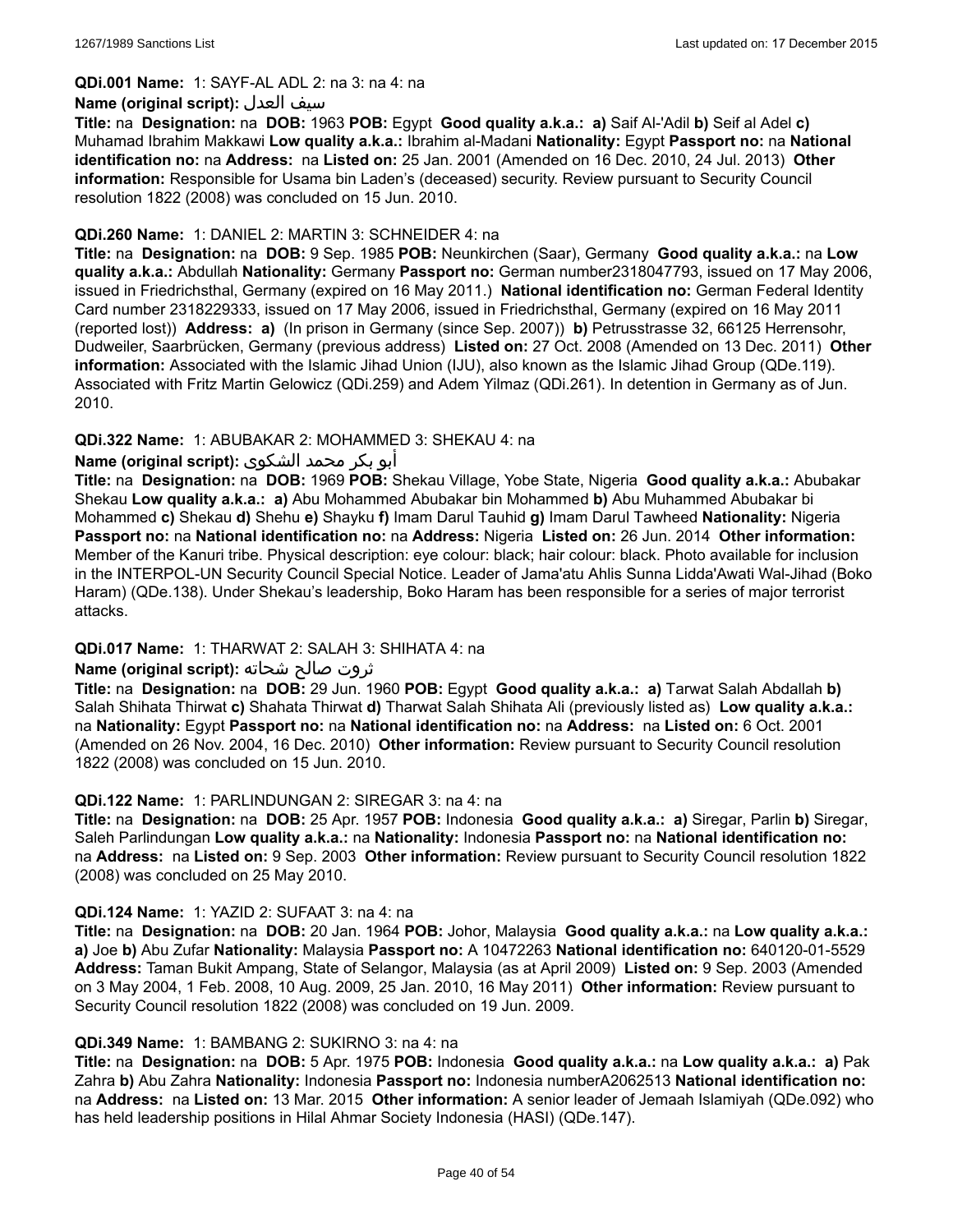### **QDi.123 Name:** 1: YASSIN 2: SYAWAL 3: na 4: na

**Title:** na **Designation:** na **DOB:** Approximately 1972 **POB:** na **Good quality a.k.a.: a)** Salim Yasin **b)** Yasin Mahmud Mochtar **c)** Abdul Hadi Yasin **d)** Muhamad Mubarok **e)** Muhammad Syawal **f)** Yassin Sywal (formerly listed as) **Low quality a.k.a.: a)** Abu Seta **b)** Mahmud **c)** Abu Muamar **d)** Mubarok **Nationality:** Indonesia **Passport no:** na **National identification no:** na **Address:** na **Listed on:** 9 Sep. 2003 (Amended on 12 Dec. 2014) **Other information:** At large as at Dec. 2003. Review pursuant to Security Council resolution 1822 (2008) was concluded on 25 May 2010.

# **QDi.057 Name:** 1: IBRAHIM 2: ALI 3: ABU BAKR 4: TANTOUSH

# ابراهيم علي أبو بكر تنتوش **:(script original (Name**

**Title:** na **Designation:** na **DOB:** 2 Feb. 1966 **POB:** al Aziziyya, Libya **Good quality a.k.a.: a)** Abd al-Muhsin **b)** Ibrahim Ali Muhammad Abu Bakr **c)** Abdul Rahman **d)** Abu Anas **e)** Ibrahim Abubaker Tantouche **f)** Ibrahim Abubaker Tantoush **g)** 'Abd al-Muhsi **h)** 'Abd al-Rahman **i)** Abdel Ilah Sabri (false identity related to fraudulent South African identification number 6910275240086 linked to South African passport number 434021161, both documents have been confiscated) **j)** Abdel Ilah Sabri (false identity related to fraudulent South African identification number 6910275240086 linked to South African passport number 434021161, both documents have been confiscated) **Low quality a.k.a.:** Al-Libi **Nationality:** Libya **Passport no: a)** Libya number 203037, issued in Tripoli, Libya **b)**  (Libyan passport number 347834, issued under name Ibrahim Ali Tantoush, expired on 21 Feb. 2014) **National identification no:** na **Address:** Tripoli, Libya (as at Feb. 2014) **Listed on:** 11 Jan. 2002 (Amended on 31 Jul. 2006, 4 Oct. 2006, 16 May 2011, 10 Jul. 2015) **Other information:** Associated with Afghan Support Committee (ASC) (QDe.069), Revival of Islamic Heritage Society (RIHS)(QDe.070) and the Libyan Islamic Fighting Group (LIFG) (QDe.011). Photograph and fingerprints available for inclusion in the INTERPOL-UNSC Special Notice. Review pursuant to Security Council resolution 1822 (2008) was concluded on 8 Jun. 2010.

#### **QDi.241 Name:** 1: ANGELO 2: RAMIREZ 3: TRINIDAD 4: na **Name (original script):**

**Title:** na **Designation:** na **DOB:** 20 Mar. 1978 **POB:** Gattaran, Cagayan Province, Philippines **Good quality a.k.a.: a)** Calib Trinidad **b)** Kalib Trinidad **Low quality a.k.a.: a)** Abdul Khalil **b)** Abdukahlil **c)** Abu Khalil **d)** Anis **Nationality:** Philippines **Passport no:** na **National identification no:** na **Address:** 3111 Ma. Bautista, Punta, Santa Ana, Manila, Philippines **Listed on:** 4 Jun. 2008 (Amended on 13 Dec. 2011) **Other information:** Distinguishing marks include scars on both legs. Member of the Rajah Solaiman Movement (Qde.128), and associated with the Abu Sayyaf Group (QDe.001) and the Jemaah Islamiyah (QDe.092). In detention in the Philippines as of May 2011. Review pursuant to Security Council resolution 1822 (2008) was concluded on 13 May 2010.

# **QDi.056 Name:** 1: MOHAMMED 2: TUFAIL 3: na 4: na

**Title:** na **Designation:** na **DOB:** 5 May 1930 **POB:** na **Good quality a.k.a.: a)** Tufail, S.M. **b)** Tuffail, Sheik Mohammed **Low quality a.k.a.:** na **Nationality:** Pakistan **Passport no:** na **National identification no:** na **Address:** na **Listed on:** 24 Dec. 2001 (Amended on 19 Jan. 2011) **Other information:** Served as a director of Ummah Tameer e-Nau (UTN) (QDe.068). Review pursuant to Security Council resolution 1822 (2008) was concluded on 1 Jun. 2010.

# **QDi.290 Name:** 1: DOKU 2: KHAMATOVICH 3: UMAROV 4: na

### **Name (original script):** Умаров Доку Хаматович

**Title:** na **Designation:** na **DOB:** 13 Apr. 1964 **POB:** Kharsenoy Village, Shatoyskiy (Sovetskiy) District, Chechenskaya Respublika, Russian Federation **Good quality a.k.a.: a)** Lom-ali Butayev (Butaev), born 5 Oct. 1955 **b)** Dokka Umarov, born 13 Apr. 1964 **c)** Dokka Umarov, born 13 Apr. 1965 **Low quality a.k.a.:** na **Nationality: a)** Russian Federation **b)** USSR (until 1991) **Passport no:** Russian Federation number96 03 464086, issued on 1 Jun. 2003 **National identification no:** na **Address:** na **Listed on:** 10 Mar. 2011 (Amended on 2 Jun. 2014, 30 Dec. 2014) **Other information:** Physical description: 180 cm tall, dark hair, 7-9 cm. long scar on the face, part of the tongue is missing, has a speech defect. Resides in the Russian Federation as at Nov. 2010. International arrest warrant issued in the year 2000. INTERPOL Special Notice contains biometric information. Reportedly deceased as of April 2014.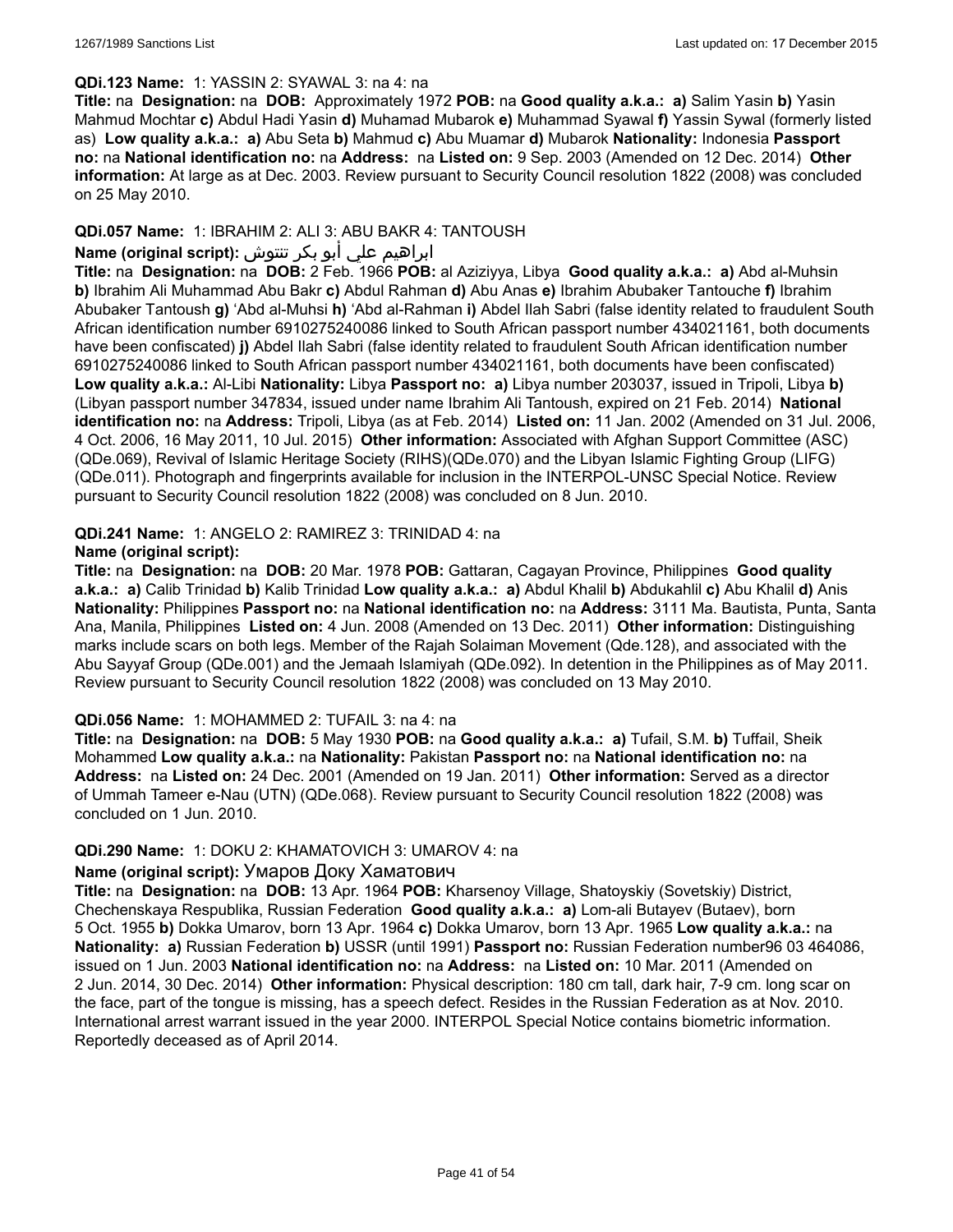### **QDi.031 Name:** 1: OMAR 2: MAHMOUD 3: UTHMAN 4: na

#### عمر محمود عثمان **:(script original (Name**

**Title:** na **Designation:** na **DOB:** 30 Dec. 1960 **POB:** Bethlehem, West Bank, Palestinian Territories **Good quality a.k.a.: a)** Al-Samman Uthman **b)** Umar Uthman **c)** Omar Mohammed Othman **Low quality a.k.a.: a)** Abu Qatada Al-Filistini **b)** Abu Umr Takfiri **c)** Abu Omar Abu Umar **d)** Abu Umar Umar **e)** Abu Ismail **Nationality:** Jordan **Passport no:** na **National identification no:** na **Address:** Jordan (since July 2013) **Listed on:** 17 Oct. 2001 (Amended on 14 Mar. 2008, 24 Mar. 2009, 25 Jan. 2010, 22 Jul. 2013) **Other information:** Associated with Al-Qaida-related groups in the United Kingdom and other countries. Convicted in absentia in Jordan for involvement in terrorist acts in 1998. Arrested in Feb. 2001 in the United Kingdom, was further detained between Oct. 2002 and Mar. 2005 and between Aug. 2005 and Jun. 2008. In custody since Dec. 2008. Deported to Jordan from the United Kingdom on 7 July 2013 to face terrorism charges. Review pursuant to Security Council resolution 1822 (2008) was concluded on 19 Oct. 2009.

### **QDi.037 Name:** 1: ABDUL RAHMAN 2: YASIN 3: na 4: na

# عبد الرحمن ياسين **:(script original (Name**

**Title:** na **Designation:** na **DOB:** 10 Apr. 1960 **POB:** Bloomington, Indiana, United States of America **Good quality a.k.a.: a)** Taha, Abdul Rahman S. **b)** Taher, Abdul Rahman S. **c)** Yasin, Abdul Rahman Said **d)** Yasin, Aboud **Low quality a.k.a.:** na **Nationality:** United States of America **Passport no:** 27082171 (United States of America, issued on 21 Jun. 1992 in Amman, Jordan) **National identification no:** (SSN 156-92-9858 (United States of America)) na **Address:** na **Listed on:** 17 Oct. 2001 (Amended on 10 Apr. 2003) **Other information:** Abdul Rahman Yasin is in Iraq. Review pursuant to Security Council resolution 1822 (2008) was concluded on 21 Jun. 2010.

### **QDi.261 Name:** 1: ADEM 2: YILMAZ 3: na 4: na

**Title:** na **Designation:** na **DOB:** 4 Nov. 1978 **POB:** Bayburt, Turkey **Good quality a.k.a.:** na **Low quality a.k.a.:** Talha **Nationality:** Turkey **Passport no:** Turkey numberTR-P 614 166 (issued by the Turkish Consulate General in Frankfurt/M. on 22 Mar. 2006, expired on 15 Sep. 2009.) **National identification no:** na **Address: a)** (In prison in Germany (since Sep. 2007).) **b)** Südliche Ringstrasse 133, Langen, 63225, Germany (previous address) **Listed on:** 27 Oct. 2008 (Amended on 13 Dec. 2011) **Other information:** Associated with the Islamic Jihad Union (IJU), also known as the Islamic Jihad Group (QDe.119). Associated with Fritz Martin Gelowicz (QDi.259) and Daniel Martin Schneider (QDi.260). In detention in Germany as of Jun. 2010.

# **QDi.198 Name:** 1: HANI 2: AL-SAYYID 3: AL-SEBAI 4: YUSIF

# هاني السيد السباعي يوسف **:(script original (Name**

**Title:** na **Designation:** na **DOB:** 1 Mar. 1961 **POB:** Qaylubiyah, Egypt **Good quality a.k.a.: a)** Hani Yousef Al-Sebai **b)** Hani Youssef **c)** Hany Youseff **d)** Hani Yusef **e)** Hani al-Sayyid Al-Sabai **f)** Hani al-Sayyid El Sebai **g)** Hani al-Sayyid Al Siba'i **h)** Hani al-Sayyid El Sabaay **i)** El-Sababt **j)** Abu Tusnin **k)** Abu Akram **l)** Hani El Sayyed Elsebai Yusef **m)** Abu Karim **n)** Hany Elsayed Youssef **Low quality a.k.a.:** na **Nationality:** Egypt **Passport no:** na **National identification no:** na **Address:** London, United Kingdom of Great Britain and Northern Ireland **Listed on:** 29 Sep. 2005 (Amended on 6 Oct. 2005, 18 Aug. 2006, 25 Jan. 2012) **Other information:** Father's name is Mohamed Elsayed Elsebai. Review pursuant to Security Council resolution 1822 (2008) was concluded on 29 Jul. 2010.

#### **QDi.139 Name:** 1: IMED 2: BEN MEKKI 3: ZARKAOUI 4: na

# عماد بن مكي زرقاوي **:(script original (Name**

**Title:** na **Designation:** na **DOB:** 15 Jan. 1973 **POB:** Tunis, Tunisia **Good quality a.k.a.: a)** Dour Nadre, born 15 Jan. 1974 in Morocco **b)** Dour Nadre, born 15 Jan. 1973 in Morocco **c)** Daour Nadre, born 31 Mar. 1975 in Algeria **d)** Imad ben al-Mekki ben al-Akhdar al-Zarkaoui (previously listed as) **Low quality a.k.a.: a)** Zarga **b)** Nadra **Nationality:** Tunisia **Passport no:** Tunisia numberM174950, issued on 27 Apr. 1999 (expired on 26 Apr. 2004) **National identification no:** na **Address:** 41-45 Rue Estienne d'Orves, Pré Saint Gervais, France **Listed on:** 12 Nov. 2003 (Amended on 20 Dec. 2005, 31 Jul. 2006, 10 Aug. 2009, 16 May 2011) **Other information:** Mother's name is Zina al-Zarkaoui. Imprisoned in France since 1 Feb. 2010 on charges of criminal conspiracy in relation to a terrorist organization. Review pursuant to Security Council resolution 1822 (2008) was concluded on 6 May 2010.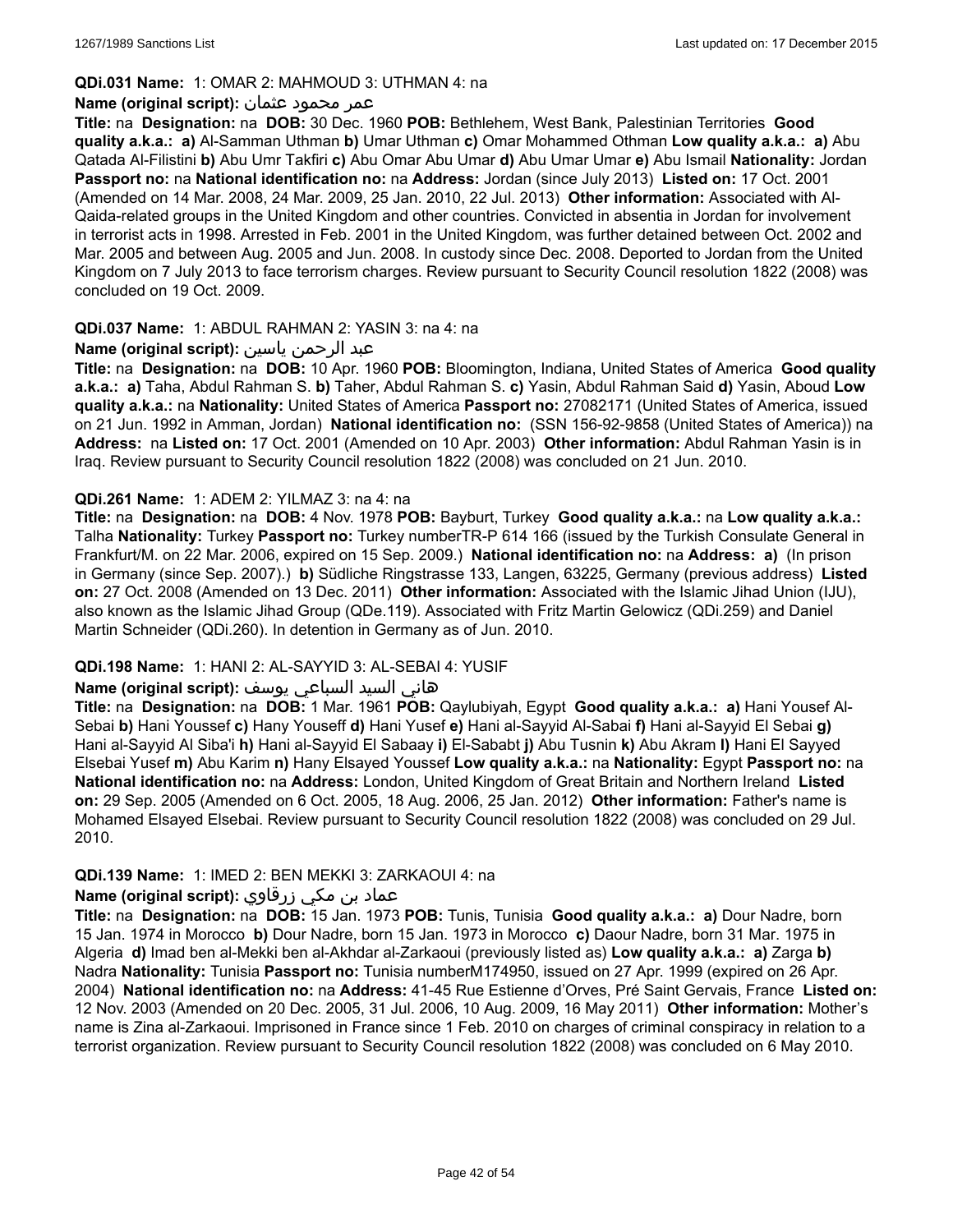### **QDi.168 Name:** 1: AHMAD 2: ZERFAOUI 3: na 4: na

### **Name (original script):** زرفاوي احمد

**Title:** na **Designation:** na **DOB:** 15 Jul. 1963 **POB:** Chréa, Algeria **Good quality a.k.a.: a)** Abdullah **b)** Abdalla **c)** Smail **d)** Abu Khaoula **e)** Abu Cholder **f)** Nuhr **Low quality a.k.a.:** na **Nationality:** Algeria **Passport no:** na **National identification no:** na **Address:** na **Listed on:** 3 May 2004 (Amended on 12 Apr. 2006, 7 Apr. 2008, 13 Dec. 2011) **Other information:** Former member of The Organization of Al-Qaida in the Islamic Maghreb (QDe.014). Confirmed to have died in northern Mali on 19 Sep. 2006. Review pursuant to Security Council resolution 1822 (2008) was concluded on 27 Jul. 2010.

### **QDi.223 Name:** 1: MERAI 2: ZOGHBAI 3: na 4: na

# **Name (original script):** زغبي مرعي

**Title:** na **Designation:** na **DOB:** 4 Apr. 1969 **POB:** Bengasi, Libya **Good quality a.k.a.: a)** Mohamed Lebachir, born 14 Jan. 1968 in Morocco **b)** Meri Albdelfattah Zgbye, born 4 Jun. 1960 in Bendasi, Libya **c)** Zoghbai Merai Abdul Fattah **d)** Lazrag Faraj, born 13 Nov. 1960 in Libya **e)** Larzg Ben Ila, born 11 Aug. 1960 in Libya **f)** Muhammed El Besir **Low quality a.k.a.: a)** F'raji di Singapore **b)** F'raji il Libico **c)** Farag **d)** Fredj, born 13 Nov. 1960 in Libya **Nationality:** na **Passport no:** na **National identification no:** na **Address:** na **Listed on:** 2 Aug. 2006 (Amended on 3 Jun. 2009, 1 Sep. 2009, 13 Dec. 2011) **Other information:** Considered a fugitive from justice by the Italian authorities and sentenced in absentia to 6 years imprisonment on 20 Nov. 2008. Member of Libyan Islamic Fighting Group (QDe.011). Review pursuant to Security Council resolution 1822 (2008) was concluded on 20 Jul. 2009.

### **QDi.187 Name:** 1: ZULKARNAEN 2: na 3: na 4: na

**Title:** na **Designation:** na **DOB:** 1963 **POB:** Gebang village, Masaran, Sragen, Central Java, Indonesia **Good quality a.k.a.: a)** Zulkarnan **b)** Zulkarnain **c)** Zulkarnin **d)** Arif Sunarso **e)** Aris Sumarsono **f)** Aris Sunarso **g)** Ustad Daud Zulkarnaen **h)** Murshid **Low quality a.k.a.:** na **Nationality:** Indonesia **Passport no:** na **National identification no:** na **Address:** na **Listed on:** 16 May 2005 **Other information:** Review pursuant to Security Council resolution 1822 (2008) was concluded on 8 Jun. 2010.

### **QDi.289 Name:** 1: SAID JAN 2: 'ABD AL-SALAM 3: na 4: na

#### سعید جان عبد السلام **:(script original (Name**

**Title:** na **Designation:** na **DOB:** 5 Feb. 1981 **POB:** na **Good quality a.k.a.: a)** Sa'id Jan 'Abd-al-Salam **b)** Dilawar Khan Zain Khan, born 1 Jan. 1972 **Low quality a.k.a.: a)** Qazi 'Abdallah **b)** Qazi Abdullah **c)** Ibrahim Walid **d)** Qasi Sa'id Jan **e)** Said Jhan **f)** Farhan Khan **g)** Aziz Cairo **h)** Nangiali **Nationality:** Afghanistan **Passport no: a)** Afghan number OR801168, issued on 28 Feb. 2006 (expires 27 Feb. 2011, under name Said Jan 'Abd al-Salam) **b)** Pakistani number 4117921, issued on 9 Sep. 2008 (expires 9 Sep. 2013, issued under name Dilawar Khan Zain Khan) **National identification no:** Kuwait Kuwaiti Civil Identification number 281020505755 (issued under name Said Jan 'Abd al-Salam) **Address:** na **Listed on:** 9 Feb. 2011 **Other information:** In approximately 2005, ran a "basic training" camp for Al-Qaida (QDe.004) in Pakistan.

# **B. Entities and other groups**

#### **QDe.001 Name:** ABU SAYYAF GROUP

**A.k.a.:** Al Harakat Al Islamiyya **F.k.a.:** na **Address:** Philippines **Listed on:** 6 Oct. 2001 ( Amended on 13 Dec. 2011 ) **Other information:** Associated with Jemaah Islamiyah (JI) (QDe.092). Current leader is Radulan Sahiron (QDi.208). Review pursuant to Security Council resolution 1822 (2008) was concluded on 21 Jun. 2010.

#### **QDe.069 Name:** AFGHAN SUPPORT COMMITTEE (ASC)

**A.k.a.: a)** Lajnat ul Masa Eidatul Afghania **b)** Jamiat Ayat-ur-Rhas al Islamiac **c)** Jamiat Ihya ul Turath al Islamia **d)** Ahya ul Turas **F.k.a.:** na **Address: a)** Headquarters – G.T. Road (probably Grand Trunk Road), near Pushtoon Garhi Pabbi, Peshawar, Pakistan **b)** Cheprahar Hadda, Mia Omar Sabaqah School, Jalabad, Afghanistan **Listed on:** 11 Jan. 2002 ( Amended on 13 Dec. 2011 ) **Other information:** Associated with the Revival of Islamic Heritage Society (QDe.070). Abu Bakr al-Jaziri (QDi.058) served as finance chief of ASC. Review pursuant to Security Council resolution 1822 (2008) was concluded on 8 Jun. 2010.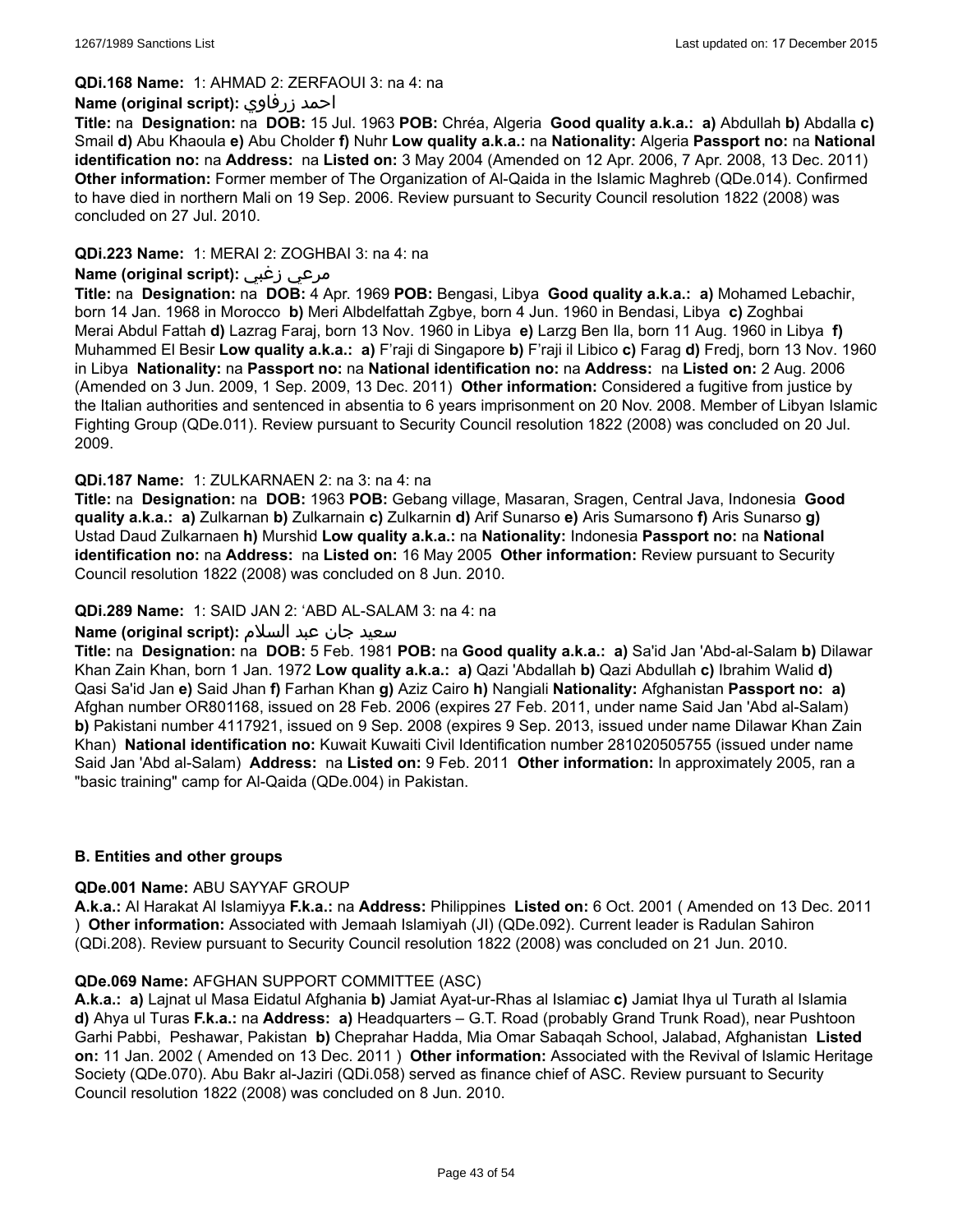### **QDe.107 Name:** AL FURQAN

**A.k.a.: a)** Dzemilijati Furkan **b)** Dzem'ijjetul Furqan **c)** Association for Citizens Rights and Resistance to Lies **d)** Dzemijetul Furkan **e)** Association of Citizens for the Support of Truth and Supression of Lies **f)** Sirat **g)** Association for Education, Culture and Building Society-Sirat **h)** Association for Education, Cultural, and to Create Society -Sirat **i)** Istikamet **j)** In Siratel **k)** Citizens' Association for Support and Prevention of lies – Furqan **F.k.a.:** na **Address: a)** 30a Put Mladih Muslimana (ex Pavla Lukaca Street), 71 000 Sarajevo, Bosnia and Herzegovina **b)** 72 ul. Strossmajerova, Zenica, Bosnia and Herzegovina **c)** 42 Muhameda Hadzijahica, Sarajevo, Bosnia and Herzegovina **d)** 70 and 53 Strosmajerova Street, Zenica, Bosnia and Herzegovina **e)** Zlatnih Ljiljana Street, Zavidovici, Bosnia and Herzegovina **Listed on:** 11 May 2004 ( Amended on 26 Nov. 2004, 24 Mar. 2009 ) **Other information:** Registered in Bosnia and Herzegovina as a citizens' association under the name of "Citizens' Association for Support and Prevention of lies – Furqan" on 26 Sep. 1997. Al Furqan ceased its work by decision of the Ministry of Justice of the Bosnia and Herzegovina Federation (decision number 03-054-286/97 dated 8 Nov. 2002). Al Furqan was no longer in existence as at Dec. 2008. Review pursuant to Security Council resolution 1822 (2008) was concluded on 15 Jun. 2010.

# **QDe.139 Name:** AL MOUAKAOUNE BIDDAM

# **Name (original script):** بالدم الموقعون

**A.k.a.: a)** Les Signataires par le Sang **b)** Ceux Qui Signent avec le Sang **c)** Those Who Sign in Blood **F.k.a.:** na **Address:** Mali **Listed on:** 2 Jun. 2014 **Other information:** Associated with the Organization of Al-Qaida in the Islamic Maghreb (QDe.014) and led by Mokhtar Belmokhtar (QDi.136). Active in the Sahel/Sahara region.

### **QDe.140 Name:** AL MOULATHAMOUN

### **Name (original script):** الملثمون

**A.k.a.: a)** Les Enturbannés **b)** The Veiled **F.k.a.:** na **Address: a)** Mali **b)** Niger **c)** Algeria **Listed on:** 2 Jun. 2014 **Other information:** Founded in 2012 as a splinter group of the Organization of Al-Qaida in the Islamic Maghreb (QDe.014). On 20 Aug. 2013, Al Moulathamoun merged with the Mouvement pour l'Unification et le Jihad en Afrique de l'Ouest (MUJAO) (QDe.134) and established Al Mourabitoun (QDe.141). Associated with the Organization of Al-Qaida in the Islamic Maghreb (QDe.014) and led by Mokhtar Belmokhtar (QDi.136). Active in the Sahel/Sahara region.

#### **QDe.141 Name:** AL MOURABITOUN

#### **Name (original script):** المرابطون

**A.k.a.: a)** Les Sentinelles **b)** The Sentinels **F.k.a.:** na **Address:** Mali **Listed on:** 2 Jun. 2014 **Other information:** Founded on 20 Aug. 2013 as result of a merger between Al Moulathamoun (QDe.140) and the Mouvement pour l'Unification et le Jihad en Afrique de l'Ouest (MUJAO) (QDe.134). Associated with the Organization of Al-Qaida in the Islamic Maghreb (QDe.014) and led by Mokhtar Belmokhtar (QDi.136). Active in the Sahel/Sahara region.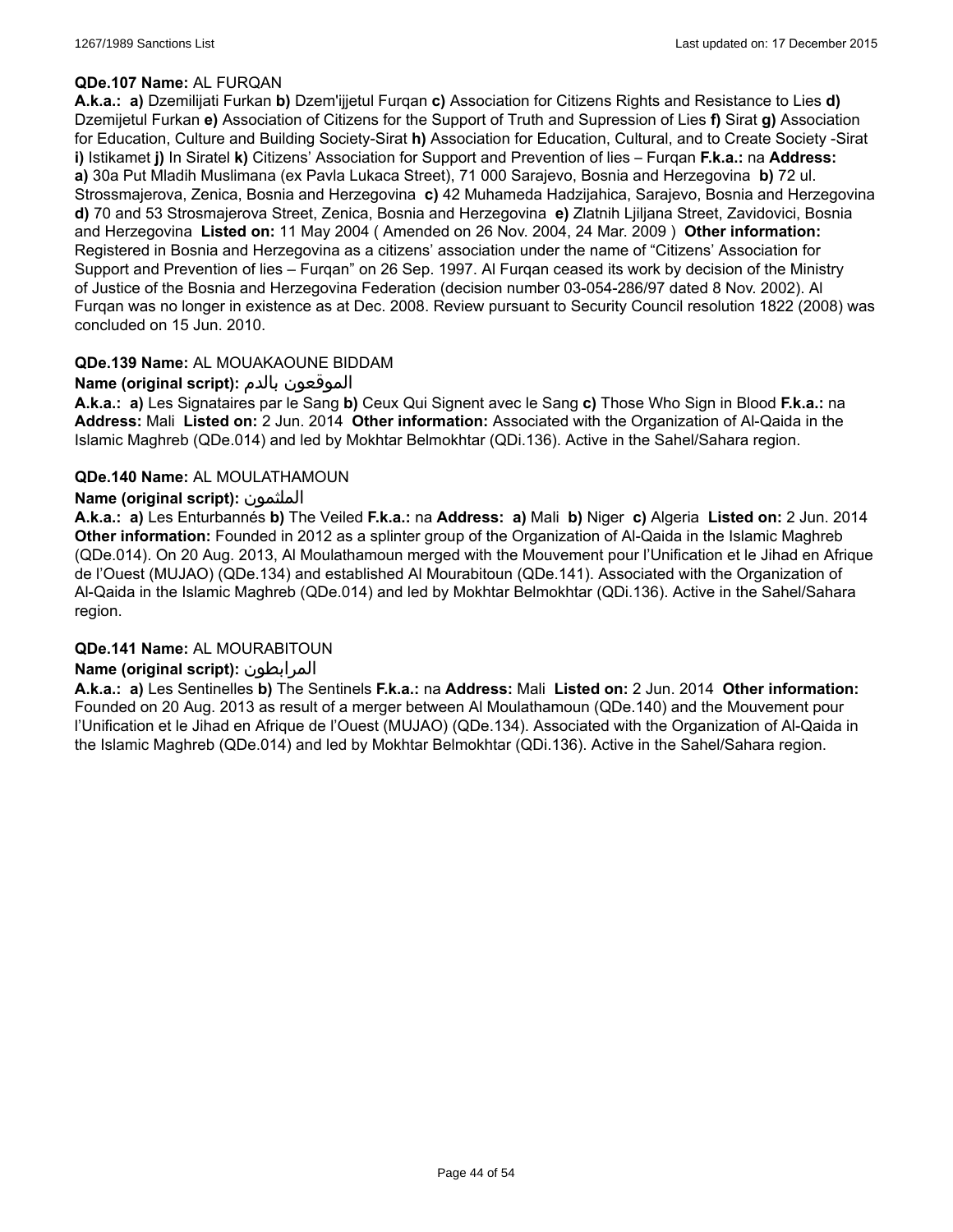### **QDe.005 Name:** AL RASHID TRUST

**A.k.a.: a)** Al-Rasheed Trust **b)** Al Rasheed Trust **c)** Al-Rashid Trust **d)** Aid Organization of the Ulema, Pakistan **e)** Al Amin Welfare Trust **f)** Al Amin Trust **g)** Al Ameen Trust **h)** Al-Ameen Trust **i)** Al Madina Trust **j)** Al-Madina Trust **F.k.a.:** na **Address: a)** Kitas Ghar, Nazimabad 4, Dahgel-Iftah, Karachi, Pakistan (Kitas Ghar, Nazimabad 4, Dahgel-Iftah, Karachi, Pakistan) **b)** Jamia Maajid, Sulalman Park, Melgium Pura, Lahore, Pakistan (Jamia Maajid, Sulalman Park, Melgium Pura, Lahore, Pakistan) **c)** (Office Dha'rbi-M'unin, Top Floor, Dr. Dawa Khan Dental Clinic Surgeon, Main Baxae, Mingora, Swat, Pakistan) **d)** (Kitab Ghar, Darul Ifta Wal Irshad, Nazimabad No. 4, Karachi, Pakistan, Phone 6683301; Phone 0300-8209199; Fax 6623814) **e)** (302b-40, Good Earth Court, Opposite Pia Planitarium, Block 13a, Gulshan -l Igbal, Karachi, Pakistan; Phone 4979263) **f)** (617 Clifton Center, Block 5, 6th Floor, Clifton, Karachi, Pakistan; Phone 587-2545) **g)** ####Kitab Ghar, Darul Ifta Wal Irshad, Nazimabad No. 4## # 6683301### 0300-8209199### 6623814(j) 605 Landmark Plaza, 11 Chundrigar Road, Opposite Jang Building, Karachi, Pakistan; Phone 2623818-19) **h)** (Jamia Masjid, Sulaiman Park, Begum Pura, Lahore, Pakistan; Phone 042-6812081) **i)** (Kitas Ghar, Nazimabad 4, Dahgel-Iftah, Karachi, Pakistan, Kitas Ghar, Nazimabad 4, Dahgel-Iftah, Karachi, Pakistan) **j)** (Jamia Maajid, Sulalman Park, Melgium Pura, Lahore, Pakistan, Jamia Maajid, Sulalman Park, Melgium Pura, Lahore, Pakistan) **k)** (Office Dha'rbi-M'unin, Opposite Khyber Bank, Abbottabad Road, Mansehra, Pakistan) **l)** (Office Dha'rbi-M'unin ZR Brothers, Katcherry Road, Chowk Yadgaar, Peshawar, Pakistan) **m)** (Office Dha'rbi-M'unin, Rm No. 3, Moti Plaza, Near Liaquat Bagh, Muree Road, Rawalpindi, Pakistan) **Listed on:** 6 Oct. 2001 ( Amended on 21 Oct. 2008, 10 Dec. 2008, 13 Dec. 2011 ) **Other information:** Headquarters are in Pakistan. Operations in Afghanistan: Herat Jalalabad, Kabul, Kandahar, Mazar Sherif. Also operations in Kosovo, Chechnya. Involved in the financing of Al-Qaida and the Taliban. Until 21 Oct. 2008, this entity appeared also as "Aid Organization of the Ulema, Pakistan" (QDe.073), listed on 24 Apr. 2002 and amended on 25 Jul. 2006. The two entries Al Rashid Trust (QDe.005) and Aid Organization of the Ulema, Pakistan (QDe.073) were consolidated into this entity on 21 Oct. 2008. Founded by Mufti Rashid Ahmad Ledahyanoy (deceased). Associated with Jaishi-Mohammed (QDe.019). Banned in Pakistan since Oct. 2001. Despite the closure of its offices in Pakistan in February 2007 it has continued its activities. Review pursuant to Security Council resolution 1822 (2008) was concluded on 6 May 2010.

### **QDe.121 Name:** AL-AKHTAR TRUST INTERNATIONAL

**A.k.a.: a)** Al Akhtar Trust **b)** Al-Akhtar Medical Centre **c)** Akhtarabad Medical Camp **d)** Pakistan Relief Foundation **e)** Pakistani Relief Foundation **f)** Azmat-e-Pakistan Trust **g)** Azmat Pakistan Trust **F.k.a.:** na **Address: a)** ST-1/ A, Gulsahn-e-Iqbal, Block 2, Karachi, 25300, Pakistan **b)** Gulistan-e-Jauhar, Block 12, Karachi, Pakistan **Listed on:** 17 Aug. 2005 ( Amended on 10 Dec. 2008, 13 Dec. 2011 ) **Other information:** Regional offices in Pakistan: Bahawalpur, Bawalnagar, Gilgit, Islamabad, Mirpur Khas, Tando-Jan-Muhammad. Akhtarabad Medical Camp is in Spin Boldak, Afghanistan. Registered by members of Jaish-i-Mohammed (QDe.019). Associated with Harakat ul-Mujahidin/ HUM (QDe.008), Lashkar I Jhanghvi (LJ) (QDe.096) and Lashkar-e-Tayyiba (QDe.118). Banned in Pakistan. Review pursuant to Security Council resolution 1822 (2008) was concluded on 14 Sep. 2009.

#### **QDe.109 Name:** AL-HARAMAIN & AL MASJED AL-AQSA CHARITY FOUNDATION

**A.k.a.: a)** Al Haramain Al Masjed Al Aqsa **b)** Al Haramayn Al Masjid Al Aqsa **c)** Al-Haramayn and Al Masjid Al Aqsa Charitable Foundation **d)** Al Harammein Al Masjed Al-Aqsa Charity Foundation **F.k.a.:** na **Address: a)** Branch Address: 2A Hasiba Brankovica, Sarajevo, Bosnia and Herzegovina **b)** 14 Bihacka Street, Sarajevo, Bosnia and Herzegovina **c)** 64 Potur mahala Street, Travnik, Bosnia and Herzegovina **d)** Zenica, Bosnia and Herzegovina **Listed on:** 28 Jun. 2004 ( Amended on 26 Nov. 2004, 16 Sep. 2008, 24 Mar. 2009 ) **Other information:** Used to be officially registered in Bosnia and Herzegovina under registry number 24. Al-Haramain & Al Masjed Al-Aqsa Charity Foundation ceased its work by decision of the Ministry of Justice of the Bosnia and Herzegovina Federation (decision on cessation of operation number 03-05-2-203/04). It was no longer in existence as at Dec. 2008. Its premises and humanitarian activities were transferred under Government supervision to a new entity called Sretna Buducnost. Review pursuant to Security Council resolution 1822 (2008) was concluded on 22 Jun. 2010.

#### **QDe.103 Name:** AL-HARAMAIN FOUNDATION (Indonesia)

**A.k.a.:** Yayasan Al-Manahil-Indonesia **F.k.a.:** na **Address:** (Jalan Laut Sulawesi Blok DII/4, Kavling Angkatan Laut Duren Sawit, Jakarta Timur 13440 Indonesia (at time of listing); Tel.: 021-86611265 and 021-86611266; Fax.: 021-8620174) **Listed on:** 26 Jan. 2004 ( Amended on 21 Mar. 2012 ) **Other information:** Review pursuant to Security Council resolution 1822 (2008) was concluded on 22 Jun. 2010.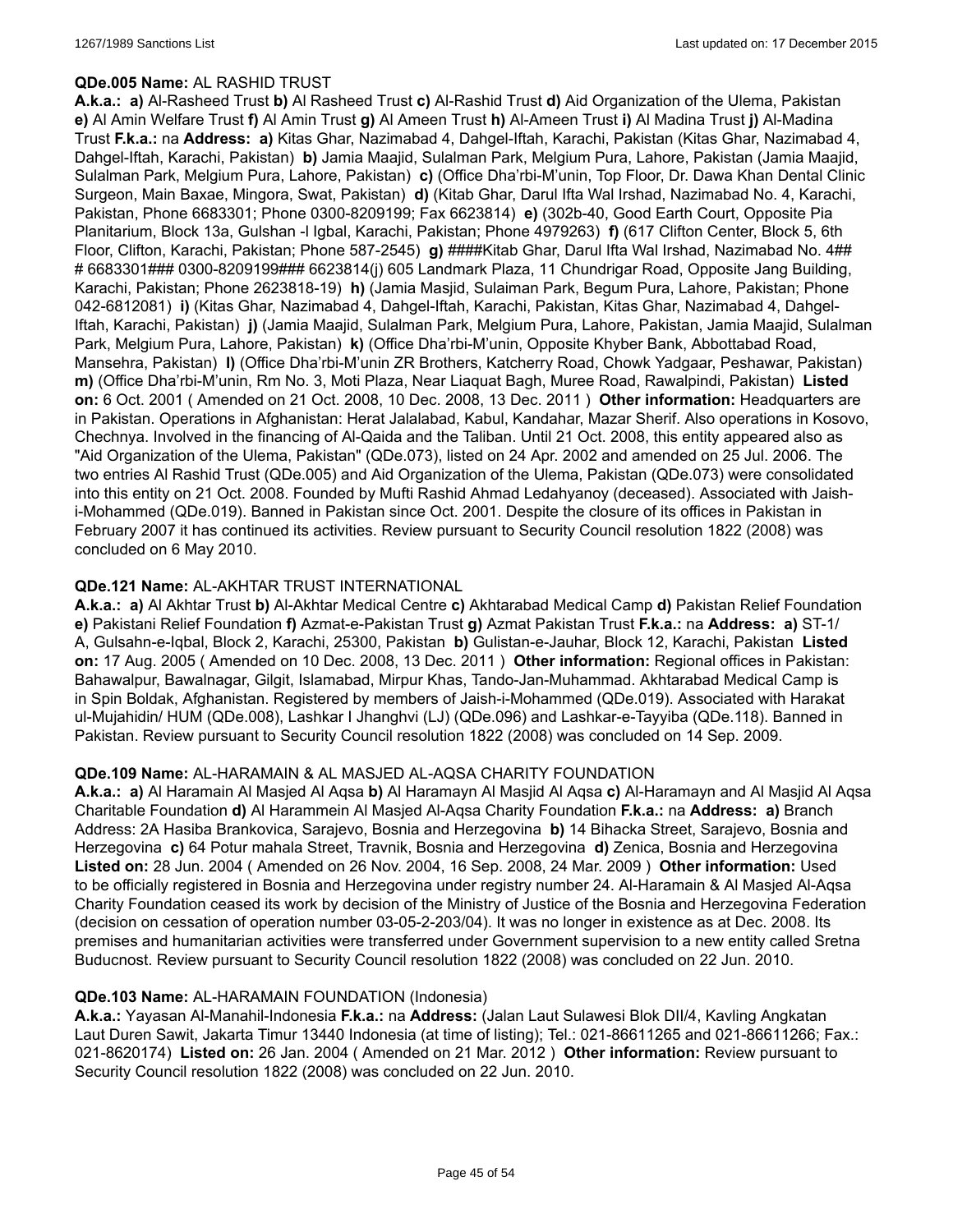#### **QDe.104 Name:** AL-HARAMAIN FOUNDATION (Pakistan)

**A.k.a.:** na **F.k.a.:** na **Address:** House #279, Nazimuddin Road, F-10/1, Islamabad, Pakistan (at time of listing) **Listed on:** 26 Jan. 2004 ( Amended on 21 Mar. 2012 ) **Other information:** Review pursuant to Security Council resolution 1822 (2008) was concluded on 19 Oct. 2009.

### **QDe.116 Name:** AL-HARAMAIN FOUNDATION (UNION OF THE COMOROS)

**A.k.a.:** na **F.k.a.:** na **Address:** B/P: 1652 Moroni, Union of the Comoros (at time of listing) **Listed on:** 28 Sep. 2004 ( Amended on 21 Mar. 2012 ) **Other information:** Review pursuant to Security Council resolution 1822 (2008) was concluded on 22 Jun. 2010.

### **QDe.071 Name:** AL-HARAMAIN ISLAMIC FOUNDATION

**A.k.a.: a)** Vazir **b)** Vezir **F.k.a.:** na **Address: a)** (64 Poturmahala, Travnik, Bosnia and Herzegovina) **b)** Sarajevo, Bosnia and Herzegovina **Listed on:** 13 Mar. 2002 ( Amended on 26 Dec. 2003, 16 Sep. 2008, 16 Jun. 2011 ) **Other information:** Under criminal investigation by the authorities of Bosnia and Herzegovina as of Nov. 2007. Employees and associates include Najib Ben Mohamed Ben Salem Al-Waz (listed under permanent reference number QDi.104). Review pursuant to Security Council resolution 1822 (2008) was concluded on 22 Jun. 2010.

### **QDe.072 Name:** AL-HARAMAIN ISLAMIC FOUNDATION (Somalia)

**A.k.a.:** na **F.k.a.:** na **Address:** Somalia **Listed on:** 13 Mar. 2002 ( Amended on 13 Dec. 2011, 15 Jun. 2015 ) **Other information:** Review pursuant to Security Council resolution 1822 (2008) was concluded on 22 Jun. 2010.

#### **QDe.111 Name:** AL-HARAMAIN: ALBANIA BRANCH

**A.k.a.:** na **F.k.a.:** na **Address:** Irfan Tomini Street, #58, Tirana, Albania (at time of listing) **Listed on:** 6 Jul. 2004 ( Amended on 21 Mar. 2012 ) **Other information:** Review pursuant to Security Council resolution 1822 (2008) was concluded on 22 Jun. 2010.

### **QDe.110 Name:** AL-HARAMAIN: Afghanistan BRANCH

**A.k.a.:** na **F.k.a.:** na **Address:** Afghanistan (at time of listing) **Listed on:** 6 Jul. 2004 ( Amended on 21 Mar. 2012 ) **Other information:** Review pursuant to Security Council resolution 1822 (2008) was concluded on 22 Jun. 2010.

#### **QDe.112 Name:** AL-HARAMAIN: BANGLADESH BRANCH

**A.k.a.:** na **F.k.a.:** na **Address:** House 1, Road 1, S-6, Uttara, Dhaka, Bangladesh (at time of listing) **Listed on:** 6 Jul. 2004 ( Amended on 21 Mar. 2012 ) **Other information:** Review pursuant to Security Council resolution 1822 (2008) was concluded on 22 Jun. 2010.

#### **QDe.113 Name:** AL-HARAMAIN: ETHIOPIA BRANCH

**A.k.a.:** na **F.k.a.:** na **Address:** Woreda District 24 Kebele Section 13, Addis Ababa, Ethiopia (at time of listing) **Listed on:** 6 Jul. 2004 ( Amended on 21 Mar. 2012 ) **Other information:** Review pursuant to Security Council resolution 1822 (2008) was concluded on 22 Jun. 2010.

#### **QDe.114 Name:** AL-HARAMAIN: THE NETHERLANDS BRANCH

**A.k.a.:** Stichting Al Haramain Humanitarian Aid **F.k.a.:** na **Address:** Jan Hanzenstraat 114, 1053SV, Amsterdam, The Netherlands (at time of listing) **Listed on:** 6 Jul. 2004 ( Amended on 13 Apr. 2012, 15 Jun. 2015 ) **Other information:** Review pursuant to Security Council resolution 1822 (2008) was concluded on 28 Jun. 2010.

#### **QDe.105 Name:** AL-HARAMAYN FOUNDATION (KENYA)

**A.k.a.:** na **F.k.a.:** na **Address: a)** Nairobi, Kenya (at time of listing) **b)** Garissa, Kenya (at time of listing) **c)** Dadaab, Kenya (at time of listing) **Listed on:** 26 Jan. 2004 ( Amended on 21 Mar. 2012 ) **Other information:** Review pursuant to Security Council resolution 1822 (2008) was concluded on 22 Jun. 2010.

#### **QDe.106 Name:** AL-HARAMAYN FOUNDATION (TANZANIA)

**A.k.a.:** na **F.k.a.:** na **Address: a)** P.O. Box 3616, Dar es Salaam, Tanzania (at time of listing) **b)** Tanga, Tanzania (at time of listing) **c)** Singida, Tanzania (at time of listing) **Listed on:** 26 Jan. 2004 ( Amended on 21 Mar. 2012 ) **Other information:** Review pursuant to Security Council resolution 1822 (2008) was concluded on 22 Jun. 2010.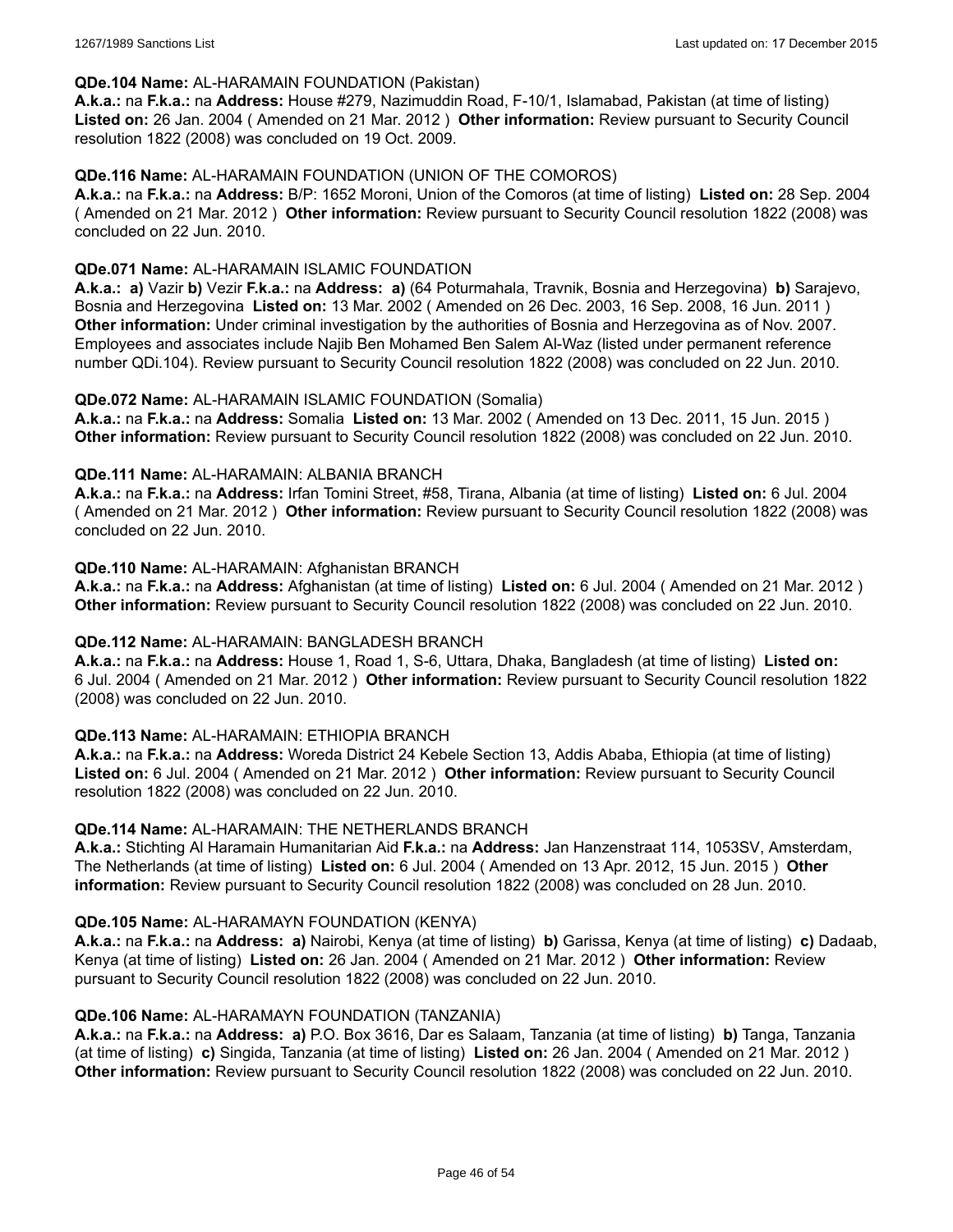### **QDe.002 Name:** AL-ITIHAAD AL-ISLAMIYA / AIAI

### **Name (original script):** الاسلامي الاتحاد

**A.k.a.:** na **F.k.a.:** na **Address:** na **Listed on:** 6 Oct. 2001 ( Amended on 21 Dec. 2007, 13 Dec. 2011, 18 Mar. 2013 ) **Other information:** Reported to have operated in Somalia and Ethiopia and to have merged with Harakat Al-Shabaab Al-Mujaahidiin (Al-Shabaab), which was accepted as an affiliate of Al-Qaida (QDe.004) by Aiman Muhammed Rabi al-Zawahiri (QDi.006) in Feb. 2012, and is also subject to the sanctions measures set out in Security Council resolution 1844 (2008) concerning Somalia and Eritrea (see www.un.org/sc/committees/751/ index.shtml). Leadership included Hassan Abdullah Hersi Al-Turki (QDi.172) and Hassan Dahir Aweys (QDi.042). AIAI has received funds through the Al-Haramain Islamic Foundation (Somalia) (QDe.072). Review pursuant to Security Council resolution 1822 (2008) was concluded on 21 Jun. 2010.

### **QDe.137 Name:** AL-NUSRAH FRONT FOR THE PEOPLE OF THE LEVANT

# جبهة النصرة لأهل الشام **:(script original (Name**

**A.k.a.: a)** النصرة جبهة) the Victory Front; Jabhat al-Nusrah; Jabhet al-Nusra; Al-Nusrah Front; Al-Nusra Front) **b)** المجاهدين أنصار شبكة) sub-unit name: Ansar al-Mujahideen Network) **c)** الجهاد ساحات في الشام مجاهدو) sub-unit name: Levantine Mujahideen on the Battlefields of Jihad) **F.k.a.:** na **Address: a)** (Operates in Syria) **b)** (Support network in Iraq) **Listed on:** 14 May 2014 **Other information:** Associated with Al-Qaida (QDe.004) and Ibrahim Awwad Ibrahim Ali al-Badri al-Samarrai (QDi.299), the leader of Al-Qaida in Iraq (QDe.115), since at least Jan. 2012. Brings Syrian and foreign Al-Qaida in Iraq (QDe.115) and Asbat al-Ansar (QDe.007) fighters, along with other foreign Al-Qaida operatives, to join local elements in Syria to carry out terrorist and guerrilla operations there. Previously listed between 30 May 2013 and 13 May 2014 as an aka of Al-Qaida in Iraq (QDe.115).

#### **QDe.004 Name:** AL-QAIDA

### **Name (original script):** القاعدة

**A.k.a.: a)** "The Base" **b)** Al Qaeda **c)** Islamic Salvation Foundation **d)** The Group for the Preservation of the Holy Sites **e)** The Islamic Army for the Liberation of Holy Places **f)** The World Islamic Front for Jihad Against Jews and Crusaders **g)** Usama Bin Laden Network **h)** Usama Bin Laden Organization **i)** Al Qa'ida **j)** Al Qa'ida/Islamic Army (formerly listed as) **F.k.a.:** na **Address:** na **Listed on:** 6 Oct. 2001 ( Amended on 5 Mar. 2009, 21 Mar. 2012 ) **Other information:** Review pursuant to Security Council resolution 1822 (2008) was concluded on 21 Jun. 2010.

#### **QDe.115 Name:** AL-QAIDA IN Iraq

# القاعده في العراق **:(script original (Name**

**A.k.a.: a)** AQI **b)** al-Tawhid **c)** the Monotheism and Jihad Group **d)** Qaida of the Jihad in the Land of the Two Rivers **e)** Al-Qaida of Jihad in the Land of the Two Rivers **f)** The Organization of Jihad's Base in the Country of the Two Rivers **g)** The Organization Base of Jihad/Country of the Two Rivers **h)** The Organization Base of Jihad/ Mesopotamia **i)** Tanzim Qa'idat Al-Jihad fi Bilad al-Rafidayn **j)** Tanzeem Qa'idat al Jihad/Bilad al Raafidaini **k)** Jama'at Al-Tawhid Wa'al-Jihad **l)** JTJ **m)** Islamic State of Iraq **n)** ISI **o)** al-Zarqawi network **p)** Islamic State in Iraq and the Levant **F.k.a.:** na **Address:** na **Listed on:** 18 Oct. 2004 ( Amended on 2 Dec. 2004, 5 Mar. 2009, 13 Dec. 2011, 30 May 2013, 14 May 2014, 2 Jun. 2014 ) **Other information:** Review pursuant to Security Council resolution 1822 (2008) was concluded on 25 May 2010.

# **QDe.129 Name:** AL-QAIDA IN THE ARABIAN PENINSULA (AQAP)

# القاعدة في جزيرة العرب **:(script original (Name**

**A.k.a.: a)** Al-Qaida of Jihad Organization in the Arabian Peninsula **b)** Tanzim Qa'idat al-Jihad fi Jazirat al-Arab **c)** Al-Qaida Organization in the Arabian Peninsula (AQAP) **d)** Al-Qaida in the South Arabian Peninsula **e)** Ansar al-Shari'a (AAS) **F.k.a.:** Al-Qaida in Yemen (AQY) **Address:** na **Listed on:** 19 Jan. 2010 ( Amended on 4 Oct. 2012, 15 Jun. 2015 ) **Other information:** AQAP is a regional affiliate of Al-Qaida (QDe.004) and an armed group operating primarily in Arabian Peninsula. Location: Yemen. Alternative location: Saudi Arabia (2004 – 2006). Formed in Jan. 2009 when Al-Qaida in Yemen combined with Saudi Arabian Al-Qaida operatives. Leader of AQAP is Nasir 'abd-al-Karim 'Abdullah Al-Wahishi (QDi.274). Ansar al-Shari'a was formed in early 2011 by AQAP and has taken responsibility for multiple attacks in Yemen against both government and civilian targets.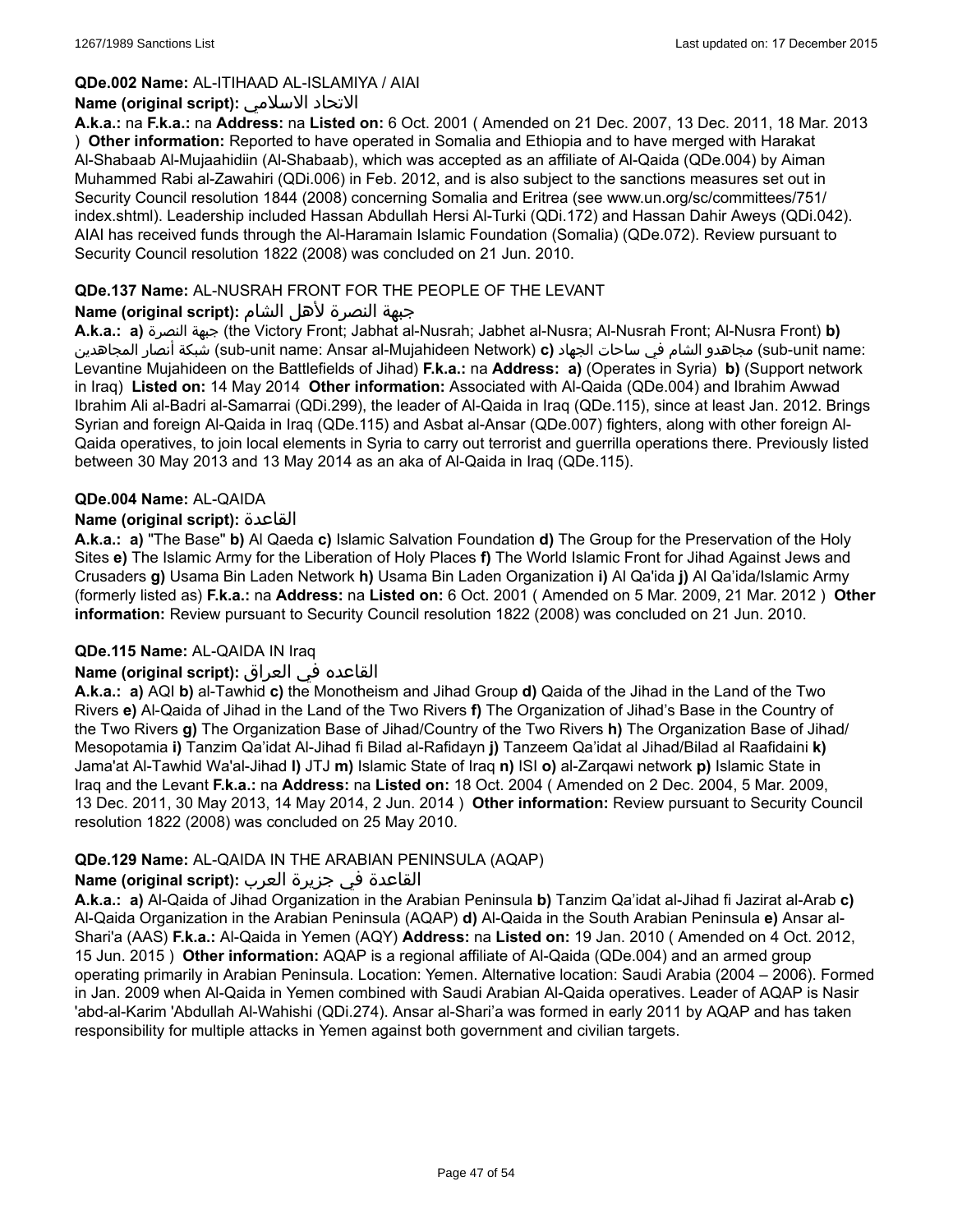# **QDe.146 Name:** ANSAR AL CHARIA BENGHAZI

# أنصار الشريعة - بنغازي **:(script original (Name**

**A.k.a.: a)** الشريعة أنصار) Ansar al Charia) **b)** Ansar al-Charia **c)** Ansar al-Sharia **d)** Ansar al-Charia Benghazi **e)** Ansar al-Sharia Benghazi **f)** بليبيا الشريعة أنصار) Ansar al Charia in Libya (ASL)) **g)** الشريعة أنصار كتيبة) Katibat Ansar al Charia) **h)** Ansar al Sharia **F.k.a.:** na **Address: a)** (Operates in Benghazi, Libya) **b)** (Support network in Tunisia) **Listed on:** 19 Nov. 2014 **Other information:** Associated with the Organization of Al-Qaida in the Islamic Maghreb (QDe.014), Al Mourabitoun (QDe.141), Ansar al-Shari'a in Tunisia (AAS-T) (QDe.143), and Ansar al Charia Derna (QDe.145). The leader is Mohamed al-Zahawi (not listed). Runs training camps for foreign terrorist fighters travelling to Syria, Iraq and Mali.

# **QDe.145 Name:** ANSAR AL CHARIA DERNA

# أنصار الشريعة – درنة **:(script original (Name**

**A.k.a.: a)** Ansar al-Charia Derna **b)** Ansar al-Sharia Derna **c)** الشريعة أنصار) Ansar al Charia) **d)** Ansar al-Sharia **e)** Ansar al Sharia **F.k.a.:** na **Address: a)** (Operates in Derna and Jebel Akhdar, Libya) **b)** (Support network in Tunisia) **Listed on:** 19 Nov. 2014 **Other information:** Associated with the Organization of Al-Qaida in the Islamic Maghreb (QDe.014), Ansar al-Shari'a in Tunisia (AAS-T) (QDe.143) and Ansar al Charia Benghazi (QDe.146). Runs training camps for foreign terrorist fighters travelling to Syria and Iraq.

# **QDe.098 Name:** ANSAR AL-ISLAM

# **Name (original script):** الاسلام أنصار

**A.k.a.: a)** Devotees of Islam **b)** Jund al-Islam **c)** Soldiers of Islam **d)** Kurdistan Supporters of Islam **e)** Supporters of Islam in Kurdistan **f)** Followers of Islam in Kurdistan **g)** Kurdish Taliban **h)** Soldiers of God **i)** Ansar al-Sunna Army **j)** Jaish Ansar al-Sunna **k)** Ansar al-Sunna **F.k.a.:** na **Address:** na **Listed on:** 24 Feb. 2003 ( Amended on 31 Mar. 2004, 5 Mar. 2009, 18 Mar. 2009, 21 Oct. 2010, 13 Dec. 2011 ) **Other information:** The founder is Najmuddin Faraj Ahmad (QDi.226). Associated with Al-Qaida in Iraq (QDe.115). Located and primarily active in northern Iraq but maintains a presence in western and central Iraq. Review pursuant to Security Council resolution 1822 (2008) was concluded on 21 Jun. 2010.

# **QDe.143 Name:** ANSAR AL-SHARI'A IN Tunisia (AAS-T)

**A.k.a.: a)** Ansar al-Sharia in Tunisia **b)** Ansar al-Shari'ah in Tunisia **c)** Ansar al-Shari'ah **d)** Ansar al-Sharia **e)** Supporters of Islamic Law **f)** Al-Qayrawan Media Foundation **F.k.a.:** na **Address:** Tunisia **Listed on:** 23 Sep. 2014 **Other information:** A Tunisian armed group with links to the Organization of Al-Qaida in the Islamic Maghreb (QDe.014). The leader is Seifallah ben Hassine (QDi.333).

# **QDe.135 Name:** ANSAR EDDINE

#### **Name (original script):** الدين انصار

**A.k.a.:** Ansar Dine **F.k.a.:** na **Address:** Mali **Listed on:** 20 Mar. 2013 **Other information:** Was founded in December 2011 by Iyad ag Ghali (QDi.316). Linked to the Organization of Al-Qaida in the Islamic Maghreb (QDe.014) and Mouvement pour l'Unification et le Jihad en Afrique de l'Ouest (MUJAO) (QDe.134). Associated with Abdelmalek Droukdel (QDi.232).

# **QDe.142 Name:** ANSARUL MUSLIMINA FI BILADIS SUDAN

# أنصار المسلمین في بلاد السودان **:(script original (Name**

**A.k.a.: a)** Ansaru **b)** Ansarul Muslimina fi Biladis Sudan **c)** Jama'atu Ansaril Muslimina fi Biladis Sudan (JAMBS) **d)** Jama'atu Ansarul Muslimina fi Biladis-Sudan (JAMBS) **e)** Jamma'atu Ansarul Muslimina fi Biladis-Sudan (JAMBS) **f)** Vanguards for the Protection of Muslims in Black Africa **g)** Vanguard for the Protection of Muslims in Black Africa **F.k.a.:** na **Address:** Nigeria **Listed on:** 26 Jun. 2014 **Other information:** Terrorist and paramilitary group established in 2012 and operating in Nigeria. Associated with the Organization of Al-Qaida in the Islamic Maghreb (AQIM) (QDe.014), Jama'atu Ahlis Sunna Lidda'Awati Wal-Jihad (Boko Haram) (QDe.138) and Abubakar Mohammed Shekau (QDi322).

# **QDe.006 Name:** ARMED ISLAMIC GROUP

# الجماعة الاسلامية المسلحة **:(script original (Name**

**A.k.a.: a)** Al Jamm'ah Al-Islamiah Al- Musallah **b)** GIA **c)** Groupe Islamique Armé **F.k.a.:** na **Address:** Algeria **Listed on:** 6 Oct. 2001 ( Amended on 7 Apr. 2008, 13 Dec. 2011 ) **Other information:** Review pursuant to Security Council resolution 1822 (2008) was concluded on 21 Jun. 2010.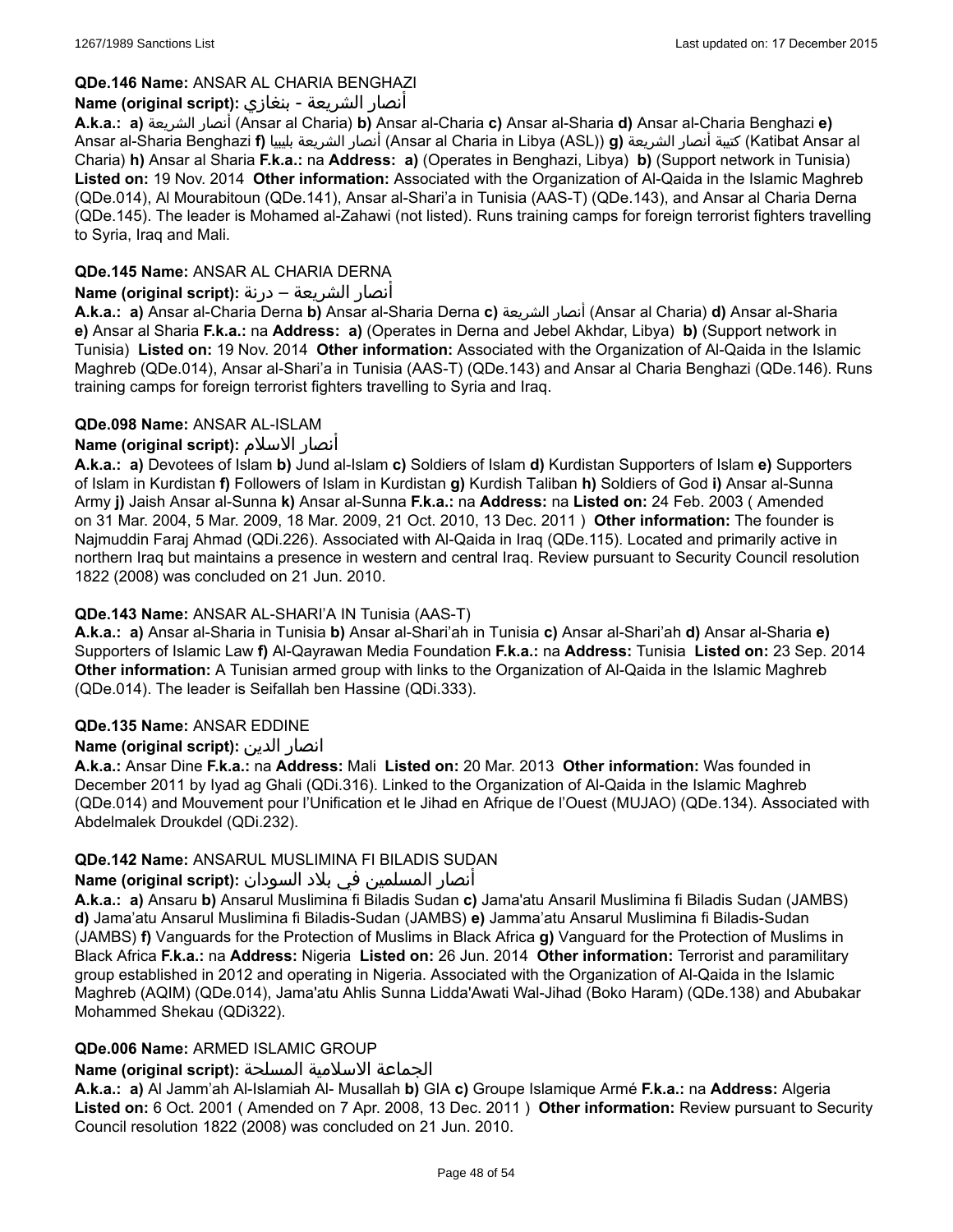### **QDe.007 Name:** ASBAT AL-ANSAR

### **Name (original script):** الأنصار عصبة

**A.k.a.:** na **F.k.a.:** na **Address:** Ein el-Hilweh camp, Lebanon **Listed on:** 6 Oct. 2001 ( Amended on 30 Jan. 2009, 13 Dec. 2011 ) **Other information:** Active in northern Iraq. Associated with Al-Qaida in Iraq (QDe.115). Review pursuant to Security Council resolution 1822 (2008) was concluded on 21 Jun. 2010.

#### **QDe.144 Name:** Abdallah Azzam Brigades (AAB)

**A.k.a.: a)** Abdullah Azzam Brigades **b)** Ziyad al-Jarrah Battalions of the Abdallah Azzam Brigades **c)** Yusuf al-'Uyayri Battalions of the Abdallah Azzam Brigades **F.k.a.:** na **Address:** (Operates in Lebanon, Syria and the Arabian Peninsula) **Listed on:** 23 Sep. 2014 **Other information:** An armed group that has carried out joint attacks with Al-Nusrah Front for the People of the Levant (QDe.137).

### **QDe.093 Name:** BENEVOLENCE INTERNATIONAL FOUNDATION

**A.k.a.: a)** Al Bir Al Dawalia **b)** BIF **c)** BIF-USA **d)** Mezhdunarodnyj Blagotvoritel'nyl Fond **F.k.a.:** na **Address: a)** 8820 Mobile Avenue, IA, Oak Lawn, Illinois, 60453, United States of America **b)** P.O. Box 548, Worth, Illinois, 60482, United States of America **c)** (Formerly located at) 9838 S. Roberts Road, Suite 1W, Palos Hills, Illinois, 60465, United States of America **d)** (Formerly located at) 20-24 Branford Place, Suite 705, Newark, New Jersey, 07102, United States of America **e)** P.O. Box 1937, Khartoum, Sudan **f)** Bangladesh **g)** (Gaza Strip) **h)** Yemen **Listed on:** 21 Nov. 2002 ( Amended on 24 Jan. 2003, 28 Apr. 2011, 18 May 2012 ) **Other information:** Employer Identification Number (United States of America): 36-3823186. Review pursuant to Security Council resolution 1822 (2008) was concluded on 22 Jun. 2010.

### **QDe.102 Name:** DJAMAT HOUMAT DAAWA SALAFIA (DHDS)

### جماعة حماة الدعوة السلفية **:(script original (Name**

**A.k.a.:** Djamaat Houmah Al-Dawah Al-Salafiat **F.k.a.:** Katibat el Ahouel **Address:** Algeria **Listed on:** 11 Nov. 2003 ( Amended on 26 Nov. 2004, 7 Apr. 2008, 25 Jan. 2010, 13 Dec. 2011 ) **Other information:** Associated with the Armed Islamic Group (GIA) (QDe.006) and the Organization of Al-Qaida in the Islamic Maghreb (QDe.014). Review pursuant to Security Council resolution 1822 (2008) was concluded on 30 Jul. 2009.

#### **QDe.088 Name:** EASTERN TURKISTAN ISLAMIC MOVEMENT (ETIM)

**A.k.a.: a)** The Eastern Turkistan Islamic Party **b)** The Eastern Turkistan Islamic Party of Allah **c)** Islamic Party of Turkestan **d)** Djamaat Turkistan **F.k.a.:** na **Address:** na **Listed on:** 11 Sep. 2002 ( Amended on 3 Oct. 2008, 13 Dec. 2011 ) **Other information:** Active in China, South Asia and Central Asia. Review pursuant to Security Council resolution 1822 (2008) was concluded on 20 May 2010.

#### **QDe.131 Name:** EMARAT KAVKAZ

### **Name (original script):** Эмират Кавказ

**A.k.a.:** na **F.k.a.:** na **Address:** na **Listed on:** 29 Jul. 2011 **Other information:** Mainly active in the Russian Federation, Afghanistan and Pakistan. Led by Doku Khamatovich Umarov (QDi.290)

#### **QDe.003 Name:** EgyptIAN ISLAMIC JIHAD

# الجهاد الاسلامي المصري **:(script original (Name**

**A.k.a.: a)** Egyptian Al-Jihad **b)** Jihad Group **c)** New Jihad **d)** Al-Jihad **e)** Egyptian Islamic Movement **F.k.a.:** na **Address:** na **Listed on:** 6 Oct. 2001 ( Amended on 5 Mar. 2009, 13 Dec. 2011 ) **Other information:** Co-founded by Aiman Muhammed Rabi al-Zawahiri (QDi.006), who was also its military leader. Review pursuant to Security Council resolution 1822 (2008) was concluded on 21 Jun. 2010.

#### **QDe.091 Name:** GLOBAL RELIEF FOUNDATION (GRF)

**A.k.a.:** na **F.k.a.:** na **Address: a)** 9935 South 76th Avenue, Unit 1, Bridgeview, Illinois, 60455, United States of America **b)** P.O. Box 1406, Bridgeview, Illinois, 60455, United States of America **Listed on:** 22 Oct. 2002 ( Amended on 26 Nov. 2004, 20 Dec. 2005, 25 Jul. 2006, 24 Mar. 2009, 11 Mar. 2010, 25 Mar. 2010, 28 Apr. 2011, 21 Feb. 2012, 14 Feb. 2014 ) **Other information:** Other Foreign Locations: Afghanistan, Bangladesh, Eritrea, Ethiopia, India, Iraq, West Bank and Gaza, Somalia and Syria. Federal Employer Identification Number (United States of America): 36-3804626. Review pursuant to Security Council resolution 1822 (2008) was concluded on 21 Jun. 2010.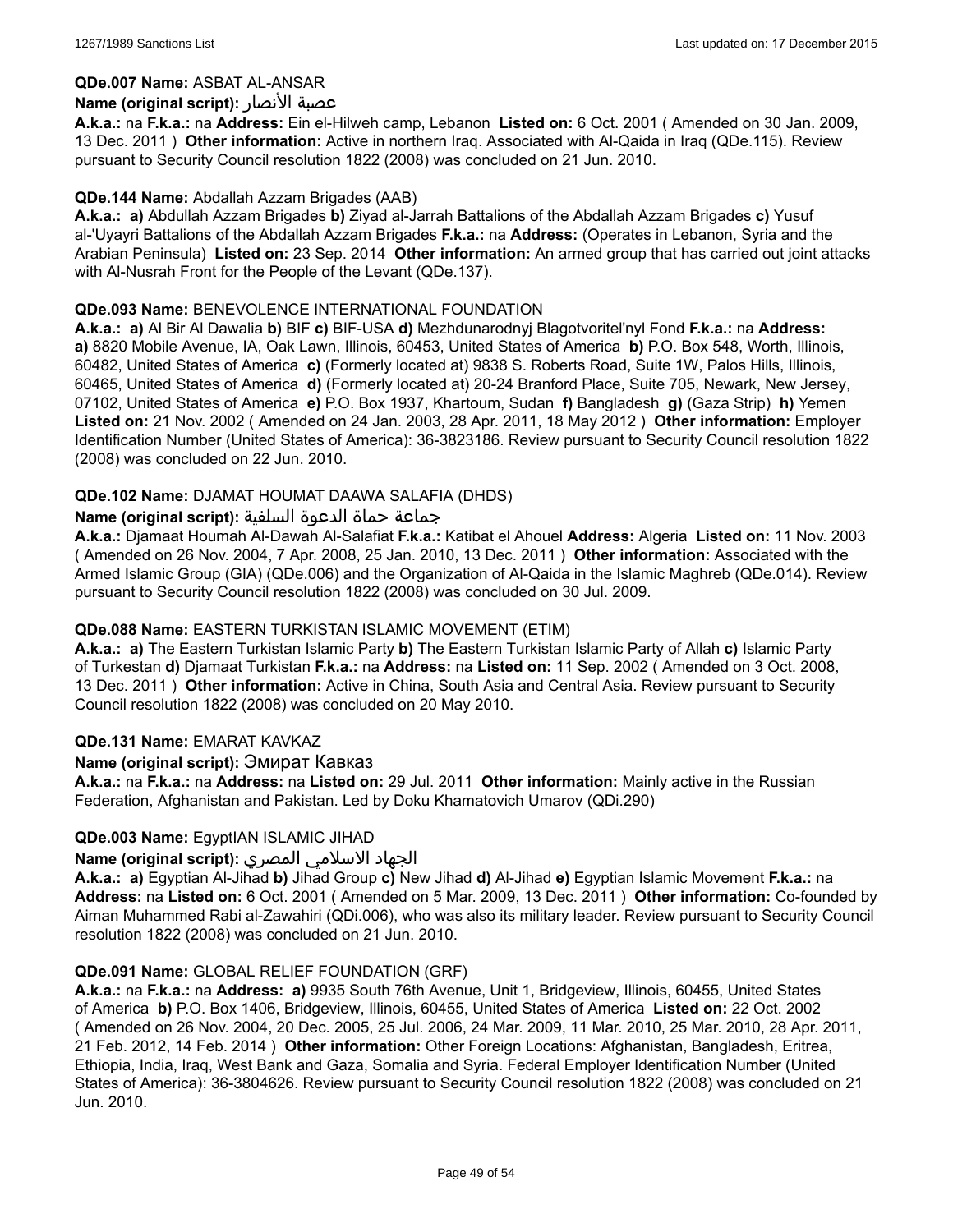### **QDe.008 Name:** HARAKAT UL-MUJAHIDIN / HUM

**A.k.a.: a)** Al-Faran **b)** Al-Hadid **c)** Al-Hadith **d)** Harakat Ul-Ansar **e)** HUA **f)** Harakat Ul- Mujahideen **F.k.a.:** na **Address:** Pakistan **Listed on:** 6 Oct. 2001 ( Amended on 13 Dec. 2011 ) **Other information:** Associated with Jaish-i-Mohammed (QDe.019), Lashkar i Jhangvi (LJ) (QDe.096) and Lashkar-e-Tayyiba (QDe.118). Active in Pakistan and Afghanistan. Banned in Pakistan. Review pursuant to Security Council resolution 1822 (2008) was concluded on 21 Jun. 2010.

# **QDe.130 Name:** HARAKAT-UL JIHAD ISLAMI

# حرکت الجہاد الاسلامی **:(script original (Name**

**A.k.a.: a)** HUJI **b)** Movement of Islamic Holy War **c)** Harkat-ul-Jihad-al Islami **d)** Harkat-al-Jihad-ul Islami **e)** Harkat-ul-Jehad-al-Islami **f)** Harakat ul Jihad-e-Islami **F.k.a.: a)** Harakat-ul-Ansar **b)** HUA **Address:** na **Listed on:** 6 Aug. 2010 ( Amended on 13 Dec. 2011 ) **Other information:** Was established in Afghanistan in 1980. In 1993, Harakat-ul Jihad Islami merged with Harakat ul-Mujahidin (QDe.008) to form Harakat ul-Ansar. In 1997, Harakat-ul Jihad Islami split from Harakat ul-Ansar and resumed using its former name. Operations are in India, Pakistan and Afghanistan. Banned in Pakistan.

# **QDe.147 Name:** HILAL AHMAR SOCIETY INDONESIA (HASI)

**A.k.a.: a)** Yayasan Hilal Ahmar **b)** Indonesia Hilal Ahmar Society for Syria **F.k.a.:** na **Address:** na **Listed on:** 13 Mar. 2015 **Other information:** Ostensibly humanitarian wing of Jemaah Islamiyah (QDe.092). Operates in Lampung, Jakarta, Semarang, Yogyakarta, Solo, Surabaya and Makassar, Indonesia. Has been recruiting, funding and facilitating travel of foreign terrorist fighters to Syria. Not affiliated with the humanitarian group International Federation of the Red Cross and Red Crescent Societies (IFRC).

### **QDe.009 Name:** ISLAMIC ARMY OF ADEN

**A.k.a.:** na **F.k.a.:** na **Address:** na **Listed on:** 6 Oct. 2001 **Other information:** Review pursuant to Security Council resolution 1822 (2008) was concluded on 9 Jul. 2010.

# **QDe.099 Name:** ISLAMIC INTERNATIONAL BRIGADE (IIB)

**A.k.a.: a)** The Islamic Peacekeeping Brigade **b)** The Islamic Peacekeeping Army **c)** The International Brigade **d)** Islamic Peacekeeping Battalion **e)** International Battalion **f)** Islamic Peacekeeping International Brigade **F.k.a.:** na **Address:** na **Listed on:** 4 Mar. 2003 ( Amended on 13 Dec. 2011 ) **Other information:** Linked to the Riyadus-Salikhin Reconnaissance and Sabotage Battalion of Chechen Martyrs (RSRSBCM) (QDe.100) and the Special Purpose Islamic Regiment (SPIR) (QDe.101). Review pursuant to Security Council resolution 1822 (2008) was concluded on 17 May 2010.

# **QDe.119 Name:** ISLAMIC JIHAD GROUP

**A.k.a.: a)** Jama'at al-Jihad **b)** Libyan Society **c)** Kazakh Jama'at **d)** Jamaat Mojahedin **e)** Jamiyat **f)** Jamiat al-Jihad al-Islami **g)** Dzhamaat Modzhakhedov **h)** Islamic Jihad Group of Uzbekistan **i)** al-Djihad al-Islami **j)** Zamaat Modzhakhedov Tsentralnoy Asii **k)** Islamic Jihad Union **F.k.a.:** na **Address:** na **Listed on:** 1 Jun. 2005 ( Amended on 19 Apr. 2006, 20 Feb. 2008, 13 Dec. 2011 ) **Other information:** Founded and led by Najmiddin Kamolitdinovich Jalolov (deceased) and Suhayl Fatilloevich Buranov (deceased). Associated with the Islamic Movement of Uzbekistan (QDe.010) and Emarat Kavkaz (QDe.131). Active in the Afghanistan/Pakistan border area, Central Asia, South Asia region and some European States. Review pursuant to Security Council resolution 1822 (2008) was concluded on 20 May 2010.

# **QDe.010 Name:** ISLAMIC MOVEMENT OF UZBEKISTAN

**A.k.a.:** IMU **F.k.a.:** na **Address:** na **Listed on:** 6 Oct. 2001 ( Amended on 13 Dec. 2011 ) **Other information:** Associated with the Eastern Turkistan Islamic Movement (QDe.088), Islamic Jihad Group (QDe.119) and Emarat Kavkaz (QDe.131). Active in the Afghanistan/Pakistan border area, northern Afghanistan and Central Asia. Review pursuant to Security Council resolution 1822 (2008) was concluded on 21 Jun. 2010.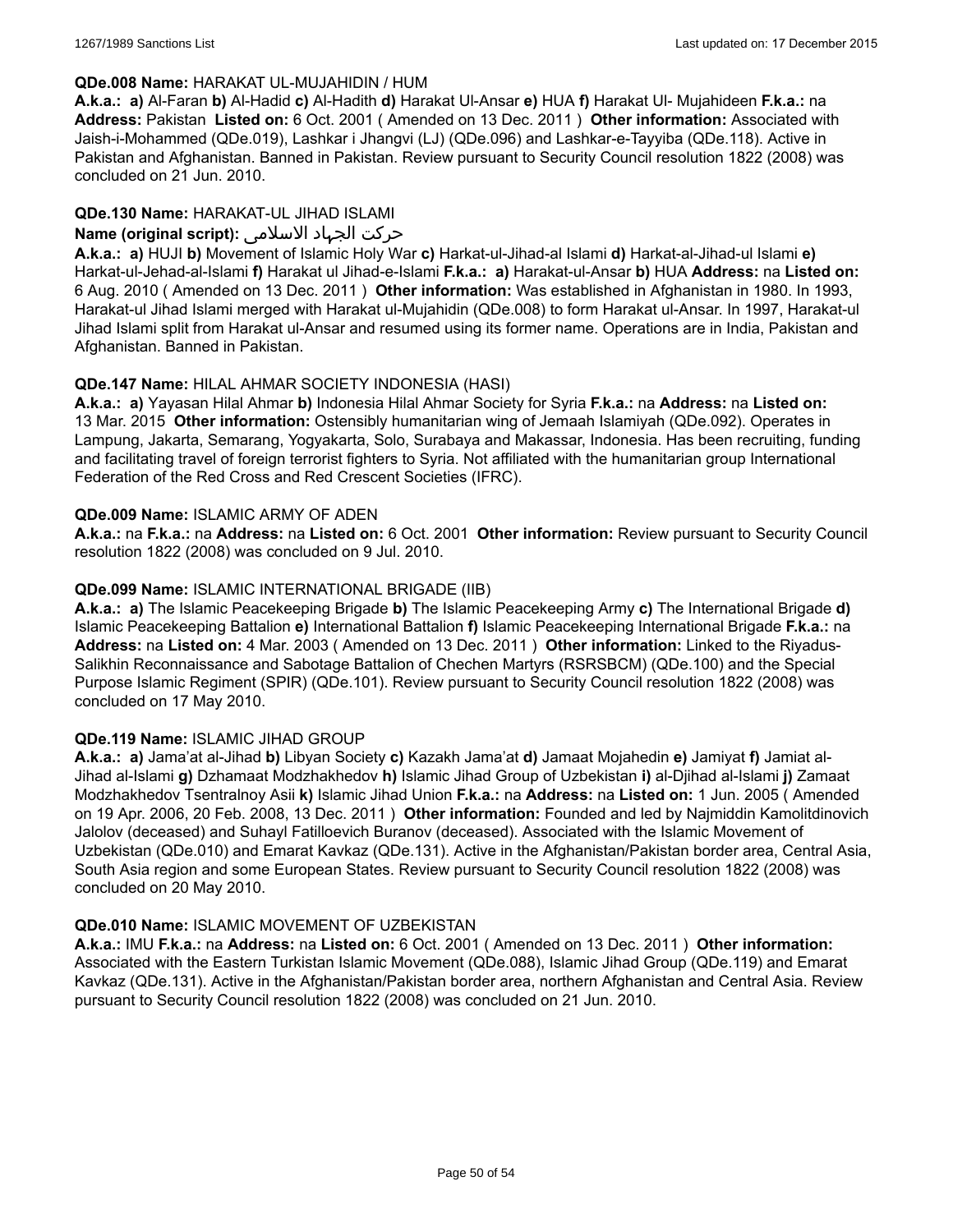#### **QDe.019 Name:** JAISH-I-MOHAMMED

**A.k.a.:** Army of Mohammed **F.k.a.:** na **Address:** Pakistan **Listed on:** 17 Oct. 2001 ( Amended on 13 Dec. 2011 ) **Other information:** Based in Peshawar and Muzaffarabad, Pakistan Associated with Harakat ul-Mujahidin / HUM (QDe.008), Lashkar-e-Tayyiba (QDe.118), Al-Akhtar Trust International (QDe.121), and Harakat-ul Jihad Islami (QDe.130). Banned in Pakistan. Review pursuant to Security Council resolution 1822 (2008) was concluded on 21 Jun. 2010.

### **QDe.020 Name:** JAM'YAH TA'AWUN AL-ISLAMIA

**A.k.a.: a)** Society of Islamic Cooperation **b)** Jam'iyat Al Ta'awun Al Islamiyya **c)** Jit **F.k.a.:** na **Address:** Kandahar City, Afghanistan **Listed on:** 17 Oct. 2001 ( Amended on 13 Dec. 2011 ) **Other information:** Founded by Usama Mohammad Awad bin Laden (deceased) in 2001. Review pursuant to Security Council resolution 1822 (2008) was concluded on 21 Jun. 2010.

### **QDe.138 Name:** JAMA'ATU AHLIS SUNNA LIDDA'AWATI WAL-JIHAD

**A.k.a.: a)** Jama'atu Ahlus-Sunnah Lidda'Awati Wal Jihad **b)** Jama'atu Ahlus-Sunna Lidda'Awati Wal Jihad **c)** والجهاد للدعوة السنة أهل جماعة **d)** Boko Haram **e)** Western Education is a Sin **F.k.a.:** na **Address:** Nigeria **Listed on:** 22 May 2014 **Other information:** Affiliate of Al-Qaida (QDe.004), and the Organization of Al-Qaida in the Islamic Maghreb (AQIM) (QDe.014). Associated with Jama'atu Ansarul Muslimina Fi Biladis-Sudan (Ansaru). The leader is Abubakar Shekau.

### **QDe.092 Name:** JEMAAH ISLAMIYAH

**A.k.a.: a)** Jema'ah Islamiyah **b)** Jemaah Islamiya **c)** Jemaah Islamiah **d)** Jamaah Islamiyah **e)** Jama'ah Islamiyah **F.k.a.:** na **Address:** na **Listed on:** 25 Oct. 2002 ( Amended on 13 Dec. 2011 ) **Other information:** Operates in Southeast Asia, including Indonesia, Malaysia and the Philippines. Associated with the Abu Sayyaf Group (QDe.001). Review pursuant to Security Council resolution 1822 (2008) was concluded on 25 May 2010.

### **QDe.133 Name:** JEMMAH ANSHORUT TAUHID (JAT)

**A.k.a.: a)** Jemaah Anshorut Tauhid **b)** Jemmah Ansharut Tauhid **c)** Jem'mah Ansharut Tauhid **d)** Jamaah Ansharut Tauhid **e)** Jama'ah Ansharut Tauhid **f)** Laskar 99 **F.k.a.:** na **Address:** Jl. Semenromo number 58, 04/XV Ngruki, Cemani, Grogol, Sukoharjo, Jawa Tengah, Indonesia (Telephone: 0271-2167285, Email: info@ansharuttauhid.com) **Listed on:** 12 Mar. 2012 **Other information:** Founded and led by Abu Bakar Ba'asyir (QDi.217). Established on 27 Jul. 2008 in Solo, Indonesia. Associated with Jemmah Islamiya (JI) (QDe.092). Website: http:/ansharuttauhid.com/

# **QDe.096 Name:** LASHKAR I JHANGVI (LJ)

**A.k.a.:** na **F.k.a.:** na **Address:** na **Listed on:** 3 Feb. 2003 ( Amended on 13 Dec. 2011 ) **Other information:** Based primarily in Pakistan's Punjab region and in the city of Karachi. Active in Pakistan although banned as at 2010. Review pursuant to Security Council resolution 1822 (2008) was concluded on 21 Jun. 2010.

#### **QDe.118 Name:** LASHKAR-E-TAYYIBA

**A.k.a.: a)** Lashkar-e-Toiba **b)** Lashkar-i-Taiba **c)** al Mansoorian **d)** al Mansooreen **e)** Army of the Pure **f)** Army of the Righteous **g)** Army of the Pure and Righteous **h)** Paasban-e-Kashmir **i)** Paasban-i-Ahle-Hadith **j)** Pasbane-Kashmir **k)** Pasban-e-Ahle-Hadith **l)** Paasban-e-Ahle-Hadis **m)** Pashan-e-ahle Hadis **n)** Lashkar e Tayyaba **o)** LET **p)** Jamaat-ud-Dawa **q)** JUD **r)** Jama'at al-Dawa **s)** Jamaat ud-Daawa **t)** Jamaat ul-Dawah **u)** Jamaat-ul-Dawa **v)** Jama'at-i-Dawat **w)** Jamaiat-ud-Dawa **x)** Jama'at-ud-Da'awah **y)** Jama'at-ud-Da'awa **z)** Jamaati-ud-Dawa **aa)** Falah-i-Insaniat Foundation (FIF) **F.k.a.:** na **Address:** na **Listed on:** 2 May 2005 ( Amended on 3 Nov. 2005, 10 Dec. 2008, 14 Mar. 2012 ) **Other information:** Associated with Hafiz Muhammad Saeed (QDi.263) who is the leader of Lashkar-e-Tayyiba. Review pursuant to Security Council resolution 1822 (2008) was concluded on 8 Jun. 2010.

# **QDe.011 Name:** LIBYAN ISLAMIC FIGHTING GROUP

# الجماعة الاسلامية المقاتلة الليبية **:(script original (Name**

**A.k.a.:** LIFG **F.k.a.:** na **Address:** Libya **Listed on:** 6 Oct. 2001 ( Amended on 5 Mar. 2009, 13 Dec. 2011 ) **Other information:** Members in Afghanistan merged with Al-Qaida (QDe.004) in Nov. 2007. Review pursuant to Security Council resolution 1822 (2008) was concluded on 21 Jun. 2010.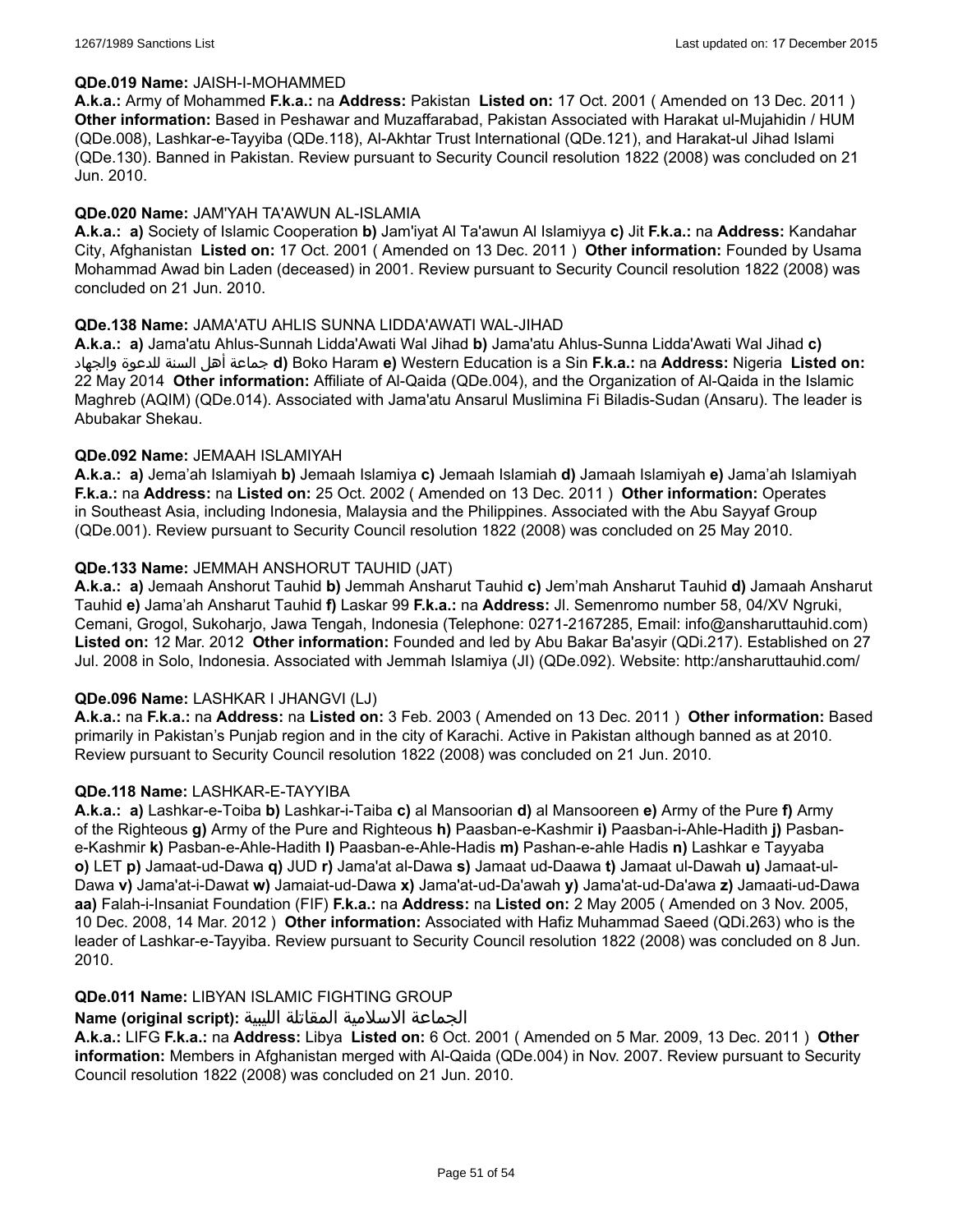### **QDe.012 Name:** MAKHTAB AL-KHIDAMAT

### **Name (original script):** الخدمات مكتب

**A.k.a.: a)** MAK **b)** Al Kifah **F.k.a.:** na **Address:** na **Listed on:** 6 Oct. 2001 ( Amended on 5 Mar. 2009, 13 Dec. 2011 ) **Other information:** Absorbed into Al-Qaida (QDe.004). Review pursuant to Security Council resolution 1822 (2008) was concluded on 21 Jun. 2010.

### **QDe.089 Name:** MOROCCAN ISLAMIC COMBATANT GROUP

#### الجماعة الاسلامية المغربية المقاتلة **:(script original (Name**

**A.k.a.: a)** Groupe Islamique Combattant Marocain **b)** GICM **F.k.a.:** na **Address:** Morocco **Listed on:** 10 Oct. 2002 ( Amended on 5 Mar. 2009 ) **Other information:** Associated with the Organization of Al-Qaida in the Islamic Maghreb (QDe.014). Review pursuant to Security Council resolution 1822 (2008) was concluded on 20 May 2010.

### **QDe.136 Name:** MUHAMMAD JAMAL NETWORK (MJN)

### شبكة محمد جمال **:(script original (Name**

**A.k.a.: a)** Muhammad Jamal Group **b)** Jamal Network **c)** Abu Ahmed Group **d)** Al-Qaida in Egypt (AQE) **F.k.a.:** na **Address:** Operates in Egypt, Libya and Mali **Listed on:** 21 Oct. 2013 **Other information:** Terrorist and paramilitary group established by Muhammad Jamal al Kashif (QDi.318) in 2011 and linked to Al-Qaida (QDe.004), Aiman al-Zawahiri (QDi.006), and the leadership of Al-Qaida in the Arabian Peninsula (AQAP) (QDe.129) and the Organization of Al-Qaida in the Islamic Maghreb (AQIM) (QDe.014). Funded and supported by AQAP. Multiple terrorist training camps in Egypt and Libya. Reportedly acquiring weapons, conducting training and establishing terrorist groups in the Sinai, Egypt. Training suicide bombers, foreign fighters and planning terrorist attacks in Egypt, Libya and elsewhere as of Sep. 2013. MJN members were reported to be involved in the attack on the United States Mission in Benghazi, Libya, on 11 Sep. 2012.

### **QDe.134 Name:** Mouvement pour l'Unification et le Jihad en Afrique de l'Ouest (MUJAO)

### حركة التوحيد والجهاد في غرب إفريقيا :Name (original script)

**A.k.a.:** na **F.k.a.:** na **Address: a)** Mali **b)** Algeria **Listed on:** 5 Dec. 2012 **Other information:** Associated with The Organization of Al-Qaida in the Islamic Maghreb (QDe.014) and Mokhtar Belmokhtar (QDi.136). Active in the Sahel/ Sahara region.

#### **QDe.021 Name:** RABITA TRUST

**A.k.a.:** na **F.k.a.:** na **Address: a)** Room 9a, 2nd Floor, Wahdat Road, Education Town, Lahore, Pakistan **b)** Wares Colony, Lahore, Pakistan (at time of listing) **Listed on:** 17 Oct. 2001 ( Amended on 21 Mar. 2012, 18 Jun. 2015 ) **Other information:** Banned in Pakistan. Review pursuant to Security Council resolution 1822 (2008) was concluded on 21 Jun. 2010.

#### **QDe.128 Name:** RAJAH SOLAIMAN MOVEMENT

**A.k.a.: a)** Rajah Solaiman Islamic Movement **b)** Rajah Solaiman Revolutionary Movement **F.k.a.:** na **Address: a)** Barangay Mal-Ong, Anda, Pangasinan Province, Philippines **b)** Sitio Dueg, Barangay Maasin, San Clemente, Tarlac Province, Philippines **c)** Number 50, Purdue Street, Cubao, Quezon City, Philippines **Listed on:** 4 Jun. 2008 ( Amended on 13 Dec. 2011 ) **Other information:** Founded and headed by Hilarion Del Rosario Santos III (QDi.244). Associated with the Abu Sayyaf Group (QDe.001), Jemaah Islamiyah (QDe.092) and Khadafi Abubakar Janjalani (QDi.180). Review pursuant to Security Council resolution 1822 (2008) was concluded on 13 May 2010.

# **QDe.070 Name:** REVIVAL OF ISLAMIC HERITAGE SOCIETY

# جمعية احياء التراث الاسلامي **:(script original (Name**

**A.k.a.: a)** Revival of Islamic Society Heritage on the African Continent **b)** Jamia Ihya ul Turath **c)** RIHS **d)** Jamiat Ihia Al-Turath Al-Islamiya **e)** Al-Furqan Foundation Welfare Trust **f)** Al-Furqan Welfare Foundation **F.k.a.:** na **Address: a)** Pakistan **b)** Afghanistan **Listed on:** 11 Jan. 2002 ( Amended on 25 Jul. 2006, 5 Mar. 2009, 13 Dec. 2011, 15 Jun. 2015 ) **Other information:** NOTE: Only the Pakistan and Afghanistan offices of this entity are designated. Associated with Abu Bakr al-Jaziri (QDi.058) and Afghan Support Committee (ASC) (QDi.069). Review pursuant to Security Council resolution 1822 (2008) was concluded on 8 Jun. 2010.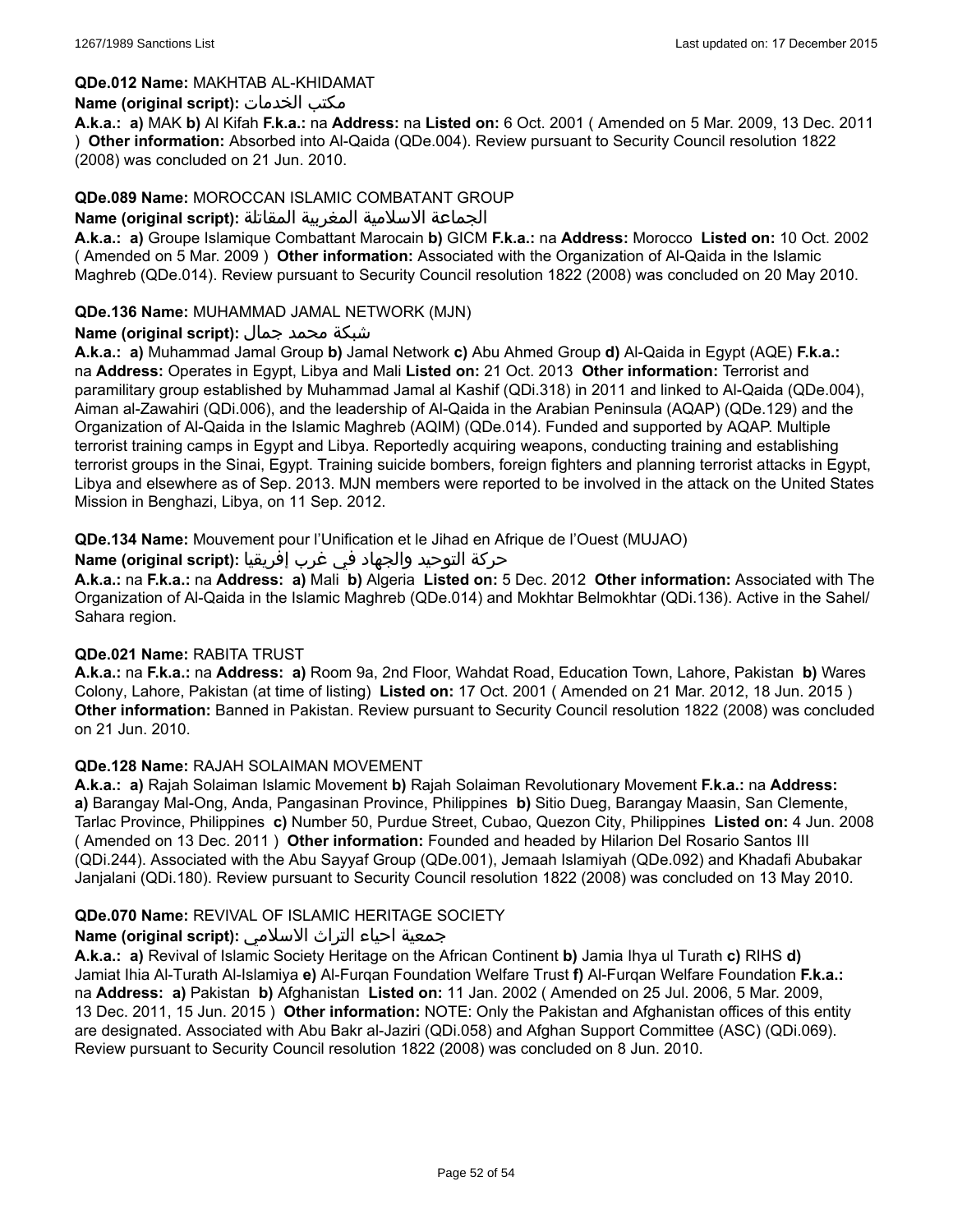### **QDe.100 Name:** RIYADUS-SALIKHIN RECONNAISSANCE AND SABOTAGE BATTALION OF CHECHEN MARTYRS (RSRSBCM)

**A.k.a.: a)** Riyadus-Salikhin Reconnaissance and Sabotage Battalion **b)** Riyadh-as-Saliheen **c)** The Sabotage and Military Surveillance Group of the Riyadh al-Salihin Martyrs **d)** Firqat al-Takhrib wa al-Istitla al-Askariyah li Shuhada Riyadh al-Salihin **e)** Riyadus-Salikhin Reconnaissance and Sabotage battalion of Shahids (martyrs) **F.k.a.:** na **Address:** na **Listed on:** 4 Mar. 2003 ( Amended on 25 Jul. 2006, 13 Dec. 2011 ) **Other information:** Associated with the Islamic International Brigade (IIB) (QDe.099), the Special Purpose Islamic Regiment (SPIR) (QDe.101) and Emarat Kavkaz (QDe.131). Review pursuant to Security Council resolution 1822 (2008) was concluded on 17 May 2010.

# **QDe.101 Name:** SPECIAL PURPOSE ISLAMIC REGIMENT (SPIR)

**A.k.a.: a)** The Islamic Special Purpose Regiment **b)** The al-Jihad-Fisi-Sabililah Special Islamic Regiment **c)** Islamic Regiment of Special Meaning **F.k.a.:** na **Address:** na **Listed on:** 4 Mar. 2003 ( Amended on 25 Jul. 2006, 13 Dec. 2011 ) **Other information:** Linked to the Islamic International Brigade (IIB) (QDe.099) and the Riyadus-Salikhin Reconnaissance and Sabotage Battalion of Chechen Martyrs (RSRSBCM) (QDe.100). Review pursuant to Security Council resolution 1822 (2008) was concluded on 17 May 2010.

# **QDe.108 Name:** TAIBAH INTERNATIONAL-BOSNIA OFFICES

**A.k.a.: a)** Taibah International Aid Agency **b)** Taibah International Aid Association **c)** Al Taibah, Intl. **d)** Taibah International Aide Association **F.k.a.:** na **Address: a)** 6 Avde Smajlovica Street, Novo Sarajevo, Bosnia and Herzegovina **b)** 26 Tabhanska Street, Visoko, Bosnia and Herzegovina **c)** 3 Velika Cilna Ulica, Visoko, Bosnia and Herzegovina **d)** 26 Tabhanska Street, Visoko, Bosnia and Herzegovina **Listed on:** 11 May 2004 ( Amended on 24 Mar. 2009 ) **Other information:** In 2002-2004, Taibah International – Bosnia offices used premises of the Culture Home in Hadzici, Sarajevo, Bosnia and Herzegovina. The organization was officially registered in Bosnia and Herzegovina as a branch of Taibah International Aid Association under registry number 7. Taibah International – Bosnia offices ceased its work by decision of the Ministry of Justice of the Bosnia and Herzegovina Federation (decision on cessation of operation number 03-05-2-70/03). Review pursuant to Security Council resolution 1822 (2008) was concluded on 21 Jun. 2010.

# **QDe.132 Name:** TEHRIK-E TALIBAN PAKISTAN (TTP)

# تحریک طالبان پاکستان **:(script original (Name**

**A.k.a.: a)** Tehrik-I-Taliban Pakistan **b)** Tehrik-e-Taliban **c)** Pakistani Taliban **d)** Tehreek-e-Taliban **F.k.a.:** na **Address:** na **Listed on:** 29 Jul. 2011 ( Amended on 15 Jun. 2015 ) **Other information:** Tehrik-e Taliban is based in the tribal areas along the Afghanistan/Pakistan border. Formed in 2007, its leader is Maulana Fazlullah (QDi.352).

# **QDe.148 Name:** THE ARMY OF EMIGRANTS AND SUPPORTERS

# تنظیم جیش المھاجرین و الأنصار **:(script original (Name**

**A.k.a.: a)** Battalion of Emigrants and Supporters **b)** Army of Emigrants and Supporters organization **c)** Battalion of Emigrants and Ansar **d)** Jaysh al-Muhajirin wal-Ansar (JAMWA) **F.k.a.:** na **Address:** Jabal Turkuman area, Lattakia Governorate, Syrian Arab Republic **Listed on:** 6 Aug. 2015 **Other information:** Established by foreign terrorist fighters in 2013. Location: Syrian Arab Republic. Affiliated with Islamic State in Iraq and the Levant, listed as Al-Qaida in Iraq (QDe.115) and AI-Nusrah Front for the People of the Levant (QDe.137).

# **QDe.014 Name:** THE ORGANIZATION OF AL-QAIDA IN THE ISLAMIC MAGHREB

# تنظيم القا عدة ببلاد المغرب الاسلامي **:(script original (Name**

**A.k.a.: a)** AQIM **b)** Al Qaïda au Maghreb islamique (AQMI) **F.k.a.: a)** Le Groupe Salafiste pour La Prédication et le Combat (GSPC) **b)** Salafist Group For Call and Combat **Address: a)** Algeria **b)** Mali **c)** Mauritania **d)** Morocco **e)** Niger **f)** Tunisia **Listed on:** 6 Oct. 2001 ( Amended on 26 Apr. 2007, 7 Apr. 2008, 17 Jul. 2009, 13 Dec. 2011 ) **Other information:** Headed by Abdelmalek Droukdel (QDi.232). Zone of operation includes Algeria and parts of Mali, Mauritania, Niger, Tunisia and Morocco. Review pursuant to Security Council resolution 1822 (2008) was concluded on 21 Jun. 2010.